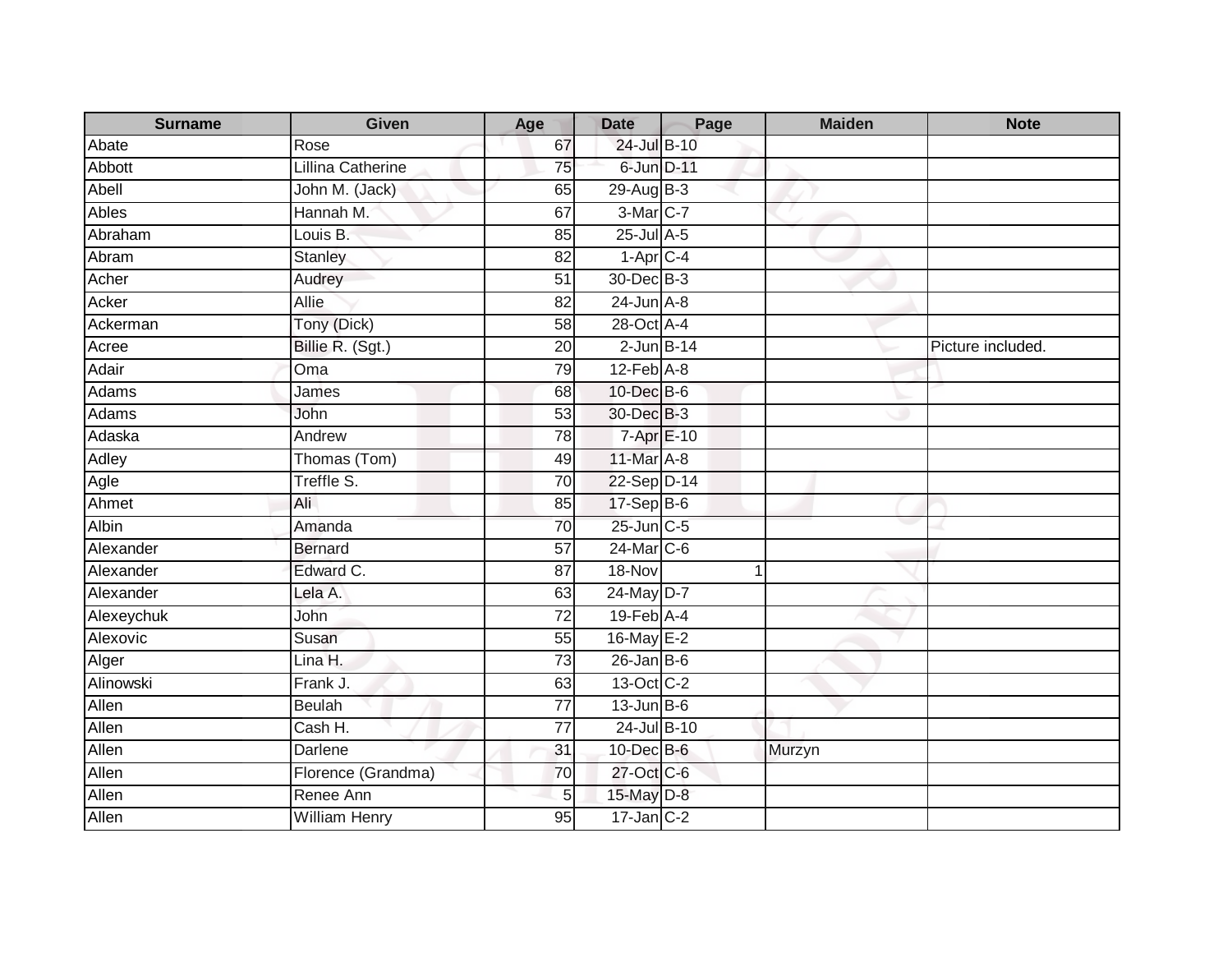| Alley             | $GusF$ .               | $\overline{71}$ | 25-Nov C-6      |            |  |
|-------------------|------------------------|-----------------|-----------------|------------|--|
| Allison           | Mary W.                | 15              | $12$ -Feb $A-8$ |            |  |
| Almada            | Deborah Lynn           | 5 <sub>l</sub>  | 10-Nov B-10     |            |  |
| Almanza           | Raymond H.             | 39              | $1-Nov$ B-8     |            |  |
| <b>Altgilbers</b> | Herman Leo             | 67              | $22$ -Jan C-5   |            |  |
| Alvarez           | Sophie                 | 76              | 11-Dec B-5      | Strzelecki |  |
| Alyea             | Milton E.              | 68              | $21-AugBB-6$    |            |  |
| Ameri             | Alberto O.             | 59              | 9-Jan           |            |  |
| Amerman           | Leah E.                | 69              | 14-Jan D-19     |            |  |
| Ames              | Timothy                | $\overline{28}$ | $8 - JanB - 5$  |            |  |
| Amodeo            | Joseph                 | $\overline{88}$ | $15-Nov$ D-6    |            |  |
| Ancich            | Rose                   | 82              | 4-Aug E-11      |            |  |
| Ander             | Harry                  | 75              | 17-Jul B-6      |            |  |
| Andersen          | <b>Borghild</b>        |                 | $11$ -Jul $B-3$ |            |  |
| Andersen          | Mary E.                | $\overline{47}$ | 9-Dec A-8       |            |  |
| Andersen          | Maud B.                | 84              | 20-Dec B-6      |            |  |
| Anderson          | <b>Bertha Lee</b>      | 60              | 5-Dec B-10      |            |  |
| Anderson          | Jack                   | 25              | 6-Feb B-3       |            |  |
| Anderson          | Joseph                 | 60              | 29-Oct B-6      |            |  |
| Anderson          | Karen Lynn             | 10              | 22-Jan          |            |  |
| Anderson          | Lillie                 | 29              | 14-Jan          |            |  |
| Anderson          | Mary                   | 83              | 15-May D-8      |            |  |
| Anderson          | Mildred                |                 | 15-Apr B-7      |            |  |
| Anderson          | Opal                   | 36              | 14-Jan D-19     |            |  |
| Anderson          | <b>Richard Stanley</b> | 70              | 8-Aug B-4       |            |  |
| Anderson          | Robert                 | $\overline{17}$ | 22-Apr          | 1          |  |
| Anderson          | Samuel (Sam)           | 65              | 6-Nov D-9       |            |  |
| Anderson          | Samuel O.              | 87              | 11-Dec B-5      |            |  |
| Anderson          | Virginia Gale          | 17              | 22-Jan          | 1          |  |
| Anderson          | Winthrop B.            | 56              | 6-Oct B-11      |            |  |
| Andreanoupolis    | Con (Andrews)          |                 | $2$ -Aug C-5    |            |  |
| <b>Andrews</b>    | Anthony                | 42              | $27-Nov$        | 1          |  |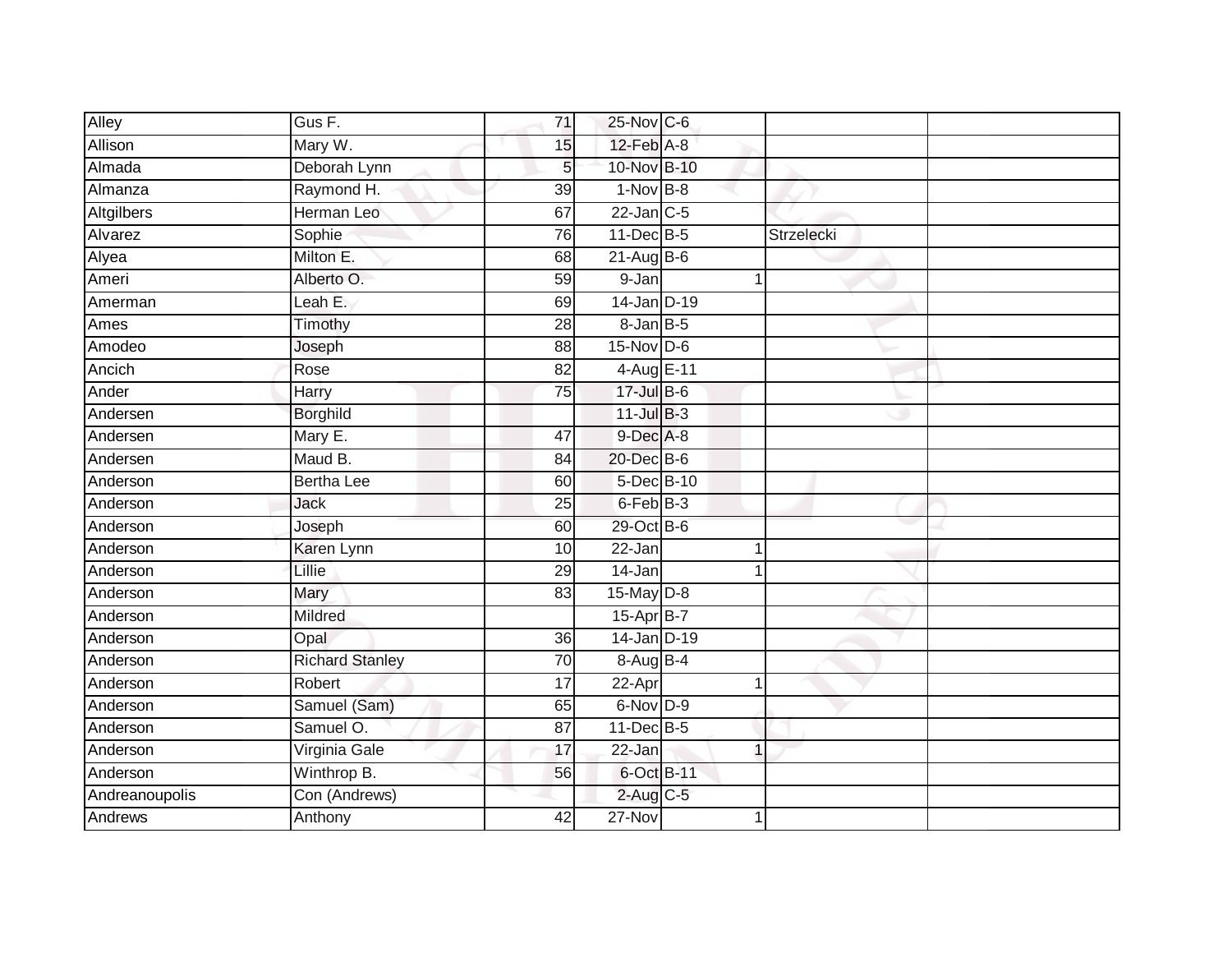| Andrews       | Genieve M.            | 58              | 17-Nov C-7       |                    |         |                       |
|---------------|-----------------------|-----------------|------------------|--------------------|---------|-----------------------|
| Andrews       | Nannie E.             | 89              | 12-Jun E-8       |                    |         |                       |
| Anghel        | Marie                 | 78              | 19-Nov A-8       |                    |         | Also listed as Angel. |
| Anouge        | Jean Claude           | 24              | 17-Nov C-7       |                    |         |                       |
| Apolzan       | John, Jr.             | 49              | $7 - Jun$ $B-3$  |                    |         |                       |
| Appleford     | Edna                  | 56              | 20-Oct E-4       |                    |         |                       |
| Appleton      | Roland                | 54              | 22-May E-13      |                    |         |                       |
| Arch          | Lillie                | 73              | $1-Dec$ $C-4$    |                    |         |                       |
| Arden         | Claiborne R.          | 59              | $26$ -Feb $B$ -5 |                    |         |                       |
| Arias         | Castulo               | 63              | $10-Apr$ B-8     |                    |         |                       |
| Armbruster    | Otto E.               | $\overline{77}$ | 11-Mar A-8       |                    |         |                       |
| Armstrong     | Douglas W. (Corporal) |                 | $1-Dec$ $C-4$    |                    |         |                       |
| Armstrong     | J. A.                 | 86              |                  | 7-Jul B-10         |         |                       |
| Armstrong     | Mabel T.              | 84              | 27-Oct C-6       |                    |         |                       |
| Armstrong     | Robert H.             | $\overline{41}$ | 29-Dec B-6       |                    |         |                       |
| Arndt         | John J.               | 58              | $21-Apr$ B-8     |                    |         |                       |
| Arnold        | Frances               | $\overline{42}$ | 8-Jan            | 1                  |         |                       |
| Aronson       | Edgar C.              | 72              | 28-Aug D-6       |                    |         |                       |
| Artibey       | Joseph                | 75              | 27-May B-7       |                    |         |                       |
| Arvay         | Christina             | $\overline{72}$ | 15-Dec D-15      |                    |         |                       |
| Arvay         | George S.             | 64              |                  | $7 - Apr$ $E - 10$ |         |                       |
| Arzumanian    | Shavarsh D.           | $\overline{82}$ | 29-Mar A-12      |                    |         |                       |
| Ashby         | Homer G.              | 69              | 19-May C-5       |                    |         |                       |
| Ashby         | Ozzie L.              | 60              | 15-Sep B-11      |                    |         |                       |
| Askew         | Sallie                | 43              | 19-Nov A-8       |                    |         |                       |
| Aumiller      | Wade C.               | 82              | $10-Apr$ B-8     |                    |         |                       |
| Austgen       | Catherine E.          | $\overline{88}$ | 10-Jun C-5       |                    |         |                       |
| Austgen       | Nicholas J.           | 81              | $13$ -Feb $C-4$  |                    |         |                       |
| Auterman      | Tony P.               | 78              | $3$ -Jan $D-5$   |                    |         |                       |
| Babacz        | Sally (Jackson)       | 74              | $2$ -Feb $B-9$   |                    |         |                       |
| <b>Babetz</b> | Louise E.             | 44              | $12$ -Aug $A-9$  |                    | Sertich |                       |
| Babic         | Mary                  | 81              | $1-MarB-3$       |                    |         |                       |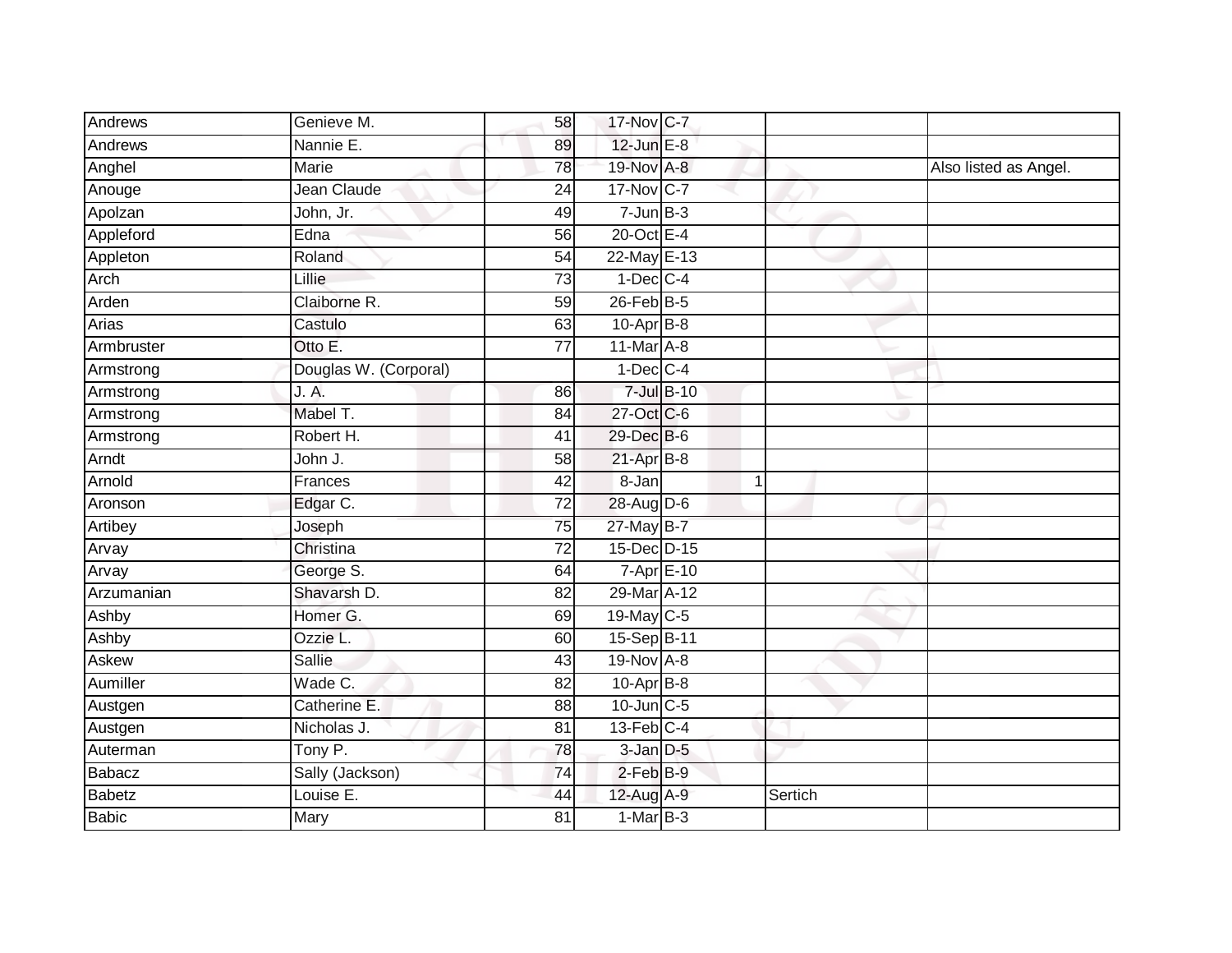| Baccelli       | Nancy                   | 88              | 25-Aug B-8                |                 |         |                   |
|----------------|-------------------------|-----------------|---------------------------|-----------------|---------|-------------------|
| Bacevich       | Andrew J., Sr. (Doctor) | 45              | 20-Mar                    |                 |         | Picture included. |
| Baciu          | George, Sr.             | 87              | 3-Nov E-2                 |                 |         |                   |
| Backe          | Wayne E.                | 21              | 4-Oct                     | $\mathbf 1$     |         |                   |
| <b>Backe</b>   | William M.              | 86              | $1-AugB-6$                |                 |         |                   |
| Backer         | Della Lee               | 58              | $2-FebB-9$                |                 |         |                   |
| Badovinac      | <b>Mike</b>             | 68              | $19$ -Jan C-4             |                 |         |                   |
| Bagamery       | Bertalan                | 82              | $22$ -Jan $C-5$           |                 |         |                   |
| Baigent        | <b>Bertha</b>           | 64              | $24$ -Jun $A-8$           |                 |         |                   |
| <b>Bailey</b>  | Lloyd J.                | 50              | $17$ -May D-5             |                 |         |                   |
| <b>Bailey</b>  | Pryce E.                | 19              | $1 -$ Jul                 | $\mathbf 1$     |         |                   |
| Bajza          | Anna                    | 56              | 4-Mar C-5                 |                 |         |                   |
| <b>Bakalar</b> | George                  | 66              | 14-Feb A-15               |                 |         |                   |
| <b>Baker</b>   | George Guy              | 67              | 28-Jul B-11               |                 |         |                   |
| Baker          | Gretna                  | $\overline{77}$ | 3-Sep C-4                 |                 |         |                   |
| Baker          | Tillie                  | 79              | 1-Feb B-7                 |                 |         |                   |
| Bakos          | John                    | $\overline{73}$ | $12$ -Feb $A-8$           |                 |         |                   |
| Balazs         | John, Sr.               | 82              | 19-Jan C-4                |                 |         |                   |
| Balcerak       | Stanley, Sr.            | 56              | 1-May D-14                |                 |         |                   |
| Balczun        | Julia                   | 66              | $17 - Jan$ <sub>C-2</sub> |                 |         |                   |
| Baldassari     | Joann                   | 25              | $15$ -Feb $C$ -6          |                 |         |                   |
| Balder         | Johanna                 | 89              | 5-Mar C-4                 |                 |         |                   |
| Baldeshwiler   | James                   | 2 days          | $1-Aug$ B-6               |                 |         |                   |
| <b>Baldin</b>  | Alvino                  | 66              | 15-Dec D-15               |                 |         |                   |
| Balinski       | Theodore A.             | 44              | $17-Sep$ B-6              |                 |         |                   |
| <b>Ballard</b> | Clarence E.             | 76              | $15$ -Feb $C$ -6          |                 |         |                   |
| Balog          | <b>Steve</b>            | $\overline{77}$ | $22$ -Dec $C-6$           |                 |         |                   |
| Balutis        | Mary B.                 | 46              | 11-Dec B-5                |                 |         |                   |
| Banach         | Frank                   | 88              | 29-Aug B-3                |                 |         |                   |
| Banas          | John Sr.                | 69              | 25-Nov C-6                |                 |         |                   |
| Bandos         | John, Sr.               | 76              | 25-Mar B-3                |                 |         |                   |
| Bane           | Mary                    | $\overline{41}$ |                           | $7$ -Jul $B-10$ | Tessman |                   |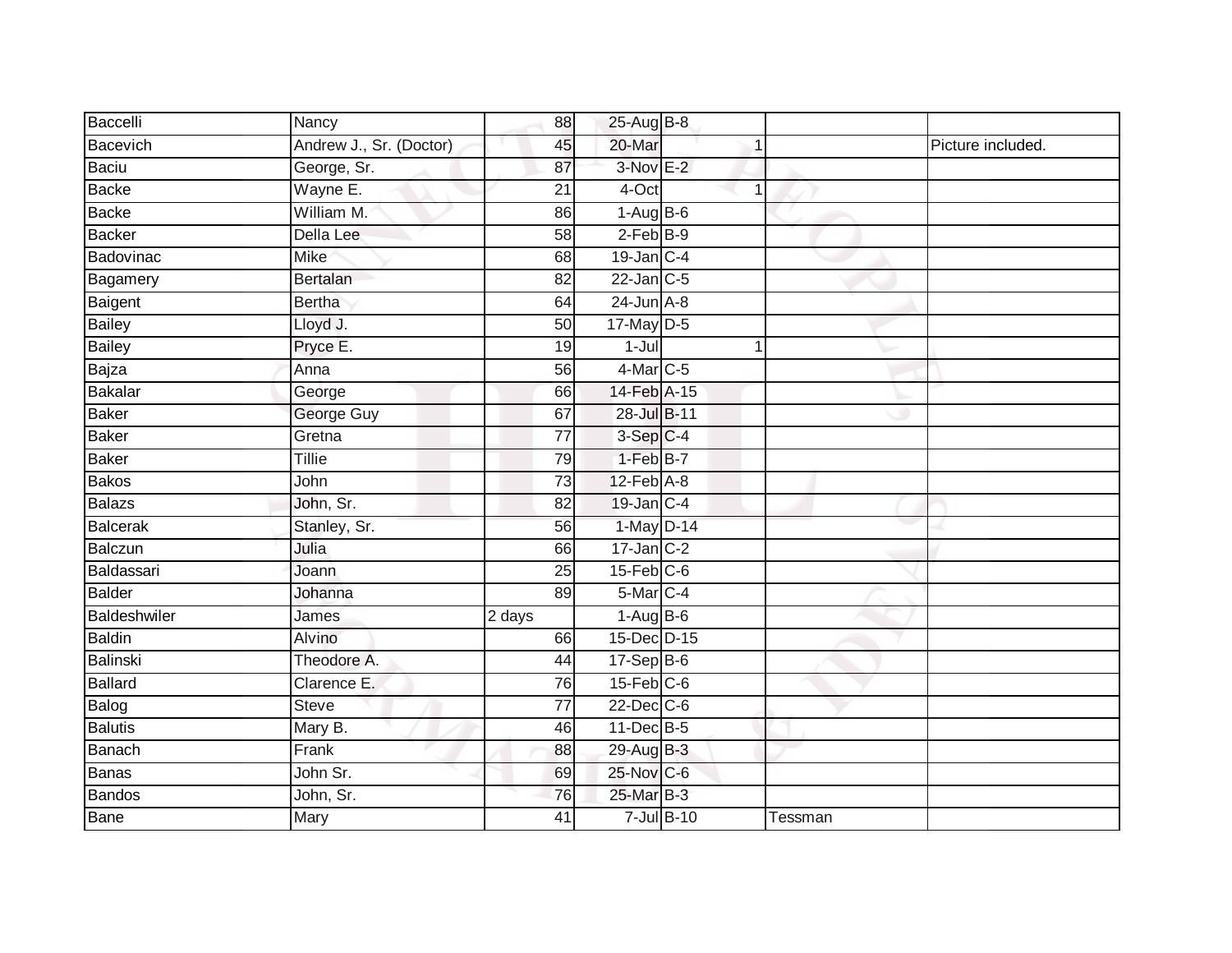| Banker         | Margaret             | 66     | 6-Dec D-5              |            |                       |
|----------------|----------------------|--------|------------------------|------------|-----------------------|
| Baran          | <b>Fraces Louise</b> | 49     | 12-Jun E-8             |            |                       |
| Baran          | Henry F.             | 29     | 8-Dec F-4              |            |                       |
| Barber         | Hugh                 | 75     | 10-Mar C-2             |            |                       |
| <b>Barber</b>  | Hulda (Emma)         | 83     | $4$ -Dec $B$ -8        |            |                       |
| <b>Barclay</b> | Stephen Joseph       | 11     | $9$ -Jul $B$ -5        |            |                       |
| <b>Barda</b>   | Cecilia              | 55     | 17-Mar C-2             |            |                       |
| <b>Bardic</b>  | Nora Louise          | 68     | 14-Feb A-15            |            |                       |
| Bardoczi       | Steve, Sr.           | 76     | 10-Dec B-6             |            |                       |
| Barga          | Steven               | 19     | $1-Jul$                |            |                       |
| <b>Barker</b>  | Horation W.          | 88     | 19-Nov A-8             |            |                       |
| Barkey         | Robert J.            | 63     | $7 - Jun$ B-3          |            |                       |
| Barnas         | Joseph               | 86     | $3-Sep$ $C-4$          |            | Also listed as Barnes |
| Barner         | Greta                | 59     | $13$ -Jun $B-6$        |            |                       |
| Barnes         | Mitchell             | 60     | 25-Aug B-8             |            |                       |
| Barnett        | Earl                 | 59     | 4-Mar C-5              |            |                       |
| Barnett        | <b>Edward John</b>   | Infant |                        | 7-Jul B-10 |                       |
| Barnings       | Cornelius            | 79     | $3$ -Jul $B-4$         |            |                       |
| Baroevich      | Sophie               | 79     | $9 - Apr$ $C - 4$      |            |                       |
| <b>Barsic</b>  | Chris Ann            | Infant | $6-SepB-6$             |            |                       |
| <b>Bartak</b>  | <b>Steve</b>         | 68     | 10-Oct B-6             |            |                       |
| <b>Bartell</b> | lone J.              | 43     | $3-NovE-2$             |            |                       |
| <b>Bartnik</b> | John P.              | 80     | 31-Oct B-6             |            |                       |
| Bartolac       | Matt                 | 68     |                        | 3-Oct A-10 |                       |
| Barton         | Ida M.               | 74     | 16-Aug B-8             |            |                       |
| Bartos         | John J.              | 85     | $3-Sep$ <sub>C-4</sub> |            |                       |
| Bartos         | Stanley              | 89     | $5-Feb$ $C-5$          |            |                       |
| Bartuska       | James                |        | 16-Aug B-8             |            |                       |
| Battistini     | Peter M.             | 86     | 30-Aug B-11            |            |                       |
| <b>Battle</b>  | Samuel               | 62     | $5$ -Jan B-6           |            |                       |
| Bauer          | Elizabeth            | 88     | 12-Apr C-5             |            |                       |
| <b>Bauer</b>   | Emma                 | 84     | $5 - Jan$ $B - 6$      |            |                       |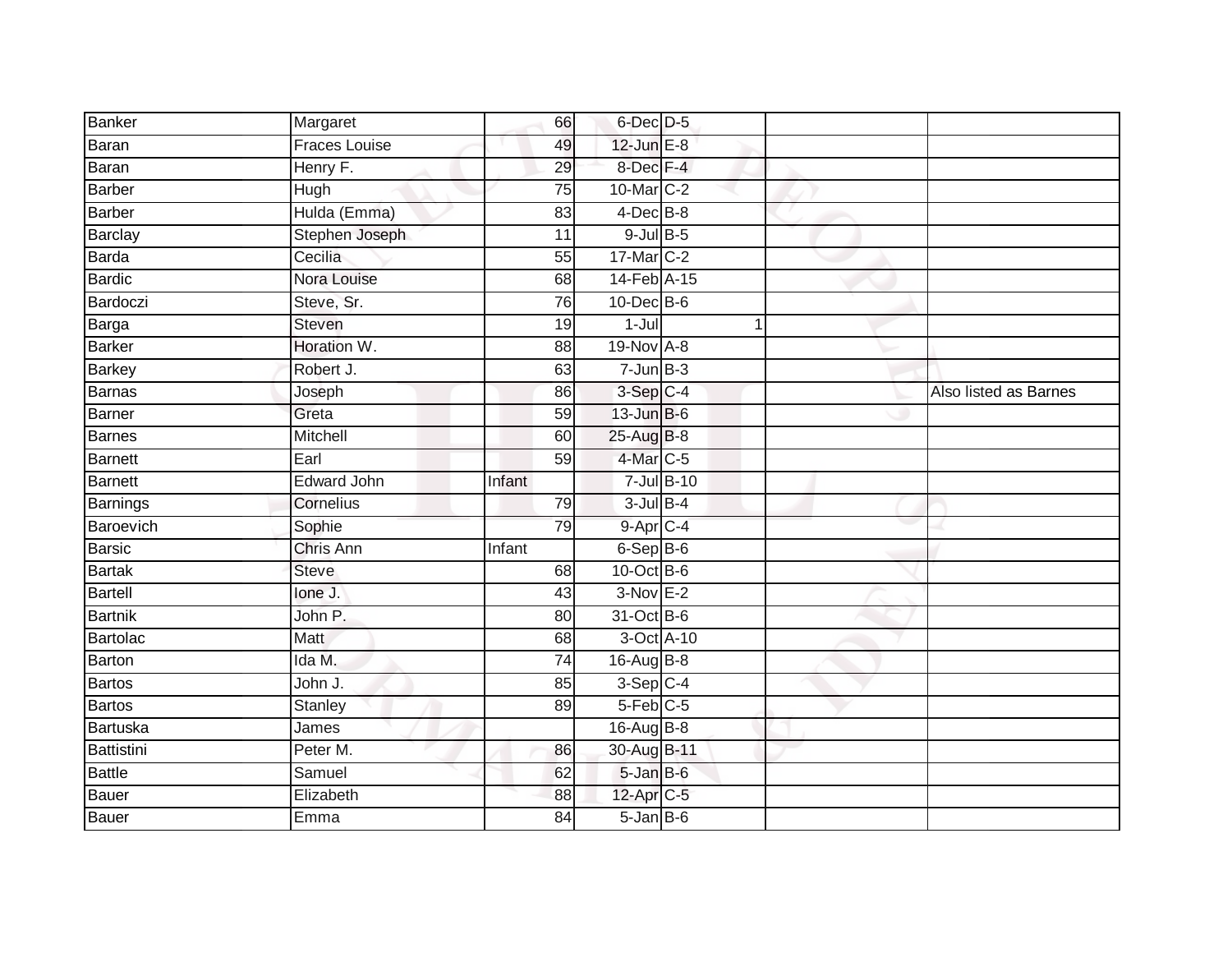| Baugh           | Flo                | 86              | 29-Apr A-6                  |  |
|-----------------|--------------------|-----------------|-----------------------------|--|
| Bauser          | Leslie A. (Doc)    | 58              | $9$ -Feb $C$ -5             |  |
| <b>Baxter</b>   | Lois Thelma        | 58              | 3-Apr D-6                   |  |
| Beard           | William L.         | 69              | 19-Sep A-10                 |  |
| Beasley         | William L.         | 69              | $10$ -Jun $C - 5$           |  |
| Beavers         | <b>Bernice</b>     | 48              | $25$ -Nov $ C-6 $           |  |
| Beavers         | Charles R.         | 60              | 31-Jul B-4                  |  |
| Becchino        | Fannie             | 69              | 29-Mar A-12                 |  |
| <b>Beck</b>     | Frank C.           | 96              | 18-Aug B-6                  |  |
| Beck            | Nelson             | 50              | 17-Dec A-8                  |  |
| <b>Beck</b>     | Walter R. (Doctor) | 72              | $7$ -Jan $D-8$              |  |
| <b>Beckley</b>  | Cora E.            | $\overline{71}$ | 30-Jun B-14                 |  |
| Beckmann        | Alice              |                 | 19-Feb A-4                  |  |
| Bednarz         | Matthew J. (Betz)  | 49              | 17-Nov C-7                  |  |
| Beebout         | Anna I.            | 85              | 12-Nov A-6                  |  |
| Beeson          | William D. (Bill)  | 20              | 8-Dec F-4                   |  |
| Begler          | Fannie             | $\overline{70}$ | 27-Dec A-8                  |  |
| Behrens         | Jacob              | 81              | $19$ -Jan $ C-4 $           |  |
| <b>Beilfuss</b> | Fred J.            |                 | 26-Jun B-14                 |  |
| Beiriger        | Margaret M.        | 88              | $19$ -Jan $ C-4 $           |  |
| Beksinski       | Anna               | 84              | $26$ -Dec $D-4$             |  |
| Belaj           | Anna               | 86              | 11-Aug B-9                  |  |
| Beland          | Alma L.            | $\overline{73}$ | $25$ -Mar $\overline{B}$ -3 |  |
| Belasco         | Concepcion         | 63              | $11$ -Jan $C-6$             |  |
| Bell            | Michael W.         | 22              | 20-Jun 1, D-8               |  |
| Bellamy         | Joe Lee            | 50              | $23-Sep$ B-4                |  |
| Benacka         | Anthony            | $\overline{70}$ | 19-Mar B-5                  |  |
| Bender          | Clarence F.        | 80              | 7-Mar C-7                   |  |
| <b>Bendiks</b>  | John A.            | 56              | $25$ -Mar $B-3$             |  |
| Bennett         | Lillian            | 68              | $2$ -Apr $C$ -4             |  |
| Bennett         | Robert             | 69              | 8-Mar B-4                   |  |
| <b>Bennett</b>  | Silas A.           | $\overline{52}$ | $5-$ Sep $A-6$              |  |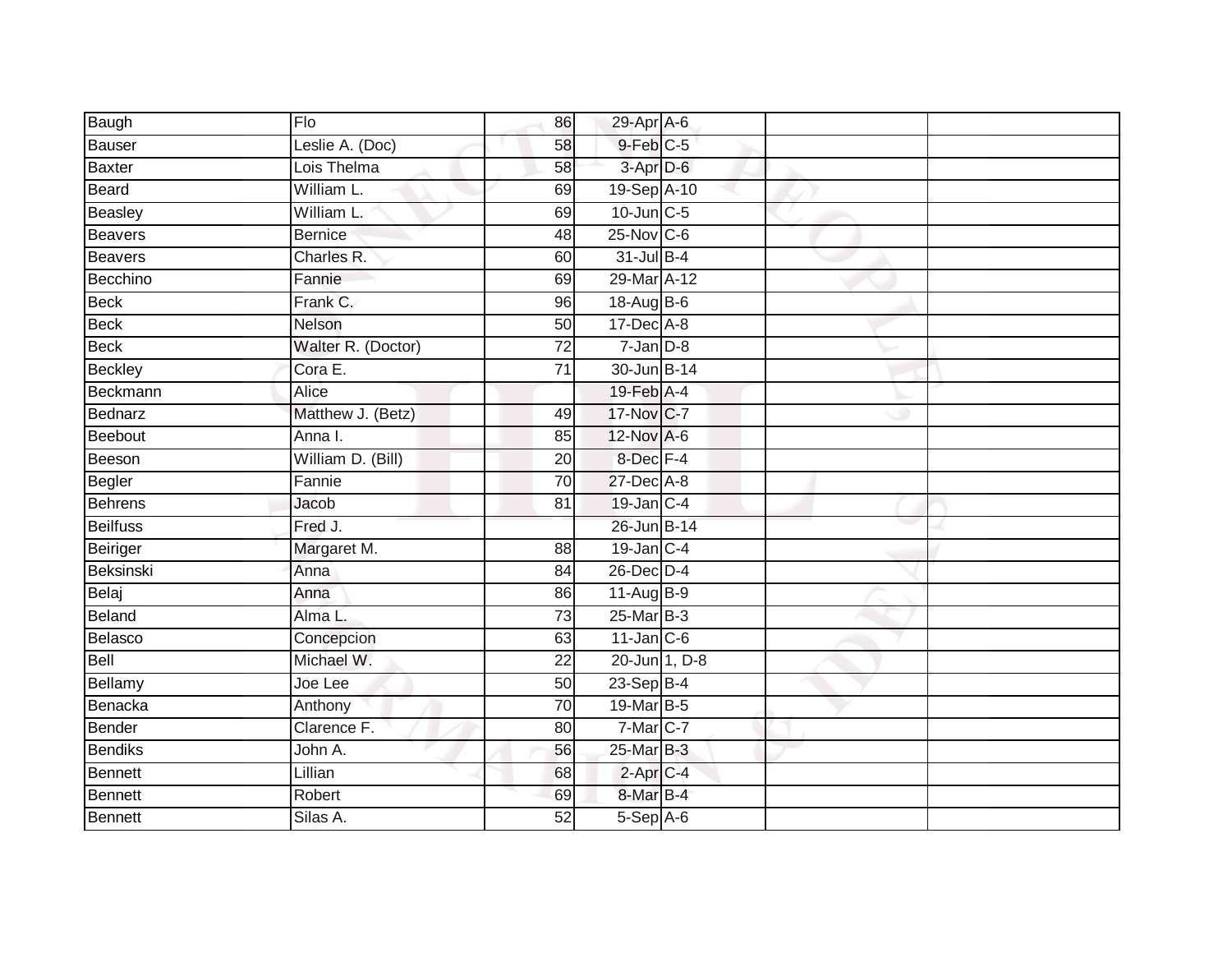| Beno            | John Sr.            |                 | 9-Aug C-5            |                          |                                 |
|-----------------|---------------------|-----------------|----------------------|--------------------------|---------------------------------|
| Benson          | Frederick E.        | 74              | 5-Jan B-6            |                          |                                 |
| <b>Bentley</b>  | Alice               | 47              | 8-Sep B-10           |                          |                                 |
| Benton          | Timothy A.          | 21 months       | $19$ -Aug $A$ -5     |                          |                                 |
| Berdine         | Neil W.             | 54              | $11-Feb$ $E-7$       |                          |                                 |
| Beretz          | <b>Steve</b>        | $\overline{74}$ | $10$ -May B-8        |                          |                                 |
| Berg            | Henry F.            | 63              | $6$ -Dec $D$ -5      |                          |                                 |
| Berg            | Katherine E.        | 91              | $4-Feb$ B-10         |                          |                                 |
| Berg            | Olive P.            | 73              | $9$ -Dec $A$ -8      |                          |                                 |
| Berger          | Klara               | 83              | $15$ -Jan B-5        |                          |                                 |
| Berghian        | Anna                | 82              | 12-Mar C-4           |                          |                                 |
| Bergstrom       | Oscar               | 79              | 5-Feb C-5            |                          |                                 |
| Berwanger       | George F.           | 48              | $3-Sep$ $C-4$        |                          |                                 |
| Berwanger       | Margaret            | $\overline{72}$ | 4-Aug E-11           |                          |                                 |
| Berwanger       | Roscoe              | 56              | 28-Feb C-12          |                          |                                 |
| Berze           | Louise              | 78              | 27-Oct C-6           |                          |                                 |
| <b>Besfler</b>  | Albert J.           | 88              | 20-Dec B-6           |                          |                                 |
| Best            | Williams F.         |                 | $12$ -Feb $A-8$      |                          |                                 |
| <b>Bethea</b>   | Willa               | 57              | $27$ -Feb $C-4$      |                          |                                 |
| <b>Betts</b>    | John S.             | 65              | $7 - Jan$ $D-8$      |                          |                                 |
| <b>Betustak</b> | Frank               | 79              | $23$ -Feb $C-7$      |                          |                                 |
| Biagini         | Dorando (Jim)       |                 | $6-Sep$ B-6          |                          |                                 |
| Bidding         | Susie               | 85              | $15$ -Jan B-5        |                          |                                 |
| Biederman       | Daisy C.            |                 | 12-May B-11          |                          |                                 |
| Biedinger       | Charles L. (Doctor) | 59              | 3-Mar <sub>C-7</sub> |                          |                                 |
| <b>Biedron</b>  | Fred W. (Fritz)     | 35              | 19-Mar               | 1                        | Picture included.               |
| <b>Biel</b>     | Mary                | 79              | $23$ -Jul B-4        |                          |                                 |
| <b>Bielat</b>   | Peter F.            | 78              | $11-AugB-9$          |                          |                                 |
| Bielawski       | Dennis M.           | 27              | 19-Apr               | $\overline{\phantom{a}}$ |                                 |
| Bielefeld       | John                | 18              | 8-Jul                | 1                        | Picture of incident<br>included |
| <b>Bielski</b>  | Richard             | 50              | $20$ -Feb $C-5$      |                          |                                 |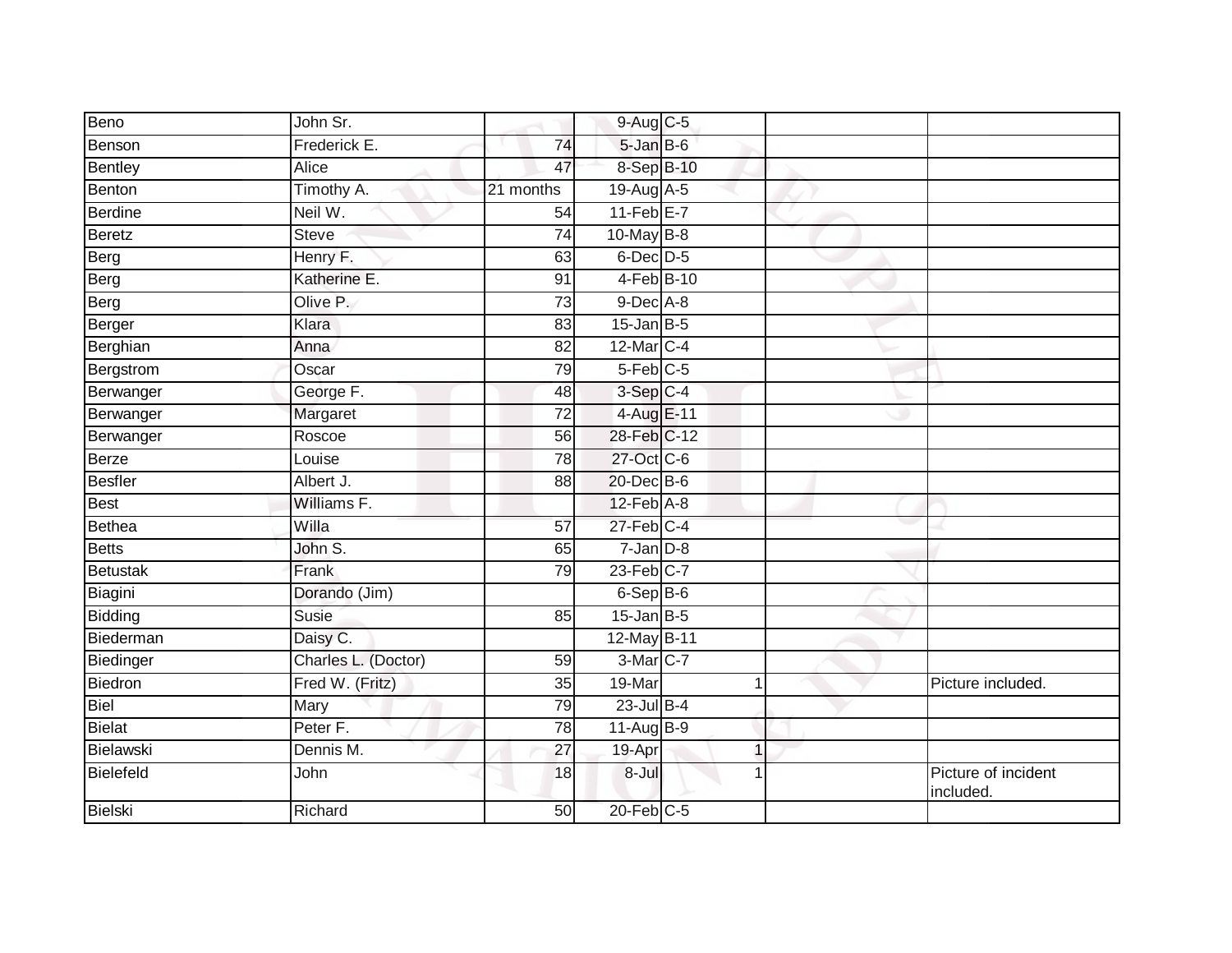| Biester         | Alfred C.          | 66              | 15-Jul B-5                 |             |         |  |
|-----------------|--------------------|-----------------|----------------------------|-------------|---------|--|
| Bieszczak       | Stephanie          |                 | 6-Oct B-11                 |             | Soboski |  |
| Bigelow         | C. G.              |                 | 8-Aug B-4                  |             |         |  |
| Bill            | Joseph S.          | 55              | $3-MayB-8$                 |             |         |  |
| <b>Billings</b> | James E.           | $\overline{26}$ | $12$ -Feb $A-8$            |             |         |  |
| Billings        | Sherry             | 24              | $12$ -Feb $\overline{A-8}$ |             |         |  |
| Binehower       | Lula M.            | 88              | $9$ -Jul $B$ -5            |             |         |  |
| <b>Bird</b>     | Ida S.             | $\overline{72}$ | 10-May B-8                 |             |         |  |
| <b>Bischoff</b> | Howard H.          | 58              | $10$ -Apr $B-8$            |             |         |  |
| Bishop          | <b>Lucy Maude</b>  | 94              | 24-Jan C-10                |             |         |  |
| Bishop          | M. Lawrence        | 71              | 18-Dec D-4                 |             |         |  |
| Bitner          | Edna M.            | 69              | $27$ -Dec $A-8$            |             |         |  |
| <b>Bjelich</b>  | Nickola            | 74              | 24-Dec A-12                |             |         |  |
| <b>Black</b>    | <b>Aldrid</b>      | 15              | 15-Apr                     | $\mathbf 1$ |         |  |
| <b>Black</b>    | Anna               | 62              | 23-May B-7                 |             |         |  |
| Black           | Nancy              | 34              | 3-Jan                      | 1           |         |  |
| Blackmun        | Susan B.           | 83              | $21$ -Nov $B-6$            |             |         |  |
| Blackwell       | Chris              | 47              | 14-Oct B-7                 |             |         |  |
| Blackwell       | Mary               | 50              | 14-Oct B-7                 |             |         |  |
| <b>Blades</b>   | <b>Maurice</b>     | $\overline{27}$ | $19-Nov$                   | 1           |         |  |
| Blair           | Harry              | 90              | $3-Sep$ C-4                |             |         |  |
| Blair           | Hurlia E.          | 82              | 30-Aug B-11                |             |         |  |
| Blair           | John H.            | 67              | $9$ -Dec $A$ -8            |             |         |  |
| <b>Blake</b>    | <b>John Thomas</b> | 70              | $19$ -Jan $C-4$            |             |         |  |
| Blakeman        | Clarence (Barney)  | 65              | 28-Apr B-8                 |             |         |  |
| Blankinship     | Jack R.            | 25              | 14-Jul C-7                 |             |         |  |
| Blasingame      | Melvina            |                 | 22-Sep D-14                |             |         |  |
| <b>Blasky</b>   | Margaret           | 68              | 30-Jul C-4                 |             | Lacko   |  |
| <b>Blass</b>    | Anna               | 82              | 25-Apr D-13                |             |         |  |
| Blissmer        | John (Heinie)      | 78              | 24-Jul B-10                |             |         |  |
| <b>Block</b>    | Norman             | 64              | 12-Nov A-6                 |             |         |  |
| Bloede          | Emma R.            | $\overline{80}$ | $28 - Jan$ $B-8$           |             |         |  |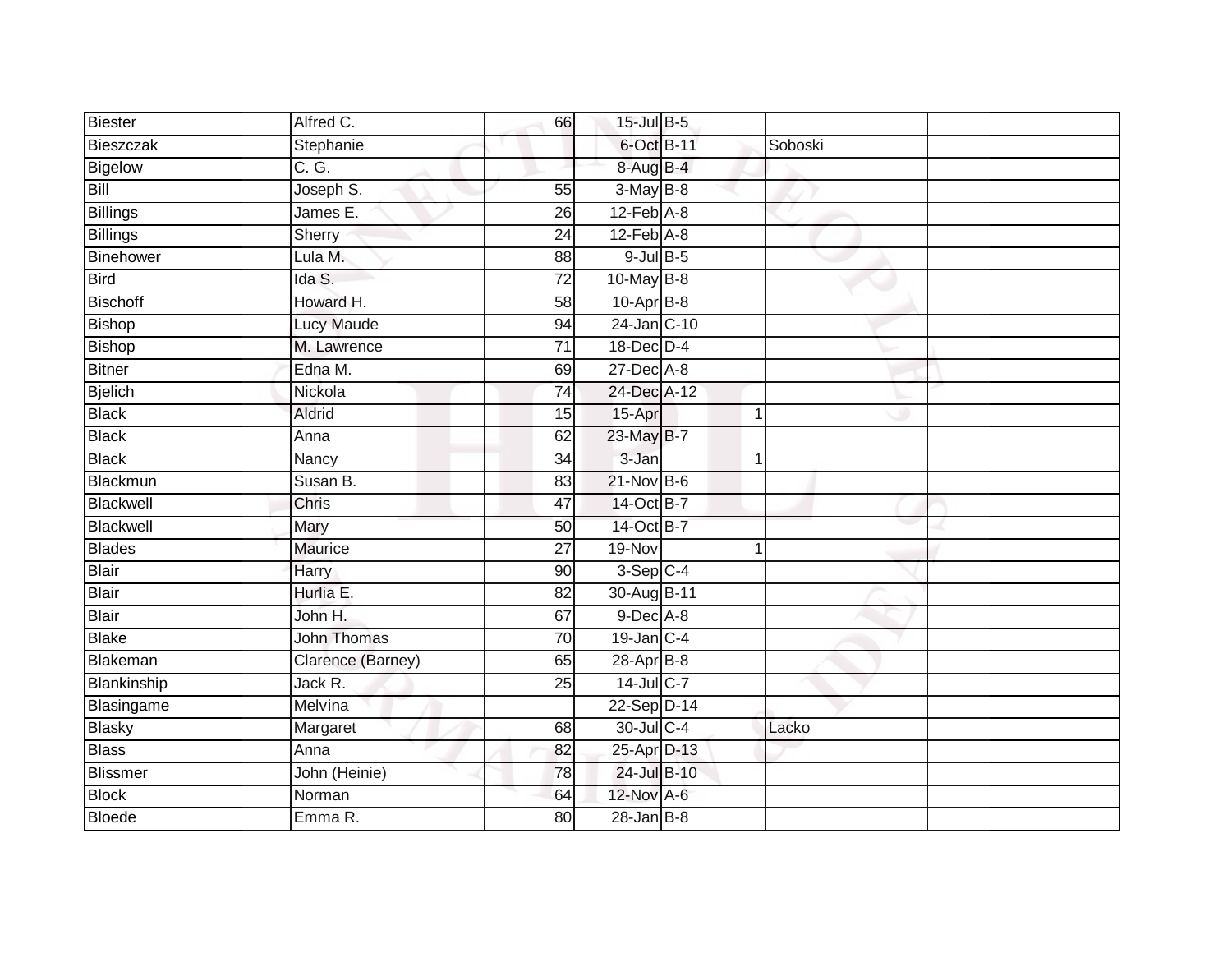| Bloomberg       | Ottellia              | 91              | $7-May$ B-4              |   |           |  |
|-----------------|-----------------------|-----------------|--------------------------|---|-----------|--|
| Blount          | James Thomas Jr.      | 43              | $21$ -Apr $B-8$          |   |           |  |
| <b>Blount</b>   | Joseph                | 44              | 17-Dec A-8               |   |           |  |
| Blumenthal      | Samuel                |                 | 15-Oct A-8               |   |           |  |
| <b>Bly</b>      | Roy M.                | $\overline{81}$ | 22-Aug D-8               |   |           |  |
| <b>Blythe</b>   | Rayville              | 58              | 22-Mar C-7               |   |           |  |
| Boberski        | George, Jr.           | 53              | 31-May B-8               |   |           |  |
| Bobin           | Helen                 | 72              | $7 - Apr$ $E - 10$       |   |           |  |
| <b>Bock</b>     | Kate                  | 82              | $27$ -May B-7            |   |           |  |
| Bodeman         | Madalene K.           | 80              | 31-Mar D-14              |   |           |  |
| Boecker         | Loius P.              | 69              | $23$ -Apr $C-4$          |   |           |  |
| Boender         | Harry                 | 69              | $4$ -Jan $B-3$           |   |           |  |
| Boersma         | Annie                 | 82              | 13-May C-4               |   |           |  |
| Boersma         | George                | 86              | 30-Jan B-5               |   |           |  |
| Bogdanich       | Frank, Sr.            | $\overline{72}$ | 22-Aug D-8               |   |           |  |
| Bogdon          | Coston                | 79              | 10-Apr B-8               |   |           |  |
| Bogielski       | Edward J., Sr.        | 48              | 6-May A-11               |   |           |  |
| Boglarsky       | Raymond G.            | 24              | 12-Mar C-4               |   |           |  |
| Bogusz          | Emily                 | 59              | 30-Dec B-3               |   |           |  |
| Bohenkamp       | Lori Lynn             | Infant          | $7 - Aug$ <sub>C-4</sub> |   |           |  |
| <b>Bohney</b>   | Catherine             | $\overline{73}$ | $11-AprB-9$              |   |           |  |
| <b>Boilek</b>   | Frank, Sr.            | 54              | 28-May A-5               |   |           |  |
| Bojarski        | Augusta               | 82              | $11$ -Jan $C$ -6         |   | Wischmann |  |
| <b>Bolika</b>   | Daniel                | 71              | 27-Dec A-8               |   |           |  |
| Bolling         | Mahalia               | 69              | $1-Dec$ $C-4$            |   |           |  |
| <b>Bonadies</b> | Richard G.            | 21              | 29-Jan                   | 1 |           |  |
| <b>Bonczek</b>  | Catherine             |                 | $27-Sep$ B-5             |   |           |  |
| Bond            | <b>Nell Christine</b> | 86              | $10$ -Jan $D-6$          |   |           |  |
| <b>Bond</b>     | Vance, Sr.            | 60              | 16-Jul C-4               |   |           |  |
| Bondy           | Eric                  | 66              | 30-Apr C-4               |   |           |  |
| Boney           | George                | 53              | 15-Dec D-15              |   |           |  |
| <b>Boney</b>    | Theresa               | $\overline{56}$ | $1$ -Jul B-8             |   |           |  |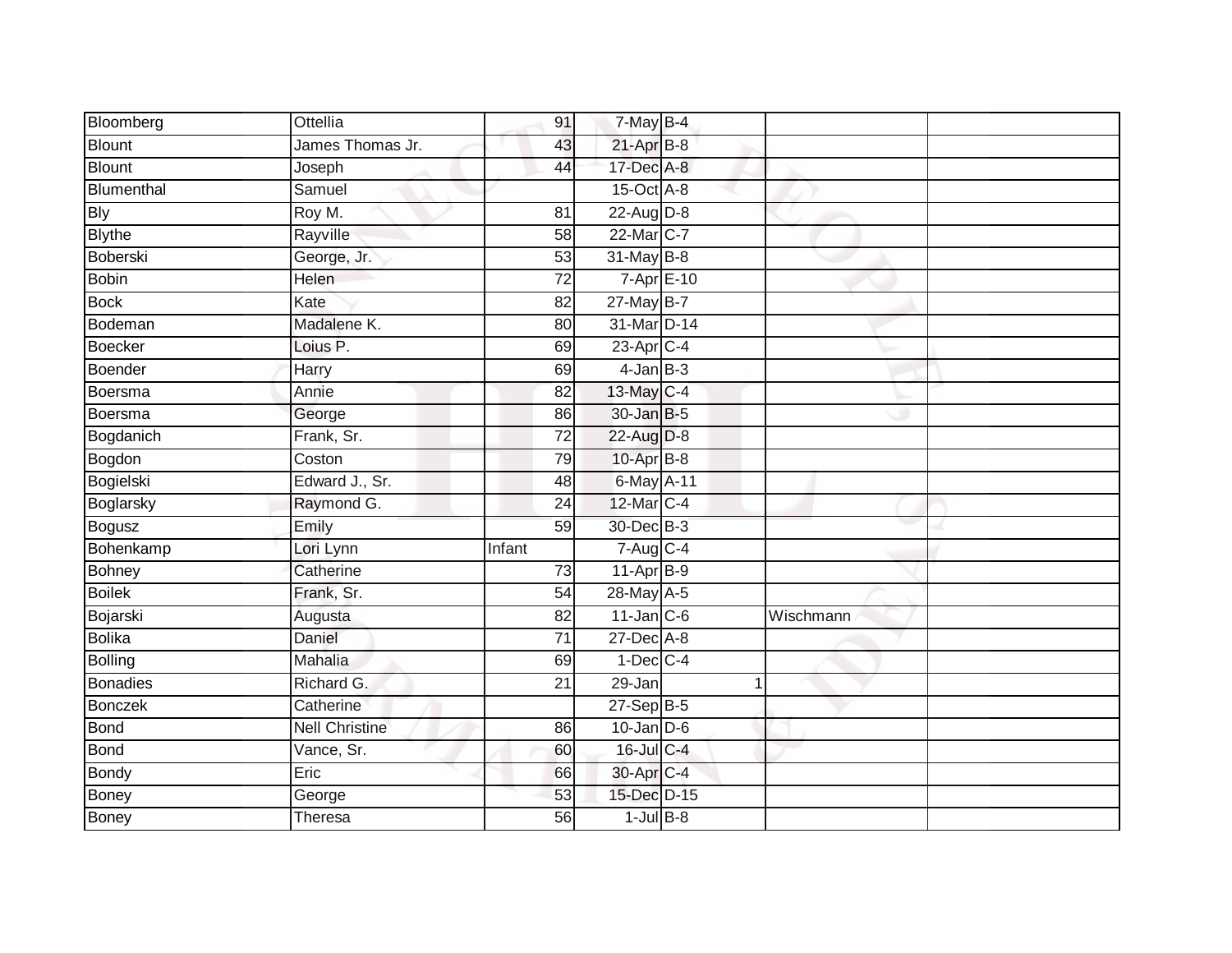| Bonfiglio       | Dominick              | 77              | 9-Aug C-5            |               |         |  |
|-----------------|-----------------------|-----------------|----------------------|---------------|---------|--|
| Bonya           | Mrs. Mary             | 76              | 14-Feb A-15          |               |         |  |
| Boos            | Walter G.             | 64              | $1-SepB-8$           |               |         |  |
| Booth           | Patricia Ann          | 18              | 8-Sep B-10           |               |         |  |
| Borman          | Frank C.              | 75              | $11-Aug$ B-9         |               |         |  |
| Borman          | Jerald A. (Sgt.)      | 26              | $8-$ Apr $B-7$       |               |         |  |
| Borodi          | Simon                 | 83              | $22$ -Apr $A$ -6     |               |         |  |
| Borom           | Veronica              | 16              | $7 - Jan$ $D-8$      |               |         |  |
| <b>Borsits</b>  | Mary                  | 69              | 29-Jul A-4           |               |         |  |
| <b>Bosak</b>    | <b>John</b>           | 67              | $2-FebB-9$           |               |         |  |
| <b>Bosch</b>    | Henrietta             | 86              | $10$ -Oct B-6        |               | Munster |  |
| <b>Bosley</b>   | Mollie                | 82              | $29-AprA-6$          |               |         |  |
| <b>Bossard</b>  | <b>Charles Carl</b>   | 79              | 29-Sep B-6           |               |         |  |
| Bossard         | Mildred               | 82              | 12-May B-11          |               |         |  |
| <b>Boston</b>   | Lloyd                 | $\overline{42}$ | $28$ -Jan $B-8$      |               |         |  |
| <b>Bothwell</b> | Alfred R.             | 78              | 9-Jun B-6            |               |         |  |
| Botteron        | <b>Clarence Irvin</b> | 85              | 31-Dec C-4           |               |         |  |
| Bounds          | Lesley L.             | 67              | 6-Oct B-11           |               |         |  |
| Bourne          | Rebecca               | 75              | 6-Feb <sup>B-3</sup> |               |         |  |
| Bovee           | James H.              | 86              | 28-Feb C-12          |               |         |  |
| Bowden          | Leta                  | 81              | 5-May E-13           |               |         |  |
| Bowyer          | John                  | 53              | $11-Aug$ B-9         |               |         |  |
| Boyd            | George                | 82              | 21-Jan C-12          |               |         |  |
| <b>Boyer</b>    | Rollie R.             | $\overline{71}$ | $1-AprC-4$           |               |         |  |
| Boyer           | Valley                | 44              | $1-Apr$ C-4          |               |         |  |
| Bozetarnik      | Martha                | $\overline{77}$ | $7-Feb$ C-9          |               |         |  |
| <b>Braak</b>    | Dena                  | $\overline{87}$ | 10-Jul B-6           |               |         |  |
| <b>Bracken</b>  | Thomas                | 19              |                      | 20-Jun 1, D-8 |         |  |
| <b>Bradford</b> | <b>Beth Ellen</b>     | $\overline{21}$ | 24-Sep B-4           |               |         |  |
| <b>Bradley</b>  | Kenneth (Corporal)    | 20              | 11-Mar A-8           |               |         |  |
| <b>Bradtke</b>  | Paul A.               | 62              | 27-Nov B-5           |               |         |  |
| Brakebill       | William G.            | 37              | $3$ -Dec $A$ -8      |               |         |  |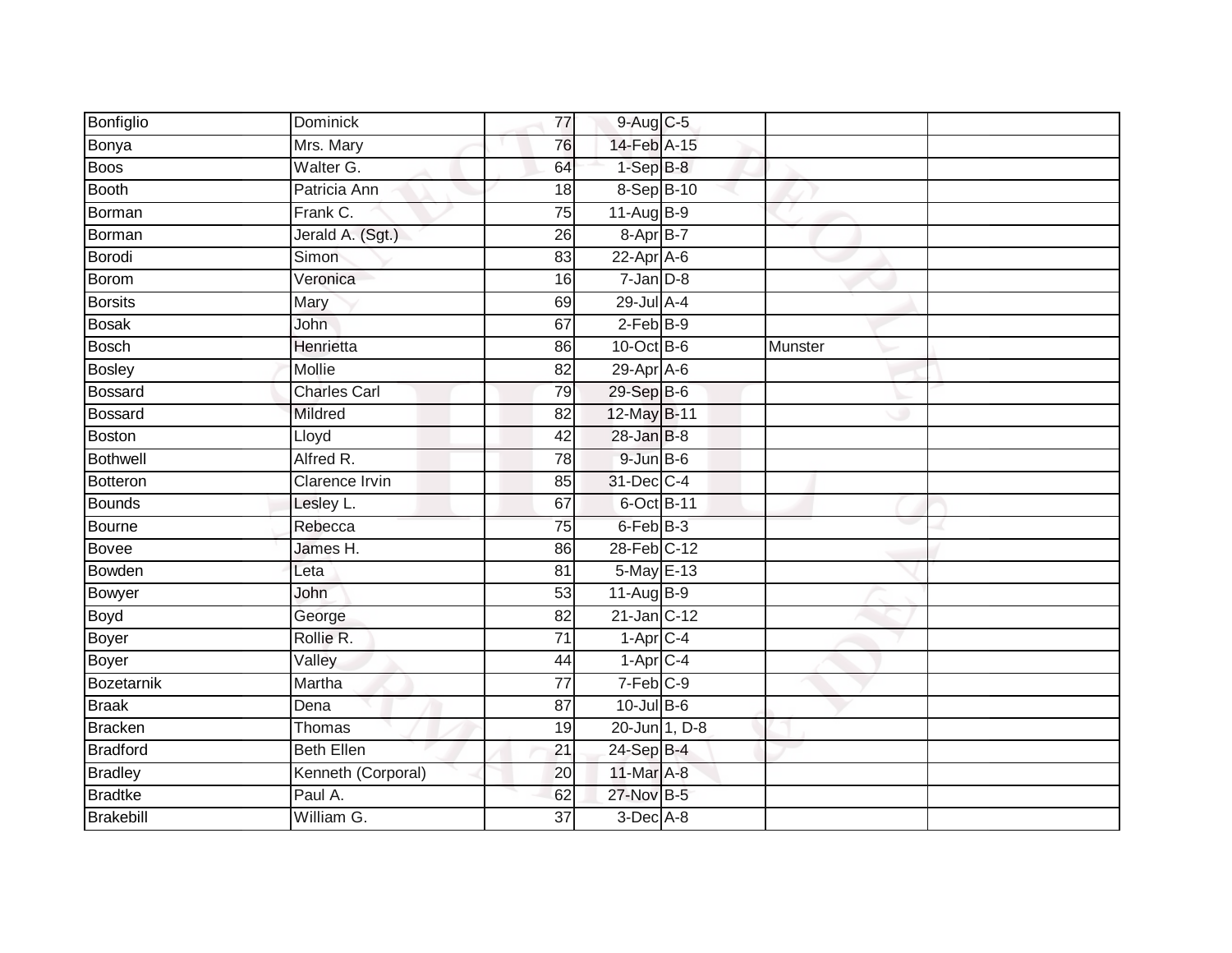| Brandon          | Russell B.            | 73              | 11-Sep C-8           |        |
|------------------|-----------------------|-----------------|----------------------|--------|
| <b>Brands</b>    | Herman                | 89              | 17-Dec A-8           |        |
| <b>Brannon</b>   | Beulah P.             | 80              | 15-Apr B-7           |        |
| <b>Brant</b>     | Mary A.               | 84              | $21$ -Jan $ C-12 $   |        |
| <b>Brasher</b>   | Claude J.             | $\overline{74}$ | $2$ -Aug $C$ -5      |        |
| <b>Braswell</b>  | Mary L.               | 26              | $12$ -Feb $A-8$      |        |
| <b>Braun</b>     | Jerry E.              | 64              | $11$ -Jun $B-3$      |        |
| Brayshaw         | <b>Harold Edwin</b>   | 62              | 14-Jun A-12          |        |
| Brazeau          | Roy F., Sr.           | 42              | 16-Oct C-10          |        |
| <b>Brehm</b>     | John L.               | 17              | 18-Jul A-6           |        |
| <b>Brischki</b>  | Elmer                 | 56              | $26-Sep$ B-6         |        |
| <b>Brnicky</b>   | Mary                  | 65              | 7-Apr E-10           |        |
| <b>Broadnax</b>  | Kiesha                | 4               | 30-Apr C-4           |        |
| <b>Broertjes</b> | Frederick             | 68              | 6-Mar <sub>D-6</sub> |        |
| <b>Brooks</b>    | Charles, Jr.          | $\overline{32}$ | 29-Mar A-12          |        |
| Broomhead        | Harold R.             | 53              | $31$ -Jan $D-5$      |        |
| <b>Brophy</b>    | Frank T.              | 81              | $9$ -Jan $C-4$       |        |
| <b>Brothers</b>  | Mary                  | 69              | 30-Sep C-11          | Hughes |
| <b>Brouhard</b>  | Sylvia D.             | 78              | $12$ -Jul $A-8$      |        |
| <b>Brouwer</b>   | Lydia                 | 92              | $10$ -May B-8        |        |
| <b>Brown</b>     | Frank William, Sr.    | 70              | $31$ -Jan D-5        |        |
| <b>Brown</b>     | Harold                | $\overline{55}$ | 22-May E-13          |        |
| <b>Brown</b>     | Homer H.              | 57              | $2$ -Jun $B-14$      |        |
| <b>Brown</b>     | Howard                | $\overline{54}$ | 18-Nov A-6           |        |
| <b>Brown</b>     | James E.              | 89              | $7$ -Jan $D-8$       |        |
| <b>Brown</b>     | Judith Ann            | 27              | 25-Nov C-6           |        |
| <b>Brown</b>     | Letitia Margaret      | 69              | 19-May C-5           |        |
| <b>Brown</b>     | Marian Lee            | 28              | $31$ -Dec $ C-4 $    |        |
| <b>Browne</b>    | John $\overline{F}$ . | 58              | $2$ -Jan $C-4$       |        |
| <b>Brownlee</b>  | Louis B., Sr.         | 70              | 16-Apr C-4           |        |
| <b>Bruce</b>     | Emanuel               | 27              | 1-Apr C-4            |        |
| <b>Bruce</b>     | William               | 49              | $3$ -Jan $D-5$       |        |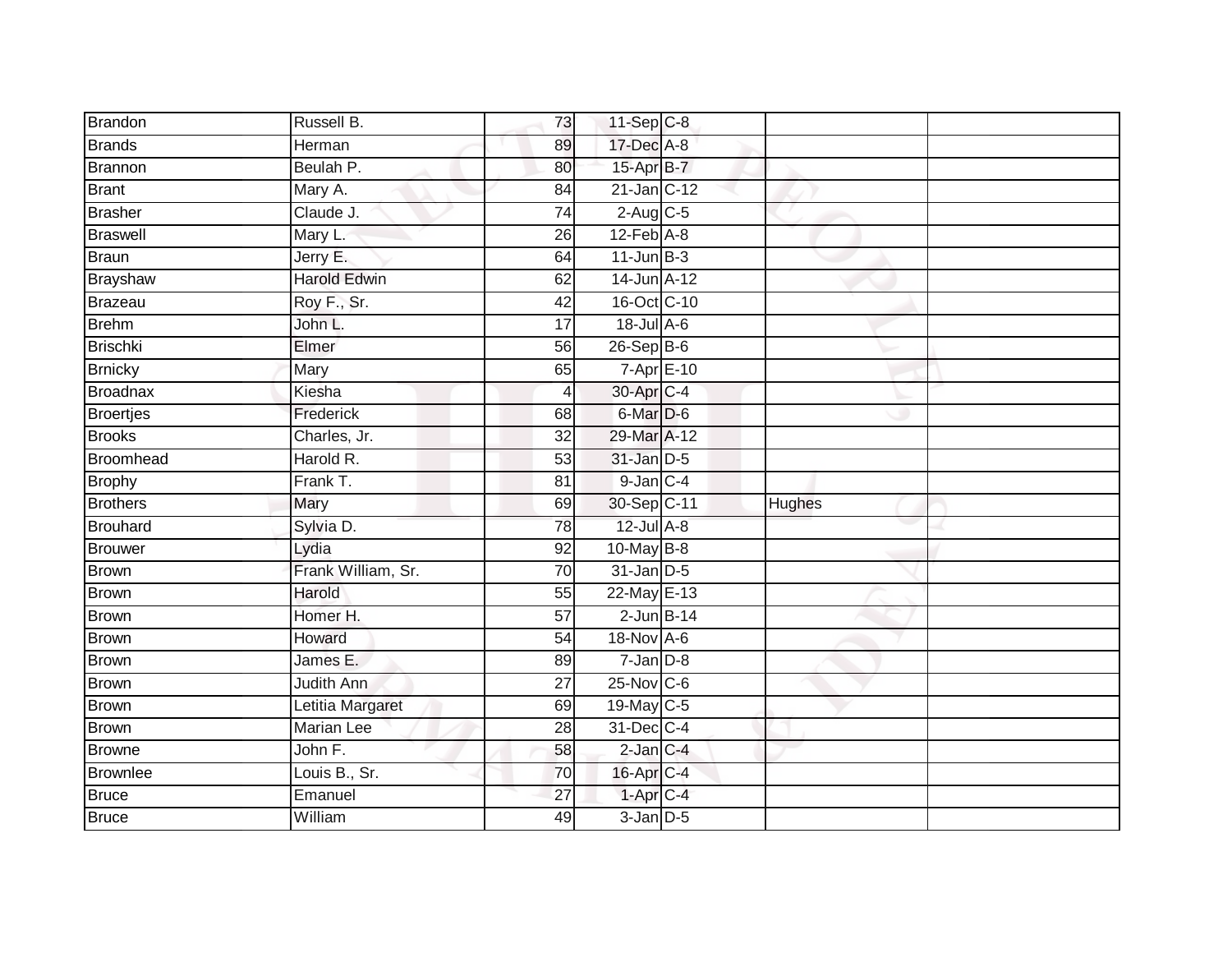| Brumbaugh       | Harold             | 46              | 29-Jul A-4        |               |             |                                        |
|-----------------|--------------------|-----------------|-------------------|---------------|-------------|----------------------------------------|
| <b>Brush</b>    | Nellie E.          | 89              | 25-Nov C-6        |               |             |                                        |
| <b>Bryant</b>   | David A.           | 20              | 8-Dec F-4         |               |             |                                        |
| <b>Bryner</b>   | Gladys             | 60              | $19$ -Feb $A$ -4  |               |             |                                        |
| Brzostowski     | Katherine          | $\overline{72}$ | $5 - Jan$ $B - 6$ |               |             |                                        |
| Buchanan        | Albert D.          | 94              | $11$ -Jan $C-6$   |               |             |                                        |
| <b>Buckner</b>  | Bernice R.         | 87              | 3-Mar C-7         |               |             |                                        |
| Buczynski       | Felix              | 81              | 8-Sep B-10        |               |             |                                        |
| Buczynski       | Helen              | 86              | 31-Oct B-6        |               |             |                                        |
| <b>Budinsky</b> | John               | 80              | $1-FebB-7$        |               |             |                                        |
| <b>Budny</b>    | John Joseph        | 59              | 19-Apr            |               | $\mathbf 1$ | Full obituary listed April<br>21, B-8. |
| <b>Budnyk</b>   | John               | 90              | $11$ -Jun $B-3$   |               |             |                                        |
| <b>Budzik</b>   | Harriet            | $\overline{48}$ | $29$ -Jan B-5     |               |             |                                        |
| <b>Budzius</b>  | Catherine          | 55              | 14-May B-3        |               |             |                                        |
| Buffington      | Chester C.         | 70              | 14-Apr C-8        |               |             |                                        |
| <b>Bujwit</b>   | Stella             | 65              | $23$ -Dec $C$ -5  |               |             |                                        |
| <b>Bukowski</b> | Frank X.           | 60              | $16$ -Jan B-5     |               |             |                                        |
| <b>Buksar</b>   | Mary               | 73              | 19-Feb A-4        |               |             |                                        |
| <b>Bukvich</b>  | Martha             | 71              | 14-Feb A-15       |               |             |                                        |
| <b>Bullock</b>  | <b>James Daryl</b> | 21              |                   | 3-Oct 1, A-10 |             |                                        |
| Bultema         | Alfred             | 55              | 7-Mar C-7         |               |             |                                        |
| <b>Bunde</b>    | Oscar R.           | 69              | 29-Apr A-6        |               |             |                                        |
| Buono           | Sam                | 59              | $9$ -Jan $C-4$    |               |             |                                        |
| Burdette        | <b>Terry Lee</b>   | 21              | 10-Mar C-2        |               |             |                                        |
| <b>Burgard</b>  | Leonard I.         | 80              | 30-Aug B-11       |               |             |                                        |
| Burger          | Bernadene          | 90              | 8-Nov C-5         |               |             |                                        |
| Burish          | John P.            | 50              | $3$ -Dec $A-8$    |               |             |                                        |
| <b>Burk</b>     | Daniel D.          | 49              | 14-Oct B-7        |               |             |                                        |
| <b>Burke</b>    | Emilie             | 85              | 24-Nov C-4        |               |             |                                        |
| <b>Burke</b>    | Harry L.           | 62              | 30-Jul C-4        |               |             |                                        |
| <b>Burke</b>    | James              | 65              | $5$ -Jul $C$ -8   |               |             |                                        |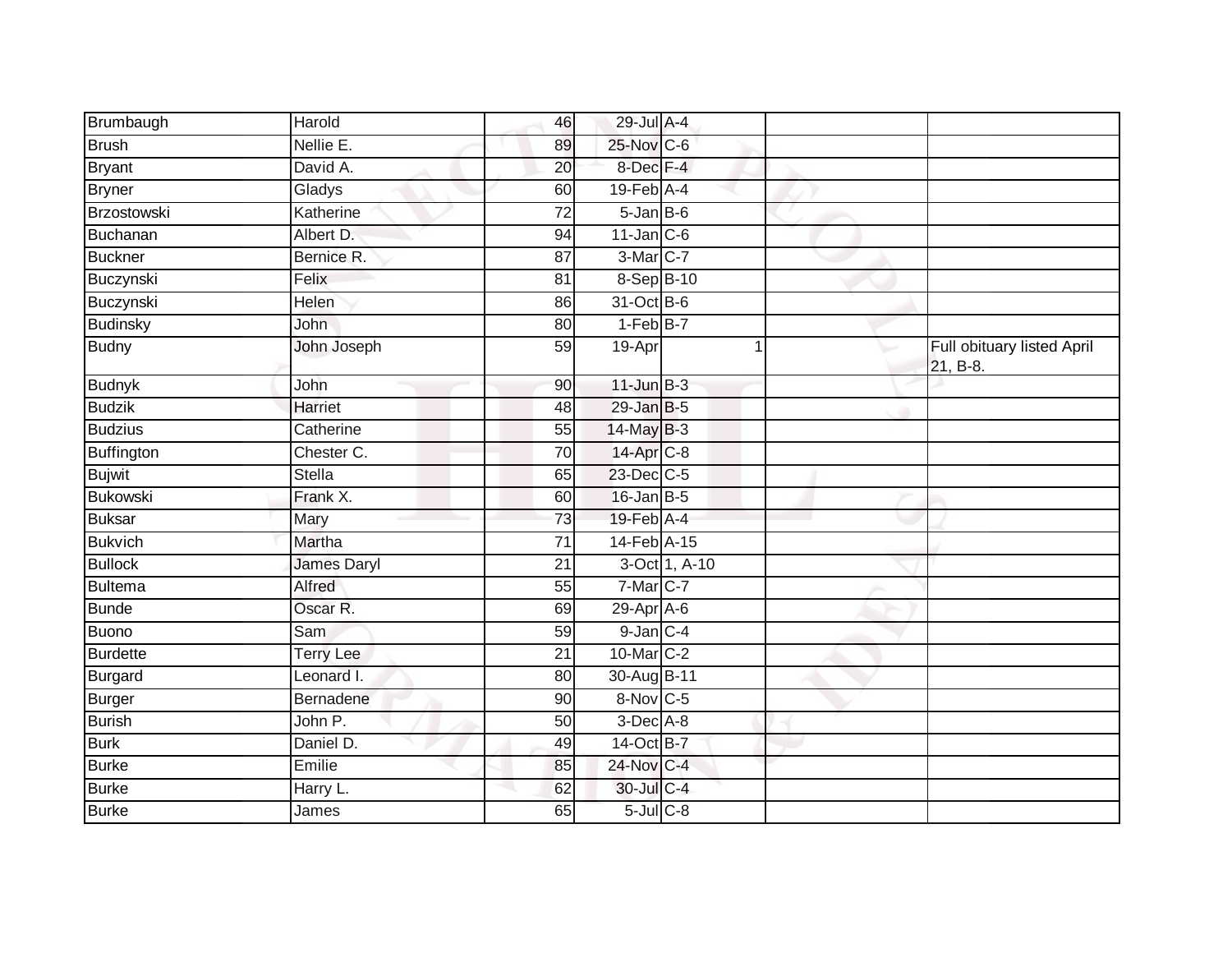| <b>Burkey</b>   | Walter J.        | 79              | 31-Jul B-4        |                |        |                   |
|-----------------|------------------|-----------------|-------------------|----------------|--------|-------------------|
| Burnison        | Hazel I.         | 80              | $9$ -Jun $B$ -6   |                |        |                   |
| Burniston       | John H.          | 86              | 3-Oct A-10        |                |        |                   |
| Burns           | Claude H.        | 58              | 6-Dec D-5         |                |        |                   |
| Burton          | Shirley T.       | 59              | 8-Nov C-5         |                |        |                   |
| Busanic         | Anna             | 84              | $25$ -Jul $A-5$   |                |        |                   |
| <b>Bushbaum</b> | Joseph           | $\overline{77}$ | 27-May B-7        |                |        |                   |
| Bushemi         | Sam              | 54              | 11-Sep            | 1              |        | Picture included. |
| Buslovich       | Emil             | 79              | $29$ -Feb $C$ -6  |                |        |                   |
| <b>Butler</b>   | Horace W.        | $\overline{77}$ | 21-Oct C-6        |                |        |                   |
| Buvala          | Stephan L.       | 74              | $19$ -Jun $B - 8$ |                |        |                   |
| Buwa            | Mathias A.       | 84              | $23$ -Jan B-5     |                |        |                   |
| <b>Buza</b>     | John, Sr.        | 73              | 14-Jul C-7        |                |        |                   |
| <b>Byard</b>    | Carter           | 66              | 6-Mar D-6         |                |        |                   |
| <b>Byrne</b>    | Delia            | 81              | 4-Mar C-5         |                |        |                   |
| Bysinski        | Sophie           | 65              | 3-Jan D-5         |                | Madura |                   |
| Cadle           | Earl L.          | 55              | 22-Dec C-6        |                |        |                   |
| Cairns          | Francis L.       | 49              | $11-Feb$ $E-7$    |                |        |                   |
| Calabrese       | Rosario          | 76              | 24-Nov C-4        |                |        |                   |
| Callison        | Gertrude         | 70              | $2$ -Jan $C-4$    |                |        |                   |
| Camacho         | Jane             | 39              | $12$ -Dec         | 1              |        |                   |
| Cameron         | Lauchlin (Bill)  | 56              | 25-Jul A-5        |                |        |                   |
| Camp            | Clarence I.      | 79              | 24-Jul B-10       |                |        |                   |
| Camp            | Guy R.           | 74              | $23$ -Feb $C-7$   |                |        |                   |
| Camp            | Phillip C.       | 86              | 13-Mar F-2        |                |        |                   |
| Campbell        | Donald C.        | 64              | 20-Aug A-6        |                |        |                   |
| Campbell        | Edward L. (Hump) | 70              | $7-Mar$ C-7       |                |        |                   |
| Campbell        | Oliver F.        |                 | 28-Jul B-11       |                |        |                   |
| Campbell        | Robert I.        | 19              | 16-Oct            | $\overline{1}$ |        |                   |
| Campbell        | Thelma Irene     | 43              | 16-Oct C-10       |                |        |                   |
| Canela          | Severa           | 61              | 12-Sep B-6        |                |        |                   |
| Canfield        | Elva M.          | $\overline{75}$ | $12$ -Jul $A-8$   |                |        |                   |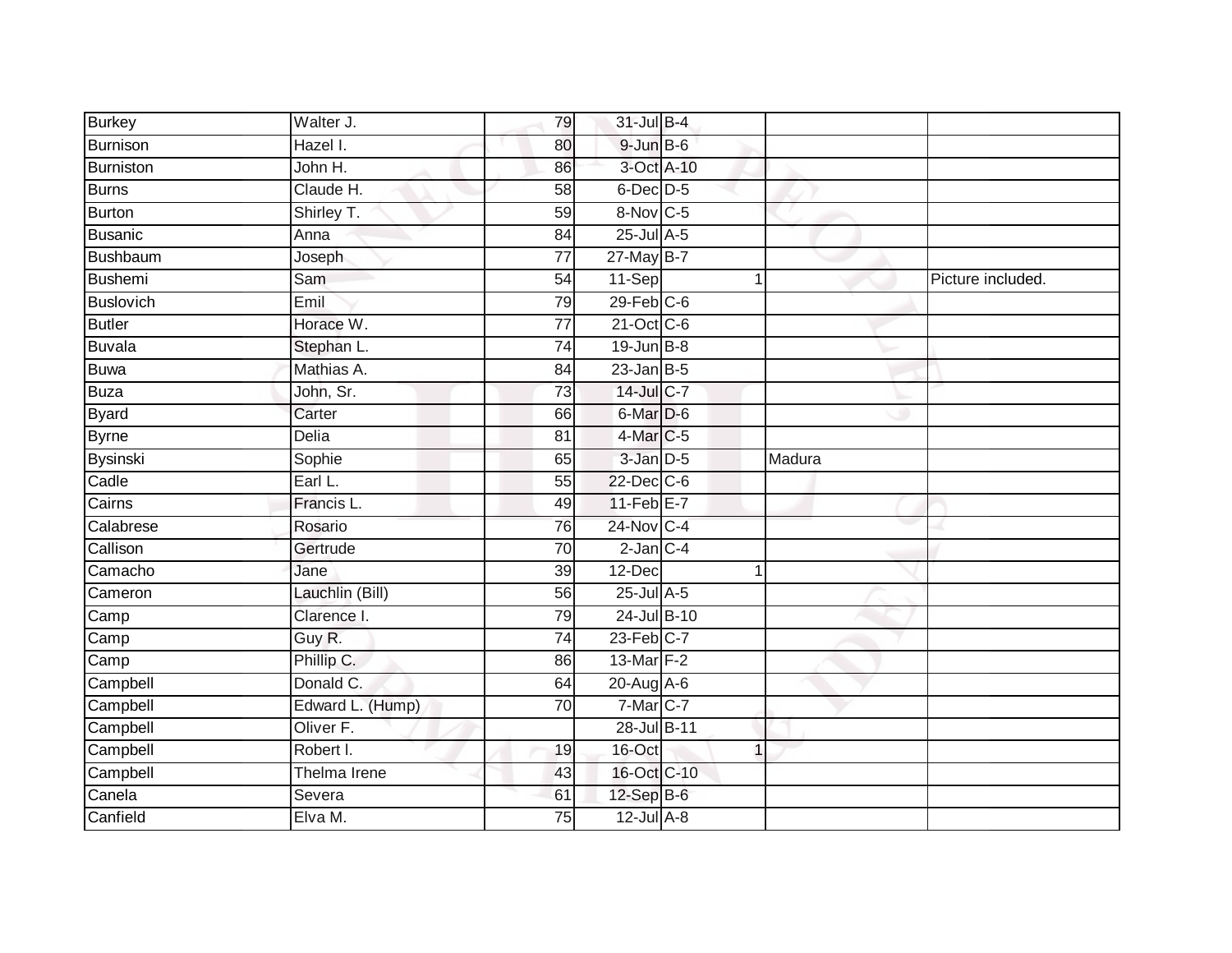| Cap         | Albert                 | 76              | $7-Feb$ <sub>C-9</sub> |              |  |
|-------------|------------------------|-----------------|------------------------|--------------|--|
| Carbajal    | Daniel                 | 21              | 13-Mar F-2             |              |  |
| Cardona     | Gertrude R.            | 62              | 3-Jan D-5              |              |  |
| Cargo       | Minnie May             | 80              | $25-Sep$ $E-8$         |              |  |
| Carley      | Donald H.              | $\overline{28}$ | 11-Nov C-11            |              |  |
| Carlson     | Grace G.               | 78              | $3-MayB-8$             |              |  |
| Carlson     | Jessie B.              | 53              | 16-May E-2             |              |  |
| Carlson     | Ruth E.                | 75              | 27-Mar B-10            |              |  |
| Carman      | Katie                  | 59              | 14-Mar D-6             | Magyar       |  |
| Carmona     | Natividad              | 48              | 14-Nov B-6             |              |  |
| Carnagey    | Glenn D.               | 78              | 18-Mar B-3             |              |  |
| Carpenter   | <b>Baby Jennie Sue</b> | 2 months        | 26-Mar C-4             |              |  |
| Carr        | Henry                  | 67              | 15-Sep B-11            |              |  |
| Carr        | Lillian                | 68              | 19-Jul B-6             |              |  |
| Carr        | Ora Lee                | 64              | 16-Aug B-8             |              |  |
| Carr        | <b>William Allen</b>   | 84              | 27-Mar B-10            |              |  |
| Carrasco    | Reyes                  | 56              | 29-Nov A-12            |              |  |
| Carreker    | Henry G.               | 45              | 13-Oct C-2             |              |  |
| Carroll     | Constance              | 46              | 22-Jul A-8             |              |  |
| Carroll     | Hugh E.                | 81              | $13$ -Mar $F-2$        |              |  |
| Carroll     | William (Tom)          | 61              | 4-Feb B-10             |              |  |
| Carter      | Horace F.              | $\overline{82}$ | 5-Dec B-10             |              |  |
| Carter      | Nola Louise            | 75              | 14-Jul C-7             |              |  |
| Carter      | Prentiss O.            | 34              | $21-Oct$               | $\mathbf{1}$ |  |
| Carter      | Theodore               |                 | 14-Jun A-12            |              |  |
| Cartwright  | Mary Jo                | 8               | $14$ -Apr $C-8$        |              |  |
| Carty       | Jay                    | 11              | $7 - Jan$ $D-8$        |              |  |
| Casey       | Ray C.                 | 77              | 6-Mar D-6              |              |  |
| Cassidy     | <b>Marie</b>           | 75              | 15-Nov D-6             | Lewandowski  |  |
| Castellanos | Ramona                 | $\overline{27}$ | $13$ -Feb $ C-4 $      |              |  |
| Catey       | Iris                   | 62              | 17-Nov C-7             |              |  |
| Cavan       | John M.                | 89              | $1$ -Jul $B-8$         |              |  |
|             |                        |                 |                        |              |  |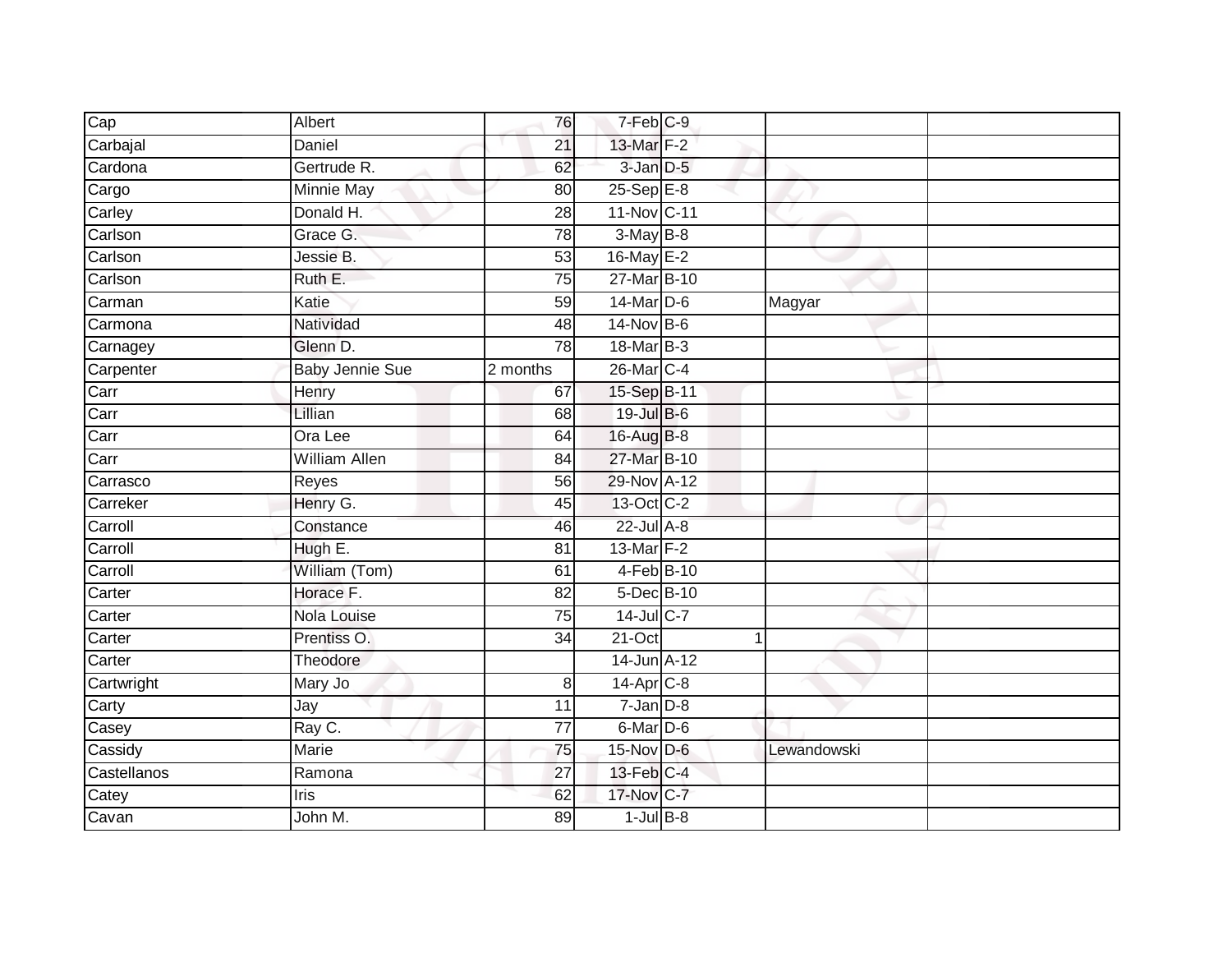| Cavazos      | Jesus Maria            | 42              | 20-Dec B-6       |                          |          |                         |
|--------------|------------------------|-----------------|------------------|--------------------------|----------|-------------------------|
| Cawley       | Harry William (Doctor) |                 | 28-Jun B-3       |                          |          |                         |
| Celarek      | Walter C.              | 66              | 26-Dec D-4       |                          |          |                         |
| Cerajewski   | Delphine               | 79              | 29-Jan B-5       |                          |          |                         |
| Chaffin      | Leora P.               | $\overline{51}$ | $16$ -Jul C-4    |                          |          |                         |
| Chandik      | John M.                | 57              | $8-Sep$ $B-10$   |                          |          |                         |
| Chandler     | Gilbert                | 38              |                  | $3-Sep\overline{1, C-4}$ |          |                         |
| Chapa        | Modesta                | 40              | $21$ -Feb $D-8$  |                          |          |                         |
| Chapman      | Michael                | 27              | $4-Apr$ B-6      |                          |          |                         |
| Chapman      | Rolland L.             | 59              | 24-Dec A-12      |                          |          |                         |
| Chaprnda     | Frank Sr.              | $\overline{77}$ | 24-Oct B-5       |                          |          |                         |
| Charles      | Daniel Eugene          | 24              | 17-Mar C-2       |                          |          |                         |
| Chase        | Leslie Lee, Sr.        | $\overline{77}$ | $29$ -Feb $C$ -6 |                          |          |                         |
| Cheek        | Wavie E.               | 51              | 4-Apr B-6        |                          |          |                         |
| Chepehe      | Harry                  | $\overline{82}$ | 6-Nov D-9        |                          |          |                         |
| Chermak      | George                 | $\overline{72}$ | 10-Oct B-6       |                          |          |                         |
| Cherven      | <b>Mary Rose</b>       | 83              | $1-FebB-7$       |                          | Paunicka |                         |
| Chervenyak   | Cecelia                |                 | 9-Aug C-5        |                          |          |                         |
| Chick        | Bertha                 | 80              | 26-May C-11      |                          |          |                         |
| Chrapusta    | Mary                   | 85              | $9$ -Dec $A$ -8  |                          |          |                         |
| Chris        | George, Jr.            | 47              | $28$ -Jan B-8    |                          |          |                         |
| Christensen  | Oline                  | 99              | 8-Jan B-5        |                          |          |                         |
| Christy      | Priscilla Paraschiva   | 73              | 26-May C-11      |                          |          | Also listed as Christea |
| Church       | Anna B.                | 77              | $29-Apr$ A-6     |                          |          |                         |
| Churchill    | Donald                 | 35              | 5-May E-13       |                          |          |                         |
| Churilla     | Anna Marie             |                 | 12-May B-11      |                          |          |                         |
| Chyla        | Raymond W.             | 51              | 23-May B-7       |                          |          |                         |
| Ciardetti    | Joseph                 | 73              | 27-Jun C-11      |                          |          |                         |
| Cichocki     | Clara F.               | $\overline{72}$ | 16-Jun B-12      |                          |          |                         |
| Ciesielski   | Antoinette             |                 | 6-Jun D-11       |                          | Pisarski |                         |
| Cieszkiewicz | Anthony                | 79              | 22-Oct A-4       |                          |          |                         |
| Cimity       | Tony (Cimitile)        | 69              | 13-Mar F-2       |                          |          |                         |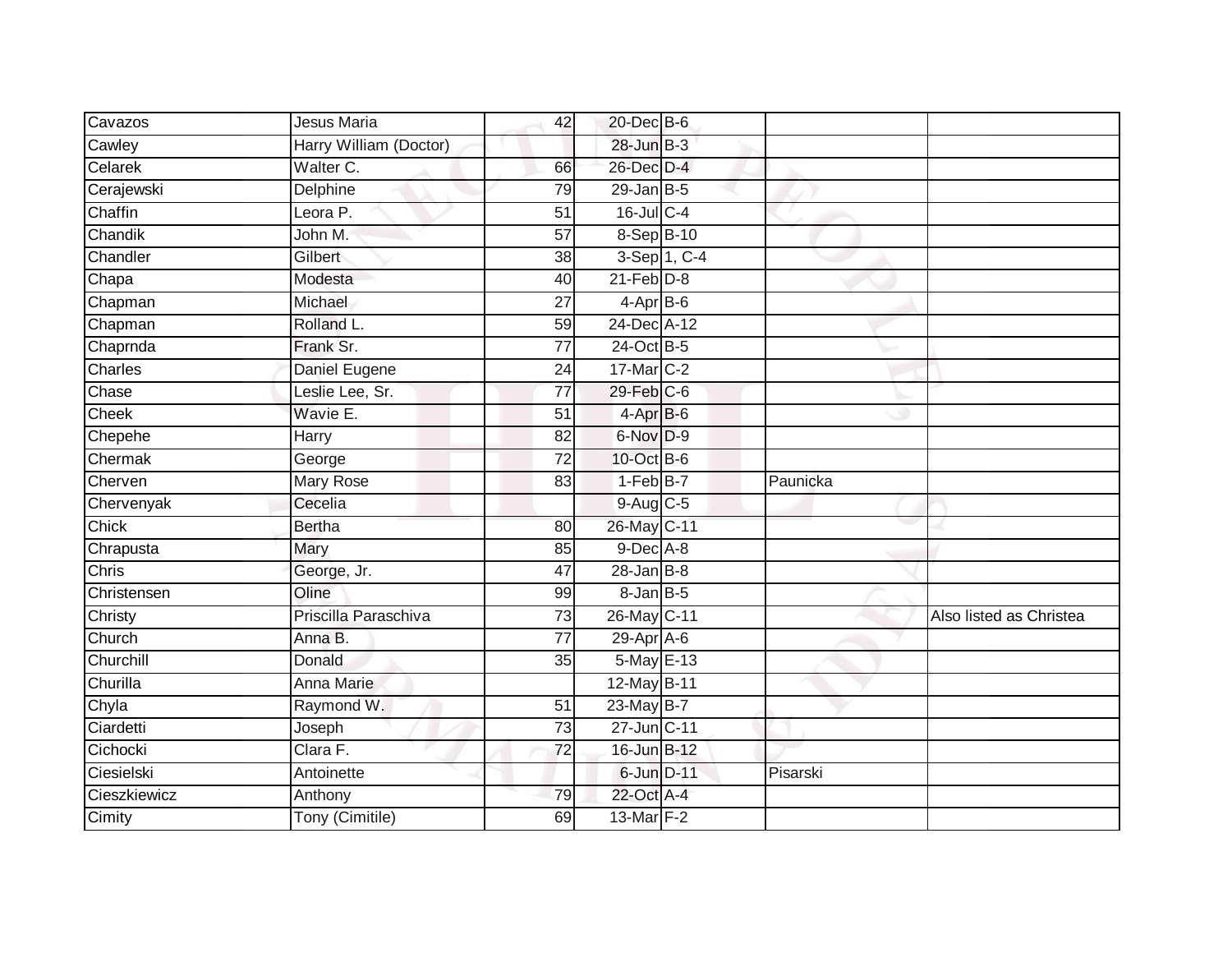| Cipares         | Joseph               | 53              | 15-Dec D-15     |   |  |
|-----------------|----------------------|-----------------|-----------------|---|--|
| Cisarik         | Mary                 | 57              | 28-May A-5      |   |  |
| Ciunczyk        | Jan                  | $\overline{71}$ | 19-May C-5      |   |  |
| Clark           | Carl L.              | 67              | $17 - Apr$ B-6  |   |  |
| Clark           | Carl R.              | 80              | $4$ -Dec $B$ -8 |   |  |
| Clark           | Clarence (Sparky)    | 75              | 18-Nov A-6      |   |  |
| Clark           | Elsie A.             | 68              | 10-Nov B-10     |   |  |
| Clark           | Iva Lee              | $\overline{51}$ | $28-Aug$ D-6    |   |  |
| Clarke          | Anna K.              | 70              | $25$ -Jan B-6   |   |  |
| Claus           | Minnie S.            | 90              | 2-May C-2       |   |  |
| Cleghorn        | Lena                 | 90              | 27-Dec A-8      |   |  |
| <b>Clements</b> | Clyde M.             | $\overline{12}$ | $3-Sep$ C-4     |   |  |
| Cleve           | Herbert S., Sr.      | 57              | 23-Dec C-5      |   |  |
| Clifford        | Robert Stephan       | 19              | 15-Mar B-3      |   |  |
| Clouse          | Audery               | $\overline{51}$ | 9-Oct           | 1 |  |
| Clouse          | Carrie Olive McKay   | $\overline{81}$ | 20-Oct E-4      |   |  |
| Clouse          | Hugh                 | 54              | 11-Oct B-9      |   |  |
| Cobb            | James A.             | 41              | 11-Apr B-9      |   |  |
| Cobb            | Roger                | 28              | 25-Mar B-3      |   |  |
| Cockerelle      | Earl                 | 60              | 20-Sep B-6      |   |  |
| Coffman         | Virginia             | 54              | 31-May B-8      |   |  |
| Cole            | Christian G. (Chris) | 73              | $15$ -Jan B-5   |   |  |
| Cole            | Edward E.            | 51              | 6-Oct B-11      |   |  |
| Cole            | Lyle                 | 33              | 12-Dec          | 1 |  |
| Coleman         | Asa E.               | 76              | 19-Sep A-10     |   |  |
| Coleman         | William A.           | 70              | 31-Dec C-4      |   |  |
| Collins         | Clarence C.          | 56              | $11-FebE-7$     |   |  |
| <b>Collins</b>  | Leroy, Jr.           | 19              | 12-Mar C-4      |   |  |
| Collins         | William J.           | 55              | $12$ -Jun $E-8$ |   |  |
| Comer           | Betty M.             | 44              | 15-Nov D-6      |   |  |
| Comer           | <b>Mark</b>          | 68              | 27-Dec A-8      |   |  |
| Conely          | Michael Joseph       | 76              | $25$ -Jan B-6   |   |  |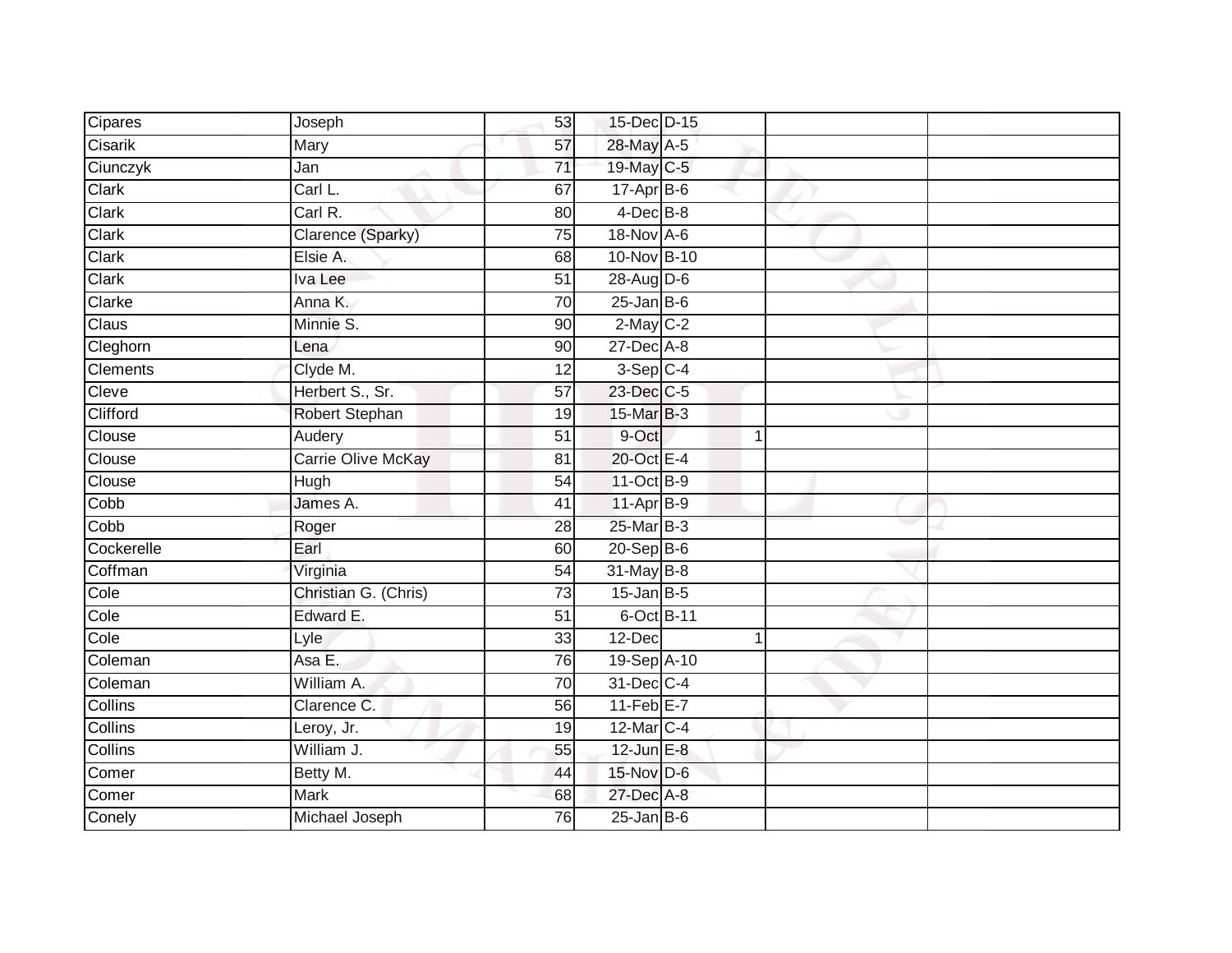| Conner    | Earl D.                      | 75              | 17-Nov C-7             |   |                                    |
|-----------|------------------------------|-----------------|------------------------|---|------------------------------------|
| Conner    | John E.                      | 20              | 22-Apr A-6             |   |                                    |
| Conroy    | Sylvia                       | 71              | 25-Feb C-6             |   |                                    |
| Contreras | Julian                       | 80              | $9-Apr$ <sub>C-4</sub> |   |                                    |
| Conway    | Donni Sue                    | 7 weeks         | $10$ -Jul B-6          |   |                                    |
| Conway    | Harvey James (Rev.<br>Msgr.) | 67              | $4$ -Jan $B-3$         |   | Picture included January<br>7, D-8 |
| Cook      | David                        |                 | 14-Jan D-19            |   |                                    |
| Cook      | James                        | $\overline{25}$ | $25 - Aug$             | 1 |                                    |
| Cook      | Vernice E.                   | 62              | $25$ -Feb $C$ -6       |   |                                    |
| Cook      | Walter F. Sr.                | 68              | $23$ -Jan B-5          |   |                                    |
| Cooksey   | Anna N.                      |                 | 30-Apr C-4             |   |                                    |
| Coombes   | Charles A.                   | 84              | 13-May C-4             |   |                                    |
| Coombs    | James A.                     |                 | 24-Mar C-6             |   |                                    |
| Corpus    | Dionisio                     | 70              | 6-Dec D-5              |   |                                    |
| Corrigan  | <b>Hugh</b>                  | 67              | 12-May B-11            |   |                                    |
| Cotner    | Darrell                      |                 | 24-Jul B-10            |   |                                    |
| Couch     | Edgar H.                     | 35              | 11-Nov C-11            |   |                                    |
| Couch     | Gergory A.                   | 7 weeks         | 28-Aug D-6             |   |                                    |
| Covaciu   | George, Sr.                  |                 | $17$ -May D-5          |   |                                    |
| Cowser    | John A., Sr.                 | 66              | 27-Oct C-6             |   |                                    |
| Cox       | Archie F. (Rev.)             | 67              | 4-Aug E-11             |   |                                    |
| Cox       | Kenneth                      | 18              | 24-Sep B-4             |   |                                    |
| Cox       | Myrtle Anna                  | 77              | $4$ -Jan $B-3$         |   |                                    |
| Cox       | Paul E.                      | 33              | 26-Mar C-4             |   |                                    |
| Cox       | Stephen W.                   | 62              | 8-Apr B-7              |   |                                    |
| Cox       | Ula May                      | 68              | $9$ -Jun $B$ -6        |   |                                    |
| Craig     | Harold J.                    | 54              | 27-Oct C-6             |   |                                    |
| Crain     | James A.                     | 61              | $1-May$ D-14           |   |                                    |
| Crane     | Horace V.                    | 52              | 23-Jun C-4             |   |                                    |
| Crawford  | James R.                     | 62              | 5-May E-13             |   |                                    |
| Crawl     | Lester P., Sr.               | 63              | 3-Mar                  |   | Picture included.                  |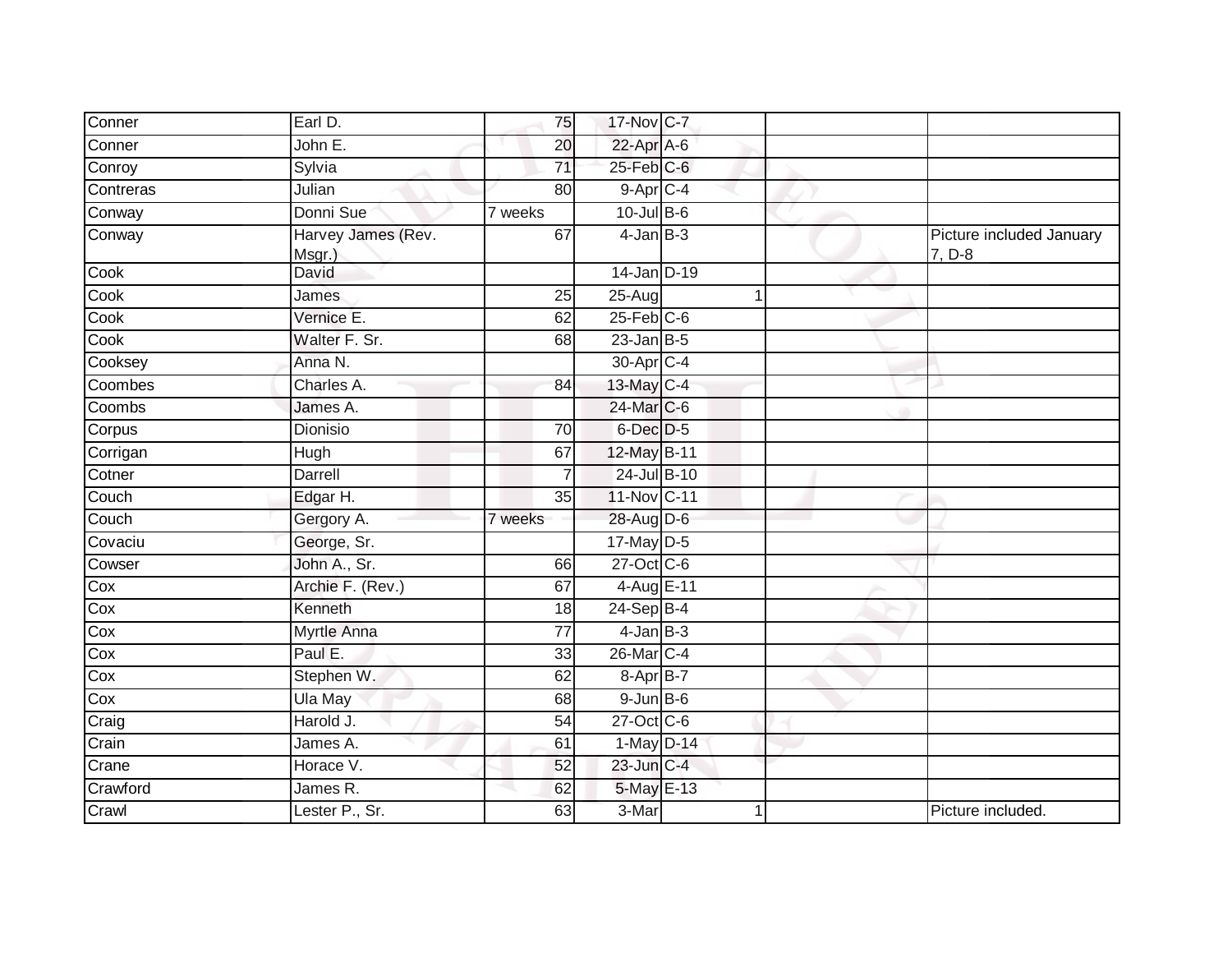| Creighton    | John Warren Sr.      | 74              | $1$ -Jul $B-8$   |                 |                |  |
|--------------|----------------------|-----------------|------------------|-----------------|----------------|--|
| Cristoff     | Mary                 | 80              | $2$ -Oct E-5     |                 | Rukavina       |  |
| Crompton     | Alice                | 83              | 31-Oct B-6       |                 |                |  |
| Crosariol    | <b>Dolores</b>       | 37              | 30-Aug B-11      |                 |                |  |
| Crose        | Luther               | 64              | $27$ -Feb $C-4$  |                 |                |  |
| <b>Cross</b> | Ernest H.            |                 | 17-Nov C-7       |                 |                |  |
| Cross        | Kathleen             |                 |                  | $2$ -Jun $B-14$ |                |  |
| Crowder      | Dewey (Jack)         | 65              | $19$ -Jan $C-4$  |                 |                |  |
| Crowel       | Otis B.              | $\overline{72}$ | $25$ -Jul $A$ -5 |                 |                |  |
| Crum         | Claude               | 62              | $2$ -Apr $C$ -4  |                 |                |  |
| Cruz         | M. G.                |                 | 12-Dec           |                 |                |  |
| Csomor       | Susi                 | 68              | 31-Mar D-14      |                 |                |  |
| Cuban        | Nicholas Sr.         | 56              | 16-Dec A-8       |                 |                |  |
| Cubit        | James P.             | 42              | 26-Apr B-6       |                 |                |  |
| Cuevas       | Frank                | 19              | $21$ -Jun $A-4$  |                 |                |  |
| Cullum       | Charles H.           | 43              | 25-Mar B-3       |                 |                |  |
| Cummings     | Edward               | 26              | 12-Apr           |                 | 1              |  |
| Cummings     | Lloyd                | 42              | 25-Aug           |                 |                |  |
| Cunningham   | Elvessa E.           | $\overline{77}$ | 25-Mar B-3       |                 |                |  |
| Cunningham   | <b>William Glenn</b> | $\overline{47}$ | 18-Oct A-10      |                 |                |  |
| Cuprak       | Michael, Sr.         | 77              | 6-Nov D-9        |                 |                |  |
| Curnutt      | Homer                | 81              | 26-Apr B-6       |                 |                |  |
| Cushnie      | Estelle              | 54              | 15-Apr B-7       |                 |                |  |
| Custabella   | Margaret N.          | 61              | 24-Dec A-12      |                 |                |  |
| Cvetan       | John                 | 61              | $3-Apr$ D-6      |                 |                |  |
| Cvitkovich   | Julia                | $\overline{74}$ | 20-Oct E-4       |                 |                |  |
| Cwetna       | Frank, Sr.           | $\overline{87}$ | 15-Dec D-15      |                 |                |  |
| Cykowski     | Stephania            |                 | $17 - Jun$ B-5   |                 |                |  |
| Czapczyk     | Mary                 | 81              | 30-Jul C-4       |                 | Oslawski       |  |
| Czerwinski   | Anna                 | 78              | 26-Jul A-12      |                 | <b>Bradtke</b> |  |
| Czerwinski   | John                 |                 | 17-Jun B-5       |                 |                |  |
| Dado         | Joseph R.            | 49              | 29-Oct B-6       |                 |                |  |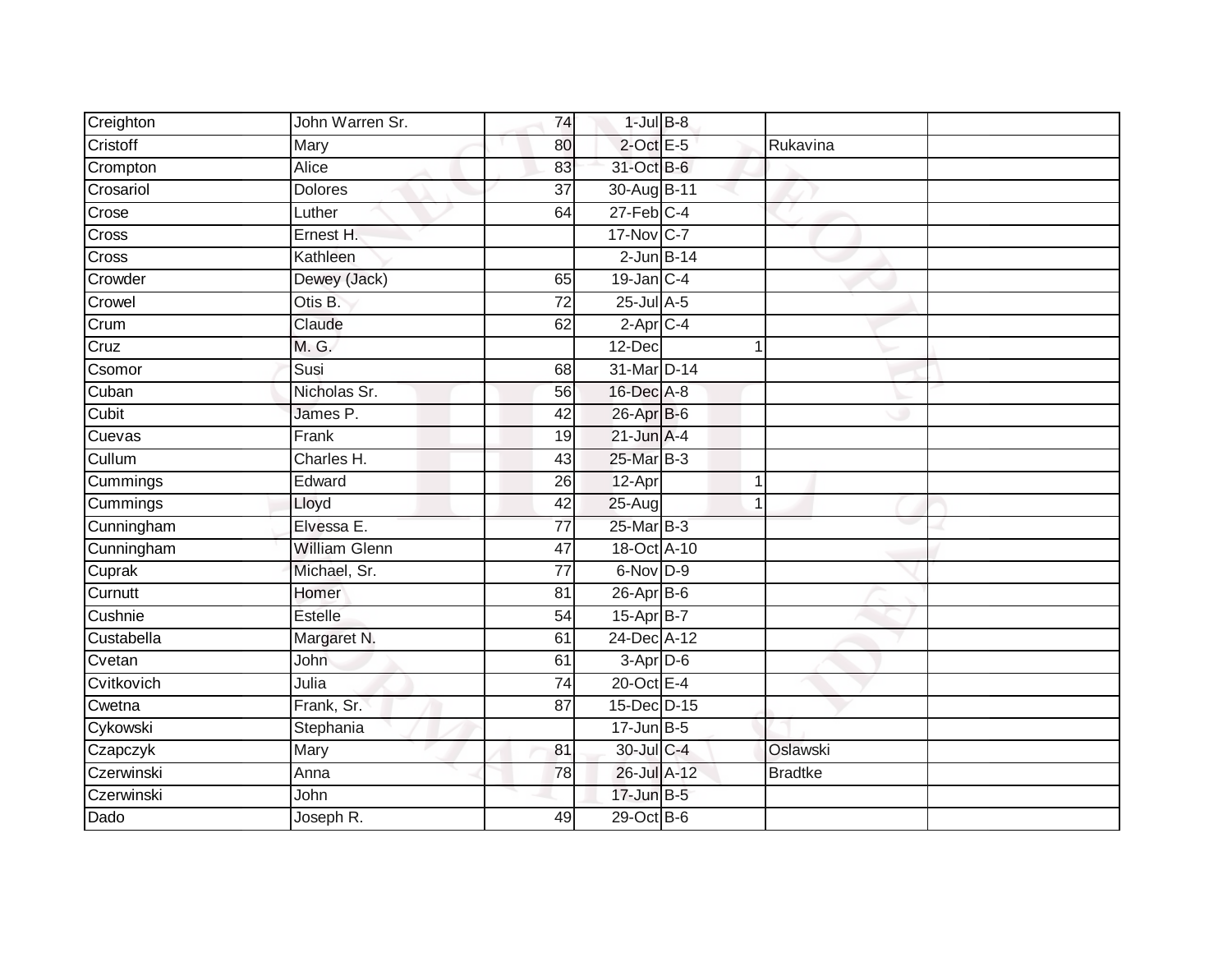| Dado            | Mary               |                 | 11-Nov C-11       |        |  |
|-----------------|--------------------|-----------------|-------------------|--------|--|
| Dahlkamp        | Berthat H.         | 80              | 21-Oct C-6        |        |  |
| Dahlkamp        | Joseph A.          | 81              | $5$ -Jul $C$ -8   |        |  |
| Dahlquist       | Patricia           | 11              | $7$ -Oct $A$ -5   |        |  |
| Daily           | <b>Mary Ann</b>    | 54              | 25-Oct B-14       |        |  |
| Dalewski        | Barney A.          | 66              | $4$ -Dec B-8      |        |  |
| Dallas          | George P.          | 70              | $1$ -Oct B-6      |        |  |
| <b>DalSanto</b> | Lauretta           | 70              | 26-Dec D-4        |        |  |
| Daniher         | Sadie              | $\overline{73}$ | $23$ -Jan B-5     |        |  |
| Danko           | Andrew             | $\overline{71}$ | $4$ -Oct $A$ -8   |        |  |
| Dankowski       | Mildred            | 54              | $2$ -Oct E-5      | Mamich |  |
| Darkey          | Karl L. (Rev.)     | 68              | $19$ -Jun $B - 8$ |        |  |
| Darling         | Bert L., Sr.       | 80              | $2$ -Jan $C-4$    |        |  |
| Darrow          | Valentine          | 76              | 10-May B-9        |        |  |
| Davidson        | <b>Maxine Mae</b>  | 67              | 3-Dec A-8         |        |  |
| Davidson        | Robert M.          | 63              | 13-Mar F-2        |        |  |
| Davidson        | Thomas A.          | 52              | 10-Jun C-5        |        |  |
| Davila          | Jesus, Jr.         | 22              | 18-Sep C-7        |        |  |
| Davis           | Howard             | 83              | 23-Sep B-4        |        |  |
| Davis           | <b>Icy May</b>     | 86              | 31-Dec C-4        |        |  |
| Davis           | Jean               | 32              | $20$ -Jun $D-8$   |        |  |
| <b>Davis</b>    | Kenneth            | 32              | 4-Jan             |        |  |
| Davis           | Lalva B.           | 72              | $4-Sep$ D-6       |        |  |
| Davis           | Nathan C.          | 75              | $19$ -Feb $A$ -4  |        |  |
| Davis           | Richard C. (Corby) | 53              | 31-May B-8        |        |  |
| Davis           | Walter A.          | 86              | 11-Oct B-9        |        |  |
| <b>Davis</b>    | William            | 65              | $2$ -Jun $B-14$   |        |  |
| Dawson          | Foster             | 35              | $26$ -Feb         |        |  |
|                 | Denver A.          | 16              | 15-Jul B-5        |        |  |
| Day<br>Day      | Emma J.            | 66              | $1-Dec$ $C-4$     |        |  |
| Day             | Emma J.            | 66              | 29-Nov A-12       |        |  |
| De Boer         | Lizzie             | 70              | 12-Apr C-5        |        |  |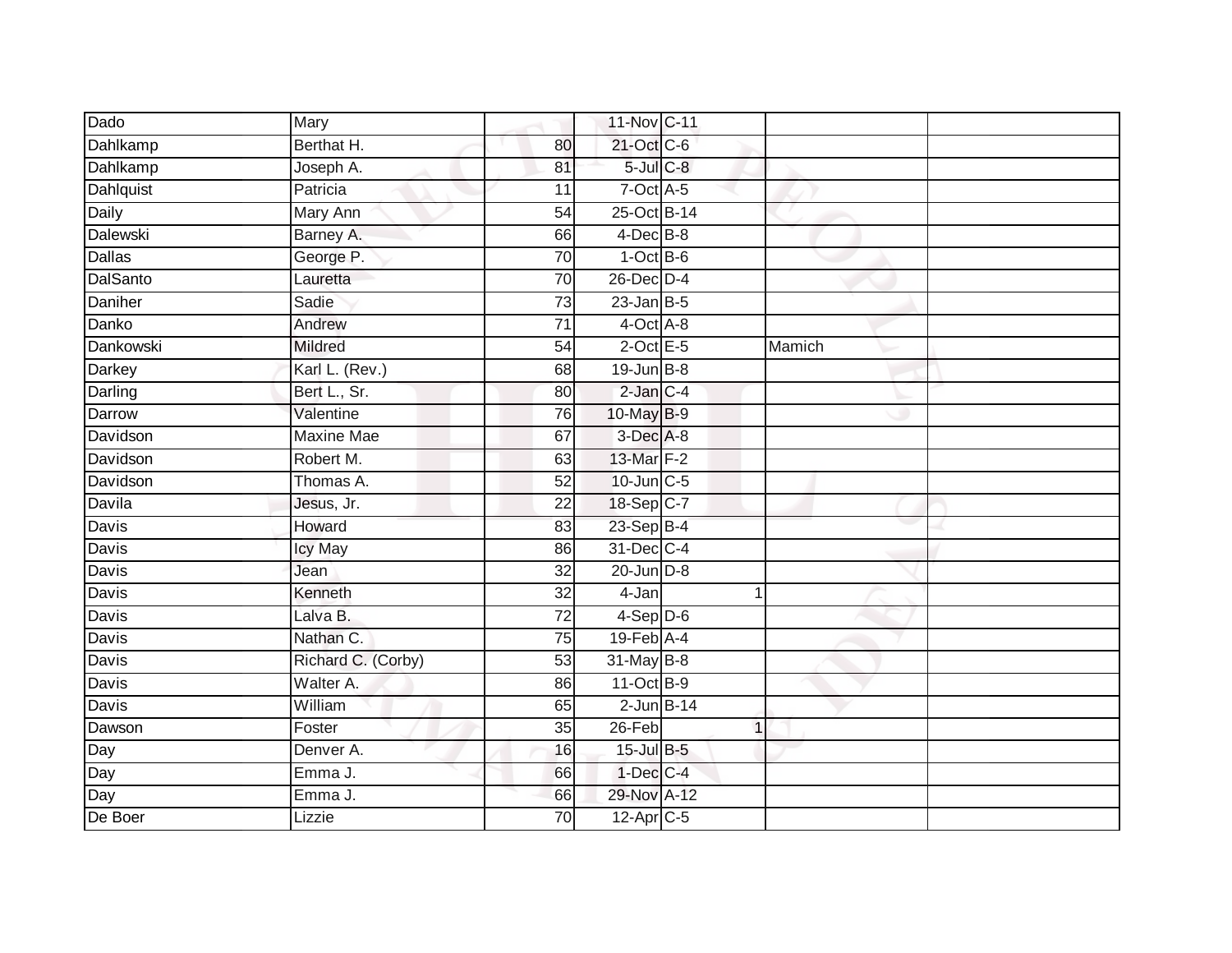| De Fratus                  | Fred                | 60              | 3-Oct A-10        |        |                                                                        |
|----------------------------|---------------------|-----------------|-------------------|--------|------------------------------------------------------------------------|
| De Hoyos                   | Manuel              | 39              | $21$ -Aug B-6     |        |                                                                        |
| De Marte                   | Frank J.            | 53              | 13-Aug A-4        |        |                                                                        |
| De Reamer                  | Verne A.            | 77              | $8$ -Jan $B$ -5   | Dutton |                                                                        |
| De St. Jean                | Julius (Frenchie)   | 80              | 25-Oct B-14       |        |                                                                        |
| De Valk                    | <b>Henry</b>        | 82              | 12-May B-11       |        |                                                                        |
| Dean                       | Charles L.          | 64              | 22-Sep D-14       |        |                                                                        |
| Dean                       | James               | 33              | $8 -$ Jul         | 1      |                                                                        |
| $\overline{\mathsf{Dean}}$ | Robert G.           | 35              | 24-Mar C-6        |        |                                                                        |
| Dean                       | Robert G.           | 35              | 25-Mar B-3        |        |                                                                        |
| Debruler                   | Herman              | 35              | 5-Jan B-6         |        |                                                                        |
| DeCamp                     | Harvey              | 69              | 22-Oct A-4        |        |                                                                        |
| Decke                      | Lawrence Jerry      | 32              | $9 - Jun$ $B - 6$ |        |                                                                        |
| DeCoock                    | Mary                | 81              | $5$ -Feb $C$ -5   |        |                                                                        |
| Decrescenzo                | Monica Josette      | 2 months        | $1-MarB-3$        |        |                                                                        |
| Defoe                      | Michael             |                 | 22-May            | 1      | Picture included on May<br>23, 1; Full obituary listed<br>May 23, B-7. |
| Degenais                   | Charles A.          | 35              | 26-May C-11       |        |                                                                        |
| Deignan                    | <b>Henry Edward</b> | 80              | 13-Nov D-5        |        |                                                                        |
| Deinema                    | John                |                 | $4-Sep$ D-6       |        |                                                                        |
| <b>Dekoninck</b>           | Joseph A.           | 43              | 17-Nov C-7        |        |                                                                        |
| Del Nagro                  | Douglas             | Infant          | 21-Feb            | 1      |                                                                        |
| Delacour                   | Paul                | 86              | $10-Sep$ C-4      |        |                                                                        |
| DeLaney                    | Carrie W.           | $\overline{77}$ | 18-Oct A-10       |        |                                                                        |
| Dell                       | Hazel               | 67              | 14-Oct B-7        |        |                                                                        |
| Dell                       | Louis Edwin         | 73              | $26$ -Dec $D-4$   |        |                                                                        |
| Dell                       | Robert L.           | 42              | $2$ -Apr $C$ -4   |        |                                                                        |
| Dellinger                  | Robert              | 78              | 16-Jan B-5        |        |                                                                        |
| DellPlain                  | Morse O.            | 87              | 11-Feb E-7        |        |                                                                        |
| Deluko                     | Alice A.            | 63              | 11-Dec B-5        |        |                                                                        |
| Demakos                    | George M.           | 78              | 16-Aug B-8        |        |                                                                        |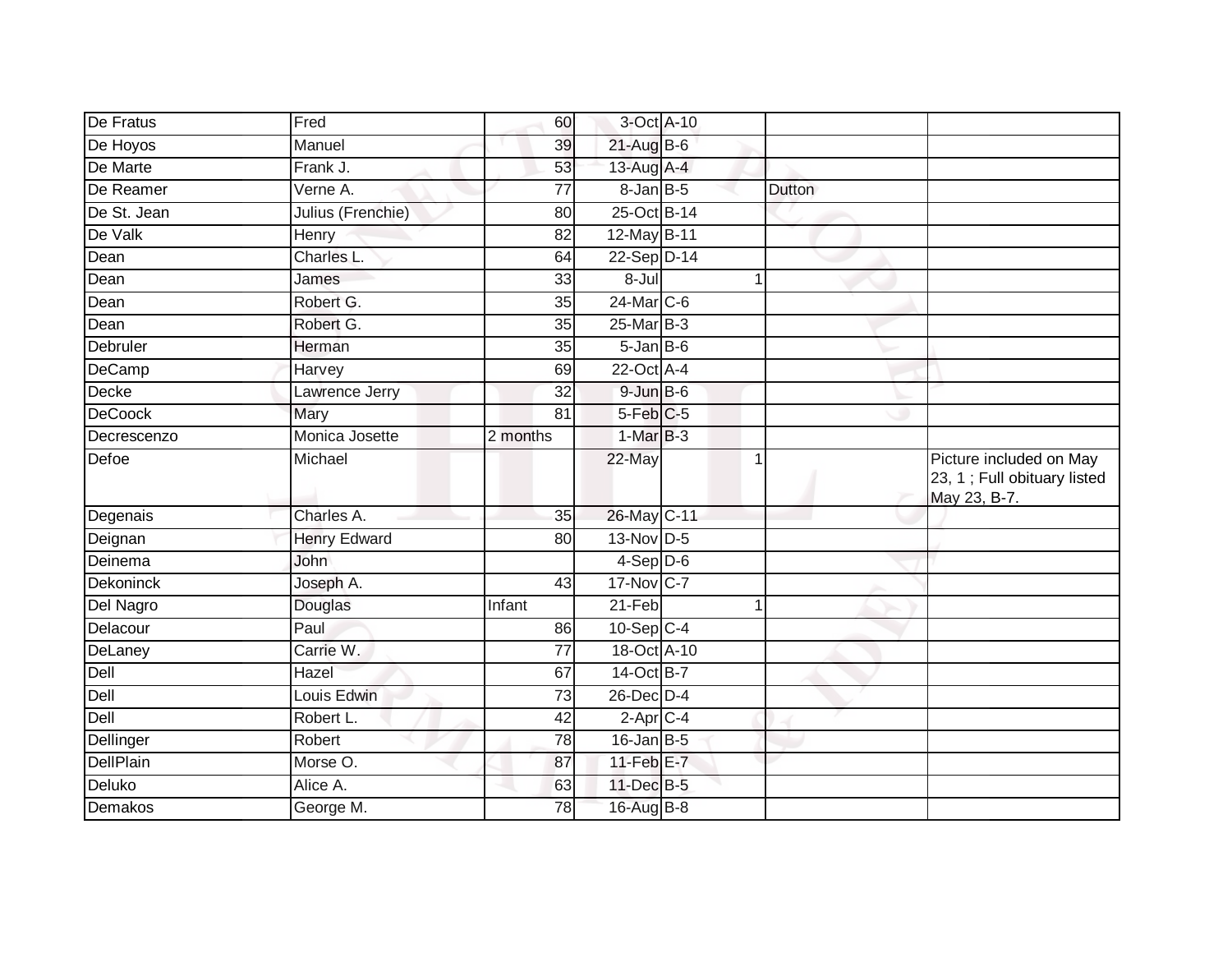| Dembowski       | John             | 75              | 27-Mar B-10       |              |  |
|-----------------|------------------|-----------------|-------------------|--------------|--|
| <b>DeMick</b>   | William          | 81              | 18-Apr D-10       |              |  |
| Demo            | Mary             | 73              | $21$ -Jun $A-4$   |              |  |
| Demopoulos      | <b>Harriet</b>   | 75              | 15-May D-8        |              |  |
| Denenburg       | Abe              | $\overline{72}$ | 10-Jul B-6        |              |  |
| <b>Denk</b>     | Maryanne         | 16              | $22 -$ Jul        | $\mathbf{1}$ |  |
| Dennis          | Adelaide H.      | 81              | $4$ -Oct $A$ -8   |              |  |
| Dennison        | Mamie E.         |                 | $22-AprA-6$       |              |  |
| Dennison        | Walter C.        | 77              | 5-May E-13        |              |  |
| Derejko         | Anastazja        | 42              | 16-Sep B-8        |              |  |
| Derkacs         | Anna             | 69              | 23-Apr C-4        |              |  |
| Derrane         | Ruth E.          | 63              | $3$ -Dec $A-8$    |              |  |
| <b>DeVries</b>  | Ella             | 83              | 5-May E-13        |              |  |
| <b>DeVries</b>  | Lee              | $\overline{21}$ | 20-Oct            | $\mathbf{1}$ |  |
| <b>Dheur</b>    | Peter            | $\overline{73}$ | 23-Oct B-10       |              |  |
| Diamond         | Lena             | 70              | 6-Oct B-11        |              |  |
| Diamondstein    | Joseph (Doctor)  | $\overline{80}$ | $7 - Jan$ $D-8$   |              |  |
| <b>Dibblee</b>  | Paul A.          | 60              | 19-Mar B-5        |              |  |
| Dickinson       | Edythe           | 86              | 28-Nov G-2        |              |  |
| Dickinson       | <b>Hastings</b>  | 73              | 8-Sep B-10        |              |  |
| <b>Didley</b>   | Timothy G.       | 18              | $1 -$ Jul         | $\mathbf{1}$ |  |
| Diehl           | <b>Cleo Nine</b> | 52              | 14-Jun A-12       |              |  |
| <b>Dietrich</b> | Myrtle           |                 | $30 - Jan$ $B-5$  |              |  |
| Dietrich        | Thomas R.        | 19              | 3-Dec A-8         |              |  |
| <b>Dillon</b>   | Alma Ledbetter   | 44              | $12-SepB-6$       |              |  |
| Dinelli         | Erminia M.       | 82              | $3-Sep$ C-4       |              |  |
| Dirksen         | Benjamin H.      | $\overline{74}$ | 6-Mar D-6         |              |  |
| <b>Discher</b>  | Joseph L.        | 69              | 16-Oct C-10       |              |  |
| <b>Divjak</b>   | Rade             | 73              | $5 - Jan$ $B - 6$ |              |  |
| Dixon           | Louis J.         | 75              | 5-Dec B-10        |              |  |
| Dixon           | Rose             | 72              | 19-Nov A-8        |              |  |
| <b>Dluzak</b>   | David M.         | $\overline{24}$ | 14-Apr C-8        |              |  |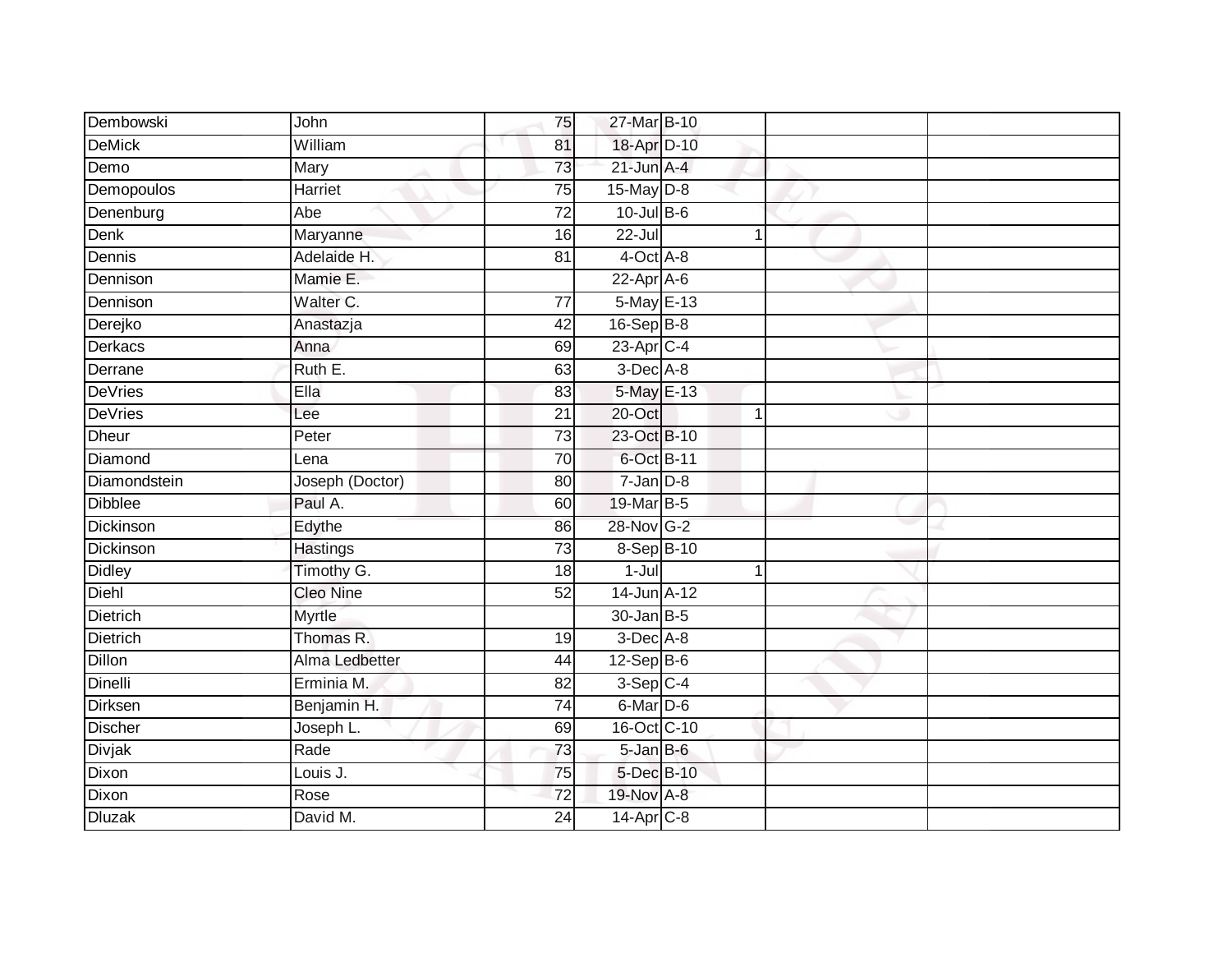| <b>Dluzak</b>     | David M.              | 24              | 10-Mar C-2             |  |                                         |
|-------------------|-----------------------|-----------------|------------------------|--|-----------------------------------------|
| <b>Dluzak</b>     | Josephine             | 43              | 14-Apr C-8             |  |                                         |
| <b>Dobbs</b>      | Lawrence              | 56              | 22-Mar C-7             |  |                                         |
| <b>Dobek</b>      | John P.               | 76              | 9-Apr C-4              |  |                                         |
| Doctor            | <b>Mary Elizabeth</b> | 84              | $13$ -Jun B-6          |  |                                         |
| Dodd              | Lynne                 | 87              | $28 - Jan$ $B-8$       |  |                                         |
| Dodd              | Richard B.            | 63              | $3-Apr$ D-6            |  |                                         |
| Dodd              | William R.            | 86              | $26$ -Feb $B-5$        |  |                                         |
| Dodson            | Elizabeth             | 68              | 6-Dec D-5              |  |                                         |
| Doege             | Helene E.             | 85              | $10-Sep$ $C-4$         |  |                                         |
| Doerges           | Wanda A.              | $\overline{77}$ | $20$ -Nov $D-4$        |  |                                         |
| Doescher          | Louis                 | 63              | $7-Aug$ <sub>C-4</sub> |  |                                         |
| <b>Dolk</b>       | Hazel E.              | 72              | 25-Aug B-8             |  |                                         |
| Dombrowski        | Emily G.              | 59              | 9-May B-4              |  |                                         |
| <b>Dombrowski</b> | John                  | 81              | 19-Sep A-10            |  |                                         |
| Dombrowski        | Leonard               | 27              | 10-Mar C-2             |  |                                         |
| Domingo           | Eugene E.             | 40              | $28 - Jan$ $B-8$       |  |                                         |
| Dominquez         | Sandra                | 9               | 14-Jan D-19            |  |                                         |
| Domsich           | Thomas                | 68              | 16-Oct C-10            |  |                                         |
| Donaldson         | Vida M.               | 60              | 13-May C-4             |  |                                         |
| Donnelly          | Agnes C.              | 66              | $11-Apr$ B-9           |  |                                         |
| Donohu            | James, Sr.            | 62              | $15$ -Feb $C$ -6       |  |                                         |
| Donsbach          | Lois                  |                 | 10-Mar                 |  | Full obituary listed March<br>$11, A-8$ |
| Dorfey            | Arthur                | 70              | $3$ -Jul $B-4$         |  |                                         |
| Doria             | Josephine A.          | 67              | $8 -$ Jul $A - 9$      |  |                                         |
| Dorka             | George, Sr.           | 82              | 19-Apr C-5             |  |                                         |
| Dorko             | John                  | 78              | 25-Apr D-13            |  |                                         |
| Dorris            | Curtis E.             | 48              | 20-Dec B-6             |  |                                         |
| <b>Dorsett</b>    | Clyde H.              | 48              | $9$ -Jun $B$ -6        |  |                                         |
| Dorthea           | Sister S. M., P.M.    | 72              | 15-Dec D-15            |  |                                         |
| Doss              | Percy C.              | 48              | 6-May A-11             |  |                                         |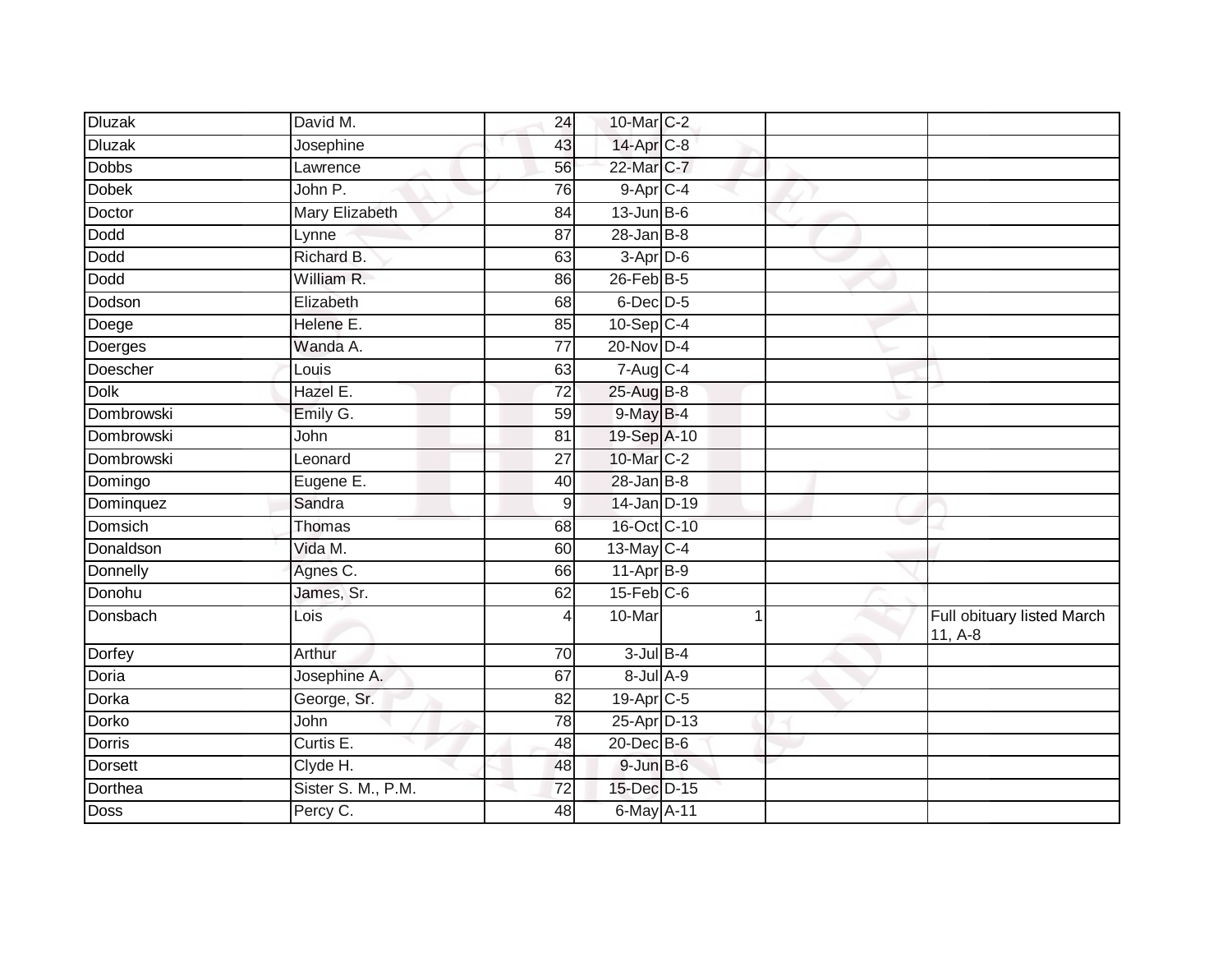| Dougherty       | Catherine              | 72              | 25-Apr D-13           |  |  |
|-----------------|------------------------|-----------------|-----------------------|--|--|
| Dougherty       | Leo F.                 | 72              | 11-Dec B-5            |  |  |
| Douglas         | <b>Heaverin</b>        | 73              | 20-Dec B-6            |  |  |
| Downs           | Margaret G.            | 86              | $23$ -Jul B-4         |  |  |
| <b>Dows</b>     | Milliston              | $\overline{26}$ | 31-Jul B-4            |  |  |
| Dows            | <b>Richard Murry</b>   | 30              | $11-Sep$ C-8          |  |  |
| Doyle           | Larry L., Jr.          | 46              | 30-Apr <sub>C-4</sub> |  |  |
| <b>Drabik</b>   | John G.                | 85              | $29-Sep$ B-6          |  |  |
| <b>Drabik</b>   | Michael                | 57              | 26-Apr B-6            |  |  |
| <b>Dragus</b>   | George                 | $\overline{75}$ | 25-Oct B-14           |  |  |
| Dragus          | <b>Theresa</b>         | 81              | $12$ -Jun $E-8$       |  |  |
| <b>Dratwa</b>   | Sophie                 |                 | 7-Apr E-10            |  |  |
| Dreggors        | <b>Tracie Lynn</b>     | 2 months        | 29-Jul A-4            |  |  |
| <b>Driscoll</b> | Nora                   | 78              | $4-AprB-6$            |  |  |
| Drury           | John T.                | 83              | $6$ -Feb $B$ -3       |  |  |
| Druvetski       | Bernard P.             | 62              | 3-Apr D-6             |  |  |
| <b>Drux</b>     | Anton                  | 77              | 18-Jul A-6            |  |  |
| <b>Dubish</b>   | <b>Eunice Kathleen</b> | 31              | $5$ -Jul $C-8$        |  |  |
| <b>Dublak</b>   | Michael                | 73              | 8-Feb B-5             |  |  |
| <b>Dudzack</b>  | <b>Emaline</b>         | 65              | 1-May D-14            |  |  |
| <b>Dudzic</b>   | Joseph                 | 74              | 13-Mar $F-2$          |  |  |
| Duensing        | William C.             | 86              | 16-Jun B-12           |  |  |
| <b>Duesler</b>  | Carl                   | 73              | 5-Mar C-4             |  |  |
| Duggan          | Frank W.               |                 | 24-Dec A-12           |  |  |
| Dugger          | Thomas (Frank)         | 69              | 30-Apr C-4            |  |  |
| Duggins         | Marianna               | 28              | $10$ -Jul B-6         |  |  |
| <b>Dumler</b>   | Jacob                  | 66              | $25$ -Jun $C$ -5      |  |  |
| Dunfee          | Charles W.             | 90              | 8-Feb B-5             |  |  |
| Dunfee          | <b>Harry</b>           | 61              | 13-Aug A-4            |  |  |
| Dunmire         | Mary Helen             | 61              | $27$ -Feb $ C-4 $     |  |  |
| Dunn            | Jerry                  | 83              | 15-Dec D-15           |  |  |
| Dunning         | Hollis G.              | $\overline{21}$ | $9$ -Jun $B$ -6       |  |  |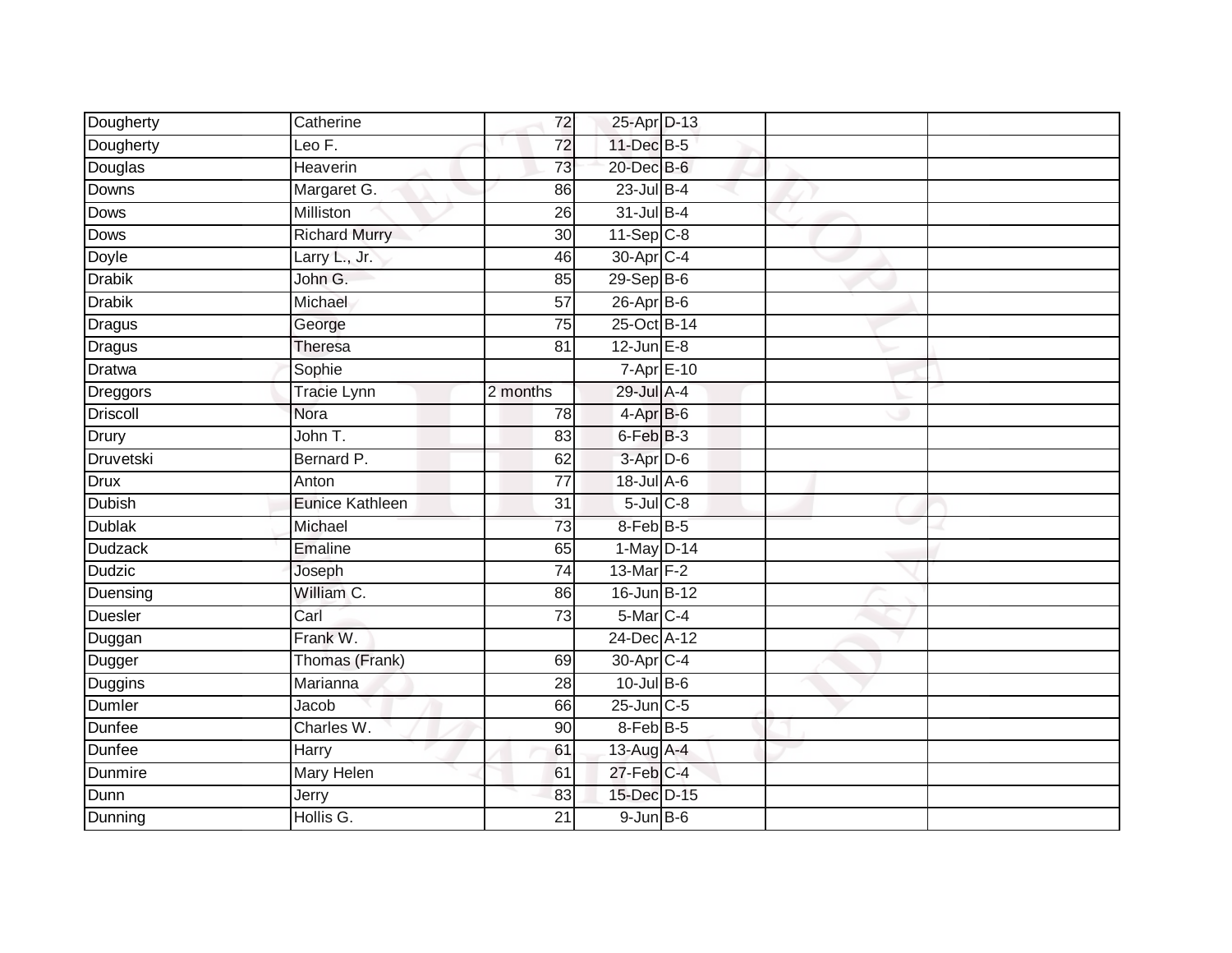| Dunovan              | Verna                     | 44              | 8-Apr B-7                       | Stefano |                                          |
|----------------------|---------------------------|-----------------|---------------------------------|---------|------------------------------------------|
| Durakovich           | Ann                       |                 | 25-Sep E-8                      |         |                                          |
| <b>Durall</b>        | Archie                    | 62              | 13-Sep A-12                     |         |                                          |
| Durall               | <b>Grace Bell</b>         | 55              | $14$ -Jul C-7                   |         |                                          |
| Duralski             | Stanley                   | $\overline{58}$ | $15$ -Jul B-5                   |         |                                          |
| <b>Durick</b>        | Irene $H$ .               | 76              | $1 - \text{Apr}$ <sub>C-4</sub> |         |                                          |
| Duszynski            | Bernard P.                | 68              | $13$ -Feb $C-4$                 |         |                                          |
| <b>Dutton</b>        | Hubert C.                 | 33              | 30-Apr C-4                      |         |                                          |
| Dutton               | Lillian K.                | 90              | $29$ -Jan B-5                   |         |                                          |
| <b>Dvorscak</b>      | Lawrence                  | 84              | 3-Mar C-7                       |         |                                          |
| <b>Dvorske</b>       | Mary H.                   | 80              | 29-Nov A-12                     |         |                                          |
| Dwoznik              | Frank                     | 73              | 22-Oct A-4                      |         |                                          |
| Dyer                 | Susie O.                  | 43              | 23-Feb C-7                      |         |                                          |
| <b>Dzialakiewicz</b> | Antonette                 | 78              | 7-Mar C-7                       |         |                                          |
| Dziatkowicz          | Michael                   | $\overline{73}$ | 9-Feb C-5                       |         |                                          |
| Dziengiel            | John, Sr.                 | 77              | $2$ -Jun $B-14$                 |         |                                          |
| Earl                 | <b>Ethel Rogene</b>       | 45              | 27-Jun C-11                     |         |                                          |
| Earnest              | Anna                      | 84              | 24-Jan C-10                     |         |                                          |
| Ebner                | Johanna                   | 86              | $3$ -Jan $D-5$                  |         |                                          |
| Echlin               | Ann S.                    | 76              | $23$ -Jun $C-4$                 |         |                                          |
| Echterling           | John                      | 78              | $12$ -Jun $E-8$                 |         |                                          |
| Eck                  | Anthony J.                | $\overline{57}$ | $20$ -Dec $B$ -6                |         |                                          |
| Economou             | Xonophon E. (Paul)        | 73              | $13$ -Jun $B-6$                 |         |                                          |
| Economous            | George J. Jr. (First Lt.) | $\overline{21}$ | $26$ -Apr $B$ -6                |         |                                          |
| Edgcomb              | Melvin F.                 | 37              | 14-Oct                          | 1       | Full obituary listed<br>October 15, A-8. |
| Effantis             | Constantinos (Gust)       | 46              | $11$ -Jan C-6                   |         |                                          |
| Egener               | John William (Bill)       | $\overline{18}$ | 24-Jul B-10                     |         |                                          |
| Eggebrecht           | Walter W.                 | 69              | 21-Jan C-12                     |         |                                          |
| Ehrsam               | Susan                     | 84              | 23-Sep B-4                      | Margraf |                                          |
| Eichensehr           | <b>Nancy Diane</b>        | 2 days          | $5$ -Jul $C$ -8                 |         |                                          |
| Eidson               | Elmer M.                  | 74              | 18-Mar B-3                      |         |                                          |
|                      |                           |                 |                                 |         |                                          |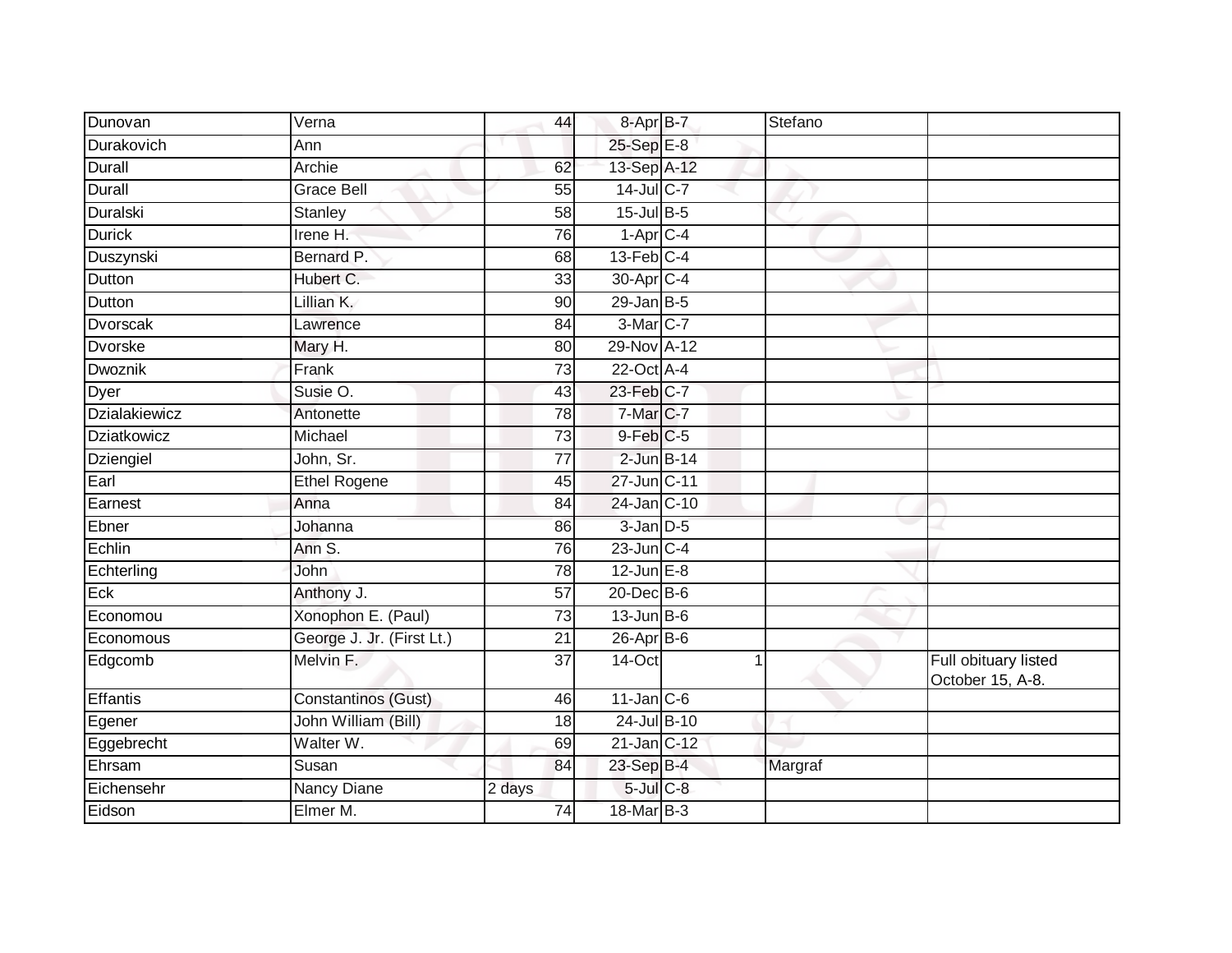| Eifling      | Anna                | 81              | 3-Nov E-2        |          |
|--------------|---------------------|-----------------|------------------|----------|
| Einspahr     | Lottie B.           | 86              | 3-Oct A-10       |          |
| Eldridge     | Albert H.           | 63              | 27-Dec A-8       |          |
| Eldridge     | Myrtle              | 65              | $11$ -Jun $B-3$  |          |
| Elish        | Lottie              | $\overline{72}$ | $2$ -Oct E-5     | Cergizan |
| Ellinghausen | William             | 81              | $28 - Jan$ $B-8$ |          |
| Ellingsen    | Ernest J.           | 69              | $6$ -Mar $D$ -6  |          |
| Elliott      | Carl (Albert)       | 65              | $1-Nov$ B-8      |          |
| Elliott      | Jack R.             | 43              | 29-Dec B-6       |          |
| Elliott      | Leonard B.          | 50              | $7$ -Jul $B-10$  |          |
| <b>Ellis</b> | Glenn B.            | 62              | 27-Dec A-8       |          |
| <b>Ellis</b> | Jacquelyn Margo     | $\overline{4}$  | $11-Feb$ E-7     |          |
| <b>Ellis</b> | Warren W., Sr.      | 79              | 11-Oct B-9       |          |
| Elster       | Hulda               | 78              | 21-Jul B-10      |          |
| Emerson      | Floyd A.            | 73              | 19-Apr C-5       |          |
| Emerson      | Vertice             | 65              | 31-Dec C-4       |          |
| Emery        | Christine (Imre)    | 61              | $11$ -Jul B-3    |          |
| Emil         | Etta (Eti)          | 75              | $3-Sep$ C-4      |          |
| Emmerling    | Louis J.            | 74              | 19-Nov A-8       |          |
| Emond        | Wesley O.           | 69              | $9$ -May $B-4$   |          |
| Endres       | Eileen L.           |                 | 16-Oct C-10      |          |
| Engle        | Bertha M.           | 70              | 22-May E-13      |          |
| Engleton     | <b>John Robert</b>  | 52              | $24-Sep$ B-4     |          |
| Enslen       | Lowell R. (Dode)    | 60              | 6-Feb 1, B-3     |          |
| Ensweiler    | George P.           | 79              | 29-Jul A-4       |          |
| Epstein      | Julius              | 52              | $4$ -Jan $B-3$   |          |
| Erlewein     | Elmer J.            | 34              | 6-Feb B-3        |          |
| Esboldt      | Martin              | 84              | 6-May A-11       |          |
| Estrada      | Gullermo (Corporal) | 24              | $4$ -Jan $B-3$   |          |
| Estrada      | Roy                 | 55              | 24-Sep B-4       |          |
| Ethier       | Camille E.          | $\overline{71}$ | $26$ -Jan B-6    |          |
| Etling       | Clifford A.         | $\overline{74}$ | $12$ -Jan B-3    |          |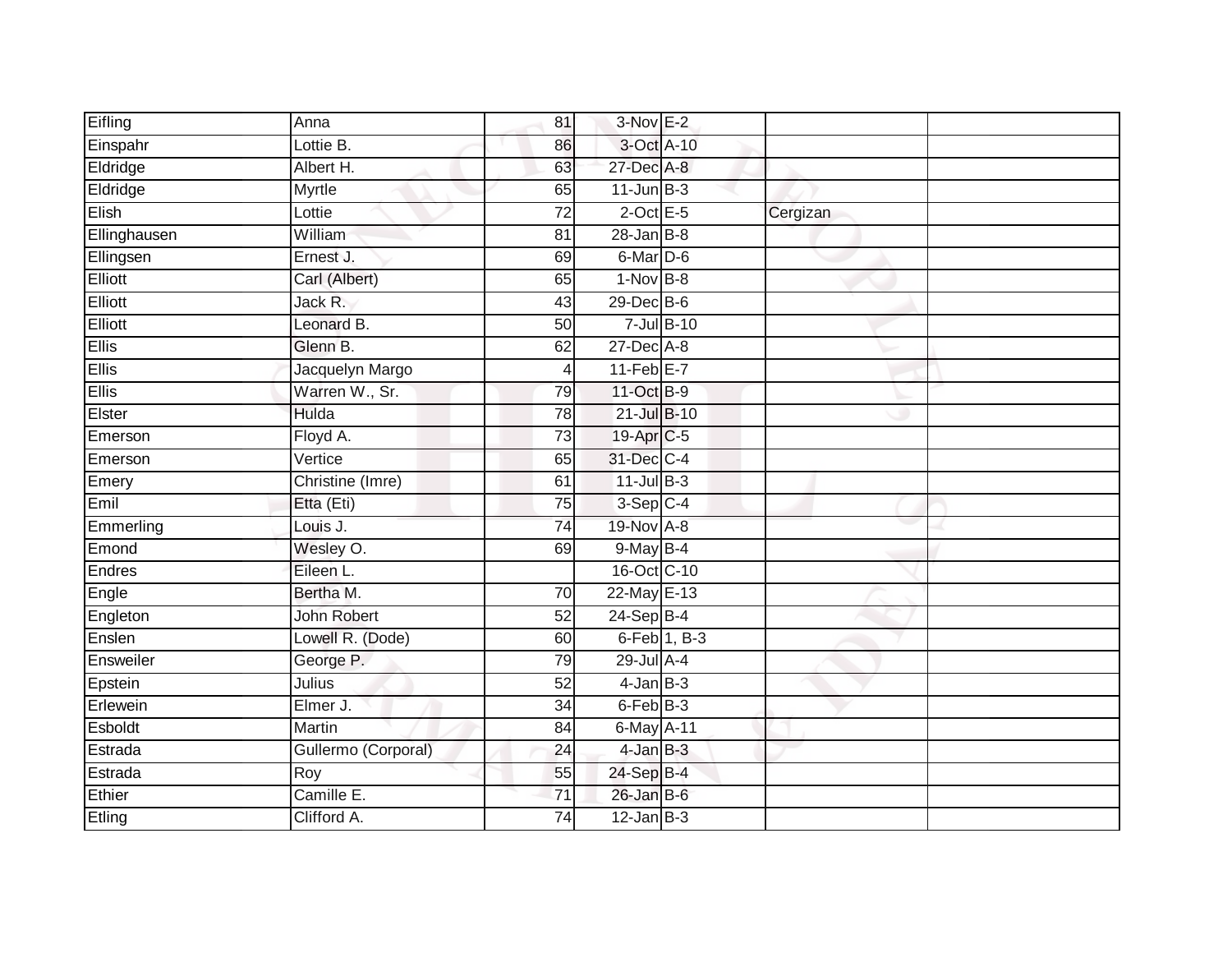| Etrych     | <b>Nellie</b>         | 69              | $2$ -Dec $B-3$   |              |  |
|------------|-----------------------|-----------------|------------------|--------------|--|
| Ettenson   | Ruth                  | 74              | $17$ -Jan $C-2$  | <b>Stark</b> |  |
| Etter      | <b>Chris</b>          | 69              | 24-Dec A-12      |              |  |
| Evans      | Arthur (Warren)       | 71              | 15-Dec D-15      |              |  |
| Evans      | Davis                 |                 | $3-Apr$ D-6      |              |  |
| Evans      | Dean H.               | 30              | 9-Feb            |              |  |
| Evans      | George G.             | 51              | 28-Mar A-8       |              |  |
| Everdon    | Rosemary              | 41              | 16-Jun B-12      |              |  |
| Ewen       | Alfred                | 57              | 26-Mar C-4       |              |  |
| Ewer       | Virgil G.             | 40              | 28-May A-5       |              |  |
| Ewing      | Galena R.             | 62              | $25$ -AugB-8     |              |  |
| Faber      | Joahn                 | 79              | $3 - Jan$ $D-5$  |              |  |
| Faber      | Oscar N.              | 69              | 14-Mar D-6       |              |  |
| Factory    | Reto Leander          | 63              | 8-Jul A-9        |              |  |
| Fahey      | Catherine             | 76              | 20-Aug A-6       |              |  |
| Falcioni   | Charles               | 89              | 19-Aug A-5       |              |  |
| Falconbury | Willard V.            | 60              | 23-May B-7       |              |  |
| Falgier    | John F., Jr.          | 52              | 10-Jun C-5       |              |  |
| Falkenhan  | Bessie O.             | 89              | 20-Mar B-8       |              |  |
| Falvo      | Tony                  | 78              | 25-Nov C-6       |              |  |
| Fandrei    | Emma M.               | 81              | $11$ -Mar $A$ -8 |              |  |
| Farkas     | Martin                | $\overline{82}$ | $9$ -Jun $B$ -6  |              |  |
| Farley     | Earl S.               | 45              | 18-Mar B-3       |              |  |
| Farster    | <b>Earl David</b>     | 59              | 21-Jul B-10      |              |  |
| Faulkner   | Lawrence C.           |                 | 28-Aug D-6       |              |  |
| Faulkner   | <b>Patrick</b>        | $\overline{74}$ | $21$ -May C-4    |              |  |
| Faulkner   | Ruben A.              |                 | 14-Oct B-7       |              |  |
| Fay        | Frances M.            | 70              | $3-Sep$ C-4      |              |  |
| Federowski | Robert A. (Corporal)  | 19              | $7 - Jun$ $B-3$  |              |  |
| Fedor      | <b>Andrew Francis</b> | 61              | 15-Aug B-6       |              |  |
| Fedor      | Susie                 | 74              | 21-May C-4       |              |  |
| Fehlman    | Rosa                  | 89              | 19-Sep A-10      |              |  |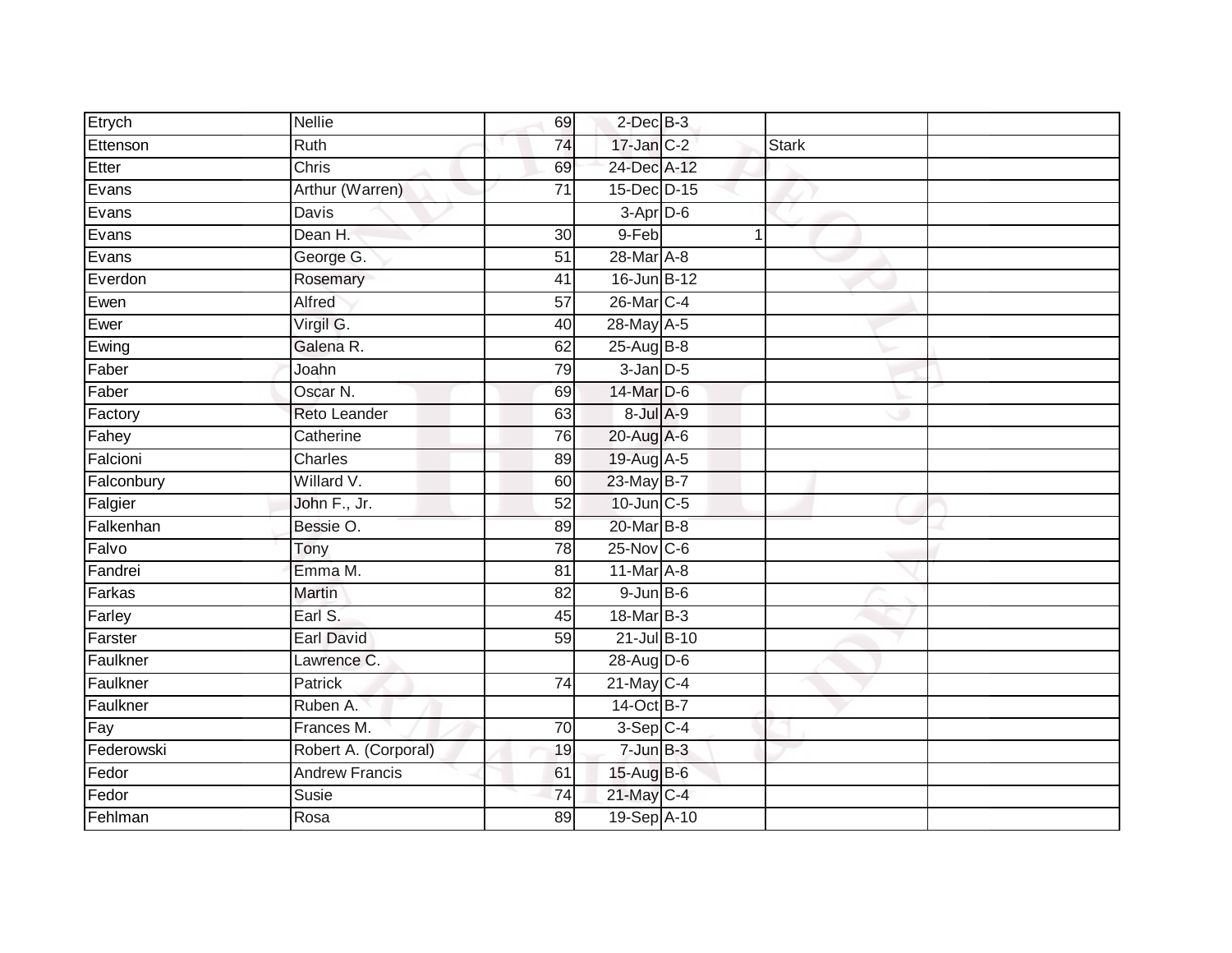| Fehse       | Wilhelm              | 72              | 24-Nov C-4      |              |  |
|-------------|----------------------|-----------------|-----------------|--------------|--|
| Fekete      | John Sr.             | 77              | 26-Nov B-7      |              |  |
| Fekete      | Mary                 | 81              | 14-Aug B-8      |              |  |
| Felger      | Doyle                | 5               | $20$ -Jun $D-8$ |              |  |
| Fellman     | Ethel R.             | $\overline{73}$ | 11-Nov C-11     |              |  |
| Felzien     | Terry                | 25              | $12$ -Feb $A-8$ |              |  |
| Fenner      | Mary                 | 21              | 20-Oct          | 1            |  |
| Ference     | Michael M., Sr.      | 78              | $9$ -Feb $C$ -5 |              |  |
| Ferguson    | Harriett M.          | 43              | $29$ -Feb       |              |  |
| Ferguson    | Irene                | 43              | 16-Dec A-8      | Aurelia Ursa |  |
| Ferry       | Barbara J.           | 43              | $12$ -Jul $A-8$ |              |  |
| Fetsch      | Henry A.             | 60              | $2-May$ $C-2$   |              |  |
| Ficko       | Antonia              | 71              | $2$ -Jul $B-10$ |              |  |
| Fiebelkorn  | Rose M.              | 69              | 29-Dec B-6      |              |  |
| Fieldhouse  | Jean L.              | 62              | $20$ -Jun $D-8$ |              |  |
| Filip       | Maria                | 88              | 30-Dec B-3      | Iliovici     |  |
| Filipek     | John                 | 49              | $17$ -Jul B-6   |              |  |
| Finchum     | <b>William Lon</b>   | $\overline{73}$ | 25-Mar B-3      |              |  |
| Fine        | Sarah                | 76              | 5-Aug A-4       |              |  |
| Fine        | Thelma               | 82              | 6-May A-11      |              |  |
| Finick      | Mary                 | 67              | 16-Dec A-8      |              |  |
| Finkelstein | Max                  | 85              | 29-Mar A-12     |              |  |
| Finn        | Anna                 | 91              | $5 - JanB - 6$  |              |  |
| Finnel      | Richard              | 23              | $20$ -Oct       | 1            |  |
| Fischer     | Frank N., Sr.        | $\overline{72}$ | $12$ -Jul $A-8$ |              |  |
| Fishbein    | William (Doctor)     | 67              | 24-May D-7      |              |  |
| Fishel      | Clyde F.             | $\overline{73}$ | $18$ -Jan B-6   |              |  |
| Fisher      | Ethel                | 82              | $1-Dec$ $C-4$   |              |  |
| Fisher      | <b>Herman Arthur</b> | 77              | 26-Mar C-4      |              |  |
| Fishman     | Anna Vina            |                 | 5-Sep A-6       | Cohen        |  |
| Fishman     | Rosa                 | 82              | 4-Mar C-5       |              |  |
| Fitzgerald  | <b>Alvin Brice</b>   | 76              | $17$ -Dec $A-8$ |              |  |
|             |                      |                 |                 |              |  |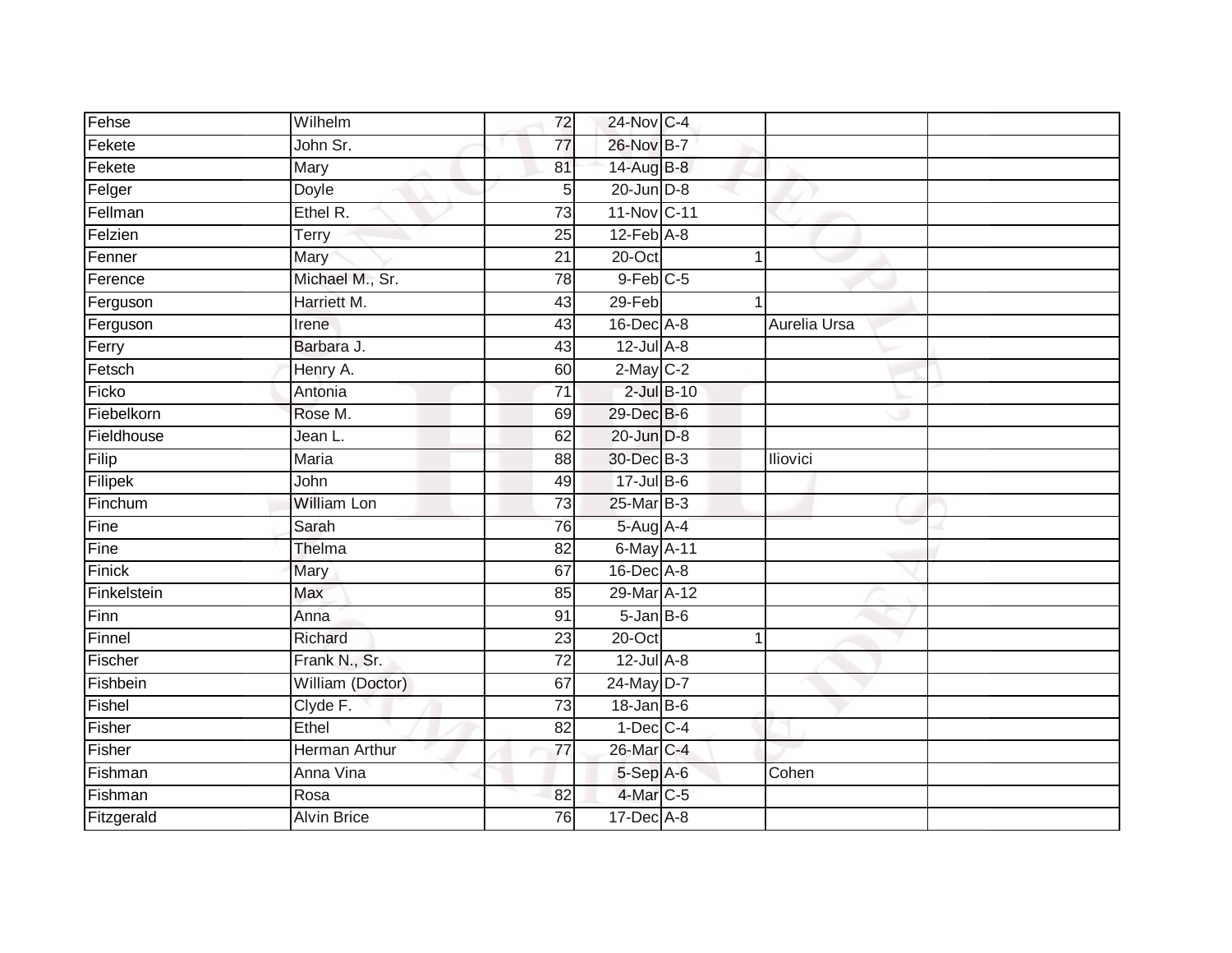| Fitzpatrick | Hattie M.            | 70              | 14-Apr C-8             |               |  |
|-------------|----------------------|-----------------|------------------------|---------------|--|
| Fizer       | Michael              | 42              | 15-Jul B-5             |               |  |
| Fleck       | <b>Jack</b>          | 76              | 18-Jul A-6             |               |  |
| Fleming     | Arreola              | 81              | $3-May$ B-8            |               |  |
| Fleming     | James V.             | $\overline{52}$ | 26-Jun B-14            |               |  |
| Fleming     | Mary Margaret        | 85              | 31-May B-8             |               |  |
| Flemming    | Paul J.              | 52              | 16-May E-2             |               |  |
| Fletcher    | Bernard D., Sr.      | $\overline{57}$ | 21-Jul B-10            |               |  |
| Flewelling  | Sofphia              | $\overline{72}$ | $25$ -Jan B-6          |               |  |
| Flickinger  | Dale V.              | $\overline{72}$ | 18-Apr D-10            |               |  |
| Fliesher    | Nick Sr.             | 78              | 8-Mar B-4              |               |  |
| Flint       | <b>Harry Earl</b>    | 80              | 18-Dec D-4             |               |  |
| Flores      | Rafaela              | $\overline{71}$ | $23$ -Jan B-5          |               |  |
| Flores      | Rosa                 | 83              | 10-Dec B-6             |               |  |
| Florez      | Wenceslao B.         | 73              | 29-Nov A-12            |               |  |
| Florkiewicz | Frank                | $\overline{74}$ | 30-Aug B-11            |               |  |
| Fluellen    | <b>Mattie Pearl</b>  | 48              | 21-Jan C-12            |               |  |
| Flynn       | William A.           | 18              | 25-Apr D-13            |               |  |
| Follrad     | <b>Charles Louis</b> | 53              | $26$ -Jan B-6          |               |  |
| Fontanyi    | Elizabeth            | 70              | 12-Mar C-4             |               |  |
| Ford        | Dessie C.            | 85              | 10-Oct B-6             | <b>Bainer</b> |  |
| Forgich     | Helen                | 81              | $2$ -Jan $C-4$         |               |  |
| Formalski   | Harry A.             | 53              | $9$ -Dec $A$ -8        |               |  |
| Forsythe    | David Leo, Sr.       | 75              | $1-Dec$ $C-4$          |               |  |
| Forys       | Louise F.            | $\overline{37}$ | 18-Aug B-6             | Pazdiora      |  |
| Forystek    | Victoria             | $\overline{74}$ | $7-Feb$ <sub>C-9</sub> |               |  |
| Foster      | Eugene               | 19              | 24-May                 |               |  |
| Foster      | <b>Ruby McKamey</b>  |                 | 9-May B-4              |               |  |
| Fowler      | Floyd C.             | 63              | 4-Mar C-5              |               |  |
| Fowler      | George R.            | 79              | 30-Apr C-4             |               |  |
| Fox         | Sylverster E.        | 67              | $12-Sep$ B-6           |               |  |
| Frain       | Donald J.            | 50              | 19-Dec C-12            |               |  |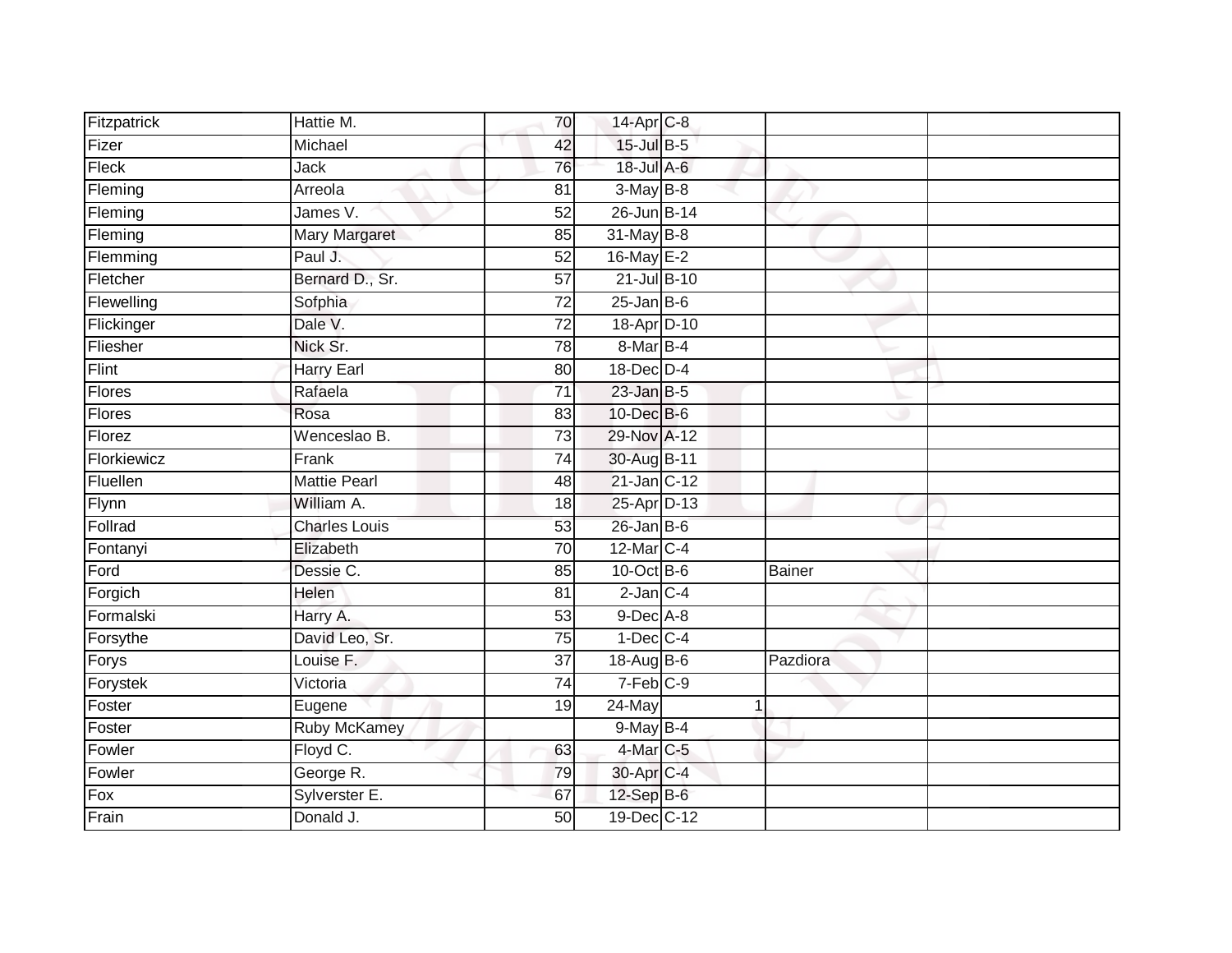| Frame        | Flossie M.         | 79               | 11-Mar A-8             |  |                        |
|--------------|--------------------|------------------|------------------------|--|------------------------|
| France       | Alonzo L.          | 91               | 11-Nov C-11            |  |                        |
| Franiak      | Angeline           |                  | 31-Mar D-14            |  |                        |
| Frank        | Marjorie H.        | 66               | $7 - Jun$ B-3          |  |                        |
| Franke       | <b>Martin</b>      | $\overline{78}$  | 18-Feb B-10            |  |                        |
| Franken      | Maryanne           | 89               | $14$ -Jun $A-12$       |  |                        |
| Frankie      | Anna J.            | 56               | 16-Sep B-8             |  |                        |
| Franklin     | James T.           | 67               | 12-May B-11            |  |                        |
| Franklin     | Jerry              | 61               | $12-SepB-6$            |  |                        |
| Franz        | Edgar (Dr. DDS)    | $\overline{71}$  | 13-Aug A-4             |  |                        |
| Fratter      | Joseph S. (Chippy) | 54               | 13-Nov D-5             |  |                        |
| Fredrickson  | Carl               | $\overline{74}$  | 13-Sep A-12            |  |                        |
| Freeman      | Carl               |                  | 17-Sep B-6             |  |                        |
| Freeman      | Elza B.            | 56               | 13-Oct C-2             |  |                        |
| Freeman      | Irene G.           | 60               | $22$ -Feb $D-6$        |  |                        |
| Freeman      | Robert (Doctor)    | 39               | 3-Apr                  |  |                        |
| Freeman      | Stephanie Lynn     | $\boldsymbol{9}$ | $5-Feb$ <sub>C-5</sub> |  |                        |
| Freiberger   | William J.         | 52               | 18-Jul A-6             |  |                        |
| Frenchik     | Julia              | 83               | $3$ -Jul $B-4$         |  |                        |
| Frentress    | <b>James Cohen</b> | $\overline{41}$  | 19-Jun B-8             |  |                        |
| Frey         | Michael J.         | 8 weeks          | $2$ -Jun $B-14$        |  |                        |
| Friedhof     | Ora Mae            | 91               | $7$ -Oct $A$ -5        |  |                        |
| Friedland    | Ida                | 86               | $23 - Jan$ $B-5$       |  |                        |
| Friend       | Ethel              | 83               | $3$ -Dec $A - 8$       |  |                        |
| Frischbutter | Paul M.            | 87               | 19-Aug A-5             |  | Also listed as Frisch. |
| Frisk        | Carl               | 85               | 23-Dec C-5             |  |                        |
| Fron         | Frank              | $\overline{81}$  | $4-Nov$ B-5            |  |                        |
| Froncek      | <b>Agnes Rose</b>  | 46               | 30-Dec B-3             |  |                        |
| Fronek       | Ruth G.            | 68               | 12-Nov A-6             |  |                        |
| Fuerst       | Emma               | 87               | 26-Aug B-6             |  |                        |
| Fuesher      | Nick, Sr.          | 78               | 7-Mar C-7              |  |                        |
| Fuller       | Arthur M., Sr.     | 67               | $20$ -Nov $D-4$        |  |                        |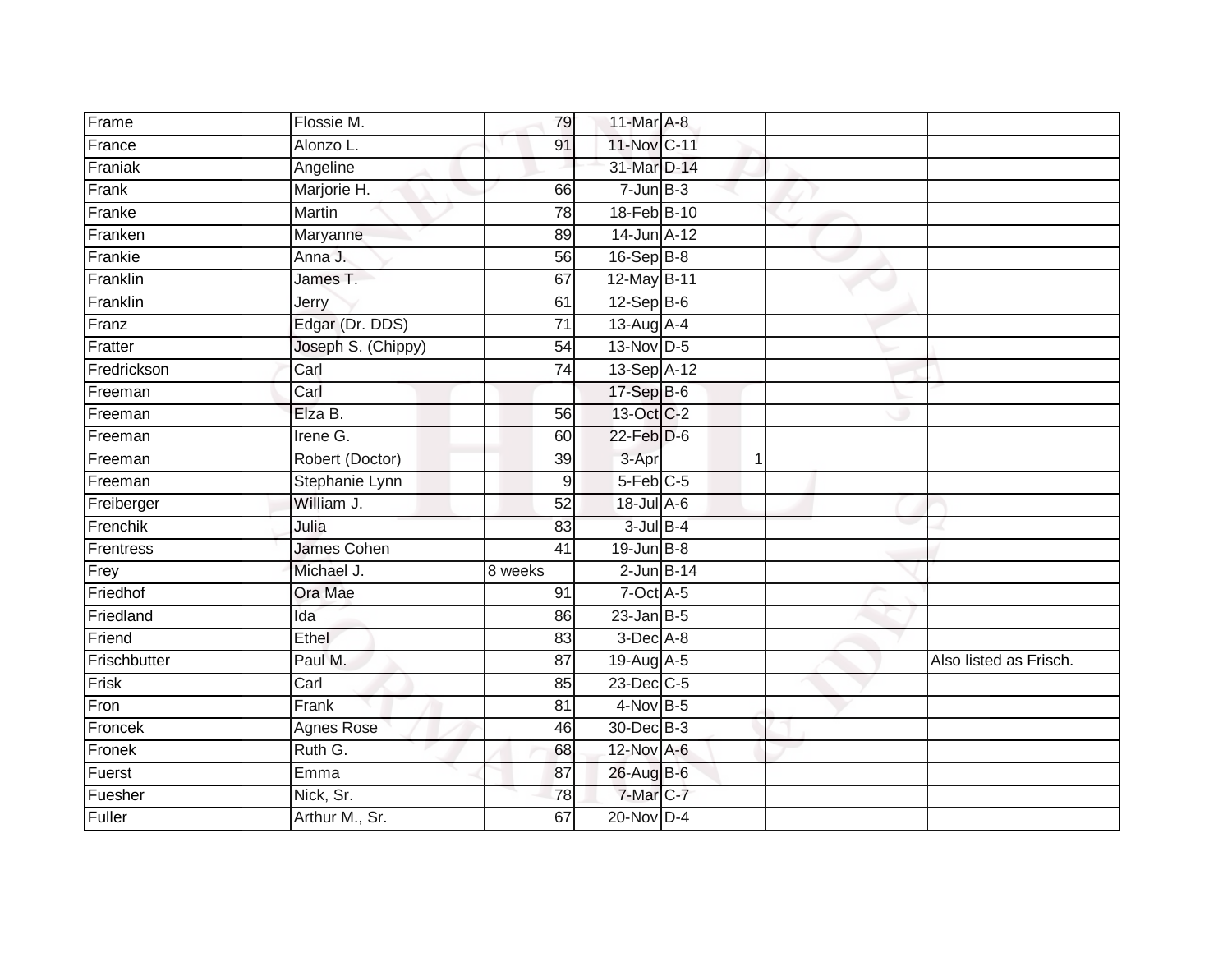| Fuller    | <b>Mark</b>        | 12              | 11-Aug B-9        |                                  |
|-----------|--------------------|-----------------|-------------------|----------------------------------|
| Fuller    | Robert             | 47              | 11-Aug B-9        |                                  |
| Funk      | Chesney S.         | 72              | 8-Dec F-4         |                                  |
| Furiak    | Rose               | 81              | $10$ -Jun $C - 5$ |                                  |
| Gabrish   | Michelina (Margie) | 59              | $24$ -Jun $A-8$   |                                  |
| Gachos    | George             | 53              | 3-Dec A-8         |                                  |
| Gacsko    | Sophia             |                 | 11-Nov C-11       |                                  |
| Gaida     | Harriet A.         | 49              | $22$ -Dec $C-6$   |                                  |
| Gaines    | Johnnie Mae        | 42              | $4-AprB-6$        |                                  |
| Gaither   | Mildred            | 61              | $21$ -Jan $C-12$  |                                  |
| Gajda     | John J.            | 81              | 29-Dec B-6        |                                  |
| Galambus  | Florence G.        | 69              | $9$ -May $B-4$    |                                  |
| Galik     | John               | 85              | 24-Mar C-6        |                                  |
| Galka     | Agata              | 75              | $21$ -Jun $A-4$   |                                  |
| Gallardo  | <b>Brigida</b>     | 65              | 17-Dec A-8        |                                  |
| Galovich  | Mary               | $\overline{81}$ | 15-May D-8        |                                  |
| Gamble    | <b>Blair</b>       | $\overline{31}$ | $11-Sep$ C-8      |                                  |
| Gamez     | Jose               | 75              | $10$ -Jan $D-6$   |                                  |
| Gancasz   | Roman A.           | 30              | 11-Dec B-5        |                                  |
| Gant      | Cora M.            | 97              | $3-May$ B-8       |                                  |
| Garcia    | Antonio            | $\overline{20}$ | 11-Mar            | Picture of incident<br>included. |
| Garcia    | Fred               | 16              | $17 -$ Jul B-6    |                                  |
| Garcia    | <b>Marie</b>       | $\overline{3}$  | $7 - Jan$ $D-8$   |                                  |
| Garcia    | Robert             | 52              | $3$ -Jul $B-4$    |                                  |
| Gardell   | Edward C.          | $\overline{71}$ | 27-Mar B-10       |                                  |
| Gardner   | Mary J.            | 76              | 16-Jun B-12       |                                  |
| Garrett   | Nora               | 75              | 18-Oct A-10       |                                  |
| Garrison  | Andrew             | 61              | 8-Jan B-5         |                                  |
| Garritano | Rosemary           | 18              | 18-Dec D-4        |                                  |
| Garza     | Vicente F.         | 78              | 26-Feb B-5        |                                  |
| Gasenica  | <b>Barbara</b>     | 66              | 29-Dec B-6        |                                  |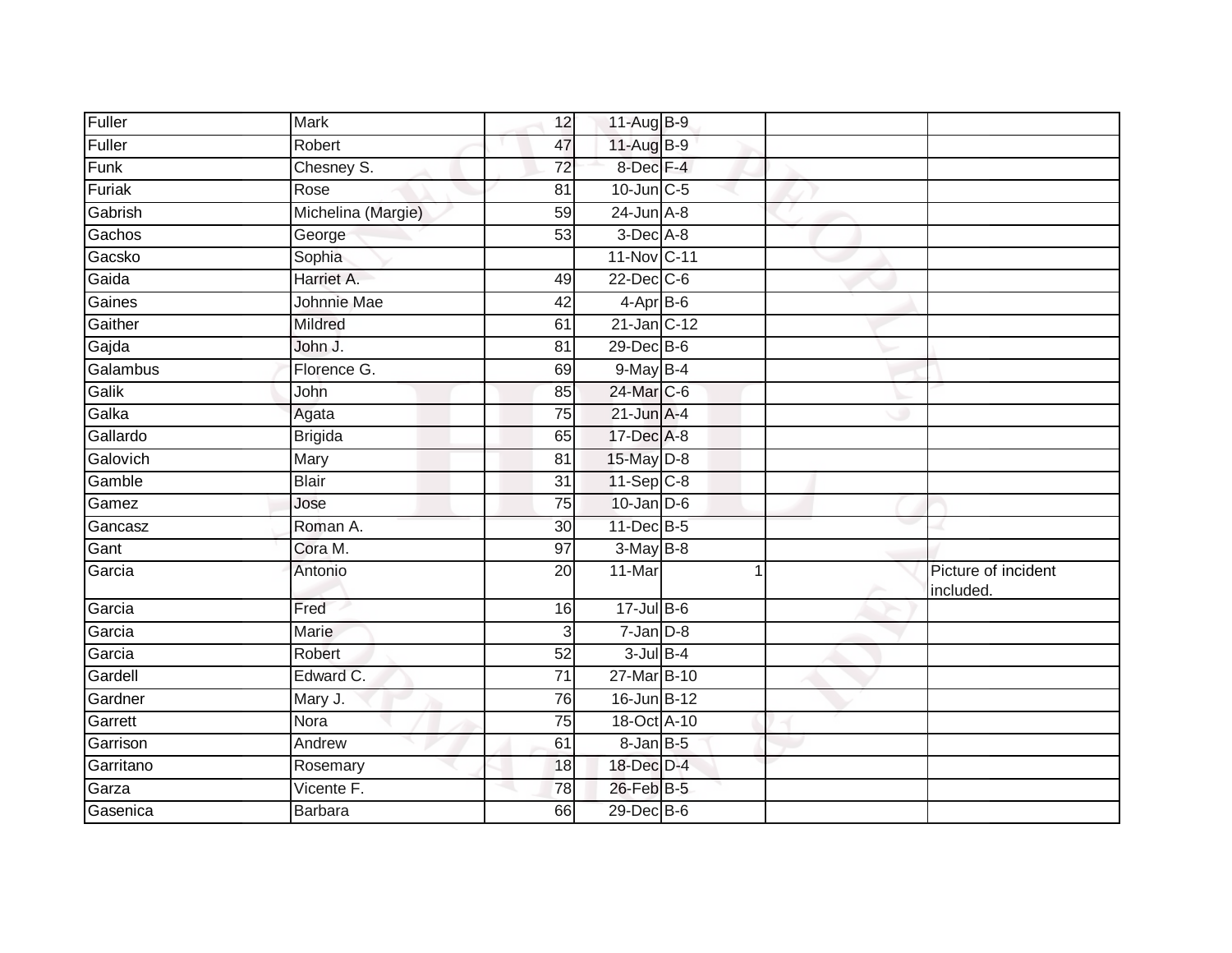| Gasiorek    | John                  | 83       | 14-Apr C-8        |                |                                   |
|-------------|-----------------------|----------|-------------------|----------------|-----------------------------------|
| Gasparovic  | Lorraine              | 48       | 23-Aug A-10       |                |                                   |
| Gasperson   | Floyd T.              | 55       | $26$ -Jan B-6     |                |                                   |
| Gauthier    | Elsie H.              | 72       | 24-Apr B-6        |                |                                   |
| Gavit       | Helen                 | 70       | 16-Aug B-8        |                |                                   |
| Geffert     | Fredericka            | 60       | 11-Aug B-9        | Poppen         |                                   |
| Geffert     | Susan                 | 65       | 29-May A-14       |                |                                   |
| Gehrke      | Edwin C.              | 88       | $4$ -Mar $C$ -5   |                |                                   |
| Gehrke      | Ella D.               | 60       | $7 - Apr$ $E-10$  |                |                                   |
| Geiger      | <b>Barbara</b>        | 87       | $2-FebB-9$        |                |                                   |
| Geisen      | Emil S.               | 61       | 24-Jan C-10       |                |                                   |
| Geisen      | George C.             | 63       | $5-Sep$ A-6       |                |                                   |
| Genovesi    | Ermindo               | 71       | $2$ -Jun $B-14$   |                |                                   |
| Genson      | Dorothy               | 58       | 16-Jan B-5        |                |                                   |
| Gentry      | <b>William Harvey</b> | 50       | 8-Sep B-10        |                |                                   |
| Gentz       | David C. (Rev.)       | 79       | $3-May$ B-8       |                |                                   |
| George      | Charles               | 82       | $7 - Jan$ $D-8$   |                |                                   |
| George      | Claude Marvin         | 19       | $19$ -Jun $B - 8$ |                | Picture included June 20,<br>D-8. |
| Georgeff    | <b>Dimiter</b>        | 80       | $5 - Jan$ $B - 6$ |                |                                   |
| Gergacz     | Rose                  | 76       | $19$ -Jun $B - 8$ |                |                                   |
| Gergesha    | <b>Alex</b>           | 73       | 4-Feb B-10        |                |                                   |
| Gerken      | <b>Kristen Marie</b>  | 10 weeks | $31$ -Jan $D-5$   |                |                                   |
| Gernhardt   | <b>Gail Louise</b>    |          | 28-Jul B-11       |                |                                   |
| Gerrity     | Edward M.             | 80       | $7$ -Jan $D-8$    |                |                                   |
| Gerwatoski  | Priscilla             | 55       | $2$ -Dec $B-3$    | Palusinski     |                                   |
| Gescheidler | Martha M.             | 69       | 29-Sep B-6        |                |                                   |
| Gesicke     | Lillian               | 55       | 30-Oct D-5        |                |                                   |
| Gienko      | Clara                 | 70       | 8-Nov C-5         |                |                                   |
| Gifford     | <b>Jerald David</b>   | 11 weeks | 14-May B-3        |                |                                   |
| Gilchrist   | Robert                | 46       | 3-Dec A-8         |                |                                   |
| Gilgen      | Maud                  | 76       | $5 - Jan$ $B - 6$ | <b>Brennan</b> |                                   |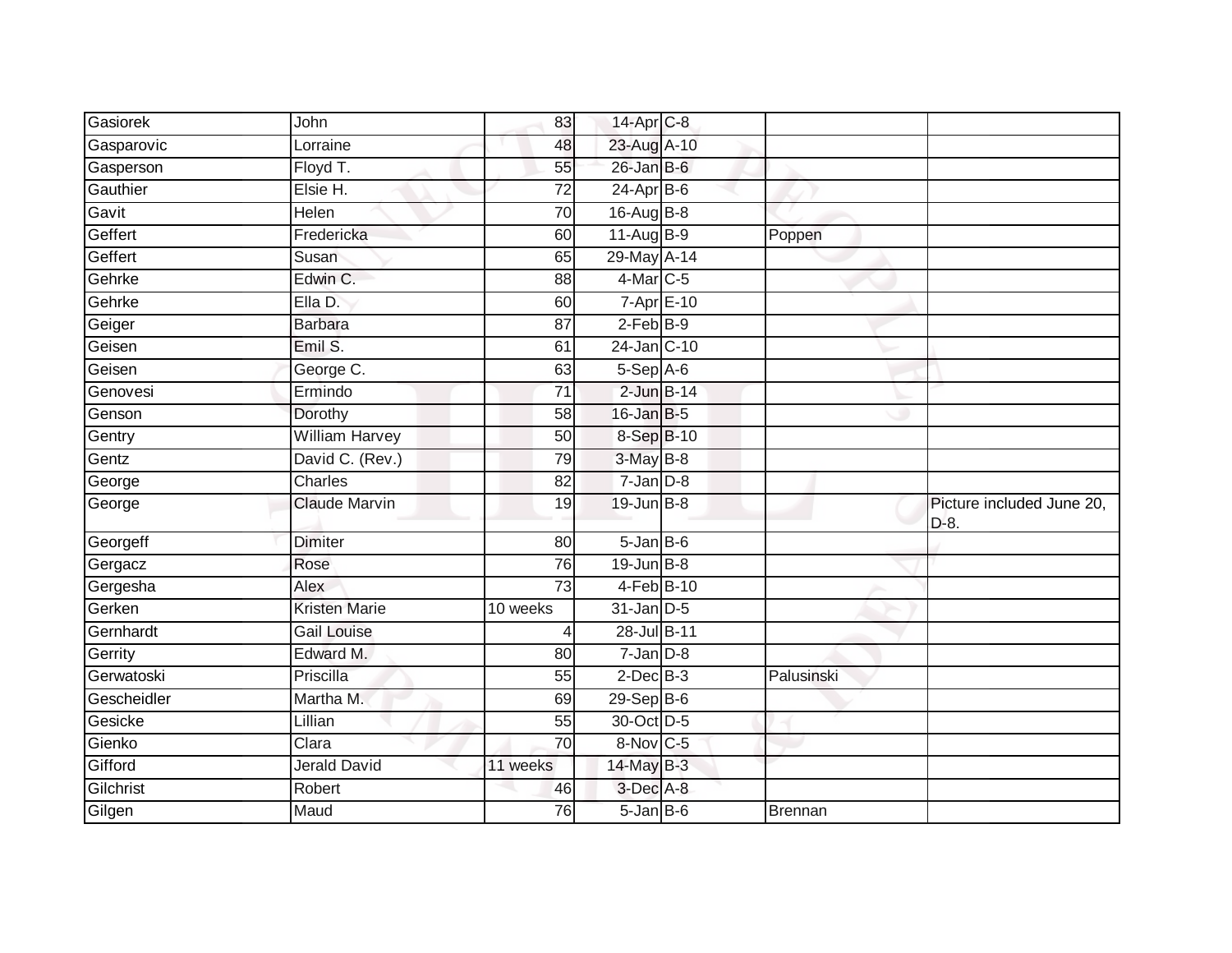| Gill         | Raymond Alexander    | 59              | 25-Nov C-6             |                 |         |                       |
|--------------|----------------------|-----------------|------------------------|-----------------|---------|-----------------------|
| Gilligan     | Ethel L.             | 74              | 27-Jun C-11            |                 |         |                       |
| Gills        | Jeremiah             | 70              | 7-Jan D-8              |                 |         |                       |
| Gilman       | George               | 60              | 10-Apr B-8             |                 |         |                       |
| Gilman       | Roland               | 69              | 19-Dec C-12            |                 |         |                       |
| Gilsinger    | Fred (Mike), Jr.     | 21              | 22-Nov B-15            |                 |         |                       |
| Gima         | Julia                | $\overline{72}$ | $15$ -Jan $B-5$        |                 | Haburay |                       |
| Girasin      | Andrew               | 78              | 26-Aug B-6             |                 |         |                       |
| Givens       | Bereatha             | 50              | $2$ -Dec $B-3$         |                 |         |                       |
| Glanowski    | Amalia               | 74              | $8 - AprB - 7$         |                 |         |                       |
| Gleason      | Margaret             | 69              | $1-AugB-6$             |                 |         |                       |
| Gleason      | Reed M.              | 44              | $3-Sep$ C-4            |                 |         |                       |
| Glegg        | James E.             | 18              | 13-Sep A-12            |                 |         |                       |
| Glenn        | Howard R., Sr.       | 64              | 25-Jun C-5             |                 |         |                       |
| Glumac       | Michael (Mike), Sr.  | $\overline{71}$ | 23-Jun C-4             |                 |         |                       |
| Gmerek       | Lottie               | 54              | $3-Sep$ $C-4$          |                 |         |                       |
| Goad         | Rosa E.              | $\overline{82}$ | $19$ -Feb $A$ -4       |                 |         |                       |
| Godlewski    | John                 | 74              | 6-Oct B-11             |                 |         |                       |
| Goetzinger   | Marie                | 67              | 31-May B-8             |                 |         |                       |
| Gohus        | Ann M.               | $\overline{51}$ | 5-Mar <sub>C-4</sub>   |                 |         |                       |
| Goldblatt    | Alex                 | 82              | 15-Dec D-15            |                 |         |                       |
| Golden       | Samuel               | $\overline{68}$ | $13$ -Jun $B$ -6       |                 |         |                       |
| Golden       | <b>Stephen David</b> | 2 months        | 4-Mar C-5              |                 |         |                       |
| Goldsmith    | Jeanine J.           | 29              | 25-Oct B-14            |                 |         |                       |
| Gollihur     | Estella B.           | 84              | 3-Mar C-7              |                 |         |                       |
| Gonczi       | Albert               | 50              | 15-Oct A-8             |                 |         | Also listed as Gonczy |
| Gonsiorowski | Helen                | $\overline{51}$ | 5-Dec B-10             |                 |         |                       |
| Gonzalez     | Anastacio            | 72              | 28-Aug D-6             |                 |         |                       |
| Gonzalez     | Jose R.              | 65              | 30-Dec B-3             |                 |         |                       |
| Goodrich     | Morris A.            | 44              |                        | $2$ -Jul $B-10$ |         |                       |
| Goodson      | Earl D.              | 69              | 13-Feb C-4             |                 |         |                       |
| Gora         | Helen                | $\overline{71}$ | $2-\overline{Apr}$ C-4 |                 |         |                       |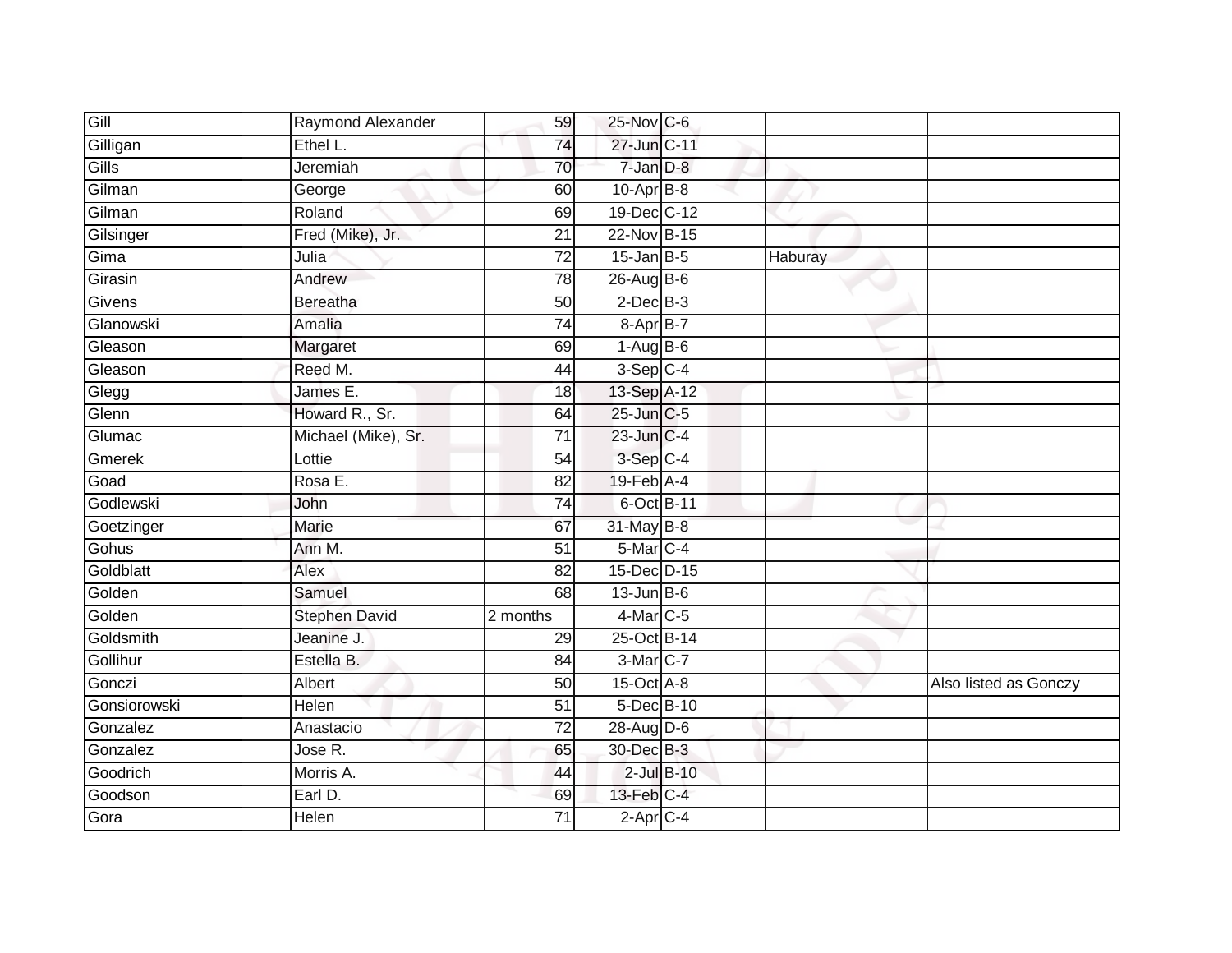| Gordon    | <b>Minnie</b>         | 73              | 18-Jul A-6                               |                |          |                   |
|-----------|-----------------------|-----------------|------------------------------------------|----------------|----------|-------------------|
| Gorley    | <b>Bethel</b>         | 67              | 18-Mar B-3                               |                | Harrison |                   |
| Gorney    | <b>Marie Ann</b>      | 60              | 26-Mar C-4                               |                |          |                   |
| Goucher   | Josephine             | 64              | $20$ -Jun $D-8$                          |                | Segally  |                   |
| Gowell    | Frank B.              | $\overline{74}$ | 13-Nov D-5                               |                |          |                   |
| Grabowski | Joseph E.             | 60              | 26-Jun B-14                              |                |          |                   |
| Graczyk   | <b>Bernard</b>        | 54              | 6-Oct B-11                               |                |          |                   |
| Grady     | Carl W.               | 65              | $11$ -Jun $B-3$                          |                |          |                   |
| Grady     | Queenie               | 89              | $11$ -Jan $C-6$                          |                |          |                   |
| Gran      | Raymond C.            | 21              | $15$ -Jul B-5                            |                |          |                   |
| Granger   | Lee                   |                 | 27-Sep B-5                               |                |          |                   |
| Grant     | Ingraham C.           | 68              | 12-Mar C-4                               |                |          |                   |
| Grasha    | George                | 54              | 24-Jan C-10                              |                |          |                   |
| Gravitt   | Marvin D. (Sgt.)      | 24              | 8-Mar B-4                                |                |          | Picture included. |
| Grawcock  | Kenneth               | 50              | 11-Oct B-9                               |                |          |                   |
| Gray      | Dale W.               | 61              | 27-Sep B-5                               |                |          |                   |
| Gray      | William               | $\overline{86}$ | 26-Dec D-4                               |                |          |                   |
| Grayson   | Lofton                | 59              | $2$ -Jul $B-10$                          |                |          |                   |
| Grcevich  | <b>Dolores</b>        | 40              | $26$ -Jan B-6                            |                | Krupa    |                   |
| Grcevich  | <b>Lorraine Marie</b> | $\overline{13}$ | 8-Jul A-9                                |                |          |                   |
| Grcevich  | <b>Nick</b>           | $\overline{57}$ | 6-Oct B-11                               |                |          |                   |
| Greatrix  | William A.            | 61              | $7 - \text{Aug} \overline{\text{C} - 4}$ |                |          |                   |
| Greb      | William G.            | 70              | 14-Jun A-12                              |                |          |                   |
| Green     | Clara E.              | 74              | 14-Jan D-19                              |                |          |                   |
| Green     | Daniel M.             | 57              | 17-Mar C-2                               |                |          |                   |
| Green     | John W.               | 67              | 14-Oct B-7                               |                |          |                   |
| Green     | Joseph                | $\overline{17}$ | 17-Mar C-2                               |                |          |                   |
| Green     | Ralph A.              | 63              | $5$ -Nov A-6                             |                |          |                   |
| Green     | Terry                 | 14              | 26-Jun                                   | $\overline{1}$ |          |                   |
| Greenbaum | Charles               | 88              | 10-May B-8                               |                |          |                   |
| Greene    | Alexander (AI)        | 53              | 22-Dec C-6                               |                |          |                   |
| Greene    | <b>Carrie Mae</b>     | $\overline{51}$ | $23$ -Apr $C-4$                          |                |          |                   |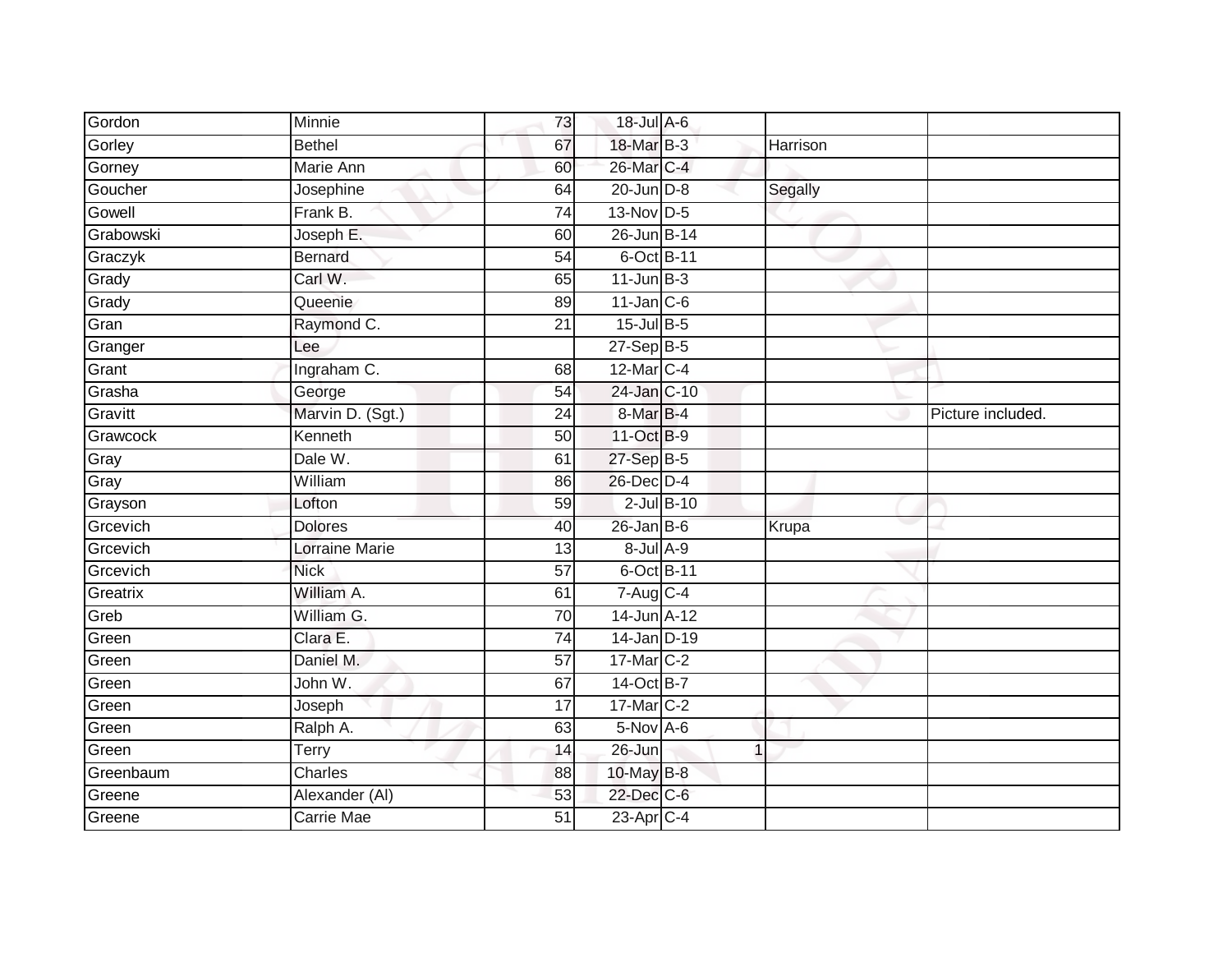| Gregas     | Joseph A., Sr.       | 56              | $9$ -Jun $B$ -6  |              |  |
|------------|----------------------|-----------------|------------------|--------------|--|
| Gregor     | Joe                  | 60              | 21-Jan C-12      |              |  |
| Gregory    | Anna                 | 78              | 14-Oct B-7       | <b>Buser</b> |  |
| Gregrich   | Dorothy E.           | 56              | 7-Mar C-7        |              |  |
| Greichunos | Charles A.           | $\overline{74}$ | $26$ -Dec $D-4$  |              |  |
| Griffin    | Earl E.              | 54              | $18 - Jan$ $B-6$ |              |  |
| Griffith   | Joseph               | 7 weeks         | $10-Sep$ C-4     |              |  |
| Grimes     | Kenneth              |                 | $12$ -Feb $A-8$  |              |  |
| Grkovich   | Luka                 | 74              | 31-Dec C-4       |              |  |
| Groat      | Virgil A.            | 69              | $23$ -Jan B-5    |              |  |
| Gross      | <b>Martin</b>        | 89              | 27-Jun C-11      |              |  |
| Gross      | <b>Max</b>           | 73              | 11-Apr B-9       |              |  |
| Groth      | Edward L.            | 67              | 19-May C-5       |              |  |
| Groth      | Verna Marie          | 65              | 28-Jul B-11      |              |  |
| Groves     | <b>Albert</b>        | 65              | 4-Mar C-5        |              |  |
| Grow       | Robert A.            | 43              | 15-Sep B-11      |              |  |
| Grsak      | Katherine (Kata)     | 75              | 30-Aug B-11      |              |  |
| Grubbs     | George E. (Corporal) | 20              | $4-AprB-6$       |              |  |
| Grunden    | Scott (Jack)         | 75              | $12$ -Jun $E-8$  |              |  |
| Grys       | John                 | 66              | $3-May$ B-8      |              |  |
| Grzenia    | Roy O.               | 58              | 27-Nov B-5       |              |  |
| Grzywacz   | Paul                 | 84              | $29$ -Feb $C$ -6 |              |  |
| Grzywana   | Michael              | 81              | $5$ -Jul $C$ -8  |              |  |
| Guardiola  | Dorothy (Milde)      | $\overline{21}$ | $25$ -Jun $C$ -5 |              |  |
| Guarni     | Sam                  | 69              | $13$ -Feb $C-4$  |              |  |
| Guetzka    | Frank H.             | 75              | $9$ -Dec A-8     |              |  |
| Gulasy     | Helen                | 76              | $14$ -May B-3    |              |  |
| Gumbel     | Anna                 | 71              | $17$ -Jun $B$ -5 |              |  |
| Gumienny   | Edmund               | 51              | $1$ -Oct B-6     |              |  |
| Gunter     | Susanna              | 68              | 12-Apr C-5       | Katch        |  |
| Gurekovich | Nicholas F.          | 54              | 23-Oct B-10      |              |  |
| Guritz     | Laura M.             | 68              | $9$ -Dec $A$ -8  | Dumbsky      |  |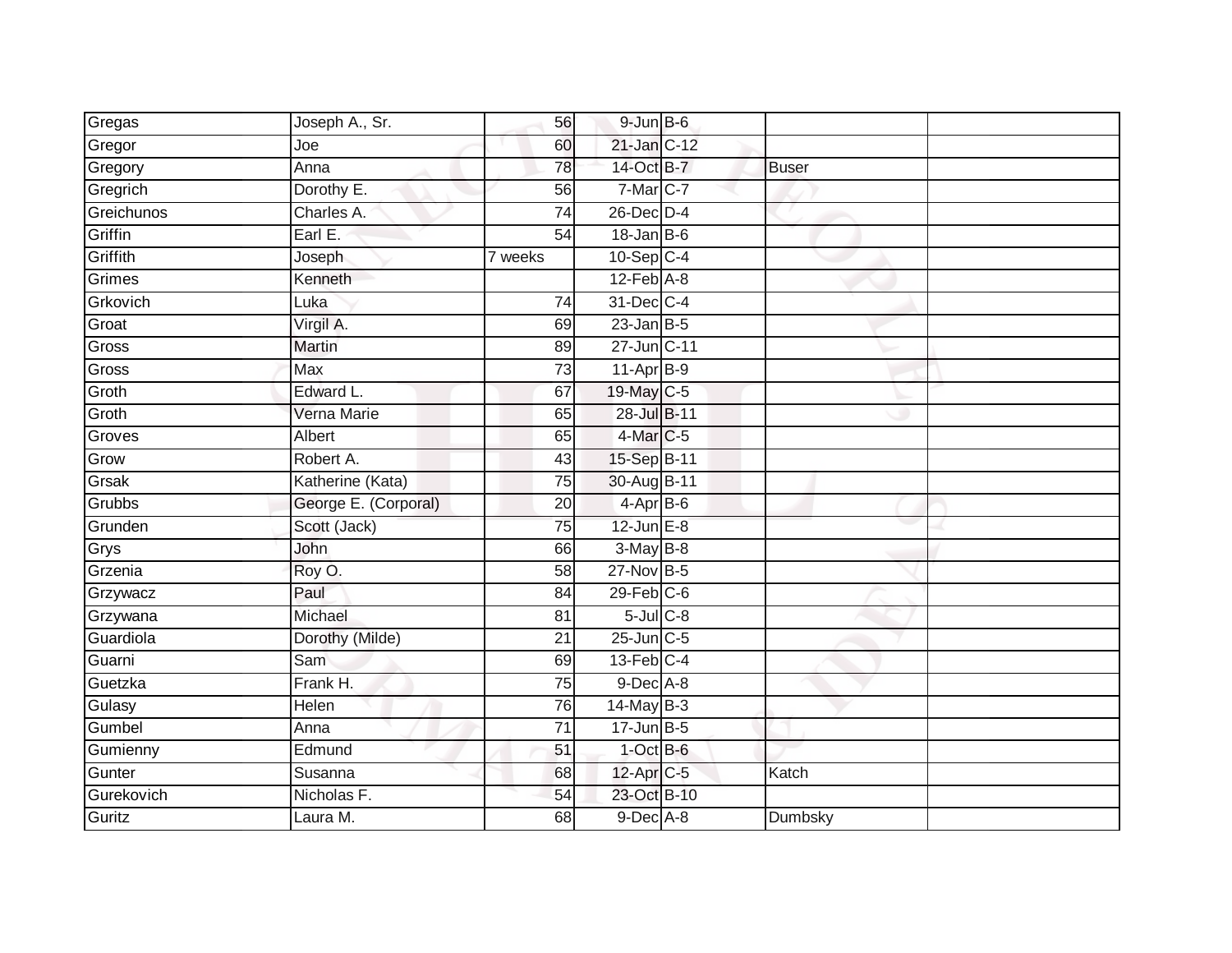| Gurnak         | Frank (Sparky)    | 60              | 7-Apr E-10       |      |  |
|----------------|-------------------|-----------------|------------------|------|--|
| Guscoff        | Theodore          | 85              | 6-May A-11       |      |  |
| Gusczius       | Frank             | $\overline{77}$ | $9$ -May B-4     |      |  |
| Gusich         | Helen             | 42              | 30-Jun B-14      |      |  |
| Guss           | Lydia B.          | 89              | $25$ -Jan B-6    |      |  |
| Guss           | William A.        | 91              | 16-Sep B-8       |      |  |
| Gussman        | Frederic W.       | 67              | 29-Oct B-6       |      |  |
| Gutierrez      | Arthur            | 38              | $10$ -May B-8    |      |  |
| Gutierrez      | Jose              | 70              | $3-Apr$ D-6      |      |  |
| Guzzo          | John              | 64              | $25$ -Feb $C$ -6 |      |  |
| <b>Haak</b>    | Carol             | 22              | 19-Apr 1, C-5    |      |  |
| Haak           | John              | 80              | $19$ -Jan $C-4$  |      |  |
| Habell         | Robert E.         | 53              | 28-May A-5       |      |  |
| <b>Hack</b>    | Alfred R.         | 61              | 6-Mar D-6        |      |  |
| <b>Hadders</b> | August            | 90              | 25-Apr D-13      |      |  |
| Hadt           | Susan             | 74              | $5$ -Jul $C$ -8  |      |  |
| Hageman        | William C.        | 80              | $15$ -May $D-8$  |      |  |
| Hahney         | Edwin C.          | 44              | $3-$ Sep $C-4$   |      |  |
| Hains          | Ralph M.          | 58              | 8-Feb B-5        |      |  |
| <b>Hajduch</b> | Andrew J.         | $\overline{72}$ | $17$ -Jan $C-2$  |      |  |
| Hajduch        | Paul J.           | 69              | 16-Dec A-8       |      |  |
| Halajcik       | <b>Barbara</b>    | 74              | $4$ -Nov B-5     |      |  |
| Halal          | Elizabeth         | 76              | 29-Nov A-12      |      |  |
| Hale           | Randy             | 19              | 27-May B-7       |      |  |
| Halfman        | Walter V.         | 54              | 16-Sep B-8       |      |  |
| Hall           | Charles R.        | 15              | 8-Dec F-4        |      |  |
| Hall           | Fred R.           | 75              | 29-Jul A-4       |      |  |
| Hall           | Montie E.         | 27              | $12$ -Feb $A$ -8 |      |  |
| Hall           | <b>Willie Mae</b> | 39              | 31-May B-8       |      |  |
| Hallberg       | Theodore          | 66              | 16-Apr C-4       |      |  |
| Halton         | Margorie          | 54              | 7-Apr E-10       |      |  |
| Halvorsen      | Norma             | 49              | 8-Apr B-7        | Wall |  |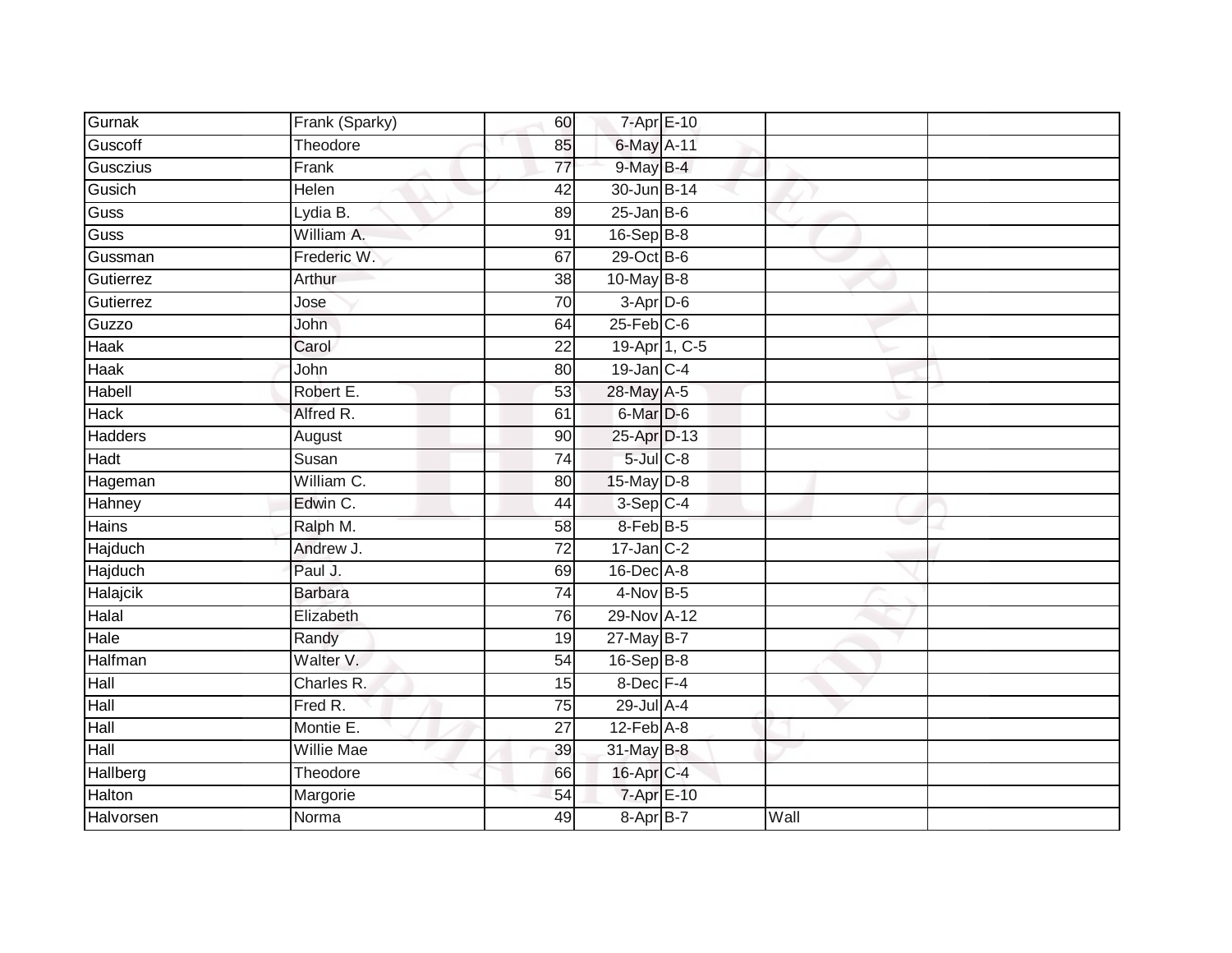| Ham      | Charles R.           | 24              | 23-Feb C-7       |  | Picture included. |
|----------|----------------------|-----------------|------------------|--|-------------------|
| Hamacher | <b>David Chester</b> | 85              | 21-Nov B-6       |  |                   |
| Hamann   | Clinton              | 44              | 17-Mar C-2       |  |                   |
| Hamilton | Earl D.              | $\overline{77}$ | $14$ -May B-3    |  |                   |
| Hammond  | Dewayne L.           | 14              | $17-Sep$ B-6     |  |                   |
| Hammond  | James T.             | 63              | $2$ -Jan $C-4$   |  |                   |
| Hammond  | Milton B.            | 82              | $21$ -Feb $D-8$  |  |                   |
| Hammond  | Thomas D.            | 63              | $12$ -Jan B-3    |  |                   |
| Hampton  | Leonard R.           | 49              | $25$ -Jan B-6    |  |                   |
| Hanchett | Edna P. Haney        | 89              | 12-May B-11      |  |                   |
| Hand     | <b>William Louis</b> | 82              | 10-Oct B-6       |  |                   |
| Hanes    | <b>Melita</b>        | 78              | 25-Mar B-3       |  |                   |
| Hanish   | George               | 76              | 29-Apr A-6       |  |                   |
| Hankins  | <b>Pearl Louise</b>  | 76              | 11-Aug B-9       |  |                   |
| Hanley   | Virgin L.            | 39              | 14-Apr C-8       |  |                   |
| Hanlon   | Margaret             |                 | 19-May C-5       |  |                   |
| Hanrahan | <b>Ida Frances</b>   | 74              | $4$ -Jan $B-3$   |  |                   |
| Hansen   | <b>Bertha</b>        | 72              | $10-Sep$ C-4     |  |                   |
| Hansen   | Frances              |                 | 1-May D-14       |  |                   |
| Hansen   | George G. T., Jr     | 58              | 22-Sep D-14      |  |                   |
| Hansen   | Lauretta             | 54              | $16$ -Jan B-5    |  |                   |
| Hanson   | Jacob E.             | 79              | 27-May B-7       |  |                   |
| Hanusin  | Susan                | 56              | $9-Aug$ C-5      |  |                   |
| Hanzi    | <b>Russell</b>       | $\overline{51}$ | 31-Dec C-4       |  |                   |
| Harbut   | Helen                | 81              | 6-Feb B-3        |  |                   |
| Harder   | Pearl                | 85              | 27-Jun C-11      |  |                   |
| Hardesty | Charles D.           | 70              | $8-May$ D-8      |  |                   |
| Hardesty | James                | 49              | $3-Sep$ C-4      |  |                   |
| Hargens  | Charles              | 77              | 7-Nov C-6        |  |                   |
| Hargens  | Rose C.              | 67              | $1-MarB-3$       |  |                   |
| Harms    | Donald Richie        | 18              | 15-Apr B-7       |  |                   |
| Harper   | Lela                 | 43              | $19$ -Feb $A$ -4 |  |                   |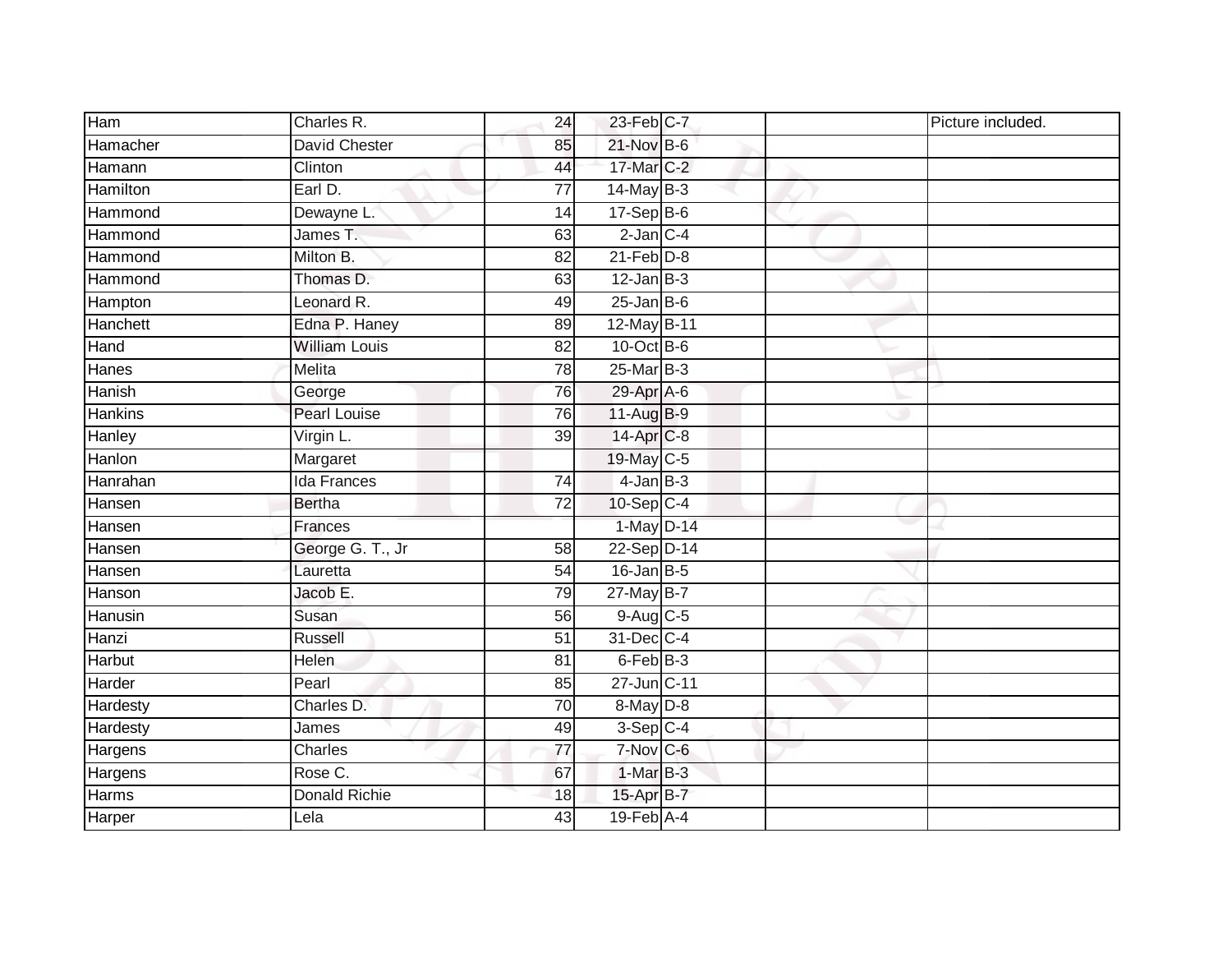| Harrington        | John W.               | 59              | 6-Sep B-6                   |       |                                      |
|-------------------|-----------------------|-----------------|-----------------------------|-------|--------------------------------------|
| Harris            | Frances <sub>Z.</sub> | $\overline{77}$ | 9-Sep B-4                   |       |                                      |
| <b>Harris</b>     | George D. (Pop)       | 79              | 17-Nov C-7                  |       |                                      |
| Harris            | Marion W.             | 45              | $11$ -Mar $\overline{A}$ -8 |       |                                      |
| Harris            | <b>Twila Ann</b>      | 33              | 14-Aug B-8                  |       |                                      |
| Hart              | Edward J.             | $\overline{53}$ | $2$ -Jun $B-14$             |       |                                      |
| Hart              | James F.              | 54              | 29-May A-14                 |       |                                      |
| Harty             | Lucy                  | 93              | $19$ -Jan C-4               |       |                                      |
| Hartzell          | Harry                 | 62              | 22-Oct A-4                  |       |                                      |
| <b>Harvatrich</b> | John                  |                 | $10$ -Jan $D-6$             |       |                                      |
| Harwood           | Robin                 | 5               | $1-Nov$ B-8                 |       |                                      |
| Hastings          | Charles               | 38              | $23$ -Jan $B-5$             |       |                                      |
| Hatcher           | Donnie                | 64              | 20-Oct E-4                  |       |                                      |
| <b>Hatfield</b>   | David O.              | 75              | 17-Nov C-7                  |       |                                      |
| <b>Hatfield</b>   | Hazel                 | 67              | 26-Mar C-4                  |       |                                      |
| <b>Hatfield</b>   | Lee B.                | 46              | 10-Oct B-6                  |       |                                      |
| Hathaway          | Walter H.             | 62              | 20-Nov D-4                  |       | Picture included<br>November 21, B-6 |
| Hatzel            | <b>Barbara</b>        | 73              | 27-Nov B-5                  |       | Also listed as Hetcel.               |
| Hauber            | Elizabeth M.          |                 | 19-Sep A-10                 |       |                                      |
| Hauck             | Marguerite R.         | 66              | 6-Nov D-9                   |       |                                      |
| Haugh             | Florence Leona        | 63              | 24-Jan C-10                 |       |                                      |
| Haugner           | Virginia              | 79              | $27$ -Oct $C$ -6            |       |                                      |
| Havard            | Edwin M.              | 32              | $16-Sep$ B-8                |       |                                      |
| Havran            | Michael               | 62              | 6-May A-11                  |       |                                      |
| Havrilla          | John                  | $\overline{71}$ | 8-Nov C-5                   |       |                                      |
| <b>Hawkins</b>    | Alice E.              | 55              | 29-Nov A-12                 |       |                                      |
| <b>Hawkins</b>    | Mae J.                | 75              | 19-Dec C-12                 | Lynch |                                      |
| Hayden            | Radford N.            | 60              | $15$ -Jan $B-5$             |       |                                      |
| Hayes             | George Howard, Jr.    | 42              | $3$ -Jun $C-4$              |       |                                      |
| Hayes             | Howard R.             | 67              | 3-Sep C-4                   |       |                                      |
| Haynes            | Pearl                 | 73              | $19$ -Jan $ C-4 $           |       |                                      |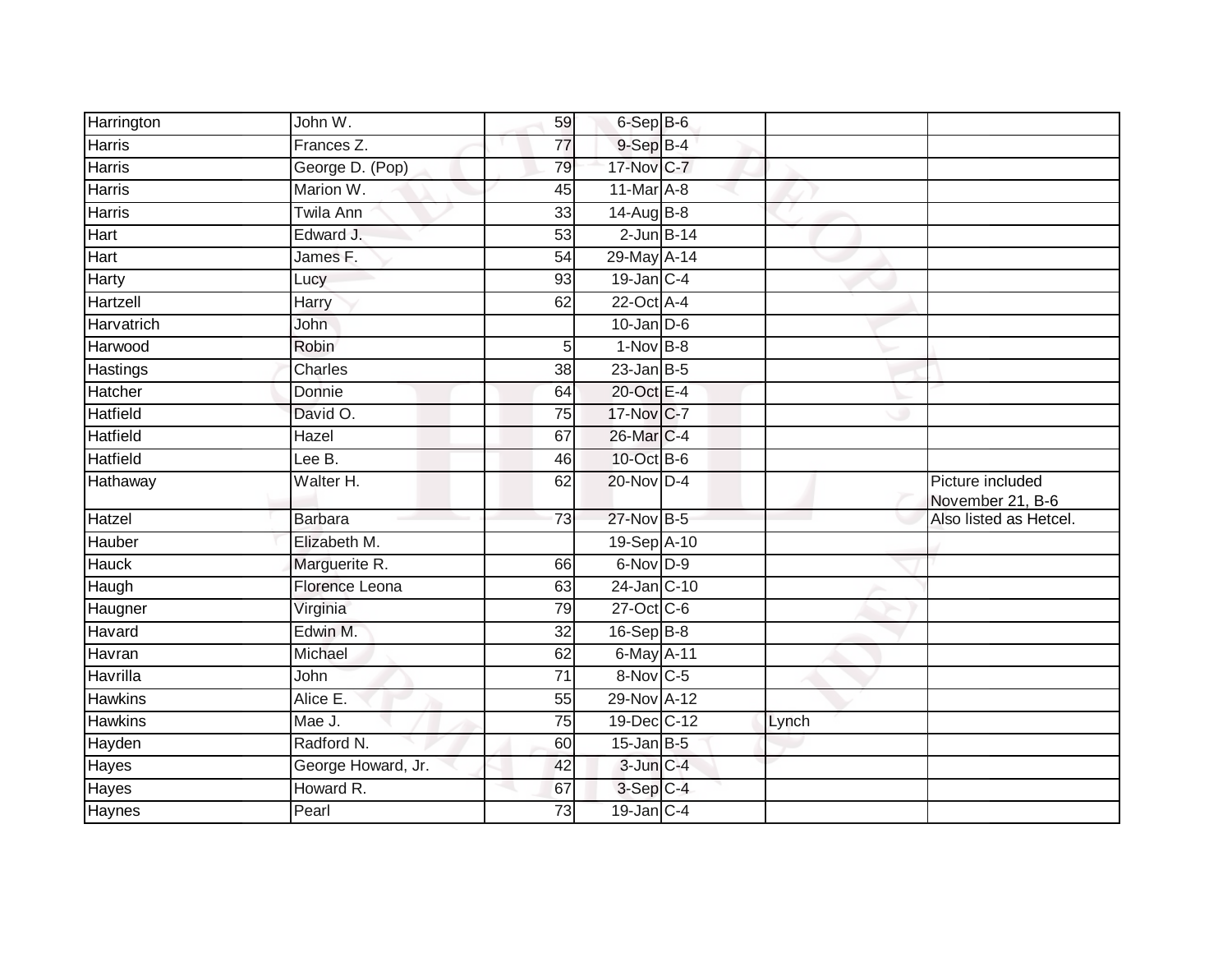| Hazard         | Margaret                 | 78              | 24-Oct B-5        |                |                   |
|----------------|--------------------------|-----------------|-------------------|----------------|-------------------|
| Hearle         | Bonnie J.                | 19              | 24-Apr B-6        |                |                   |
| Heath          | Thomas J.                | 3               | $27-Sep$ B-5      |                |                   |
| Hebda          | Joseph                   | 73              | 26-May C-11       |                |                   |
| Hedger         | Roy                      | $\overline{90}$ | $2$ -Jan $C-4$    |                |                   |
| Heindel        | William G.               | 56              | 5-Sep A-6         |                |                   |
| Heintz         | <b>Jill Marie</b>        | 11/2            | $10$ -Jun $C - 5$ |                |                   |
| Heintz         | Phillip                  | 76              | $2$ -Feb $B-9$    |                |                   |
| Heiser         | Edgar W.                 | 54              | $10$ -Apr $B$ -8  |                |                   |
| Heisterberg    | Alma                     | $\overline{75}$ | 26-Sep B-6        |                |                   |
| Held           | George A.                | 78              | $20$ -Dec $B-6$   |                |                   |
| Heller         | William C.               | $\overline{71}$ | 19-May C-5        |                | Picture included. |
| Helm           | John W.                  | 52              | 27-Mar            | 1              |                   |
| Helmer         | Richard                  | 34              |                   | 25-Apr 1, D-13 |                   |
| Helpingstine   | <b>Myrtle</b>            |                 | $18$ -Jan $B$ -6  |                |                   |
| Hemphill       | John A.                  | 63              | 24-May D-7        |                |                   |
| Henderson      | Charlie                  | 58              | $11$ -Jul B-3     |                |                   |
| Henderson      | Eric                     | 74              | $5-AprB-3$        |                |                   |
| Henderson      | Hazel                    | 63              | $3$ -Jan $D-5$    |                |                   |
| Henderson      | <b>Mary Kleinschmidt</b> | 79              | 18-Feb B-10       |                |                   |
| Hendrickson    | Charles R.               | 77              | 11-Nov C-11       |                |                   |
| Hendrickson    | Henry R.                 | $\overline{80}$ | 28-Feb C-12       |                |                   |
| Hensey         | Emma L.                  | 75              | 4-Mar C-5         |                |                   |
| Hensley        | Patrick J.               | 44              | 16-Dec A-8        |                |                   |
| Herrera        | John                     | 44              | $9$ -Aug C-5      |                |                   |
| Herrmann       | Catherine B.             | 74              | $10-Sep$ C-4      |                |                   |
| Hershman       | George E.                | 82              | $12$ -Feb $A-8$   |                |                   |
| Hertzberg      | <b>Nettie</b>            | 66              | $2$ -Jun $B$ -14  |                |                   |
| Hess           | Susan                    | 19              | 8-Feb B-5         |                |                   |
| <b>Hetrick</b> | Elsie                    | 58              | 26-Jun B-14       |                |                   |
| Hewson         | Nelson G.                | 60              | 3-Oct A-10        |                |                   |
| Hickman        | Robert H.                | $\overline{53}$ | $16 -$ Jul        | 1              |                   |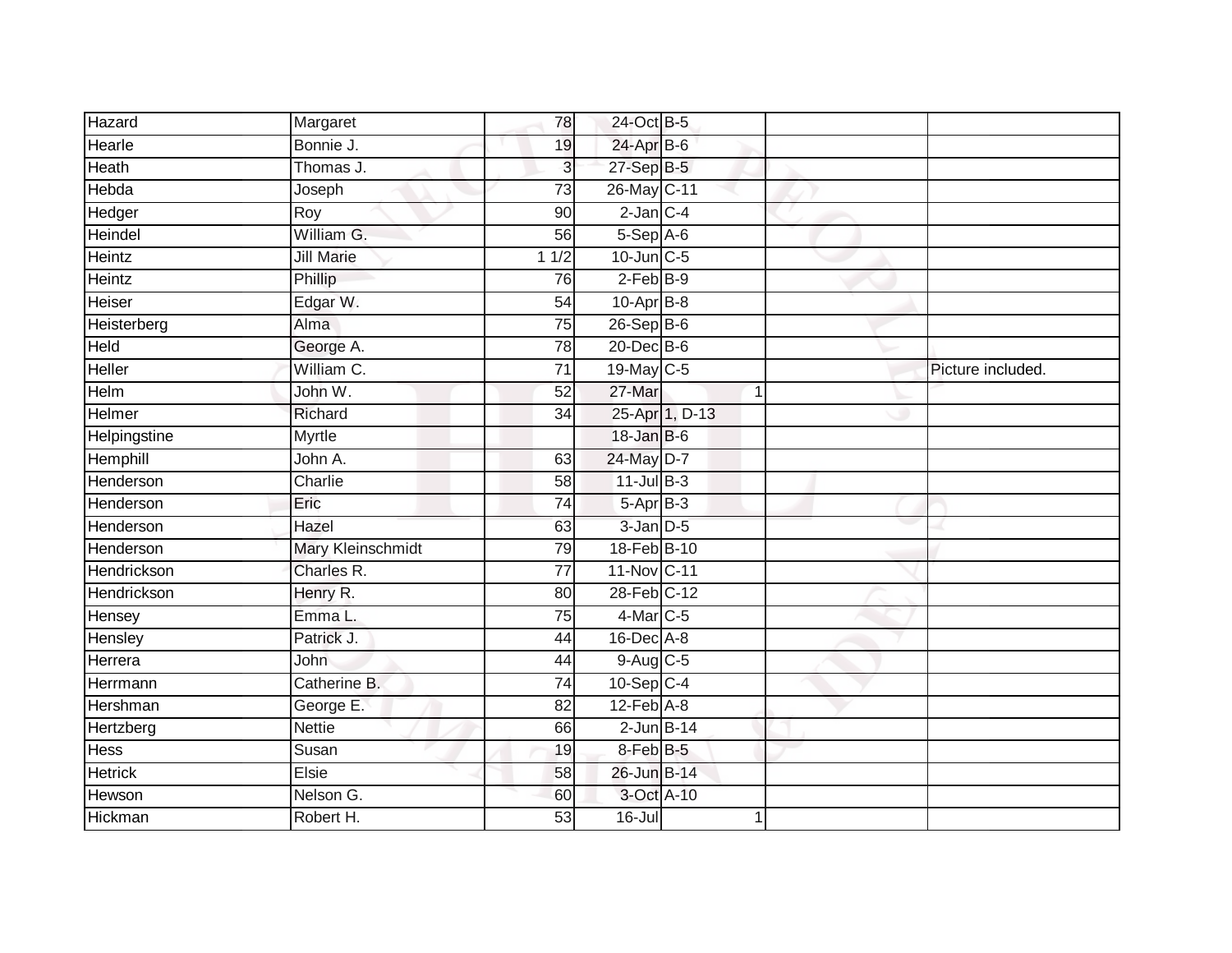| <b>Hickox</b>   | Laura B.             |                 | 93 Apirl 16      | $C-4$ |        |  |
|-----------------|----------------------|-----------------|------------------|-------|--------|--|
| <b>Hicks</b>    | John W.              | 65              | 12-May B-11      |       |        |  |
| <b>Hicks</b>    | Patricia             | 8 <sup>1</sup>  | 21-Jan C-12      |       |        |  |
| Hieber          | Patricia             | 38              | 4-Feb B-10       |       |        |  |
| Hielscher       | Mildred              | 56              | $11-Feb$ E-7     |       |        |  |
| Higgins         | James                | 38              | 5-May E-13       |       |        |  |
| Highland        | Rose                 | $\overline{87}$ | $22$ -May $E-13$ |       |        |  |
| <b>Hilbrich</b> | Arthur               | 58              | $28 - Jan$ $B-8$ |       |        |  |
| <b>Hill</b>     | Armis                | $\overline{57}$ | 8-Sep B-10       |       |        |  |
| Hill            | Joanna               | 78              | $4$ -Dec $B-8$   |       |        |  |
| Hill            | John H.              | 73              | 13-May C-4       |       |        |  |
| Hill            | Richard W., Jr.      | 15 months       | $13$ -Feb $C-4$  |       |        |  |
| Hill            | Theodore H.          | 28              | 29-Sep B-6       |       |        |  |
| <b>Hilliker</b> | Leonard M.           | 89              | 15-Nov D-6       |       |        |  |
| <b>Hilty</b>    | Minetta M.           | 61              | 18-Mar B-3       |       |        |  |
| Hilzley         | Arthur E.            | $\overline{55}$ | 26-Mar C-4       |       |        |  |
| Himo            | Astean               | 58              | $11-Feb$ E-7     |       |        |  |
| Hinkel          | Wilson C. Sr.        | 73              | 5-Aug A-4        |       |        |  |
| <b>Hipp</b>     | Patricia N.          | 21              | 8-Aug B-5        |       |        |  |
| Hitchock        | Clayton              | 85              | $24$ -Nov C-4    |       |        |  |
| <b>Hladek</b>   | Marlene M.           | 31              | $1$ -Jul $B-8$   |       |        |  |
| <b>Hluska</b>   | <b>Helen</b>         | $\overline{74}$ | $7-Mar$ C-7      |       |        |  |
| <b>Hobbs</b>    | <b>Dolly Stinson</b> | 81              | $1-FebB-7$       |       |        |  |
| Hockinson       | <b>Ruth</b>          |                 | 27-Oct C-6       |       |        |  |
| <b>Hodis</b>    | Rosa                 | 78              | $12$ -Jun $E-8$  |       | Labonc |  |
| Hoeckelberg     | Thomas Joseph        | $\overline{21}$ | 31-Dec C-4       |       |        |  |
| <b>Hoess</b>    | John P.              | 70              | 3-Mar C-7        |       |        |  |
| <b>Hoess</b>    | Joseph S.            | 76              | $10-Sep$ C-4     |       |        |  |
| Hoess           | William M.           | 73              | 22-Apr A-6       |       |        |  |
| <b>Hoff</b>     | Mathew L.            | 56              | 29-Jan B-5       |       |        |  |
| Hoffman         | George B., Sr.       | 65              | 11-Mar A-8       |       |        |  |
| Hoffman         | Loretta              | 60              | 17-Dec A-8       |       |        |  |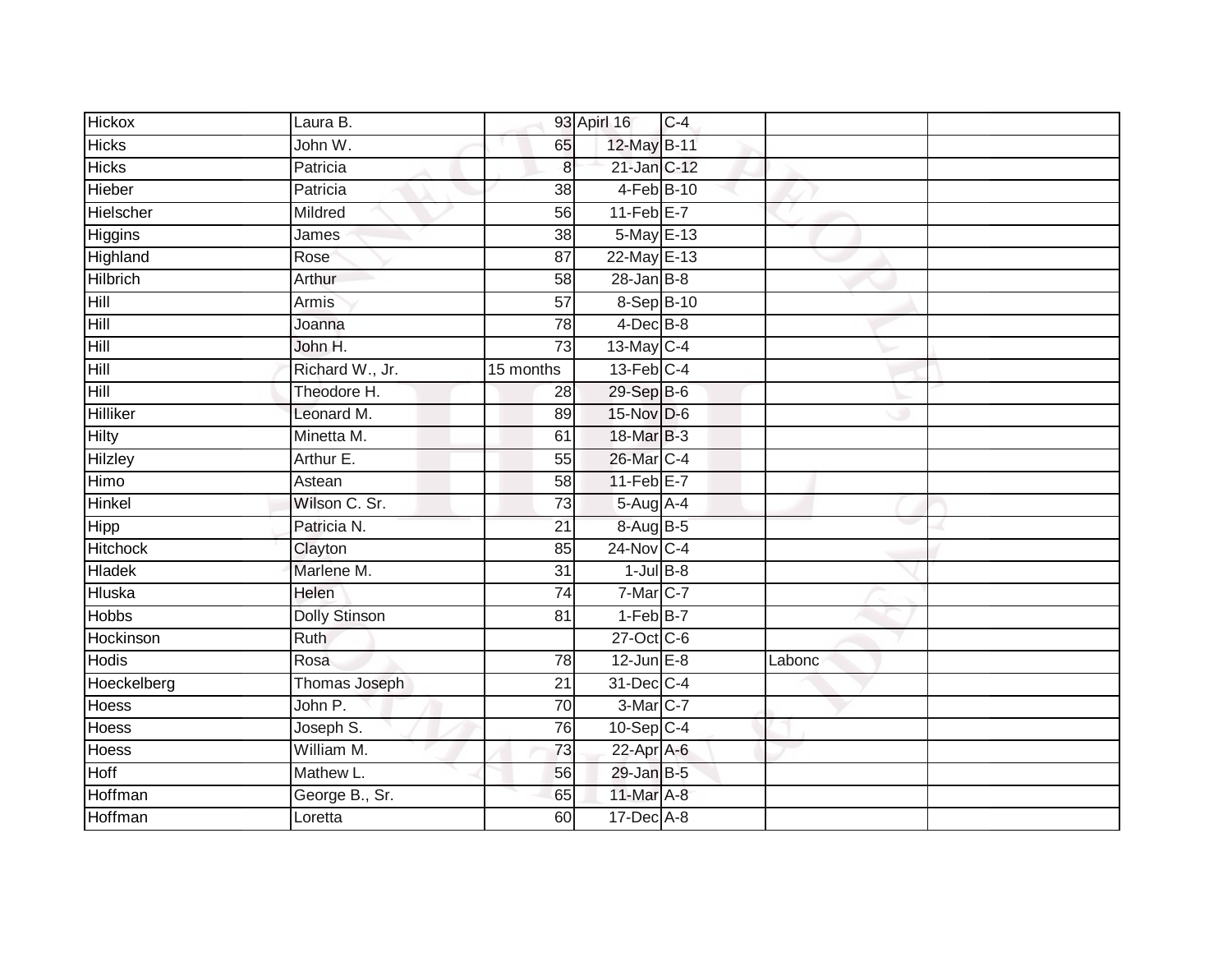| <b>Hofirek</b> | $\overline{C}$ ecelia  | 83              | $1-MarB-3$      |   |  |
|----------------|------------------------|-----------------|-----------------|---|--|
| Hogan          | Dolores E.             | 25              | 20-Sep          |   |  |
| Hogan          | Richard                | $\overline{4}$  | 20-Sep          | 1 |  |
| Hogan          | Scott                  | 2 months        | $20-Sep$        |   |  |
| Hojcus         | Andi                   | 78              | 14-Aug B-8      |   |  |
| Holiat         | Haska                  | 76              | 28-Aug D-6      |   |  |
| Holloway       | Olive R.               | 75              | $23$ -Jul $B-4$ |   |  |
| Holmes         | Charles                | 40              | 15-Mar B-3      |   |  |
| <b>Holmes</b>  | Margaret A.            |                 | $15$ -May $D-8$ |   |  |
| Holmstrom      | Pontus                 | 80              | $7 - Jan D-8$   |   |  |
| Holovachka     | Anna                   | 83              | 8-Jul A-9       |   |  |
| Holt           | John, Jr.              | 55              | $3-Nov E-2$     |   |  |
| Holton         | <b>Charles Raymond</b> | 68              | 11-Feb $E-7$    |   |  |
| Homner         | Martha Yeager          | 70              | 30-Jun B-14     |   |  |
| Hone           | Lester H.              | $\overline{57}$ | 19-Nov A-8      |   |  |
| Hooks          | Preston C.             | $\overline{72}$ | 18-Dec D-4      |   |  |
| Hoover         | <b>Ricky</b>           | 10              | $3-NovE-2$      |   |  |
| <b>Hopp</b>    | Erhart J.              | 51              | 9-Dec A-8       |   |  |
| Hoppie         | Paul                   | 59              | 6-Oct B-11      |   |  |
| Hora           | Robert                 | $\overline{17}$ | 18-Dec D-4      |   |  |
| Horner         | Norma                  | 26              | $4-Feb$ B-10    |   |  |
| <b>Horst</b>   | Matilda                | $\overline{77}$ | 30-Sep C-11     |   |  |
| Horton         | <b>Warren Albert</b>   | 49              | $24$ -Jun $A-8$ |   |  |
| Horvat         | Katherine              | 43              | 14-Feb A-15     |   |  |
| Horvath        | Frank J.               | 68              | 29-Sep B-6      |   |  |
| Horvath        | <b>Gary Robert</b>     | 15              | $23$ -Dec $C-5$ |   |  |
| <b>Hoskins</b> | Towanda                | 4               | 30-Apr C-4      |   |  |
| Hotaling       | <b>Winfield Scott</b>  | 86              | $2$ -May $C-2$  |   |  |
| Houchin        | Rose                   | 79              | 19-Apr C-5      |   |  |
| <b>Houck</b>   | Floyd O.               | 75              | 19-Nov A-8      |   |  |
| Houck          | Pauline H.             | 50              | 27-Dec A-8      |   |  |
| Houpt          | Vern H.                | 60              | $20 - Feb$      | 1 |  |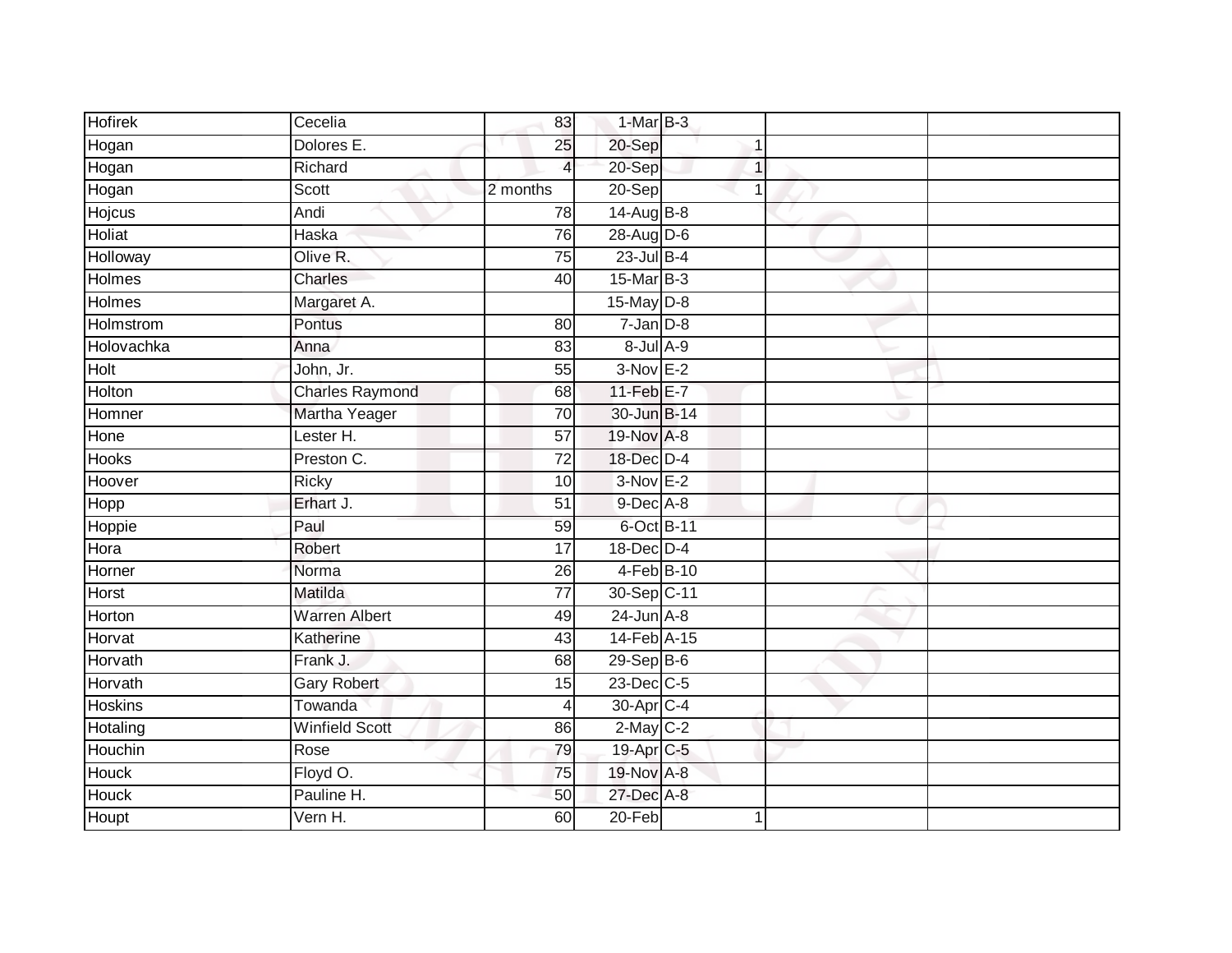| Howard         | Donald E.                |                 | 12-Apr C-5             |   |                                           |
|----------------|--------------------------|-----------------|------------------------|---|-------------------------------------------|
| Howard         | Harry                    | 47              | 23-Feb                 |   | Full obituary listed<br>February 25, C-6. |
| Howard         | Minnie I.                | $\overline{72}$ | $5-Feb$ <sub>C-5</sub> |   |                                           |
| Howe           | <b>Nellie</b>            | 80              | 14-Apr <sub>C-8</sub>  |   |                                           |
| Howe           | William C.               | 80              | 28-Apr B-8             | v |                                           |
| Howerton       | <b>Ernestine Loehrke</b> | 57              | $28-Apr$ B-8           |   |                                           |
| Hryczk         | Anton                    | 72              | $7 - Apr$ $E-10$       |   |                                           |
| <b>Hubbard</b> | Veldie, Jr.              | $\overline{23}$ | 17-Mar C-2             |   |                                           |
| Huber          | Alvin E.                 | 53              | $2$ -Jan $C-4$         |   |                                           |
| Huddlestun     | Hailey F.                | 57              | $1-OctB-6$             |   |                                           |
| Hudson         | Marvin M.                | 52              | $28$ -Jan B-8          |   |                                           |
| Hudson         | Norma A.                 | $\overline{71}$ | 12-Aug A-9             |   |                                           |
| Huebner        | Johanna                  | 76              | 23-May B-7             |   |                                           |
| <b>Huebsch</b> | Nadine M.                | 79              | 5-Sep A-6              |   |                                           |
| <b>Hughes</b>  | Earl E.                  | 68              | 3-Jan D-5              |   |                                           |
| Huizenga       | George J.                | 57              | $27-Sep$ B-5           |   |                                           |
| Huizenga       | John (Rev.)              | 35              | 18-Oct A-10            |   |                                           |
| Hulpa          | John                     | 86              | 24-Jan C-10            |   |                                           |
| Hunt           | <b>Beatrice</b>          | 47              | $5-Sep$ A-6            |   |                                           |
| Hunt           | Orval                    | 41              | $3-NovE-2$             |   |                                           |
| Hunter         | Grethel E.               | 70              | 19-Dec C-12            |   |                                           |
| Huntley        | Ruth C.                  | 68              | $3-Sep$ C-4            |   |                                           |
| Huntley        | Welcome H.               | 68              | $21$ -Jan $ C-12 $     |   |                                           |
| Hurley         | <b>Frieda Moll</b>       | 83              | $12$ -Jan B-3          |   |                                           |
| <b>Hurst</b>   | Lucille                  | 47              | 29-Nov A-12            |   |                                           |
| Hurtado        | Sacramento               | 71              | $9-$ Sep $B-4$         |   |                                           |
| Hussein        | <b>Mehmeth Effendy</b>   | $\overline{72}$ | 14-Jun A-12            |   |                                           |
| Hussey         | John F.                  | 64              | $7$ -Oct $A$ -5        |   |                                           |
| Hutchenson     | John N.                  | 69              | 15-Nov D-6             |   |                                           |
| Hutchinson     | Frank E.                 | 93              | $6$ -Dec $D-5$         |   |                                           |
| <b>Huttle</b>  | Lela P.                  | 49              | 23-May B-7             |   |                                           |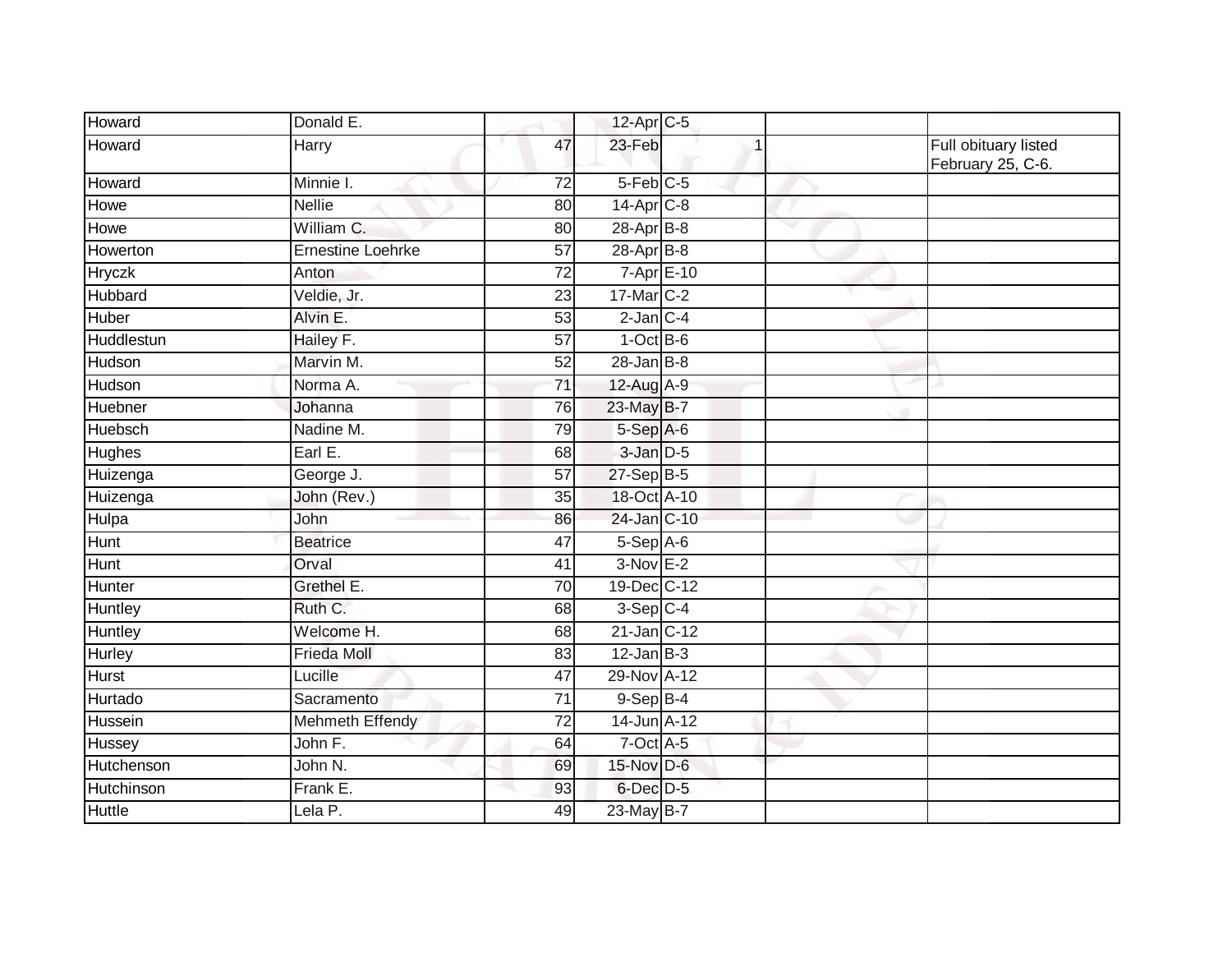| Hutton           | Catherine W.          | 54              | 24-Oct B-5           |                 |             |  |
|------------------|-----------------------|-----------------|----------------------|-----------------|-------------|--|
| Hwastecki        | Katherine             | 88              | $14$ -Jul C-7        |                 |             |  |
| <b>Hybiak</b>    | Sophie                | 63              | 13-Oct C-2           |                 |             |  |
| Hyde             | Ronald D.             | $\overline{21}$ | 15-May $D-8$         |                 |             |  |
| <b>Ilijanich</b> | Anna                  | 80              | $14$ -Aug B-8        |                 |             |  |
| Imes             | Florence B.           | 70              | $17-Apr$ B-6         |                 |             |  |
| Ingram           | Max E.                | 52              | 13-Mar F-2           |                 |             |  |
| Innes            | Melene S.             | 82              | 24-Nov C-4           |                 |             |  |
| lovan            | Elizabeth             | 83              | 18-Aug B-6           |                 |             |  |
| Isenberg         | infant girl           | Infant          | 7-Apr E-10           |                 |             |  |
| Iskrzycki        | Rose                  | 69              | $6$ -Aug $B$ -6      |                 |             |  |
| Jackson          | Ebenezer              | 20              | 13-Oct C-2           |                 |             |  |
| Jackson          | Elizabeth             | 13              | 6-Mar <sub>C-4</sub> |                 |             |  |
| Jackson          | Hal                   | 68              | 19-Jun B-8           |                 |             |  |
| Jackson          | Julius X.             | 47              | 26-Feb               |                 | $\mathbf 1$ |  |
| Jackson          | Margaret M.           | 41              | 31-Jan D-5           |                 | Kisel       |  |
| Jackson          | <b>Mary Simmons</b>   | $\overline{77}$ | $24$ -Jun $A-8$      |                 |             |  |
| Jackson          | S. Glenn              | 63              | $3$ -Jul $B-4$       |                 |             |  |
| Jacob            | Jesse                 | 43              | 23-Dec 1, C-5        |                 |             |  |
| Jacob            | Michael P.            | 57              | $22$ -Apr $A$ -6     |                 |             |  |
| Jacobs           | <b>Ruth</b>           | 56              | $2$ -Jun $B-14$      |                 |             |  |
| Jacobson         | <b>James Frithiof</b> | 83              | $6$ -Dec $D-5$       |                 |             |  |
| Jakubovie        | Emelia                | 71              | $29$ -Feb $C$ -6     |                 |             |  |
| Jalk             | Lillian               | 39              | $3-Sep$ C-4          |                 | Pieszchala  |  |
| James            | Diana                 |                 | 18-Feb B-10          |                 |             |  |
| James            | Justine M. (Jessie)   | 52              | $11$ -Jan C-6        |                 |             |  |
| Janas            | Mary                  |                 | $2$ -Jan $C-4$       |                 |             |  |
| Janiga           | Anna                  | 83              | $3$ -Jun $C-4$       |                 |             |  |
| Janik            | Anthony J.            | 52              | $10$ -Dec $B$ -6     |                 |             |  |
| Janik            | Paul P.               | 49              | 4-Feb B-10           |                 |             |  |
| Janka            | Lena                  | 71              | 12-Mar C-4           |                 | Richwalski  |  |
| Jankowski        | Jospehine             | 85              |                      | $2$ -Jul $B-10$ |             |  |
|                  |                       |                 |                      |                 |             |  |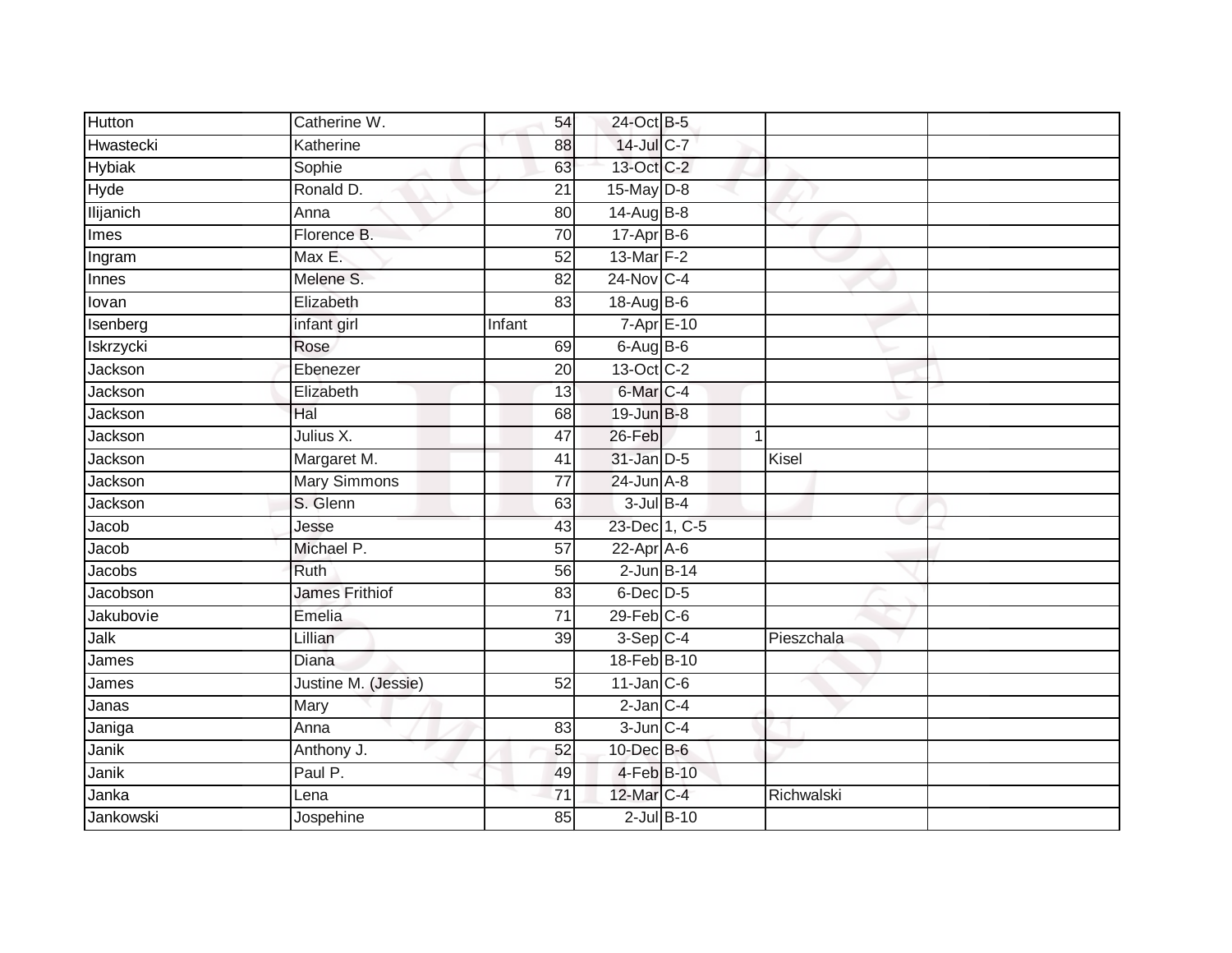| Jankowski       | Kazmiera                | 79              | 27-May B-7         |   |  |
|-----------------|-------------------------|-----------------|--------------------|---|--|
| Janovsky        | Loretta J.              | 36              | 29-Feb C-6         |   |  |
| Janowicz        | Anna                    | 79              | $1-AugB-6$         |   |  |
| Jansen          | Percy M.                | 76              | $7 - Apr$ $E - 10$ |   |  |
| Jaremski        | Katherine               | 76              | $22$ -Jul $A-8$    |   |  |
| $J$ asek        | George A.               | $\overline{77}$ | 8-Oct C-4          |   |  |
| Jasinski        | Leon                    | $\overline{72}$ | $25$ -Aug $B$ -8   |   |  |
| Jaskulski       | Stella A.               | 76              | $5-$ Sep $A-6$     |   |  |
| Jaynes          | Emmit E.                |                 | $20$ -Jun $D-8$    |   |  |
| Jedynak         | John W.                 | 56              | 26-Jun B-14        |   |  |
| <b>Jeffries</b> | Unie I.                 | 83              | 29-Nov A-12        |   |  |
| Jemenko         | Carl, Sr.               | 73              | 23-Dec C-5         |   |  |
| Jenkins         | Carol M.                | 21              | 17-Sep B-6         |   |  |
| Jenkins         | Sharon O.               | 26              | 3-Dec              | 1 |  |
| Jennings        | Shelly L.               | 3 months        | 5-Nov A-6          |   |  |
| Jennings        | <b>Siles</b>            | 66              | 5-May E-13         |   |  |
| Jensen          | Charles L.              | $\overline{53}$ | $12$ -Jul $A-8$    |   |  |
| Jensen          | Ida May                 | 78              | 18-Nov A-6         |   |  |
| Jergens         | <b>Bernard (Barney)</b> | 78              | $24$ -Apr $B$ -6   |   |  |
| Jewett          | Edward E., Sr.          | 47              | 20-Nov D-4         |   |  |
| Jinkinson       | Leo P. (Jinks)          | 74              | $3-Nov E-2$        |   |  |
| Johnsen         | Robert W.               | 44              | $29$ -Feb $C$ -6   |   |  |
| Johnsen         | Verna Dee               | 48              | 20-Dec B-6         |   |  |
| Johnson         | Anna                    | 91              | 31-Oct B-6         |   |  |
| Johnson         | <b>Bernard</b>          | 75              | $17 - Jun$ B-5     |   |  |
| Johnson         | <b>Birdie</b>           | 78              | $12-Sep$ B-6       |   |  |
| Johnson         | Carl W.                 | 79              | 28-Oct A-4         |   |  |
| Johnson         | Cindy                   | $9\,$           | 20-Dec B-6         |   |  |
| Johnson         | Elizabeth               | 46              | $26$ -Jan B-6      |   |  |
| Johnson         | Eloise B.               | 42              | $1-Dec$ $C-4$      |   |  |
| Johnson         | Esther P.               | 54              | 20-Feb C-5         |   |  |
| Johnson         | George W.               | 67              | 13-May C-4         |   |  |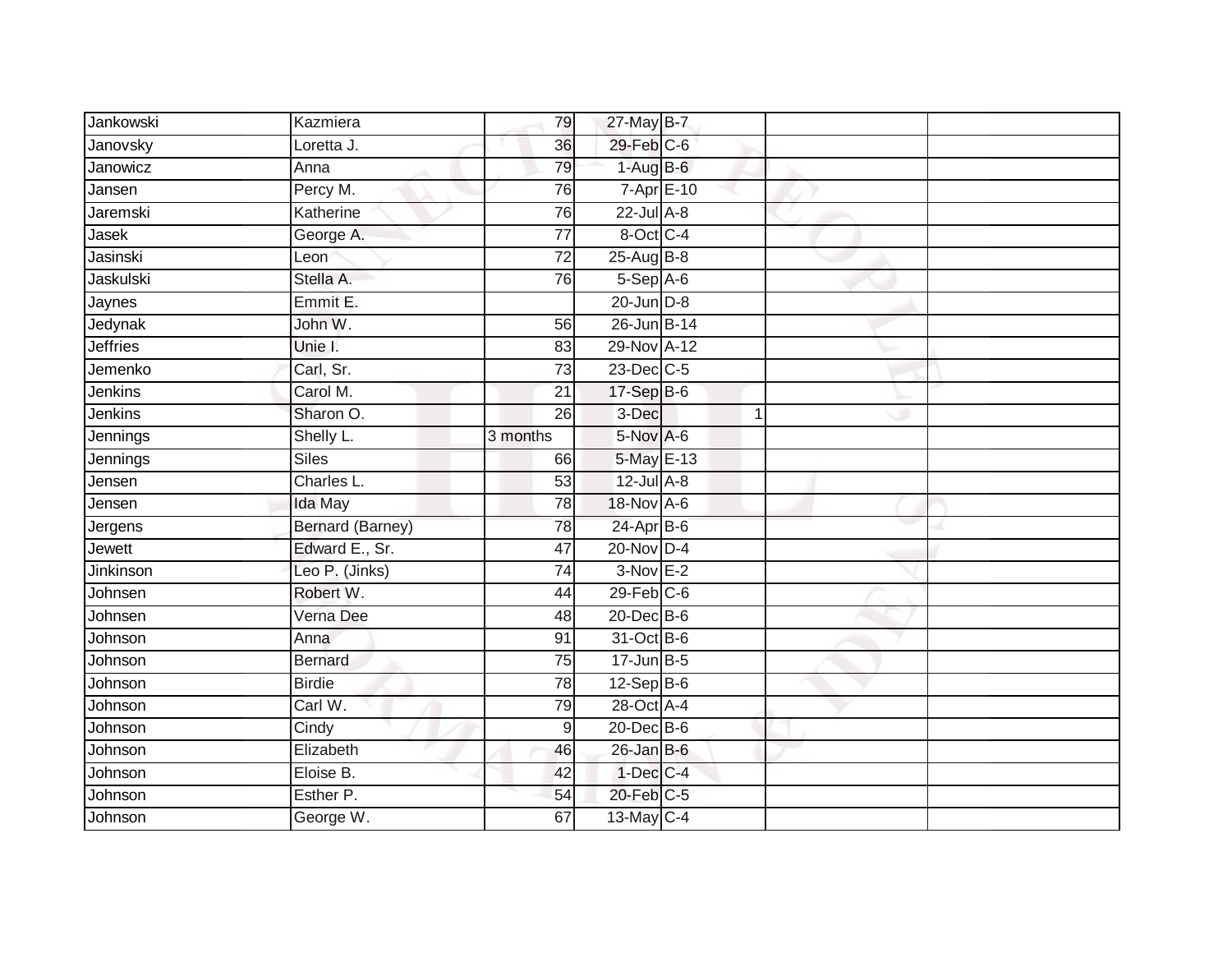| Johnson   | Huey Lee                    | 50              | $17-Sep$ B-6              |                 |          |  |
|-----------|-----------------------------|-----------------|---------------------------|-----------------|----------|--|
| Johnson   | John                        | $\overline{2}$  | 5-Mar                     |                 | 1        |  |
| Johnson   | John (Fred)                 | $\overline{75}$ | $1-SepB-8$                |                 |          |  |
| Johnson   | Joseph R.                   | 82              | $18 -$ Jul A-6            |                 |          |  |
| Johnson   | <b>Marcus</b>               | 10 months       | 5-Mar                     |                 | 1        |  |
| Johnson   | Mary L.                     | 88              | $2$ -Apr $C$ -4           |                 |          |  |
| Johnson   | Myrtle A.                   | 74              | $15$ -Jan B-5             |                 |          |  |
| Johnson   | Prince                      | 50              | 14-Jul C-7                |                 |          |  |
| Johnson   | Ruby                        | 25              | $26$ -Mar                 |                 | 1        |  |
| Johnson   | William R.                  | 42              |                           | $2$ -Jul $B-10$ |          |  |
| Johnstone | Norman                      | 67              | $12$ -Jun $E-8$           |                 |          |  |
| Johson    | Charles L.                  | 62              | 5-Aug A-4                 |                 |          |  |
| Jones     | Belva E.                    |                 | 18-Aug B-6                |                 |          |  |
| Jones     | Delbert E.                  | 38              | 29-Feb C-6                |                 |          |  |
| Jones     | Howard                      | 62              | 26-Nov B-7                |                 |          |  |
| Jones     | Leland L.                   | 55              | 23-Apr C-4                |                 |          |  |
| Jones     | Lewis                       | $\overline{18}$ | 14-Apr C-8                |                 |          |  |
| Jones     | Mary (Moni)                 | 45              | 9-Oct B-7                 |                 |          |  |
| Jones     | <b>Mary Frances Roberts</b> | 47              | 19-Sep A-10               |                 |          |  |
| Jones     | Melville W.                 | 82              | $11$ -Jun $B-3$           |                 |          |  |
| Jones     | Samuel                      | 37              | $23$ -Jan B-5             |                 |          |  |
| Jones     | <b>Shedrick</b>             | 66              | 24-May D-7                |                 |          |  |
| Jones     | Thomas C.                   | 97              | $3-Nov$ E-2               |                 |          |  |
| Jones     | Walter E.                   | $\overline{77}$ | 31-Jul B-4                |                 |          |  |
| Jones     | William C.                  | 88              | $11$ -Jan C-6             |                 |          |  |
| Jones     | William T.                  |                 | 26-Dec D-4                |                 |          |  |
| Jongsma   | Benjamin                    | 78              | $4$ -Jan $B-3$            |                 |          |  |
| Jonkier   | <b>Stanley</b>              | 83              | $7 - \overline{AugC - 4}$ |                 |          |  |
| Joros     | Agnes                       | 84              | 6-May A-11                |                 |          |  |
| Joyce     | Clarence                    | 37              | $2-Jul$                   |                 | 1        |  |
| Julian    | Rita L.                     | 67              | 12-Jul A-8                |                 |          |  |
| Julier    | Virginia R. (Cheaty)        |                 | 23-Apr C-4                |                 | Cheatham |  |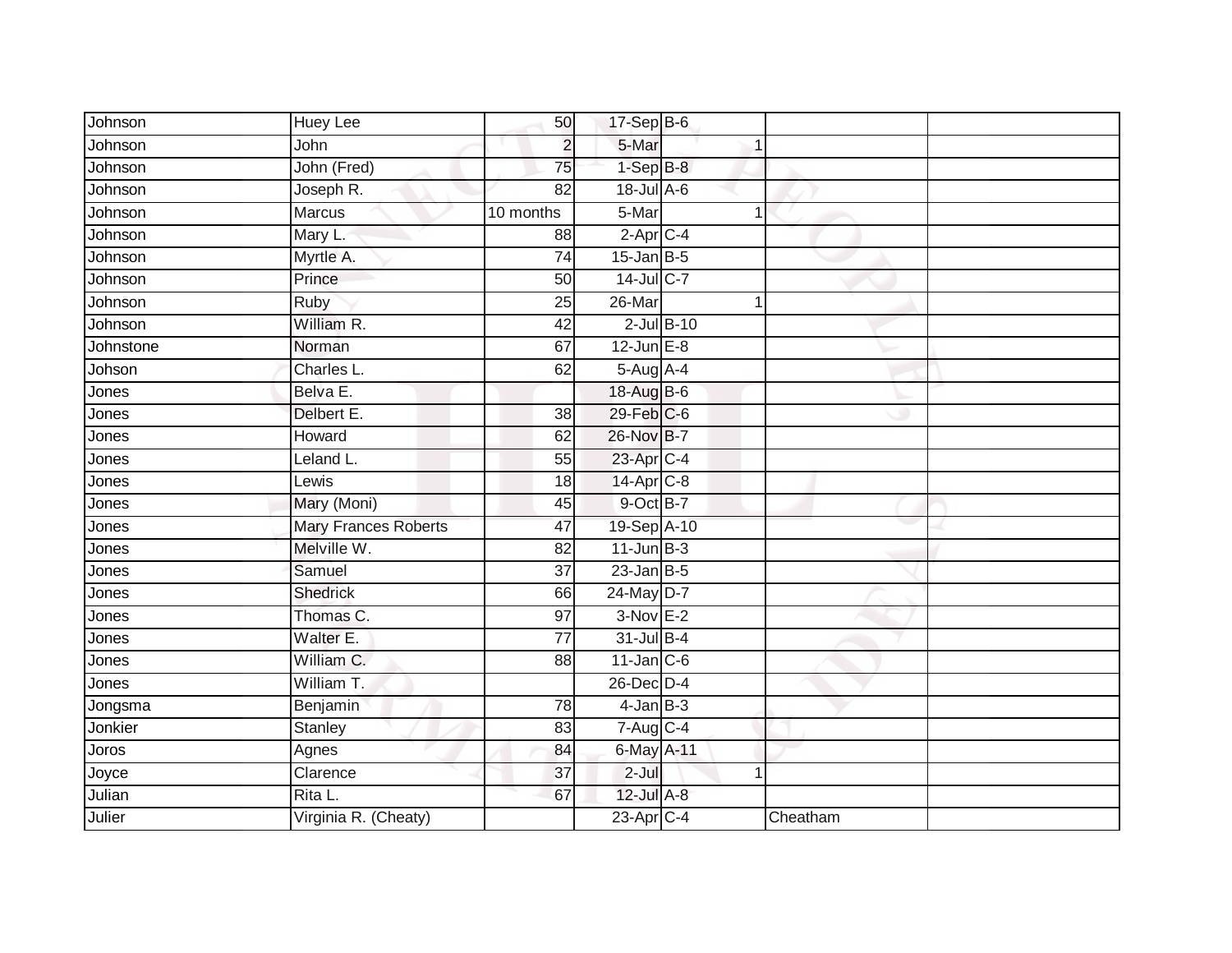| Jung         | Ann            | 61              | 4-Jun A-4              |              |  |
|--------------|----------------|-----------------|------------------------|--------------|--|
| Jung         | Dorothy D.     | 69              | 10-Jul B-6             |              |  |
| Jung         | Leo $F. O.$    | $\overline{75}$ | $2$ -Feb $B-9$         |              |  |
| Jurasevich   | Peter, Sr.     | 76              | 4-Mar C-5              |              |  |
| <b>Jurek</b> | Nora           | $\overline{75}$ | 30-Dec B-3             |              |  |
| Jurik        | Ethel          | 48              | $7$ -Oct $A$ -5        |              |  |
| Jurisa       | <b>Tresa</b>   | 58              | 19-Sep A-10            |              |  |
| Juscik       | Barbara M.     | 61              | $17 - Jun$ B-5         |              |  |
| Juscik       | Paul           | 59              | 12-Apr C-5             |              |  |
| Jusich       | Katherine      |                 | $5-Feb$ <sub>C-5</sub> | Kader        |  |
| Juszczak     | Frank          | 85              | $23$ -Jun $C-4$        |              |  |
| Kacer        | Ilona          | 79              | 17-Oct A-10            | Figuly       |  |
| Kadzielawski | Edwin (Kedzie) | 46              | 24-Sep B-4             |              |  |
| Kaine        | Edward L.      | 67              | $29$ -Jan B-5          |              |  |
| Kaine        | Mary           |                 | $9$ -Dec $A$ -8        |              |  |
| Kaiser       | Benjamin       | 82              | $3-Nov$ E-2            |              |  |
| Kakogianias  | Thomas         |                 | 22-Apr                 | $\mathbf{1}$ |  |
| Kalemba      | Joseph         | 84              | 4-Nov B-5              |              |  |
| Kalena       | Theresa        | $\overline{77}$ | 9-Aug C-5              |              |  |
| Kaleta       | Rose S.        | 71              | $13$ -Jun B-6          |              |  |
| Kallas       | Agnes          | 77              | 22-Apr A-6             |              |  |
| Kallas       | William A.     | 81              | 16-Aug B-8             |              |  |
| Kallen       | Eric A.        |                 | 8-May D-8              |              |  |
| Kaminski     | Henry A.       | $\overline{58}$ | $1-FebB-7$             |              |  |
| Kaminski     | Leonard        | $\overline{37}$ | 12-Apr C-5             |              |  |
| Kamm         | Martha S.      |                 | $20$ -Nov $D-4$        |              |  |
| Kamradt      | Loretta A.     | 47              | 16-Oct C-10            |              |  |
| Kania        | Emily R.       | 54              | $23$ -Feb $C-7$        |              |  |
| Kania        | Lillian        | 61              | $23$ -Jan B-5          |              |  |
| Kantowicz    | Anthony (Tony) | 69              | 5-Nov A-6              |              |  |
| Kanyur       | Joseph J.      | 56              | 16-May E-2             |              |  |
| Kapiak       | Martha         | $\overline{72}$ | $25$ -Jan B-6          |              |  |
|              |                |                 |                        |              |  |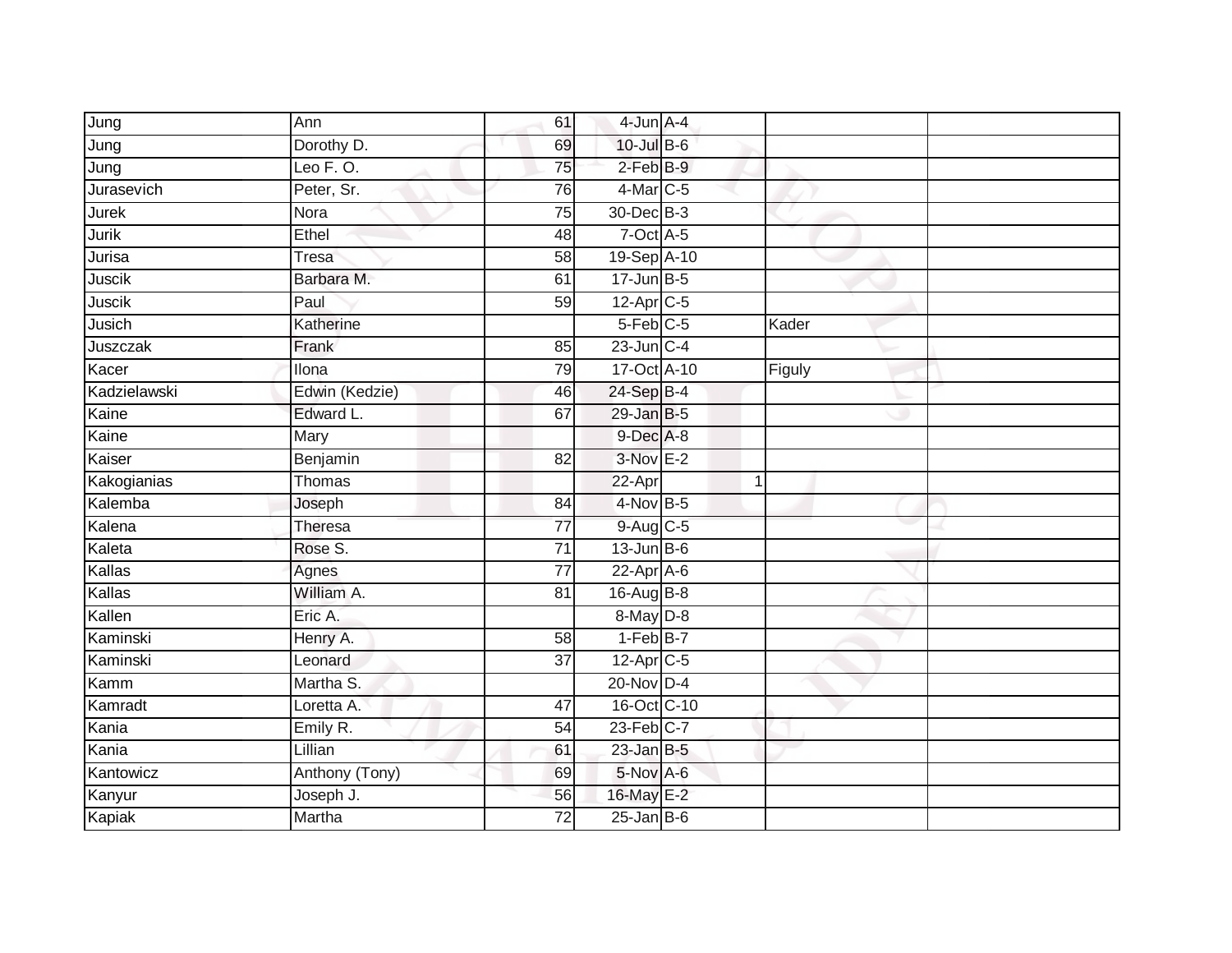| Kapitan   | John C.             | 88              | 12-Mar C-4           |                |               |                   |
|-----------|---------------------|-----------------|----------------------|----------------|---------------|-------------------|
| Kapitan   | Josef               | 77              | $2$ -Aug C-5         |                |               |                   |
| Kaplun    | <b>Steve</b>        | 83              | 10-Dec B-6           |                |               |                   |
| Kapral    | John                | 80              | $18$ -Jul $A$ -6     |                |               |                   |
| Kapsalis  | Angelo John         | $\overline{24}$ | $22$ -Dec            | 1              |               |                   |
| Karadzich | Stana               | 75              | 5-Mar C-4            |                | Pavichevich   |                   |
| Karaffa   | Anna                | 60              | 4-Dec <sup>B-8</sup> |                | <b>Bartok</b> |                   |
| Karaffa   | Frank, Sr.          | 83              | $22$ -Dec $C-6$      |                |               |                   |
| Karas     | James               | $\overline{73}$ | $2-May$ $C-2$        |                |               |                   |
| Karlsson  | Rebecca             | 25              | $7 - Jan$ $D-8$      |                |               |                   |
| Karp      | Bernard S., Sr.     | 52              | $6$ -Dec $D$ -5      |                |               |                   |
| Kasparian | Ronald              | 25              | $12-Aug$             | $\overline{1}$ |               |                   |
| Kasper    | Irene               |                 | 25-Oct B-14          |                | Kmiec         |                   |
| Kasprzak  | Vincent C.          | 19              | $5$ -Jul $C$ -8      |                |               | Picture included. |
| Kaszarda  | Michael             | $\overline{75}$ | 27-Oct C-6           |                |               |                   |
| Kates     | Benjamin G., Sr.    | 57              | 3-Jun C-4            |                |               |                   |
|           |                     |                 |                      |                |               |                   |
| Katona    | <b>Baby Bradley</b> | 8 weeks         | $10$ -Jul B-6        |                |               |                   |
| Katsanos  | <b>Theresa</b>      | 63              | 19-Dec C-12          |                |               |                   |
| Kauffman  | John                | 73              | 10-Jun C-5           |                |               |                   |
| Kaufman   | Fannie J.           | 77              | $28$ -Jan B-8        |                |               |                   |
| Kavanaugh | Margaret            | 58              | 26-Jul A-12          |                |               |                   |
| Keck      | Louise              | $\overline{71}$ | 19-Aug A-5           |                |               |                   |
| Kedrovsky | Benjamin (Rev.)     | 80              | 27-Nov B-5           |                |               |                   |
| Keeler    | Robert S.           |                 | $11$ -Apr $B-9$      |                |               |                   |
| Keil      | Peter L.            | 84              | 26-May C-11          |                |               |                   |
| Keilman   | <b>Alois Glace</b>  | 67              | 13-Nov D-5           |                |               |                   |
| Keilman   | George              | 78              | $9$ -Dec $A$ -8      |                |               |                   |
| Keilman   | Mrs. Anna           | $\overline{73}$ | $5$ -Jul $C$ -8      |                |               |                   |
| Keilman   | Susan               | 82              | 13-Aug A-4           |                |               |                   |
| Keith     | Wavy                | 59              | 22-Nov B-15          |                |               |                   |
| Kellar    | Sophie              | $\overline{74}$ | 24-Sep B-4           |                |               |                   |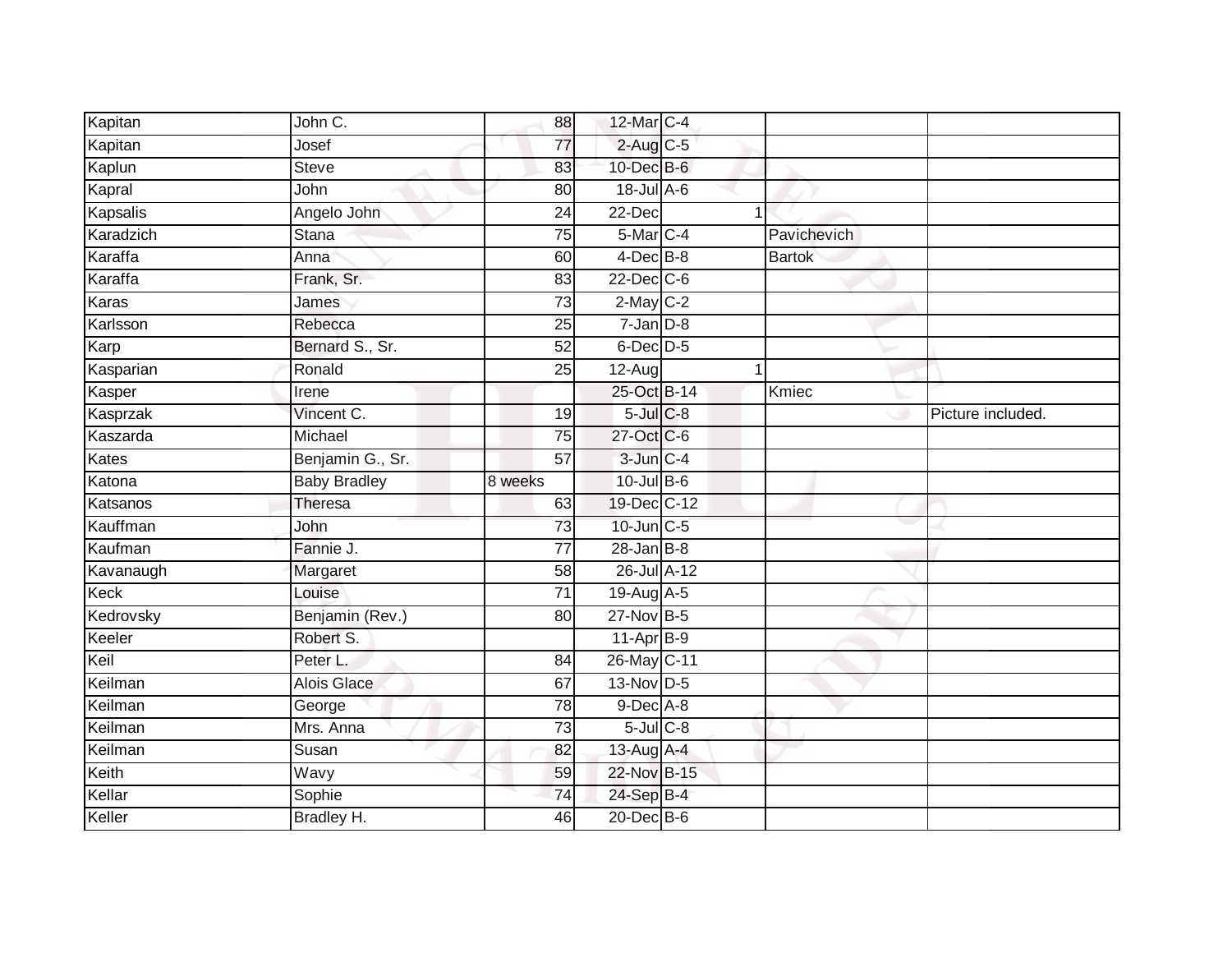| Keller    | Elmer J.              | 60              | 17-Oct A-10       |              |                                         |
|-----------|-----------------------|-----------------|-------------------|--------------|-----------------------------------------|
| Keller    | <b>William Leon</b>   | 46              | 26-Dec D-4        |              |                                         |
| Kelley    | EIIa                  | 84              | 24-Jan C-10       |              |                                         |
| Kelley    | Margaret              | 82              | 3-Mar C-7         | Jumche       |                                         |
| Kelley    | Susie F.              | $\overline{82}$ | 14-Feb A-15       |              |                                         |
| Kelley    | <b>Thomas Michael</b> | 15              | 2-Dec 1, B-3      |              |                                         |
| Kelly     | Dorothy A.            |                 | $1-Nov$ B-8       | McConnell    |                                         |
| Kelly     | George V.             | 40              | 30-Dec B-3        |              |                                         |
| Keltyka   | Catherine             | 82              | 8-May D-8         |              |                                         |
| Kendrick  | Earl                  | 82              | $8 - Jan$ $B - 5$ |              |                                         |
| Kennedy   | Jacqueline Marie      | 4 months        | 10-Dec B-6        |              |                                         |
| Kennedy   | Mabelle L.            | 65              | 16-Oct C-10       |              |                                         |
| Kennedy   | Thomas N.             | $\overline{42}$ | $10$ -Jul $B$ -6  |              |                                         |
| Kenning   | LaVerne H.            | 52              | $1-AprC-4$        |              |                                         |
| Kenyon    | Carmel C.             | $\overline{73}$ | 15-Dec D-15       |              |                                         |
| Keough    | Harold J.             | 70              | 17-Nov C-7        |              |                                         |
| Keppinger | Nicholas D.           | 39              | 22-Dec            | 1            |                                         |
| Kerkes    | Nikola                | 90              | $11$ -Jan $C$ -6  |              |                                         |
| Kersey    | <b>Morris Paul</b>    | 42              | 11-Oct 1, B-9     |              | Picture on incident<br>included on B-9. |
| Kessler   | Alma W.               | 76              | $21$ -Jun $A-4$   |              |                                         |
| Kessler   | <b>Stella</b>         | 77              | 6-Oct B-11        |              |                                         |
| Kessler   | Timothy R.            | $\overline{20}$ | $22$ -Jan $C-5$   |              |                                         |
| Kew       | Anna                  | 92              | $2$ -Apr $C$ -4   | <b>Brown</b> |                                         |
| Kickert   | John, Jr.             | 52              | 17-Nov C-7        |              |                                         |
| Kielman   | Emma L.               | 88              | 5-Dec B-10        |              |                                         |
| Kienle    | Jean                  | 70              | $9-$ Sep $B-4$    |              |                                         |
| Kijurina  | Robert                | 52              | $5$ -Jul $C$ -8   |              |                                         |
| Kiligen   | Ann (Girlie)          | 50              | 7-Oct A-5         | Mackowiak    |                                         |
| Kilkeary  | Paul                  | 61              | 18-Feb B-10       |              |                                         |
| Killam    | Don Ray               | 57              | 29-Dec B-6        |              |                                         |
| King      | Frederick B.          | 19              | 27-Nov B-5        |              | Picture included.                       |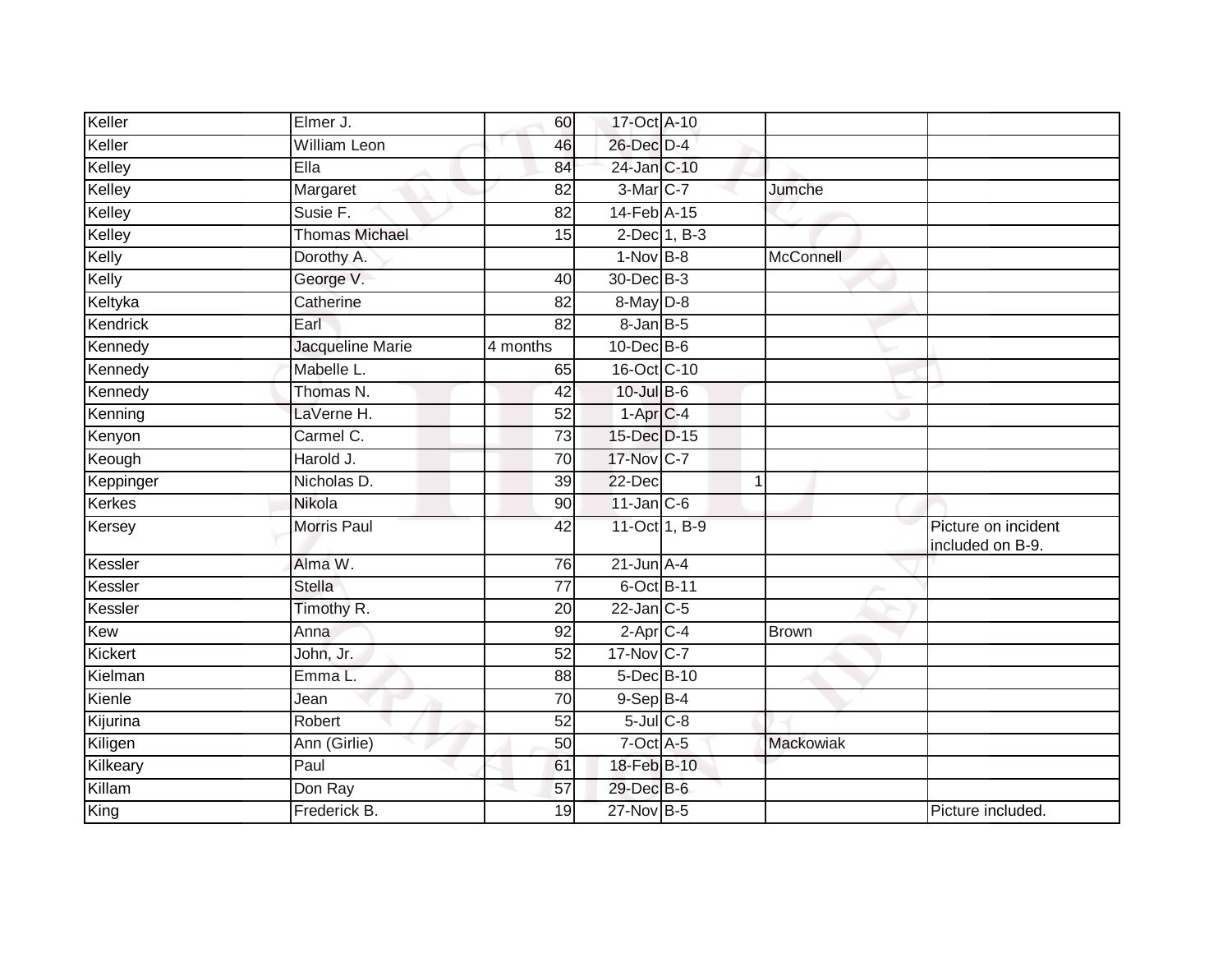| King          | James E.             | 70              | 24-Mar C-6                  |  |
|---------------|----------------------|-----------------|-----------------------------|--|
| King          | Shirley A.           | 40              | $21$ -Feb $D-8$             |  |
| Kingston      | Charles B.           | 73              | 8-Dec F-4                   |  |
| Kinney        | Mary E. (Evie)       | 47              | 27-Jun C-11                 |  |
| Kinslow       | Allen                | $\overline{20}$ | 15-Jul B-5                  |  |
| Kintonis      | Constantine          | 75              | 10-Jun C-5                  |  |
| Kirk          | Arettia Marie        | 54              | 16-Jul C-4                  |  |
| Kirk          | <b>Barbara</b>       | 26              | 8-Jan 1, B-5                |  |
| Kirkland      | <b>Millard Green</b> | 85              | $21-Nov$ B-6                |  |
| Kish          | <b>Julius</b>        | 69              | 11-Nov C-11                 |  |
| Kish          | Michael              | 83              | $26$ -Apr $B$ -6            |  |
| Kish          | Rose                 | 79              | 11-Apr B-9                  |  |
| Kistler       | Keith B.             | 53              | $23$ -Jul B-4               |  |
| Kitson        | Donald               | 25              | $12$ -Feb $\overline{A}$ -8 |  |
| Kizer         | Cleo (Pat)           | $\overline{71}$ | 24-Jun A-8                  |  |
| Klapkowski    | Mary                 | 74              | 9-Dec A-8                   |  |
| <b>Klarik</b> | <b>Steve</b>         | $\overline{34}$ | $21-AprB-8$                 |  |
| Klassen       | Michael J.           | 74              | 22-Mar C-7                  |  |
| Klebs         | Vern J.              | 47              | 31-Oct B-6                  |  |
| Klecha        | Edward S.            | 52              | 13-Aug A-4                  |  |
| Klee          | Henry E.             | 86              | 16-Feb A-11                 |  |
| Klee          | Henry O.             | 77              | $16$ -Apr $C-4$             |  |
| Klein         | Timothy              | 37              | 28-Jul B-11                 |  |
| Kleinaman     | Joseph, Sr.          | 56              | $1-\overline{Apr}$ C-4      |  |
| Kleinke       | <b>Bessie</b>        | 58              | 8-Dec F-4                   |  |
| Kleinow       | <b>Bertha</b>        | 96              | 15-Dec D-15                 |  |
| Kleint        | Wiliiam (Billy)      | $\overline{21}$ | 18-Mar B-3                  |  |
| Klemm         | Fredrick W.          | 79              | $13$ -Jun $B$ -6            |  |
| Kline         | LeRoy W.             | 55              | 31-Jul B-4                  |  |
| Klisiak       | Angeline (Nellie)    | 75              | 13-Mar F-2                  |  |
| Klisiak       | Anna                 | 65              | 7-Nov C-6                   |  |
| Klokoski      | <b>Mary</b>          | $\overline{78}$ | 15-Oct A-8                  |  |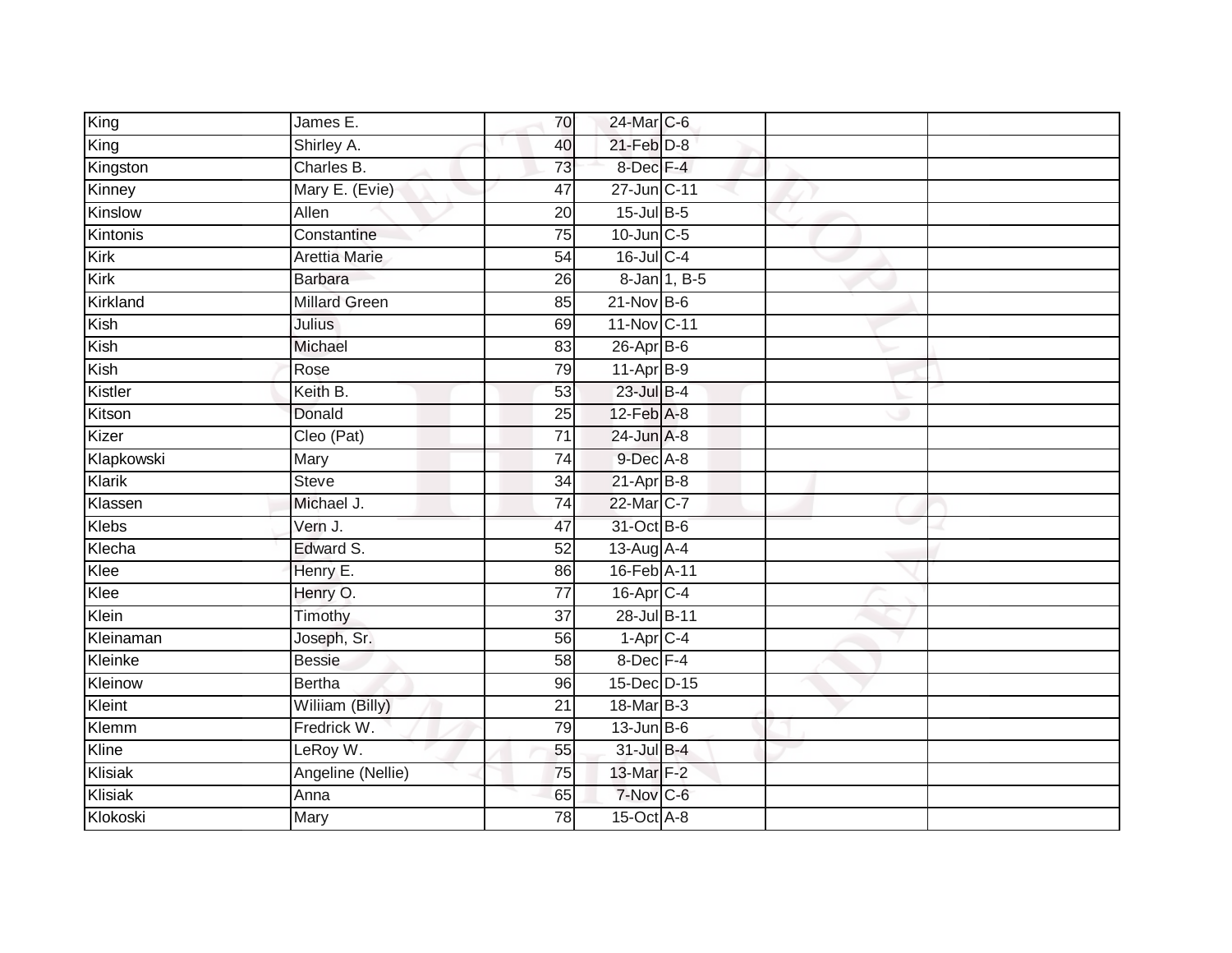| Klooster       | John                 | 69              | 9-Oct B-7                  |               |            |                            |
|----------------|----------------------|-----------------|----------------------------|---------------|------------|----------------------------|
| Klos           | John                 | 19              |                            | 19-Apr 1, C-5 |            | Picture included.          |
| Klosak         | Andrew, Sr.          | 67              | 22-Dec C-6                 |               |            |                            |
| Klun           | Louis S.             | 66              | 25-Aug B-8                 |               |            |                            |
| Knerr          | Lillian A.           | 67              | $4$ -Dec $B-8$             |               |            |                            |
| Knezevich      | Paul                 | $\overline{77}$ | 25-Oct B-14                |               |            |                            |
| Kniggendorf    | Fred                 | 70              | $26-Sep$ B-6               |               |            |                            |
| Knish          | Sue                  | 50              | 24-Jan C-10                |               |            |                            |
| Knorr          | Fred M.              | 76              | $3-Nov$ E-2                |               |            |                            |
| Knox           | David (Lt. Corporal) | 19              | $23$ -Jun $C-4$            |               |            |                            |
| Kocharski      | Mary                 | 77              | $20$ -Dec $B$ -6           |               |            |                            |
| Koehler        | Fred G.              |                 | $11$ -Jul B-3              |               |            |                            |
| Koenes         | Gerrit J.            | 71              | $28 - Jan$ $B-8$           |               |            |                            |
| Koepke         | Clare C.             | 82              | $4-FebB-10$                |               |            |                            |
| Kokef          | John                 | $\overline{81}$ | $1-FebB-7$                 |               |            |                            |
| <b>Kokoris</b> | James T., Jr.        | 19              | $1 -$ Jul                  | 1             |            |                            |
| Kolak          | Rose                 | 76              | $19$ -Feb $\overline{A-4}$ |               |            |                            |
| Kolanko        | <b>Stanley</b>       | 75              | $5 - Jan$ $B - 6$          |               |            |                            |
| Kolb           | Evelyn M.            | 61              | 31-Dec C-4                 |               |            |                            |
| Kolczynski     | Edmund               | 49              | $9$ -Jan $C-4$             |               |            |                            |
| Kolintzas      | Christ V.            | 67              | $4$ -Jun $A$ -4            |               |            |                            |
| Kollwitz       | Daniel G.            | 26              | 14-Jan D-19                |               |            |                            |
| Kolodziej      | Caroline             | 75              | 31-Dec C-4                 |               |            |                            |
| Kolodzski      | Stanley J.           | $\overline{73}$ | $5$ -Jul $C$ -8            |               |            | Also listed as Koloziejski |
| Kolpin         | Frieda M.            | 70              | 8-Aug B-5                  |               |            |                            |
| Kolten         | Morris               | 78              | $9$ -Dec $A$ -8            |               |            |                            |
| Komar          | John                 | 74              | 6-Feb B-3                  |               |            |                            |
| Konkoly        | Elizabeth            | 75              | $26$ -Jan B-6              |               |            |                            |
| Koontz         | Ruth A.              | 77              | 25-Jul A-4                 |               |            |                            |
| Kooy           | Albert               | 75              | 19-Mar B-5                 |               |            |                            |
| Kooy           | Kevin                | Infant          | 14-Jan D-19                |               |            |                            |
| Kopaczewski    | Emily                | $\overline{72}$ | $1-Sep$ B-8                |               | Stachelski |                            |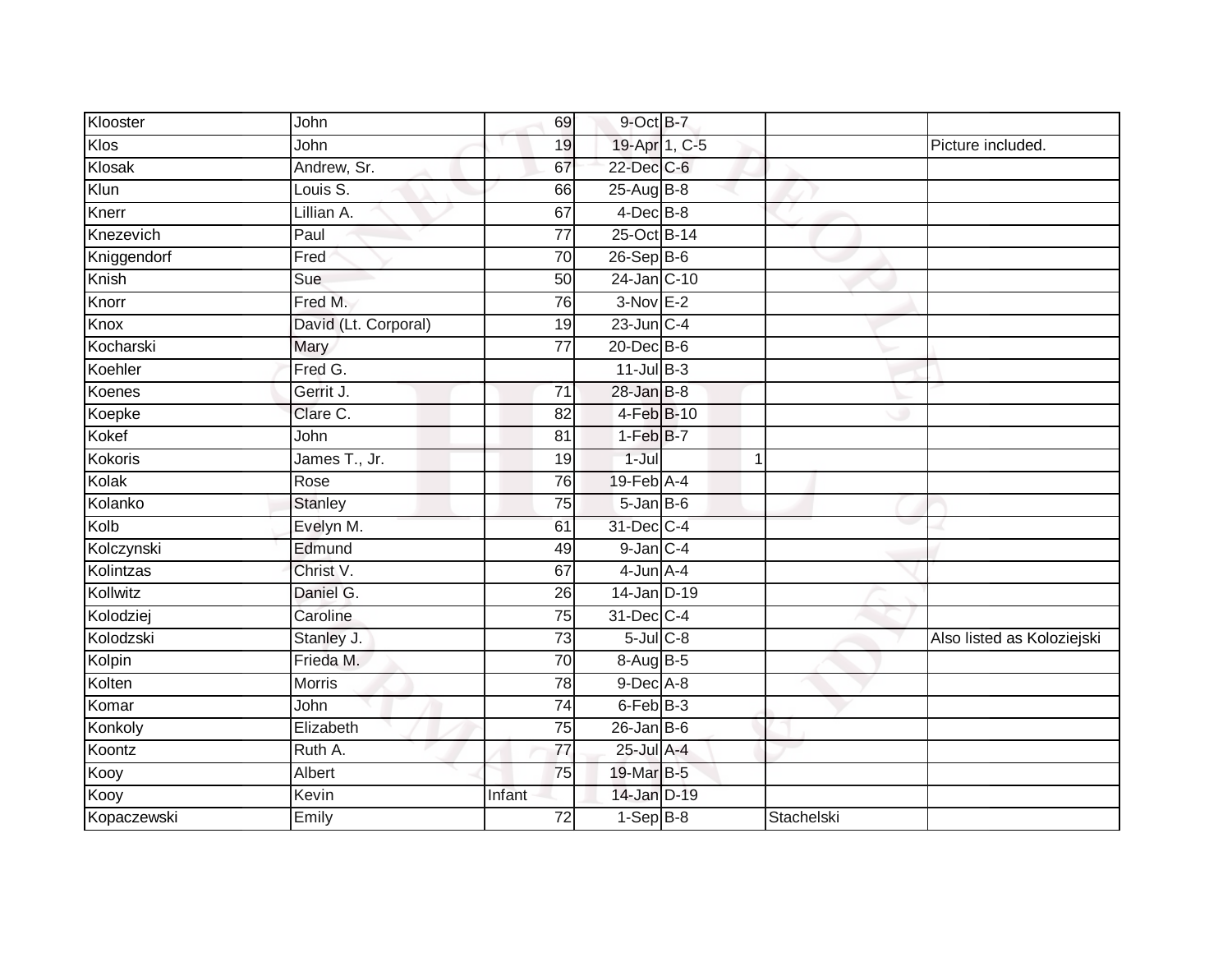| Korcha      | Sali A.          | $\overline{77}$ | $2$ -Feb $B-9$    |              |  |
|-------------|------------------|-----------------|-------------------|--------------|--|
| Korenchuk   | Sophie           | 73              | 6-Feb B-3         |              |  |
| Korn        | Wiliam E.        | $\overline{71}$ | 15-Feb C-6        |              |  |
| Kornet      | Frank            | $\overline{77}$ | 23-May B-7        |              |  |
| Kortenhoven | Gertrude         | $\overline{87}$ | 20-May C-4        |              |  |
| Kosanovich  | Sofia            | 52              | $12$ -Dec $F-2$   | <b>Mihos</b> |  |
| Koscielniak | Thomas           | 67              | $28-Apr$ B-8      |              |  |
| Koselke     | Theodore, Sr.    |                 | $21-Apr$ B-8      |              |  |
| Kosey       | Michael, Jr.     | 62              | $26-SepB-6$       |              |  |
| Kosier      | John (Jovo)      | $\overline{55}$ | 18-Apr D-10       |              |  |
| Kosik       | John, Jr.        | 46              | $2$ -Oct E-5      |              |  |
| Kosinski    | Sophie           | $\overline{74}$ | 29-Mar A-12       |              |  |
| Kosior      | Joseph A.        |                 | 22-Jul A-8        |              |  |
| Koster      | John             | 78              | 6-Dec D-5         |              |  |
| Kotara      | Margaret         | $\overline{77}$ | 1-May D-14        |              |  |
| Kotso       | John             | 81              | 15-Apr B-7        |              |  |
| Kotvasz     | Gail B.          | 50              | $10-Sep$ C-4      |              |  |
| Kovach      | Charles          | 67              | $1-OctB-6$        |              |  |
| Kovach      | Stephen J.       | 69              | 22-Sep D-14       |              |  |
| Kovach      | Steven J.        | 69              | 22-Sep D-14       |              |  |
| Kovach      | William (Bill)   | 49              | $19$ -Jun $B - 8$ |              |  |
| Kovacich    | Helen            | 81              | $7-Nov$ $C-6$     |              |  |
| Kovacich    | Matt             | 76              | 13-Oct C-2        |              |  |
| Kovacik     | Mary             | 61              | 13-May C-4        |              |  |
| Koval       | Elizabeth        | $\overline{77}$ | 18-Oct A-10       |              |  |
| Kowal       | Anna             | 75              | $25$ -Nov $C$ -6  |              |  |
| Kowal       | Joseph           | $\overline{72}$ | $21$ -Feb $D-8$   |              |  |
| Kowalski    | Anna             |                 | 11-Feb E-7        |              |  |
| Kragelund   | Howard           | 63              | $9$ -Jul $B$ -5   |              |  |
| Krajewski   | Martha V.        | 78              | 19-Nov A-8        |              |  |
| Kramer      | Herman           | 53              | 1-Mar B-3         |              |  |
| Krane       | Pamela Sue (Pam) | $\overline{20}$ | 19-Apr C-5        |              |  |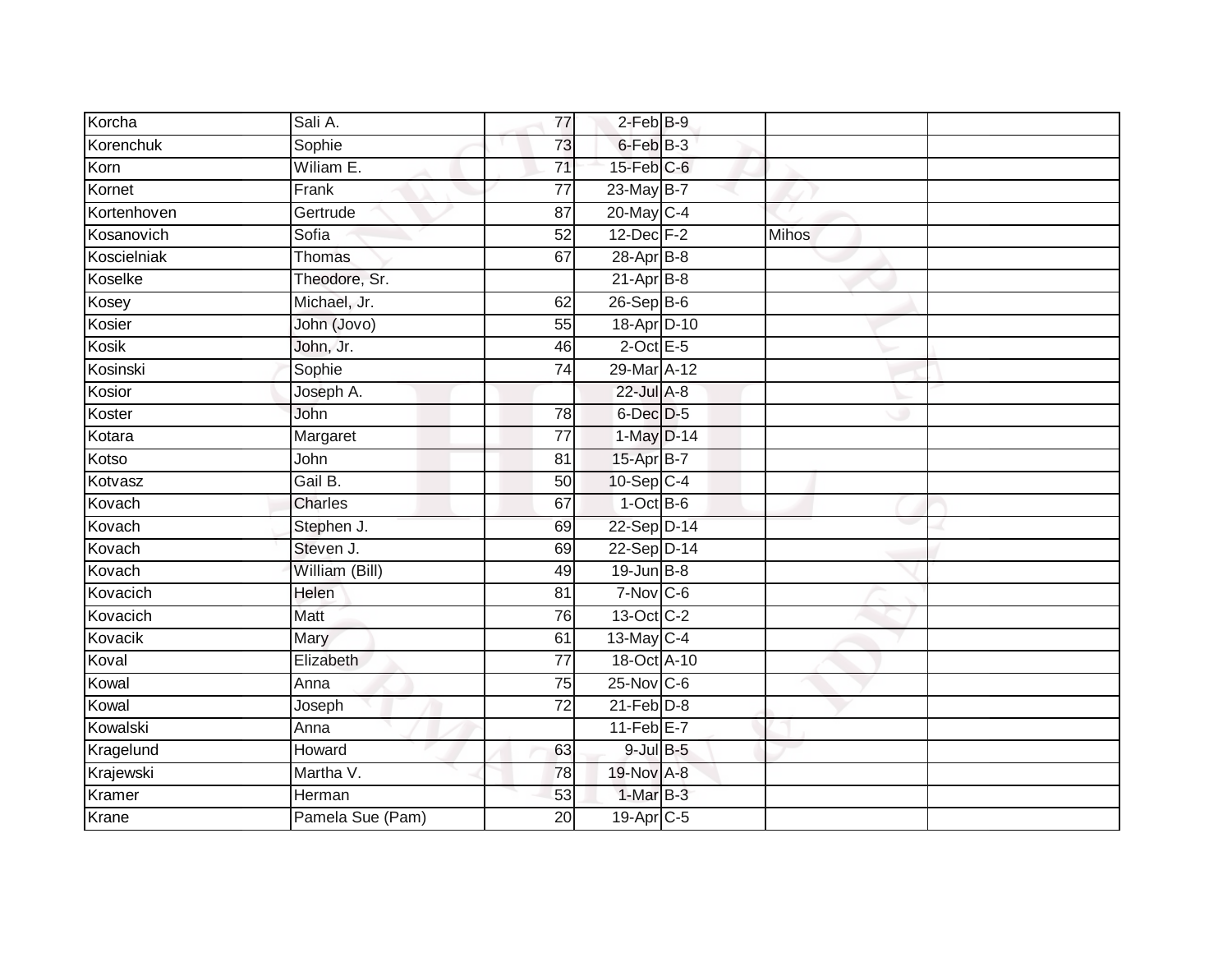| Kraska        | Josephine            | 88              | 19-May C-5        |   |                   |  |
|---------------|----------------------|-----------------|-------------------|---|-------------------|--|
| Krause        | Andrew               | 19              | $22$ -Jul         | 1 |                   |  |
| Kravetz       | Sophia               | 56              | 10-Apr B-8        |   |                   |  |
| Krawczyk      | Alex                 | 76              | 15-Oct A-8        |   |                   |  |
| Krawczyk      | Maryan               | 83              | 13-Dec A-12       |   |                   |  |
| Kreiger       | <b>Lililian Mirl</b> | $\overline{74}$ | 14-Jan D-19       |   |                   |  |
| Krejci        | Wilhemania           | 79              | $3$ -Jan $D-5$    |   |                   |  |
| Kretz         | Irene C.             | 54              | 6-Sep B-6         |   |                   |  |
| Kretz         | Irene C.             | 54              | $5-Sep$ A-6       |   |                   |  |
| Kriekas       | Anton                | 79              | $14$ -Jan D-19    |   |                   |  |
| Krieter       | Andrew J.            | 80              | 5-Mar C-4         |   |                   |  |
| Kristl        | Thomas               | 76              | 10-Jun C-5        |   |                   |  |
| Krogmann      | Sophie               | 99              | 8-Sep B-10        |   |                   |  |
| Krohman       | Elizabeth            | 77              | 10-Mar C-2        |   | <b>Brazlovitz</b> |  |
| Kroncke       | Walter H.            | 67              | 12-Mar C-4        |   |                   |  |
| Krone         | Violet               | 61              | 17-Jun B-5        |   | Shadley           |  |
| Kronvall      | Margaret F.          | 62              | $12$ -Feb $A-8$   |   |                   |  |
| Krotser       | Roy J.               | 88              | 18-Feb B-10       |   |                   |  |
| Kruckvich     | William              | 17              | 15-Jul B-5        |   |                   |  |
| Krug          | Frederick            | 56              | 21-Jan C-12       |   |                   |  |
| Krug          | William L.           | 71              | $1-Nov$ B-8       |   |                   |  |
| Kruger        | Taddeus (Tad)        | 62              | 18-Jul A-6        |   |                   |  |
| Krugielka     | Valentina P.         | 85              | $3$ -Jul $B$ -4   |   |                   |  |
| Krupa         | Chester E.           | 49              | $10$ -Jun $C - 5$ |   |                   |  |
| Krutilla      | Mary                 | 79              | $9-$ Sep $B-4$    |   |                   |  |
| Krygowski     | <b>Balbina</b>       | 80              | $11$ -Jan $C$ -6  |   |                   |  |
| Krzysik       | Edmund F.            | 59              | $14$ -Jan D-19    |   |                   |  |
| Krzyston      | Anthony J.           | 85              | 23-Dec C-5        |   |                   |  |
| <b>Kubisz</b> | Henrietta            | 62              | 21-Aug B-6        |   |                   |  |
| Kudnowski     | Frank                | 51              | 7-Jan D-8         |   |                   |  |
| Kuehl         | Ruby                 | 37              | 22-Jan            | 1 |                   |  |
| Kuhnel        | Fred P.              | 73              | 26-May C-11       |   |                   |  |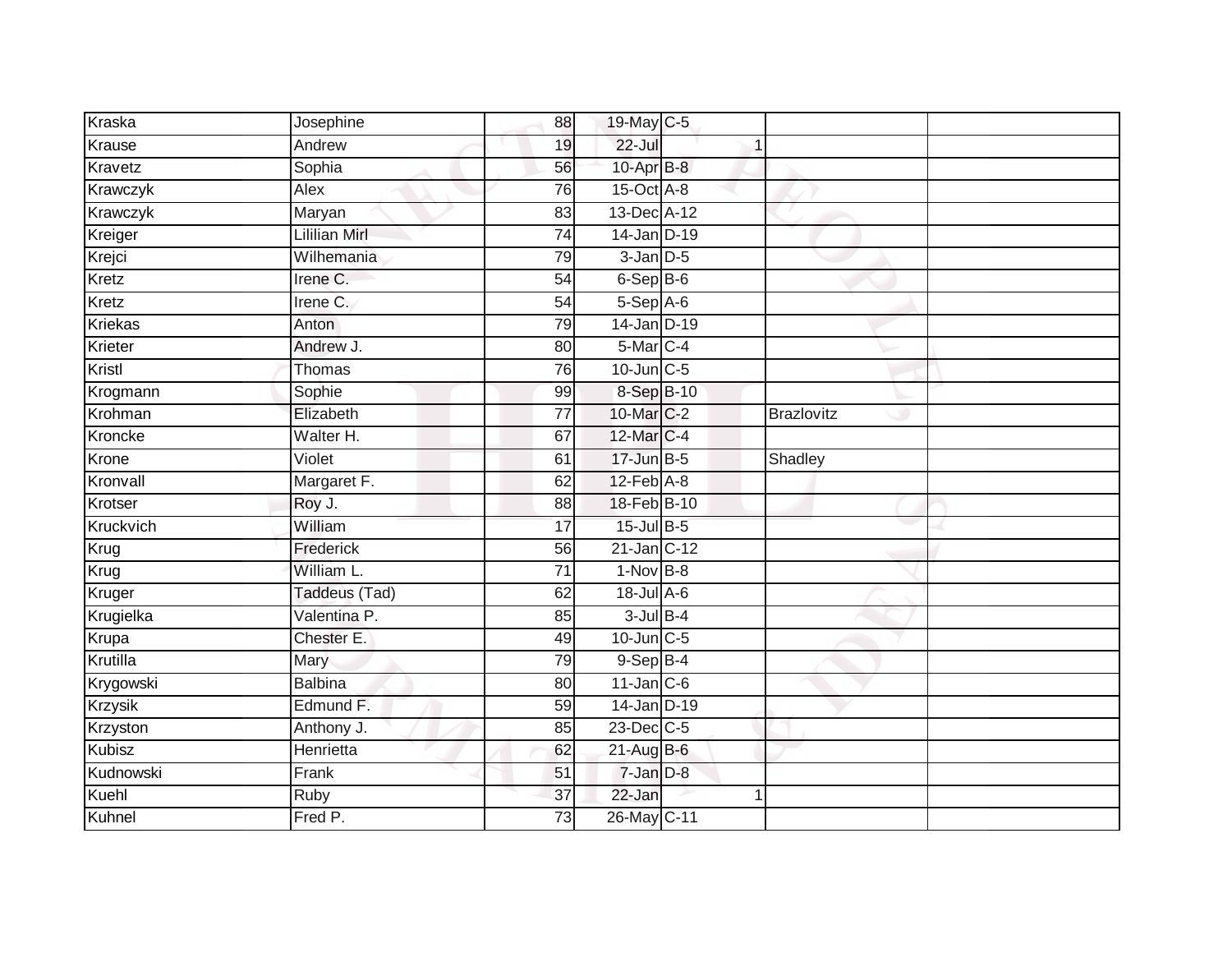| Kuiper      | George                  | 67              | 24-Dec A-12      |        |                         |
|-------------|-------------------------|-----------------|------------------|--------|-------------------------|
| Kukta       | Julia                   | 87              | 23-Sep B-4       |        |                         |
| Kulacz      | Victoria                | $\overline{77}$ | 3-Dec A-8        | Majka  |                         |
| Kulcsar     | Rose                    | 81              | $1$ -Jul $B$ -8  |        |                         |
| Kulcsar     | Rose                    | $\overline{81}$ | 30-Jun B-14      |        |                         |
| Kunath      | Edna B.                 | 66              | 6-Feb B-3        |        |                         |
| Kunert      | Arnold H.               | $\overline{72}$ | 20-Oct E-4       |        |                         |
| Kuntz       | Raecille A.             | 44              | 5-Jun C-11       |        |                         |
| Kurella     | Michael John (Corporal) | 21              | $25$ -Feb $C$ -6 |        |                         |
| Kurien      | Pearl                   | 58              | 28-Oct A-4       |        |                         |
| Kurpela     | Stephanie               | 59              | $29$ -Aug $B-3$  |        |                         |
| Kush        | Andrew                  | 48              | $3-May$ B-8      |        |                         |
| Kushnak     | Walter                  | 80              | 21-May C-4       |        | Also listed as Kusmierz |
| Kuzniar     | Thaddeus J.             | 56              | 7-Jan D-8        |        |                         |
| Kuzyk       | Samuel                  | 73              | 17-Jan C-2       |        |                         |
| Kwasny      | Ignatius A.             | 45              | 29-Dec B-6       |        |                         |
| Kwasny      | Stanley C.              | $\overline{54}$ | 26-Feb B-5       |        |                         |
| Kwiatkowski | Dorothy                 | 49              | 14-Jan D-19      | Sulicz |                         |
| La Bounty   | Jerome                  | 79              | 28-Aug D-6       |        |                         |
| Lach        | Joseph                  | 61              | $9-Sep$ $B-4$    |        |                         |
| Lackey      | <b>James Franklin</b>   | 91              | $22$ -Apr $A$ -6 |        |                         |
| Ladd        | Anna                    | 75              | 3-Mar C-7        |        |                         |
| Ladd        | Mary J.                 | 81              | $8$ -Jul $A$ -9  |        |                         |
| Laird       | Holly Ann               | 6 days          | 30-Dec B-3       |        |                         |
| Lalich      | Radomir                 | 62              | $16$ -Jul $C-4$  |        |                         |
| Lambe       | Catherine               | 62              | $2$ -Apr $C$ -4  |        |                         |
| Lamp        | Bertha M.               | $\overline{72}$ | 10-Mar C-2       | Smith  |                         |
| Lamphier    | Clark, Sr.              | 58              | $15$ -Jan B-5    |        |                         |
| Lancaster   | Richard (Ricky)         | 12              | 15-Dec D-15      |        |                         |
| Land        | Raymond M.              | 72              | 27-Dec A-8       |        |                         |
| Landers     | Louise                  | 56              | 7-Aug C-4        |        |                         |
| Lanham      | Cecilia                 |                 | $17$ -May $D-5$  |        |                         |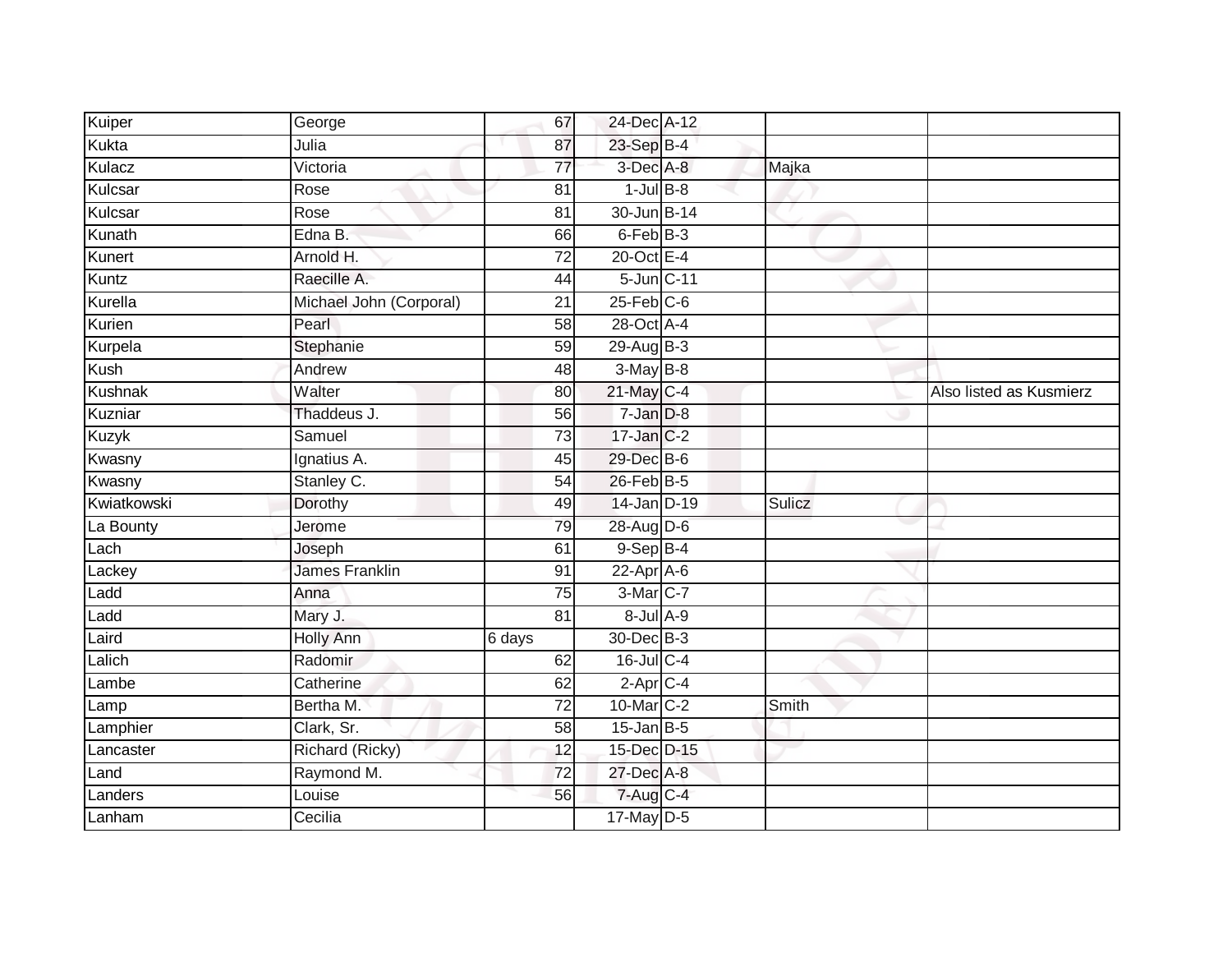| Lanman     | Ethel W.            | 79                   | 23-Dec C-5        |           |  |
|------------|---------------------|----------------------|-------------------|-----------|--|
| Lannholm   | Leo F.              | 52                   | 13-Nov D-5        |           |  |
| Lanum      | Ralph L. (Jake)     |                      | 21-Mar C-8        |           |  |
| Lapointe   | Henry               | 71                   | 8-Jul A-9         |           |  |
| Lara       | Sacramento A.       | $\overline{71}$      | $13$ -Feb $ C-4 $ |           |  |
| LaReau     | <b>Ethelbert</b>    | 71                   | 20-Mar B-8        |           |  |
| Larkin     | Emma E.             | 86                   | $1-Dec$ $C-4$     |           |  |
| LaRowe     | James F.            | 75                   | 18-Aug B-6        |           |  |
| Larson     | Ann                 |                      | 10-May B-8        | Samoska   |  |
| Larson     | Teresa M.           |                      | $12$ -Jul $A-8$   |           |  |
| Lator      | Julia               | 63                   | $20$ -Feb $C-5$   |           |  |
| Laubhan    | <b>Ralph Powers</b> |                      | 20-Jun D-8        |           |  |
| Lauderdale | Maudie              | 75                   | 6-Dec D-5         |           |  |
| Laughlin   | Helen M.            | 62                   | 14-Mar D-6        |           |  |
| Laurentia  | Sister M            |                      | 22-Dec C-6        | Owczarzak |  |
| LaVelle    | John R.             | 45                   | 25-Jul A-5        |           |  |
| LaVelle    | Lawrence J.         | $\overline{71}$      | 28-May A-5        |           |  |
| Lavendusky | Joseph A.           | 59                   | 21-Jul B-10       |           |  |
| Lavene     | Matthew G.          | 88                   | 21-Jan C-12       |           |  |
| Lawrence   | Herbert C.          | 61                   | 24-May D-7        |           |  |
| Lax        | Robert A.           | 69                   | $2$ -Apr $C$ -4   |           |  |
| Leader     | <b>Marie</b>        | $\overline{71}$      | $4$ -Mar $C-5$    |           |  |
| Leary      | Rose                |                      | 18-Feb B-10       |           |  |
| Lebioda    | Mary J.             | 79                   | 28-Nov G-2        |           |  |
| Lecyk      | Violet              | 40                   | 31-Oct B-6        |           |  |
| Ledbetter  | J. Bradley Thomas   | 2 years 11<br>months | $4-Sep$ D-6       |           |  |
| Lee        | Charles A.          | 88                   | $21-Aug$ B-6      |           |  |
| Lee        | Victor J.           | 59                   | $4-Sep$ D-6       |           |  |
| Lehmann    | Thomas              | 10                   | 24-Jan C-10       |           |  |
| Lehmker    | George F.           | 67                   | 8-Mar B-4         |           |  |
| Leight     | Walter H.           | 51                   | 7-May             |           |  |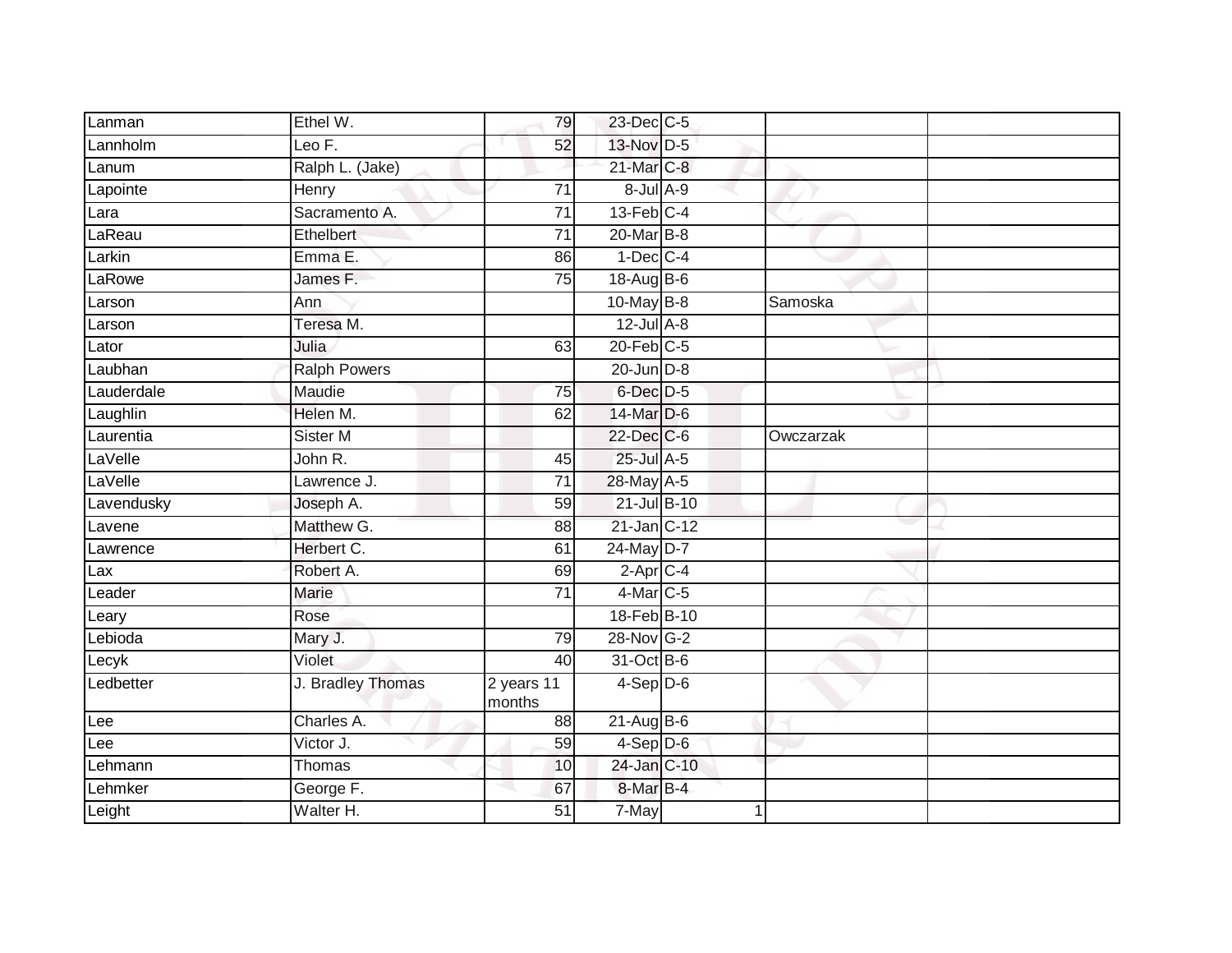| Lekberg            | Carl H.               | 76              | $5$ -Jul $C$ -8  |   |          |  |
|--------------------|-----------------------|-----------------|------------------|---|----------|--|
| Lemaster           | Manford L.            | 58              | 10-Jun C-5       |   |          |  |
| Lentner            | <b>Olna Ethel</b>     | 78              | 20-May C-4       |   |          |  |
| Lentz              | George A.             | 54              | $7$ -Oct $A$ -5  |   |          |  |
| Lenz               | Gerald                | 18              | $23$ -Jan B-5    |   |          |  |
| Lenz               | <b>Gerald Francis</b> | 18              | 4-Feb B-10       |   |          |  |
| Leonard            | Ike, Jr.              | 20              | 18-Apr D-10      |   |          |  |
| Leone              | Louis                 | 70              | 12-Aug A-9       |   |          |  |
| Lesniak            | Anton                 | 55              | $29$ -Jan B-5    |   |          |  |
| Lessard            | Maurice               | 30              | 23-May B-7       |   |          |  |
| Levenberg          | Lonnie                | $\overline{24}$ | 12-Dec F-2       |   |          |  |
| Lewandowski        | Walter J.             | $\overline{72}$ | 28-May A-5       |   |          |  |
| Lewicki            | Steven W.             | 20              | $22$ -Feb $D-6$  |   |          |  |
| Lewis              | Martha                | 50              | $29$ -Jan B-5    |   |          |  |
| $Lewi\overline{s}$ | Rosetta               | 85              | 8-Sep B-10       |   |          |  |
| Lilly              | Ardella M.            | 61              | 21-May C-4       |   | Weakland |  |
| Lincic             | James                 | $\overline{11}$ | 9-Jan            | 1 |          |  |
| Lind               | Mable M.              | 62              | 26-May C-11      |   |          |  |
| Linke              | Robert J.             | 44              | 31-Mar D-14      |   |          |  |
| Linn               | Claude B.             | 50              | $5$ -Feb $C$ -5  |   |          |  |
| Linson             | Ruby                  | 67              | 26-Dec D-4       |   |          |  |
| Lipscomb           | Lela D.               | 66              | 31-Mar D-14      |   |          |  |
| Lipshutz           | Ben H.                | 80              | 18-Feb B-10      |   |          |  |
| Lisek              | Jeffrey               | 32 months       | 15-Dec D-15      |   |          |  |
| Liszczak           | John                  | 60              | 12-Aug A-9       |   |          |  |
| Little             | Freda LaVerne         | 58              | 8-Oct C-4        |   |          |  |
| Litton             | Elmer W.              | 73              | $1-FebB-7$       |   |          |  |
| Litz               | Ben                   | 74              | 22-Mar C-7       |   |          |  |
| Livingston         | William H.            | 86              | 27-Oct C-6       |   |          |  |
| Lobo               | Andrew                | 55              | 5-Sep A-6        |   |          |  |
| Lochte             | Helen Margaret        | 61              | 31-Jan D-5       |   |          |  |
| Lock               | Catherine A.          | 83              | $22$ -Dec $C$ -6 |   | Flack    |  |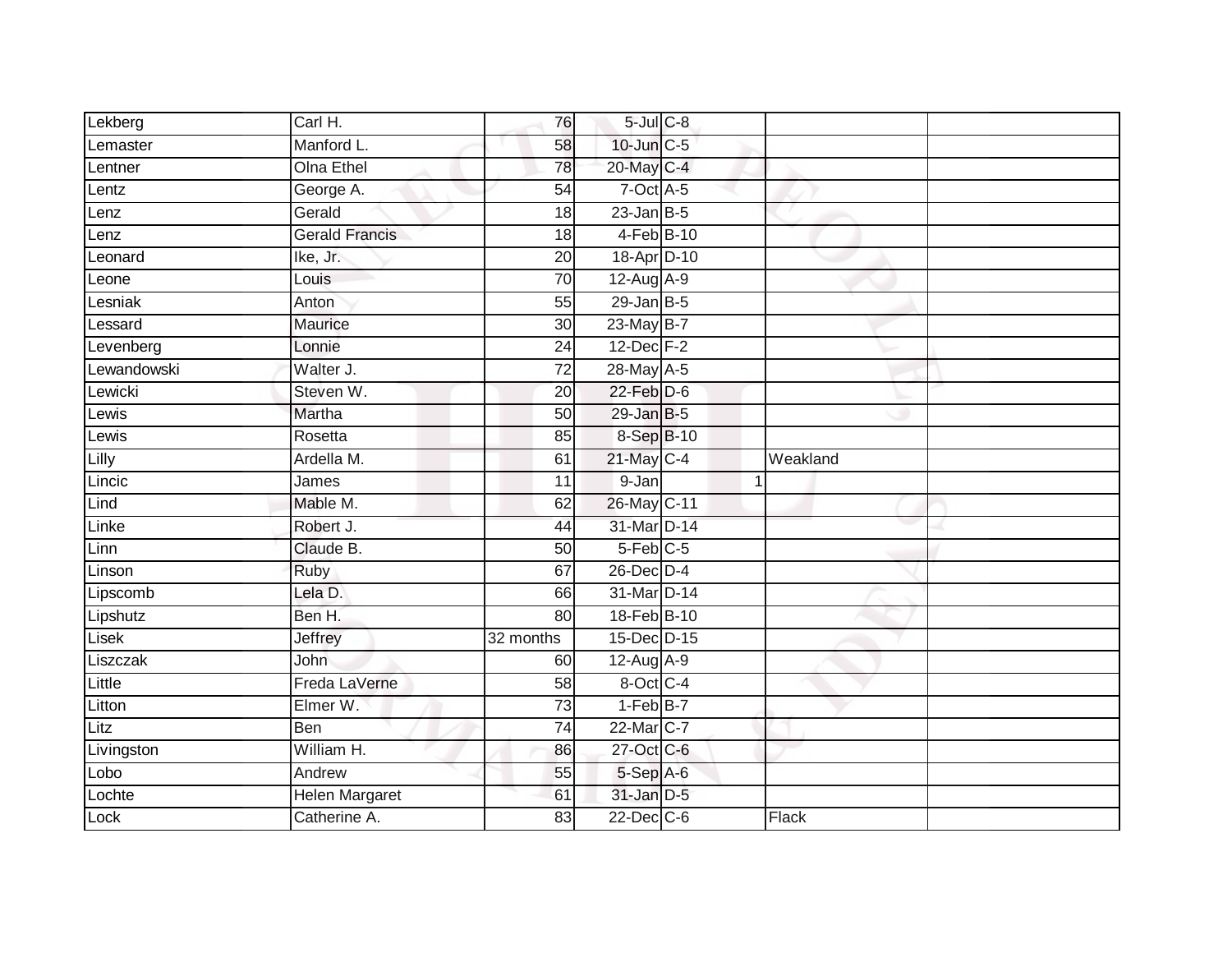| Lock     | Chester W.            | 42              |                  | 16-Jun 1, B-12 |        |  |
|----------|-----------------------|-----------------|------------------|----------------|--------|--|
| Lock     | Howard F.             | 61              | 29-Dec B-6       |                |        |  |
| Locke    | George W.             | 76              | 28-Feb C-12      |                |        |  |
| Lockwood | Mildred W.            | 84              | $9$ -Feb $C$ -5  |                |        |  |
| Loebig   | John A.               | $\overline{30}$ | $15-Nov$         | $\overline{1}$ |        |  |
| Lofton   | Joseph                | 47              | 22-Aug D-8       |                |        |  |
| Logan    | Fannie                | 91              | $2$ -Oct E-5     |                |        |  |
| Loggins  | Robert                | 27              | 30-Dec B-3       |                |        |  |
| Logsdon  | Harvey W.             | 82              | $20$ -Feb $C-5$  |                |        |  |
| Lokanc   | Anthony (Tony) Sr.    | 80              | $12$ -Jan B-3    |                |        |  |
| Long     | Louise E.             | 91              | 24-Mar C-6       |                |        |  |
| Long     | Russel L.             |                 | 26-Jul A-12      |                |        |  |
| Longawa  | Ray                   | 46              | 8-Dec F-4        |                |        |  |
| Longwith | Vern B.               | 65              | 22-Mar C-7       |                |        |  |
| Lopez    | Baltazar              | 52              | 13-Mar F-2       |                |        |  |
| Lopez    | Edmundo               | 61              | $2$ -Oct E-5     |                |        |  |
| Lopez    | John M.               | 67              | 14-Mar D-6       |                |        |  |
| Lopez    | <b>Marie</b>          | 68              | $3-Apr$ D-6      |                |        |  |
| Lord     | Earl L.               | 73              | $3$ -Jun $C-4$   |                |        |  |
| Lorenz   | Walter O.             | 63              | 19-May C-5       |                |        |  |
| Los      | Antoinette            | 84              | 3-Mar C-7        |                |        |  |
| Lottes   | Steven                | 10              | 30-Apr C-4       |                |        |  |
| Lotts    | Gail M.               | 8               | 10-Mar C-2       |                |        |  |
| Lovgren  | P. David              | 91              | 6-Nov D-9        |                |        |  |
| Lowery   | Ellizabeth M. (Betty) | 49              | 14-Nov B-6       |                | Zimmer |  |
| Luba     | Ben                   | 81              | $23$ -Apr $C-4$  |                |        |  |
| Lucas    | Lloyd R.              | 58              | 19-Aug A-5       |                |        |  |
| Luckett  | Peter                 | 29              | $19$ -Feb $A$ -4 |                |        |  |
| Ludmann  | David Anthony         | 31/2            | 23-Sep B-4       |                |        |  |
| Ludwig   | Louise E.             | 74              | 26-Aug B-6       |                |        |  |
| Lukacs   | <b>Mike</b>           | 79              | 20-May C-4       |                |        |  |
| Luke     | Robert                |                 | $18$ -Jan B-6    |                |        |  |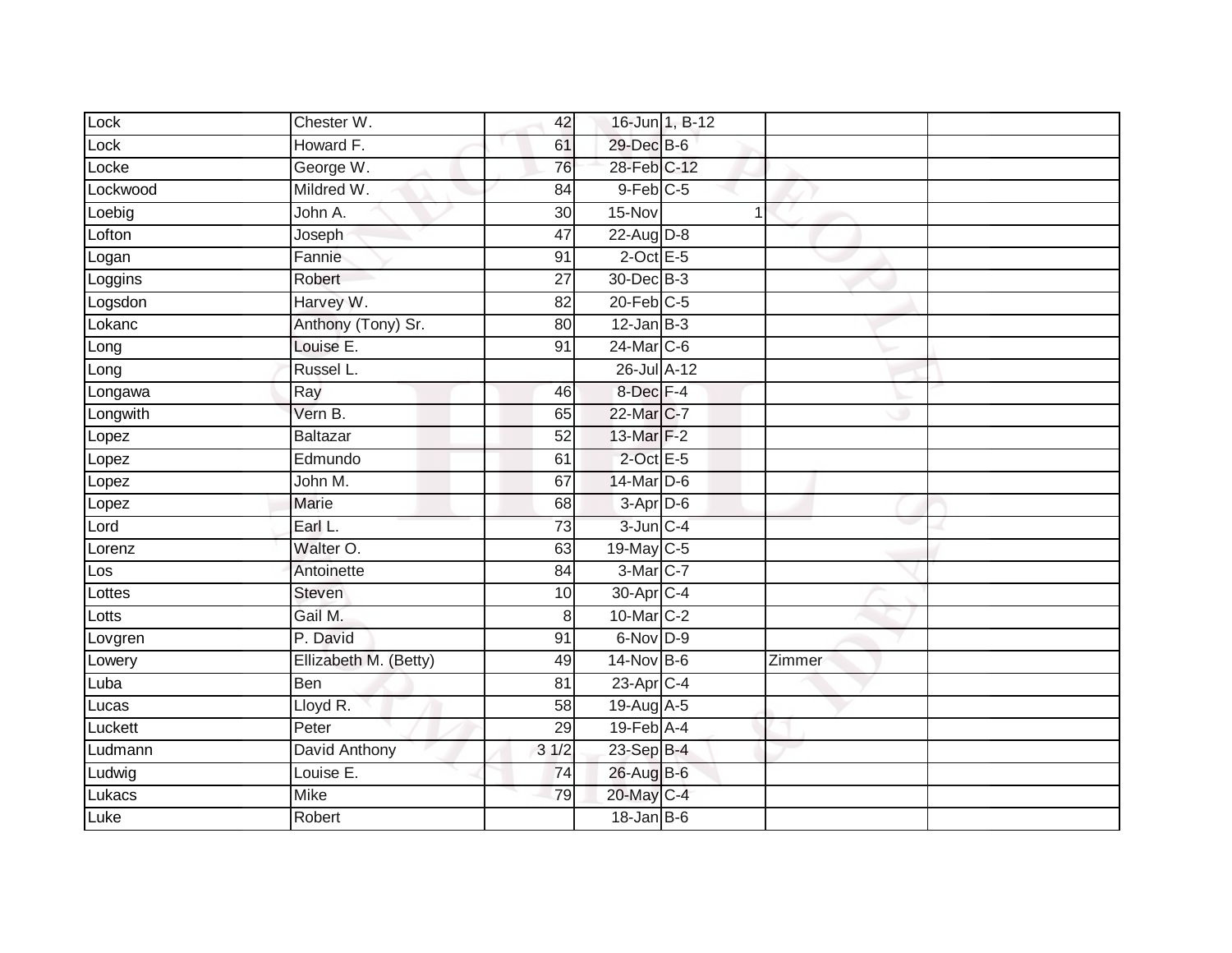| Lukens   | Boyd C.            | 72 | 23-May B-7              |         |  |
|----------|--------------------|----|-------------------------|---------|--|
| Lukowski | Joseph             |    | $6 - Aug$ B-6           |         |  |
| Lummio   | Josephine          | 82 | $28$ -Jun $B-3$         | Patlyek |  |
| Luschene | Elizabeth          | 81 | $11$ -Jan $ C-6 $       |         |  |
| Luster   | <b>Booker</b>      | 56 | $8-AugB-4$              |         |  |
| Luster   | Rose Mae           | 49 | $14-Apr$ <sub>C-8</sub> |         |  |
| Lute     | William A.         | 77 | $2$ -Jan $ C-4 $        |         |  |
| Lutes    | Corliss            | 43 | $22$ -Jul $A-8$         | Golding |  |
| Lux      | Anthony (Corporal) | 20 | $22$ -Oct A-4           |         |  |
| Lynch    | Madge E.           | 79 | $4$ -Jan $B-3$          |         |  |
| Lyons    | Robert             | 66 | $25$ -Feb $C$ -6        |         |  |
| Lyons    | Robert L.          | 66 | $26$ -Feb $B$ -5        |         |  |

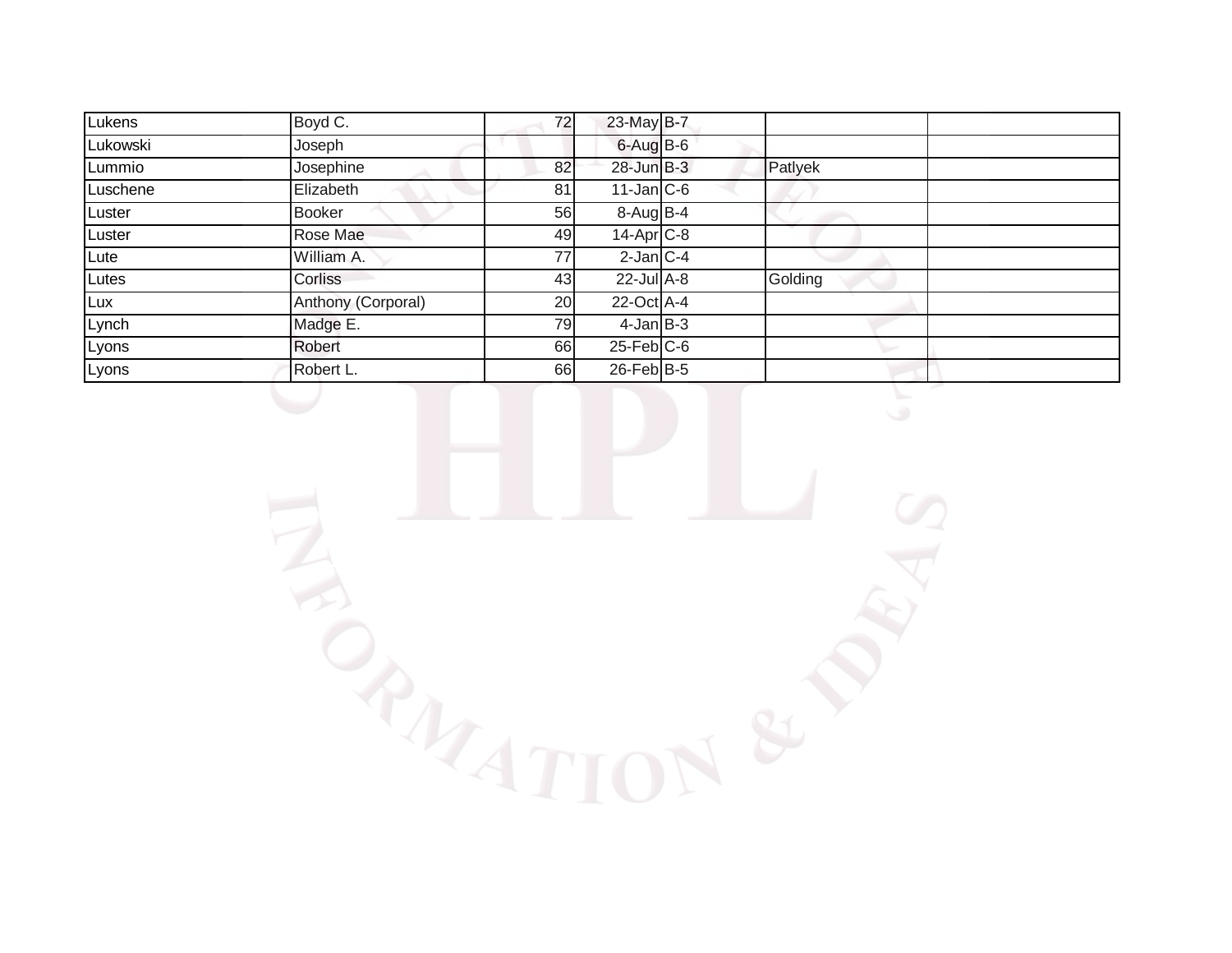| <b>Surname</b> | <b>Given</b>        | Age             | <b>Date</b>             | Page | <b>Maiden</b> | <b>Note</b> |
|----------------|---------------------|-----------------|-------------------------|------|---------------|-------------|
| Maas           | <b>Elmer Edward</b> | 69              | $2$ -Aug $C$ -5         |      |               |             |
| <b>Maas</b>    | LeRoy H., Sr.       | 44              | 8-May D-8               |      |               |             |
| Maas           | Raymond             | 57              | $5$ -Jul $C$ -8         |      |               |             |
| Mac Leod       | Malcolm A.          | 62              | 28-Oct A-4              |      |               |             |
| Macesich       | George              | 70              | 29-Nov A-12             |      |               |             |
| MacFarlane     | Marilyn             | 49              | $25$ -Feb $C$ -6        |      | Rudison       |             |
| Machnikowski   | Mary                | $\overline{77}$ | $1-FebB-7$              |      |               |             |
| <b>Mack</b>    | Edward              | 60              | $10$ -Jan D-6           |      |               |             |
| MacLean        | Elria B.            | 46              | 17-Oct A-10             |      |               |             |
| Macmillan      | Alice A.            | 86              | 6-Jun D-11              |      |               |             |
| Madison        | Alice B.            | 68              | $6$ -Feb $B-3$          |      |               |             |
| Madsen         | Mark E. (Corporal)  |                 | 19-Dec C-12             |      |               |             |
| Madura         | Anna                | 92              | $27$ -Feb $C-4$         |      |               |             |
| Magdziarz      | John A.             | 43              | 15-Oct A-8              |      |               |             |
| Maggio         | Peter               | 84              | 27-Mar B-10             |      |               |             |
| Maginsky       | Emma A.             | 80              | 27-Mar B-10             |      |               |             |
| Magnusen       | Pauline H.          | 69              | $25-Nov$ <sub>C-6</sub> |      |               |             |
| Maguda         | Charlotte           | 50              | 29-Mar A-12             |      |               |             |
| Mahaffey       | Arthur              | 64              | $17$ -Jan $C-2$         |      |               |             |
| <b>Maher</b>   | Peter J.            | 62              | 29-Oct B-6              |      |               |             |
| Majerik        | Frank               | 74              | 19-Dec C-12             |      |               |             |
| Majkowski      | Mary                | 82              | $12-Sep$ B-6            |      | Basiaga       |             |
| <b>Malarik</b> | John, Sr.           | 86              | 18-Dec D-4              |      |               |             |
| Malave         | Monserrate          | 57              | 13-Sep A-12             |      |               |             |
| <b>Malick</b>  | Edward G.           | 39              | 26-Jun B-14             |      |               |             |
| Malinowski     | Frank               | 66              | 19-Dec C-12             |      |               |             |
| Malinowski     | Sophie F.           |                 | 10-May B-8              |      |               |             |
| Mandernack     | Josephine           | 77              | $3-NovE-2$              |      |               |             |
| <b>Manes</b>   | Vito                | 63              | 23-Apr C-4              |      |               |             |
| Manfredo       | Carmella            | 77              | 14-Apr C-8              |      |               |             |
| Mangus         | Joe                 | 42              | $22$ -Jan $C-5$         |      |               |             |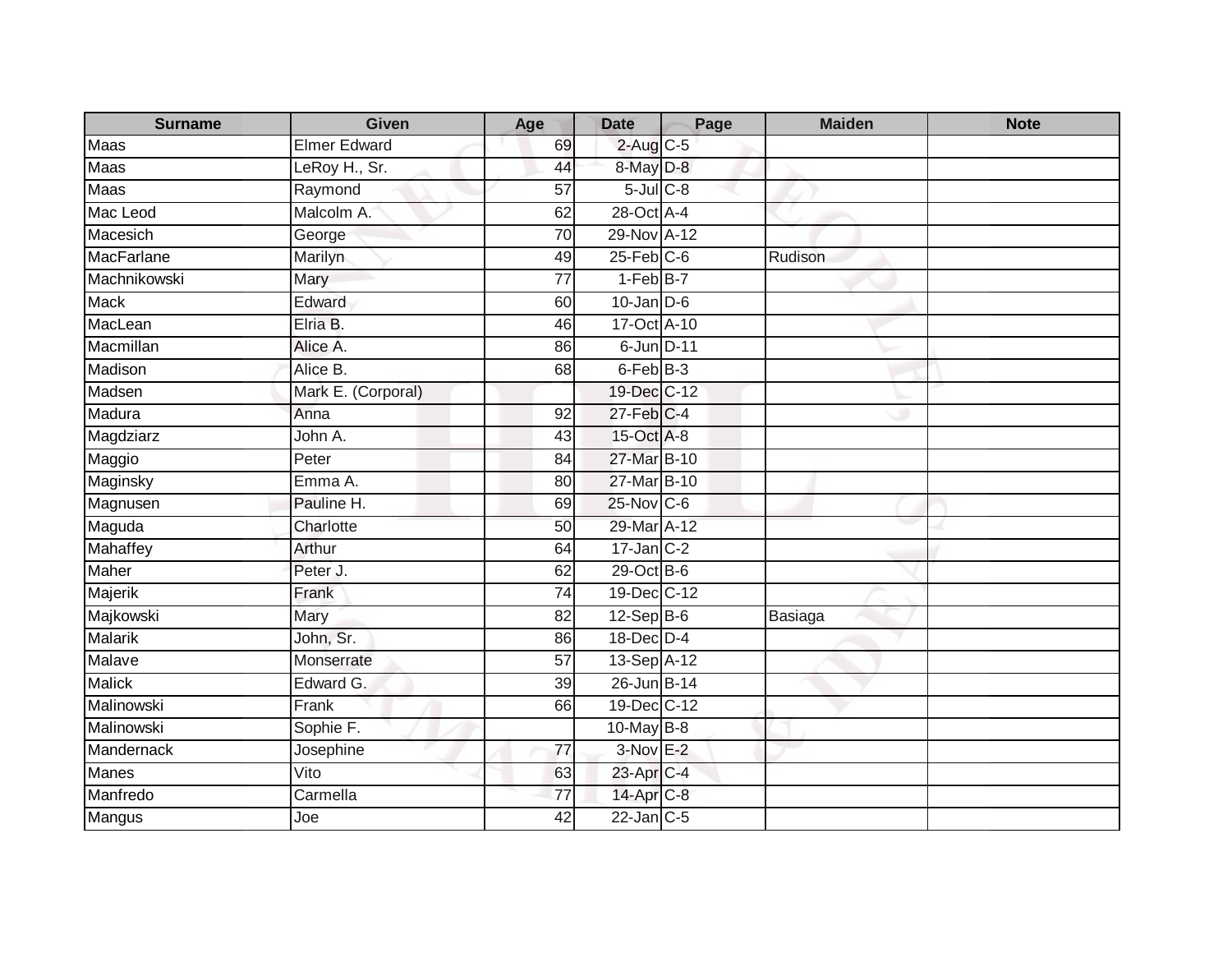| Mann              | Almon C.                | 60              | 8-Mar B-4       |        |
|-------------------|-------------------------|-----------------|-----------------|--------|
| Mannie            | Mary Lou                | 57              | 8-Jul A-9       |        |
| Mansch            | Louis                   | 56              | 20-Oct E-4      |        |
| Marcinek          | Marianne                | 40              | $10-Sep$ C-4    |        |
| Marek             | Retha C.                | 64              | $26$ -Feb $B-5$ |        |
| Margich           | William M.              | 74              | 31-Oct B-6      |        |
| Maring            | <b>Walter Dale</b>      | $\overline{73}$ | $7 - Jan$ $D-8$ |        |
| <b>Markiewicz</b> | Antonette               | 70              | $27-Sep$ B-5    |        |
| Markiewicz        | Frank (Mule)            | 52              | 13-Sep A-12     |        |
| <b>Marko</b>      | Mary                    | 79              | 27-Dec A-8      |        |
| Markowski         | Andrew F.               | 79              | 10-May B-8      |        |
| Markwalder        | Donald A., Sr.          |                 | $5-AprB-3$      |        |
| Marma             | Joseph                  | 57              | 13-Dec A-12     |        |
| <b>Maros</b>      | Jennie                  | 73              | $1-SepB-8$      |        |
| Maros             | <b>Mike</b>             | 80              | 19-Feb A-4      |        |
| Marquart          | Arthur A.               | 89              | 15-Aug B-6      |        |
| <b>Marsh</b>      | Elden J.                | 43              | $7 -$ Jul B-10  |        |
| Marshall          | Anna V.                 | 62              | 25-Aug B-8      | Valuch |
| Marshall          | John W.                 |                 | 6-Aug           |        |
| Marshall          | <b>Miss Terry Ellen</b> | $\overline{23}$ | $26$ -Dec $D-4$ |        |
| Marshall          | Ronald                  | 39              | 27-Oct C-6      |        |
| Marszowski        | Stephen J.              | 49              | 30-Sep C-11     |        |
| Martich           | Charles                 | 72              | $24$ -Jun A-8   |        |
| Martin            | Carl                    | 49              | $3$ -Dec $A-8$  |        |
| Martin            | Edward H.               | 76              | 29-Apr A-6      |        |
| Martin            | Ethel                   | 83              | 14-Jan D-19     |        |
| <b>Martin</b>     | Harold T.               | 60              | 17-Dec A-8      |        |
| Martin            | Sara                    | 53              | $10$ -Oct B-6   | Aiken  |
| Martin            | William                 | 18              | 15-Jul B-5      |        |
| <b>Martin</b>     | William T., Sr.         | 83              | 29-Dec B-6      |        |
| <b>Martinez</b>   | Rogelio                 | 29              | 2-Aug C-5       |        |
| Martinmaki        | John W.                 | $\overline{22}$ | 24-Jul B-10     |        |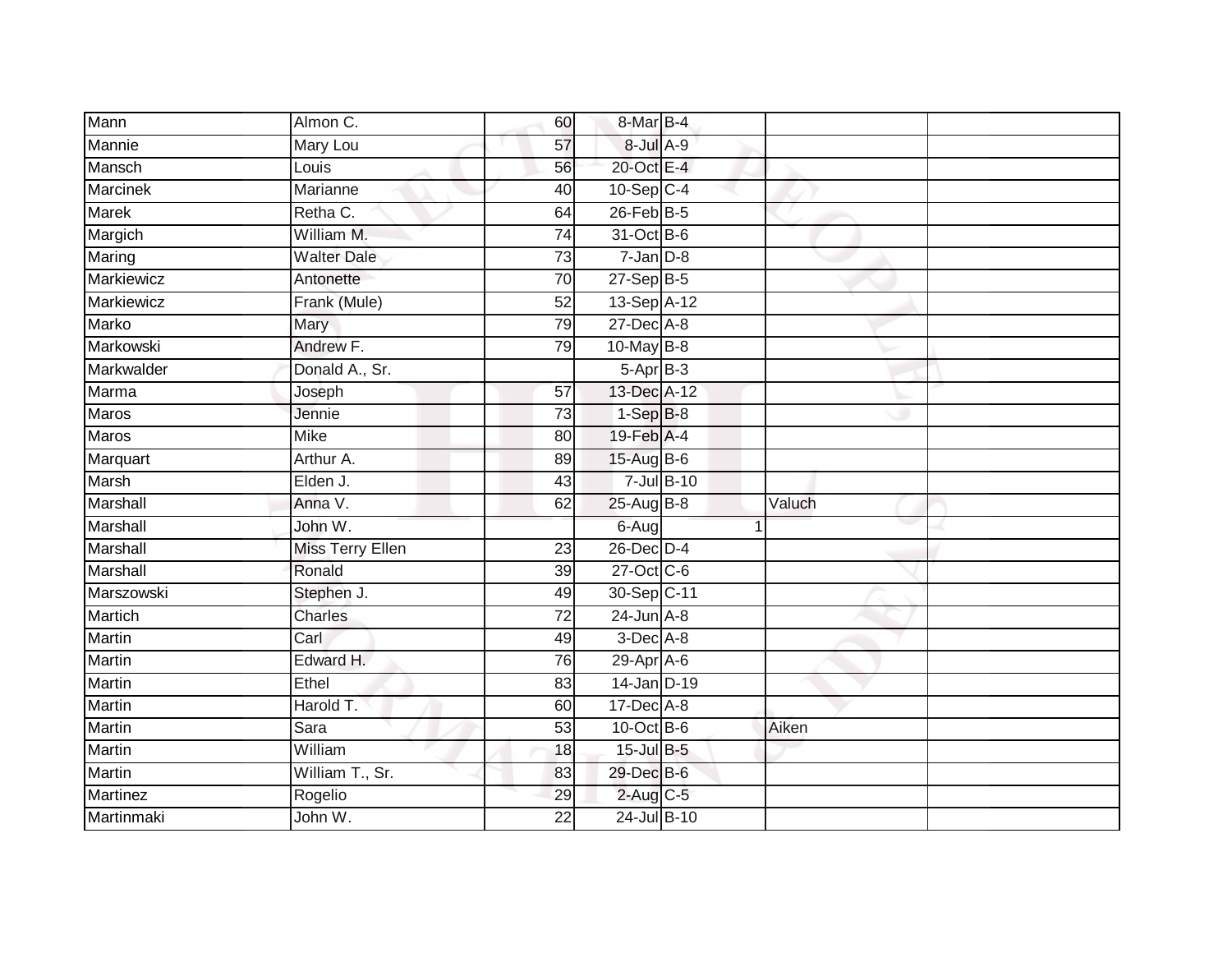| Martinovich     | Albert               | 75              | 26-Jun B-14       |    |                                  |
|-----------------|----------------------|-----------------|-------------------|----|----------------------------------|
| Martinson       | George M.            | $\overline{72}$ | 19-Jul B-6        |    |                                  |
| Martinson       | S. D. (Marty)        | 46              | 30-Jul C-4        |    |                                  |
| Marvel          | Charles F.           | 62              | 25-Jul A-4        |    |                                  |
| Mashura         | Louis                | $\overline{72}$ | $12$ -Jun $E-8$   |    |                                  |
| Mason           | Rosemary             | 41              | $23$ -Jul B-4     |    |                                  |
| Mastronardi     | Louis                | 45              | 27-Aug A-4        |    |                                  |
| Matczynski      | Adam                 | 76              | 7-Apr E-10        |    |                                  |
| Matejicska      | John                 | 83              | 14-Jan D-19       |    |                                  |
| <b>Mathews</b>  | Ann R.               | $\overline{53}$ | 24-May D-7        |    |                                  |
| <b>Matthew</b>  | Samuel               | 27              | 6-Feb             | -1 |                                  |
| Matthews        | Libbie M.            | 78              | 24-Dec A-12       |    |                                  |
| <b>Matthews</b> | Sam                  | 27              | $9$ -Feb $C-5$    |    |                                  |
| Mattoon         | Roberta Lynn (Robbi) | 16              | 13-Mar F-2        |    |                                  |
| Mattozzi        | Anthony S.           | 28              | $4$ -Jan $B-3$    |    |                                  |
| <b>Matushek</b> | Anne                 | 75              | 25-Jul A-5        |    |                                  |
| Mauger          | Clifford D. (Cowboy) | $\overline{54}$ | 21-Oct C-6        |    |                                  |
| Mausen          | Thomas F.            | 79              | 20-Sep B-6        |    |                                  |
| Maxwell         | Fredrick E. (Fred)   | 24              | 11-Mar 1, A-8     |    | Picture of incident<br>included. |
| Maxwell         | Robert B.            | 64              | $1-Dec$ $C-4$     |    |                                  |
| May             | Charles W.           | 72              | 14-Feb A-15       |    |                                  |
| May             | Robert               | 28              | $17 -$ Jul B-6    |    |                                  |
| Mayer           | Charles A., Sr.      | 67              | 12-Apr C-5        |    |                                  |
| Mayhew          | Orton F.             | 80              | 9-May B-4         |    |                                  |
| Mazur           | Stanley J.           | 56              | $8 -$ Jul $A - 9$ |    |                                  |
| Mazurek         | Martin               |                 | $9$ -Jul $B$ -5   |    |                                  |
| Mazurek         | Mary                 |                 | $2$ -Dec $B-3$    |    |                                  |
| <b>McArthur</b> | <b>Ellis</b>         | 69              | $21$ -Aug $B$ -6  |    |                                  |
| McAuslan        | James R.             | 70              | 3-Sep C-4         |    |                                  |
| McCaferty       | Edward J.            | 35              | $20-Sep$ B-6      |    |                                  |
| McCain          | Paul T.              | 72              | 19-Mar B-5        |    |                                  |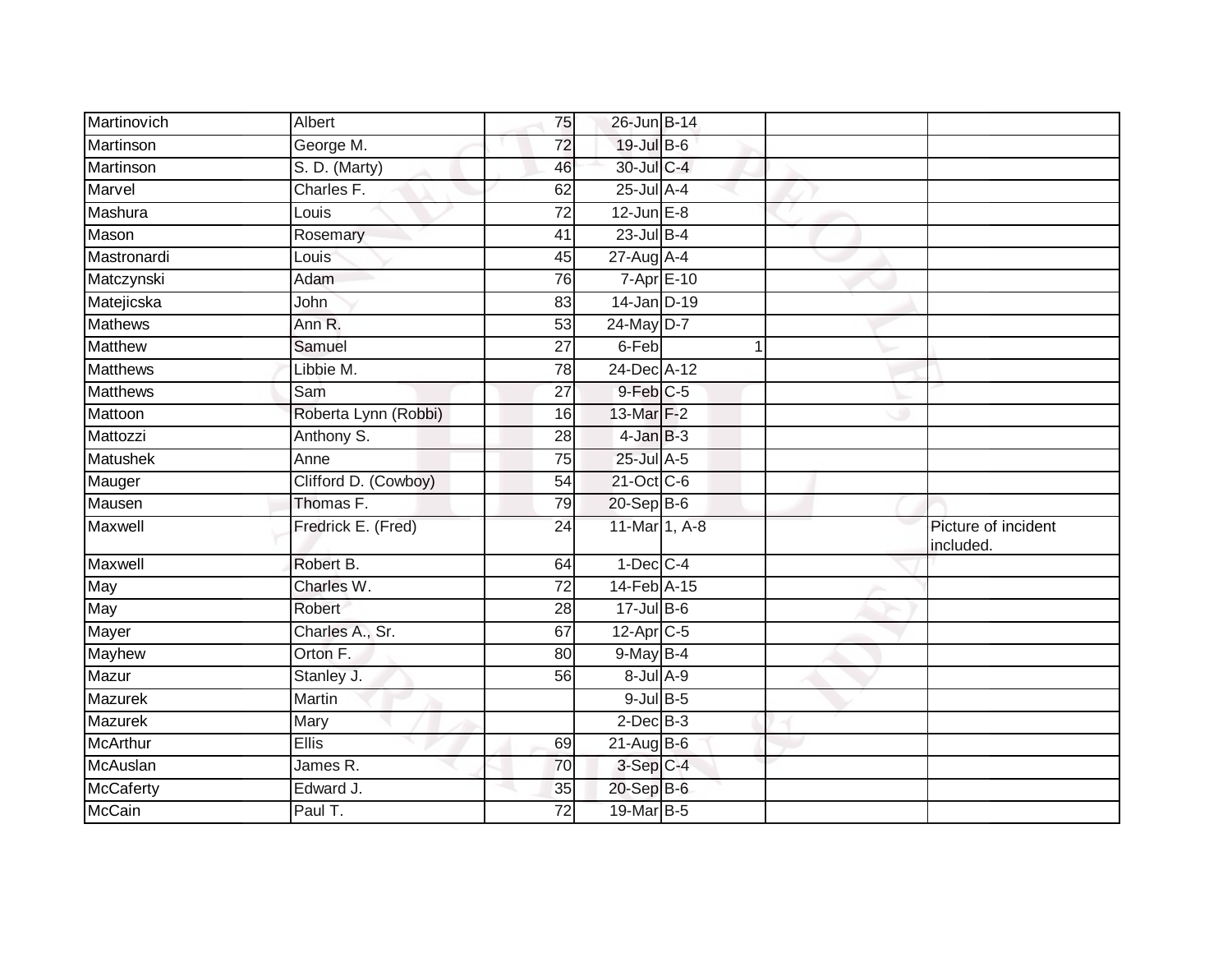| McCarthy         | Charles G.            | 79              | 3-May B-8                |  |  |
|------------------|-----------------------|-----------------|--------------------------|--|--|
| <b>McCarthy</b>  | Frank C.              | 67              | 6-Oct B-11               |  |  |
| <b>McCarty</b>   | E Buckley (Buck)      | 67              | 3-Sep C-4                |  |  |
| McCauley         | James M., Sr.         | 39              | 30-Oct D-5               |  |  |
| McCausland       | <b>Mable</b>          | 83              | $7 - Aug$ <sub>C-4</sub> |  |  |
| <b>McCay</b>     | Raymond               | 55              | 25-Apr D-13              |  |  |
| <b>McClain</b>   | Harvey                | 67              | 6-Jun D-11               |  |  |
| <b>McCluckie</b> | John M.               | 60              | 27-Nov B-5               |  |  |
| <b>McClure</b>   | Donald B., Sr.        | 58              | 15-Dec D-15              |  |  |
| <b>McCluskey</b> | Ruth H.               | 74              | $11$ -Jun $B-3$          |  |  |
| McColley         | Lloyd Earl            | 30              | $4-Sep$ D-6              |  |  |
| McCoy            | Homer                 | 88              | $21$ -Feb $D-8$          |  |  |
| <b>McCoy</b>     | James, Jr.            | 87              | 15-Sep B-11              |  |  |
| <b>McCoy</b>     | Ruth W.               | 60              | $25$ -Jan B-6            |  |  |
| <b>McCrea</b>    | Gordon S.             | $\overline{71}$ | 31-May B-8               |  |  |
| McCullough       | Cecilia               | 74              | $2$ -Oct $E-5$           |  |  |
| McDaniel         | Bruce C.              | $\overline{41}$ | 22-Dec C-6               |  |  |
| McDowell         | Clara                 | 73              | $11-Feb$ $E-7$           |  |  |
| McEwen           | Georgia L.            |                 | 19-Aug A-5               |  |  |
| <b>McFadden</b>  | John T.               | $\overline{73}$ | $6$ -Dec $D$ -5          |  |  |
| <b>McGarr</b>    | Michael               | 63              | $2-May$ $C-2$            |  |  |
| <b>McGill</b>    | Margaret M.           | 59              | 19-Nov A-8               |  |  |
| McGrane          | <b>Mike</b>           | 20              | $3-Nov$ E-2              |  |  |
| <b>McGraw</b>    | James (Phil)          | 66              | 29-Jul A-4               |  |  |
| McGrogan         | <b>James Patrick</b>  | 57              | 20-Jun D-8               |  |  |
| <b>McGuire</b>   | Desmond F. (Doctor)   | 79              | $12$ -Jun $E-8$          |  |  |
| <b>McKay</b>     | <b>Blanford Lucas</b> | 53              | $27$ -Dec $A-8$          |  |  |
| McKee            | Harriett (Peggy)      | 58              | $8-Sep$ B-10             |  |  |
| <b>McKee</b>     | Harve A.              | 71              | 8-May D-8                |  |  |
| McKenna          | Anne                  | 74              | $11$ -Feb $E$ -7         |  |  |
| McKenna          | Ella V.               | 83              | 24-Jul B-10              |  |  |
| McKenna          | George E.             | $\overline{75}$ | 18-Dec D-4               |  |  |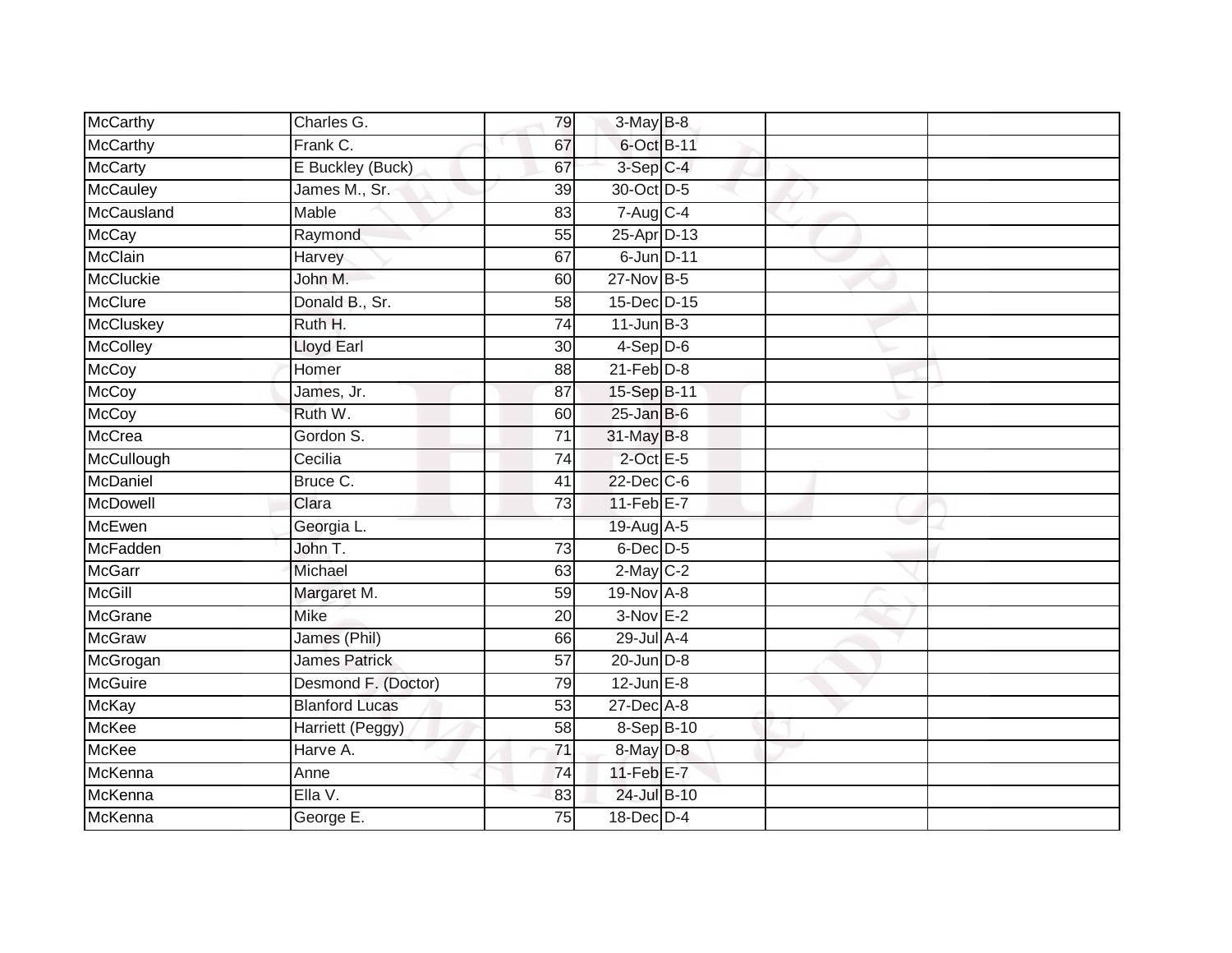| McKenna         | Georgia A.            | 69              | 17-May D-5        |          |
|-----------------|-----------------------|-----------------|-------------------|----------|
| McKeny          | Richard P.            | 39              | $4-Sep$ D-6       |          |
| McLean          | Miriam E.             | 65              | 19-Dec C-12       |          |
| McLeod          | Maud                  | 74              | 10-May B-8        |          |
| McMahan         | Robert L.             | $\overline{38}$ | $2$ -Oct E-5      |          |
| <b>McMillin</b> | Everitt               | 67              | 30-Jul C-4        |          |
| <b>McMinds</b>  | Helen R.              | $\overline{50}$ | $26$ -Apr $B$ -6  |          |
| <b>McMurtry</b> | Roberta               | 93              | 3-Mar C-7         |          |
| <b>McNab</b>    | LaVerne               | 52              | 28-May A-5        | Evans    |
| McNamara        | Daniel J.             | $\overline{73}$ | 21-Mar C-8        |          |
| <b>McNeal</b>   | Ernest                | 71              | 27-May B-7        |          |
| <b>McNew</b>    | Margaret              |                 | 18-Apr D-10       | Johnston |
| McPherson       | Vannetta O.           | 68              | 29-Nov A-12       |          |
| <b>McSemek</b>  | Joseph John           | 68              | 28-Mar A-8        |          |
| <b>McSemek</b>  | Thelma                |                 | 3-May B-8         |          |
| Mead            | Lila                  | 54              | 28-Aug D-6        |          |
| Medakovich      | Mariaja               | 76              | 25-Jun C-5        |          |
| Medakovich      | Nikola                | 82              | 25-Jun C-5        |          |
| Medina          | Josefa                | 72              | 14-Feb A-15       |          |
| Medina          | June                  | 33              | $29$ -Feb $C$ -6  |          |
| Medrea          | Sophia                | 78              | $20$ -Feb $C-5$   |          |
| Medvid          | Michael (Mike)        | 79              | $25$ -Jun $C$ -5  |          |
| Mehalso         | Anna Clara            |                 | 19-Jan C-4        |          |
| Mehler          | Ralph G.              | 60              | $19$ -Jun $B - 8$ |          |
| Mehorczyk       | Alexander J.          |                 | $11$ -Jul B-3     |          |
| Meier           | Erwin                 | 68              | 18-Feb B-10       |          |
| Meinzer         | Everett H.            | 62              | 15-Aug B-6        |          |
| Meiswinkel      | Mary                  | 61              | 13-Oct C-2        |          |
| Melcic          | <b>Stella</b>         | 54              | $3-Mar$ C-7       |          |
| Melton          | <b>Beulah Frances</b> | 69              | 17-May D-5        |          |
| Melton          | Nannie E.             | 81              | 11-Dec B-5        |          |
| Merchant        | Kenneth               | 45              | 8-Feb B-5         |          |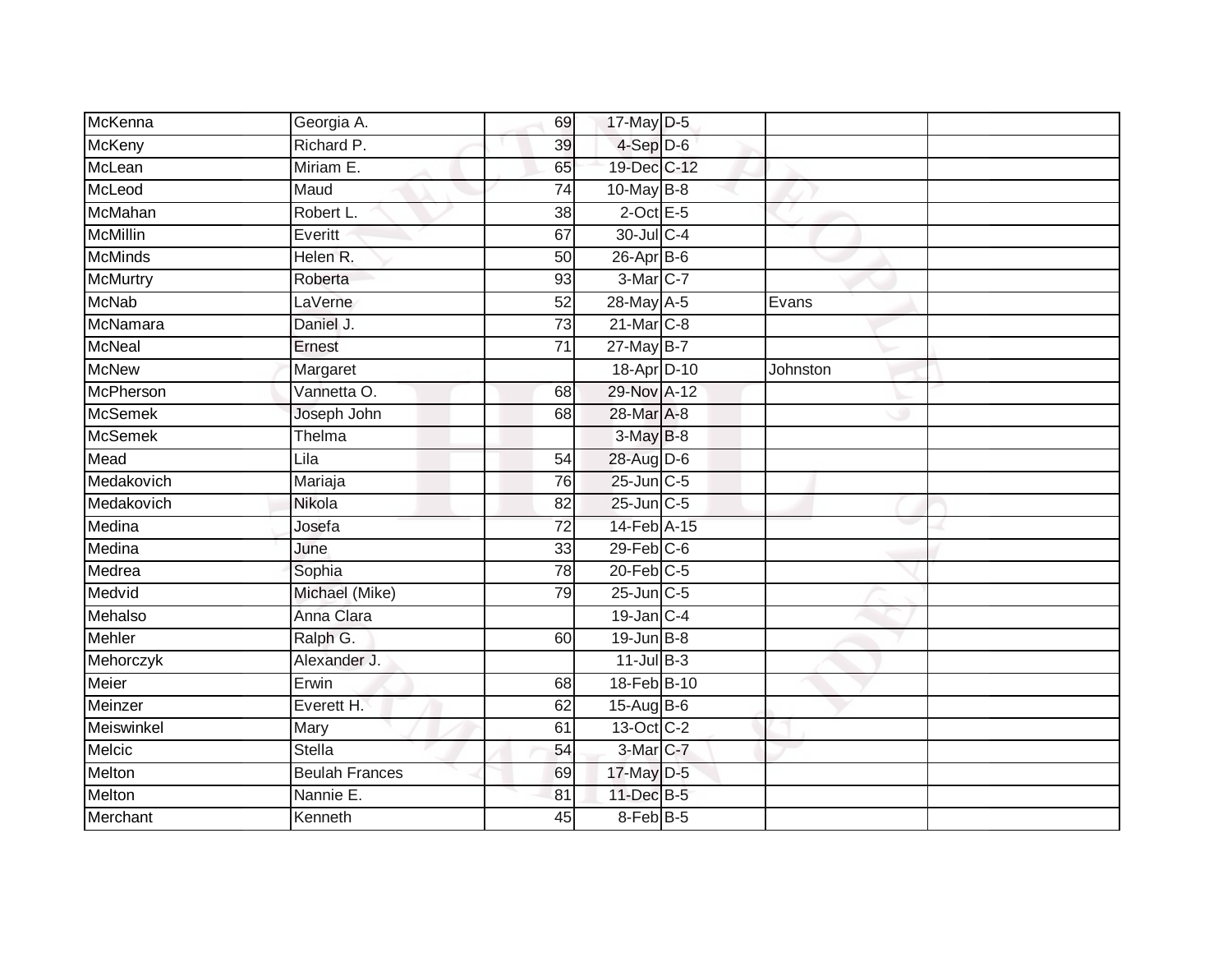| Merchant        | Zella                               | 83              | 27-Feb C-4        |                 |  |
|-----------------|-------------------------------------|-----------------|-------------------|-----------------|--|
| <b>Merritt</b>  | Martha Jane (Polly)                 | 49              | 19-Aug A-5        |                 |  |
| Merriweather    | Harvey                              | $\overline{74}$ | 12-May B-11       |                 |  |
| Merry           | Ben                                 | $\overline{71}$ | $6$ -Aug $B$ -6   |                 |  |
| Mesbauer        | William A.                          | $\overline{75}$ | $4-AprB-6$        |                 |  |
| Mesich          | Stephen                             | 73              | 7-Mar C-7         |                 |  |
| Meszar          | Julia                               | 86              | $8 - Jan$ $B - 5$ |                 |  |
| Metcalf         | Maud E.                             | 89              | 28-Aug D-6        |                 |  |
| Meyer           | Carl L.                             | $\overline{74}$ | $5-AprB-3$        |                 |  |
| Meyer           | Raymond B.                          | 67              | $13$ -Jun B-6     |                 |  |
| <b>Meyers</b>   | John W.                             | $\overline{71}$ | 24-May D-7        |                 |  |
| Mezydlo         | Joseph W.                           | 81              |                   | $7$ -Jul $B-10$ |  |
| Mezydlo         | Raymond J.                          | 64              | 18-Apr D-10       |                 |  |
| Micenko         | Marie                               | 78              | 21-Apr B-8        |                 |  |
| Michael         | Bertin, Sr.                         | $\overline{55}$ | 2-Jan C-4         |                 |  |
| Michael         | Henry                               | 58              | 7-Aug C-4         |                 |  |
| Michael         | Rose Pavlina (Sister Mary,<br>O.P.) |                 | 12-Nov A-6        |                 |  |
| Michalak        | Wayne                               | $\overline{22}$ | $21$ -Feb $D-8$   |                 |  |
| Michalak        | Wayne A.                            | 22              | $9$ -Feb $C$ -5   |                 |  |
| Michalski       | <b>Stanley</b>                      | 61              | $17 - Dec$ $A-8$  |                 |  |
| Michna          | <b>Stanley</b>                      | 76              | $12$ -Dec $F-2$   |                 |  |
| <b>Midkiff</b>  | <b>Elvis Lee</b>                    | 15              | $19$ -Jan C-4     |                 |  |
| <b>Mieras</b>   | Elmer N.                            | 54              | $15-Aug$ B-6      |                 |  |
| Mierzwa         | Leo F.                              | 47              | $8$ -Jul $A$ -9   |                 |  |
| Mikolajczak     | Theordore (Ted Michaels)            | 68              | $3-Sep C-4$       |                 |  |
| Mikolajczyk     | Anna                                | $\overline{83}$ | 3-Oct A-10        |                 |  |
| Milasich        | Emilia                              | 80              | 8-Apr B-7         |                 |  |
| Mileusnic       | Dane S.                             | 71              | $15$ -Feb $C$ -6  |                 |  |
| <b>Military</b> | Lena B.                             | 85              | 21-Jul B-10       |                 |  |
| Milkovich       | George                              | 51              | 16-Dec A-8        |                 |  |
| Milkowski       | Theodore                            | 62              | 15-Sep B-11       |                 |  |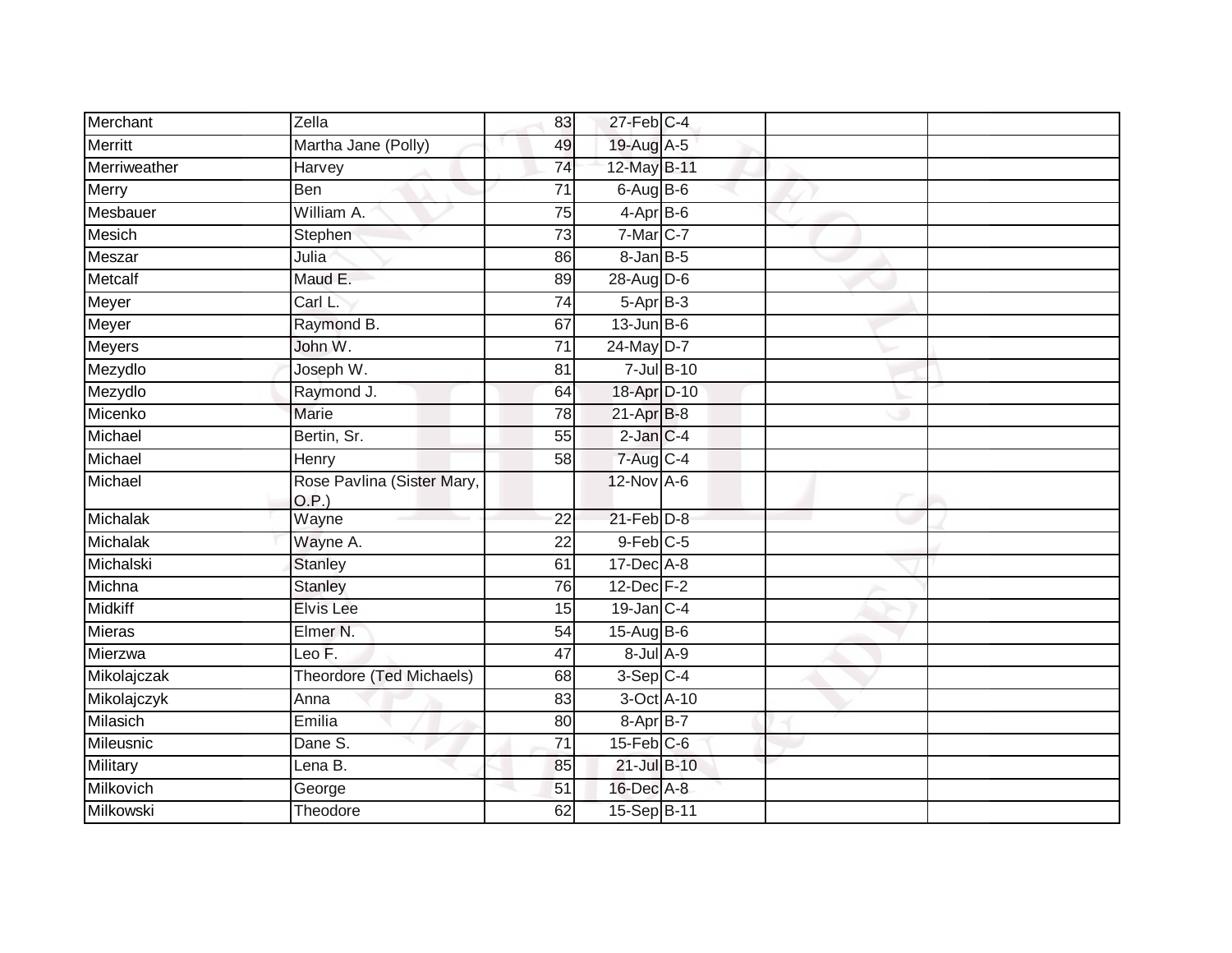| Millan           | Florist (Jerry)       | 50              | 4-Feb B-10       |                 |                |                                  |
|------------------|-----------------------|-----------------|------------------|-----------------|----------------|----------------------------------|
| Miller           | Alexander             | 81              | $2$ -Apr $C$ -4  |                 |                |                                  |
| Miller           | Allen                 | 79              | $22$ -Jan $C-5$  |                 |                |                                  |
| Miller           | Edward F.             | 82              | 13-Mar F-2       |                 |                |                                  |
| Miller           | Fredrick L.           | 68              | $13-Nov$ D-5     |                 |                |                                  |
| Miller           | John                  |                 | 30-Aug B-11      |                 |                |                                  |
| Miller           | Owen M.               | 24              | 18-Feb           |                 | 1              |                                  |
| Miller           | Paul F.               | $\overline{71}$ | 3-Mar C-7        |                 |                |                                  |
| Miller           | Simon                 | 78              | 8-Jul A-9        |                 |                |                                  |
| Millo            | Andrew                | 65              | 26-Dec D-4       |                 |                |                                  |
| <b>Mills</b>     | Ernest L.             | 86              | $18$ -Jan B-6    |                 |                |                                  |
| Millspaugh       | Rolla                 | 74              | $24$ -Jun $A-8$  |                 |                |                                  |
| Milobar          | Peter, Sr.            |                 | 6-Oct B-11       |                 |                |                                  |
| <b>Minch</b>     | Joseph C. Jr.         | 61              | 15-Jul B-5       |                 |                |                                  |
| Minchuk          | Thomas                | $\overline{76}$ | 5-May E-13       |                 |                |                                  |
| Miofsky          | Nick C.               | 57              | 18-Nov A-6       |                 |                |                                  |
| Mirdas           | Mary                  | 81              | 14-Jun A-12      |                 |                |                                  |
| Mis              | Mary                  | 72              | 3-Oct A-10       |                 |                |                                  |
| <b>Misek</b>     | Robert                | $\overline{21}$ | 8-Jul            |                 | 1              | Picture of incident<br>included. |
| <b>Misiewich</b> | John C., Sr.          | 60              | 29-May A-14      |                 |                |                                  |
| Misora           | Theodore (Ted Taylor) | 57              |                  | $2$ -Jul $B-10$ |                |                                  |
| Mitchell         | Charles               | 62              | 26-May C-11      |                 |                |                                  |
| Mitchell         | Johnny M.             | 19              | 25-Mar           |                 | $\overline{1}$ |                                  |
| Mitchell         | Julia                 | 65              | $28 - Jan$ $B-8$ |                 |                |                                  |
| Mitchell         | Richard C.            | $\overline{21}$ | $4-Sep$ D-6      |                 |                |                                  |
| Mitchell         | <b>Thomas Bruce</b>   | 52              | $25$ -Feb $C$ -6 |                 |                |                                  |
| Mitchell         | Zenith G.             | 49              | 30-Sep C-11      |                 |                |                                  |
| Mlacak           | <b>Nick</b>           | $\overline{71}$ | $2$ -Aug $C$ -5  |                 |                | Also listed as Massack.          |
| Modjeski         | <b>Nellie</b>         | 67              | 8-Dec F-4        |                 | Kosin          |                                  |
| Mohler           | Paul Frank            | 61              | 5-Jan B-6        |                 |                |                                  |
| Mohr             | Mathilda A.           | 96              | $17$ -Apr $B$ -6 |                 |                |                                  |
|                  |                       |                 |                  |                 |                |                                  |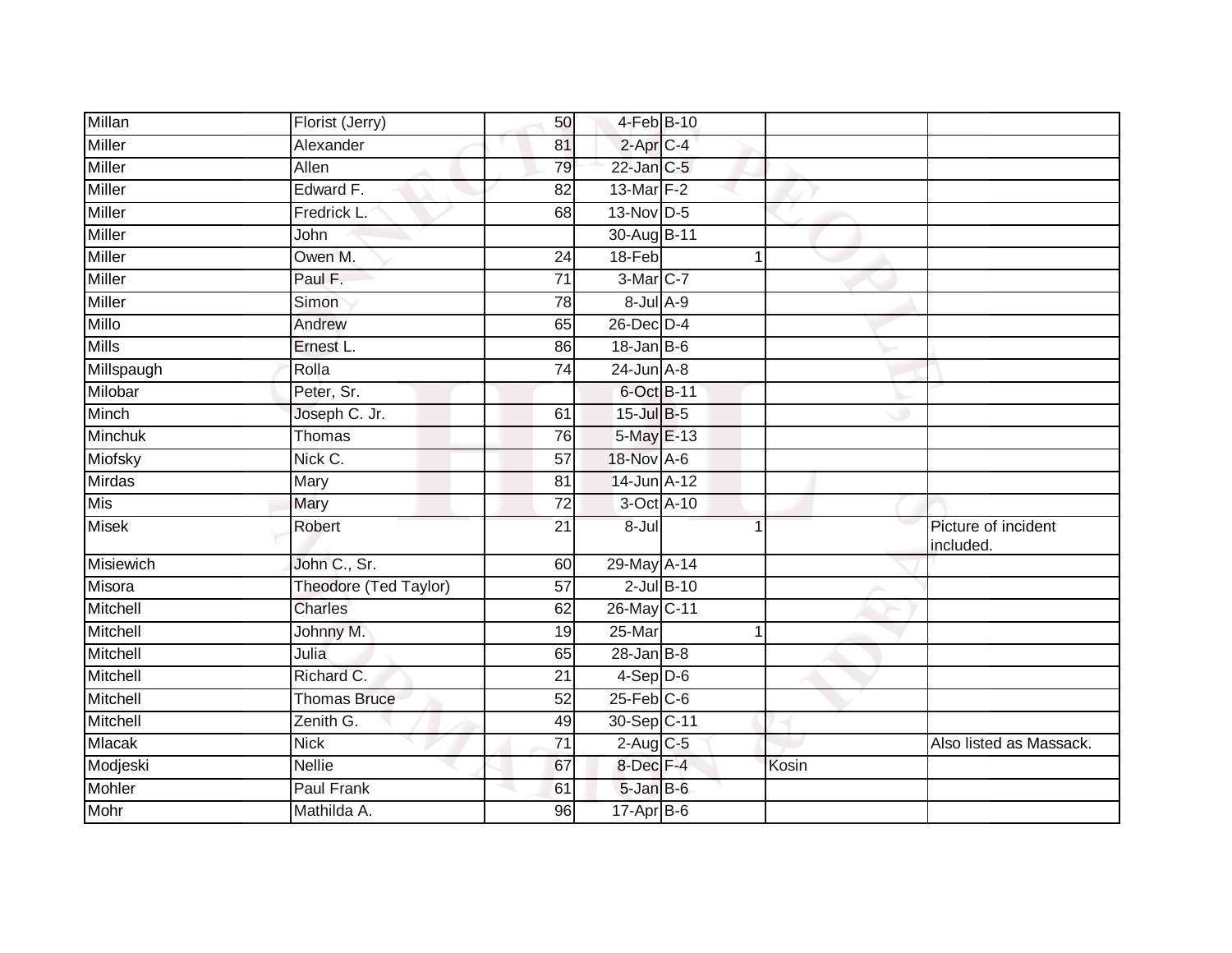| Mokrzycki  | Mary                   | 71              | 15-Sep B-11           |               |  |
|------------|------------------------|-----------------|-----------------------|---------------|--|
| Molcan     | George                 | 64              |                       | 5-Dec 1, B-10 |  |
| Moldroski  | <b>Stanley Anthony</b> | 65              | $10$ -Jan $D-6$       |               |  |
| Molenaar   | <b>Edward John</b>     | 1 day           | 31-May B-8            |               |  |
| Monberg    | Nadia D.               | 64              | $29-Sep$ B-6          |               |  |
| Mondrzak   | Anthony (Tony)         | $\overline{73}$ | $11$ -Jan C-6         |               |  |
| Monell     | Guillermo Torres       | 60              | $3-Sep$ C-4           |               |  |
| Montgomery | Genevieve              | 66              | 30-Apr <sub>C-4</sub> |               |  |
| Montgomery | Genevieve              | 67              | $2-May$ $C-2$         |               |  |
| Montgomery | Robert                 | 57              | 11-Aug B-9            |               |  |
| Moonshower | Otis C.                | 98              | $28 - Jan$ $B-8$      |               |  |
| Moore      | Coleman                | 61              | $7 - Jun$ B-3         |               |  |
| Moore      | Edward                 | 14              | 2-May                 | 1             |  |
| Moore      | George M. (Sgt.)       |                 | 31-Jan D-5            |               |  |
| Moore      | Herbert R.             | 57              | 10-Sep C-4            |               |  |
| Moore      | Irene                  | 74              | $3$ -Dec $A$ -8       |               |  |
| Moore      | James (Luke)           | 57              | 28-Mar A-8            |               |  |
| Moore      | John F.                | 83              | 29-Jul A-4            |               |  |
| Moore      | Richard                | 31              | 10-Mar C-2            |               |  |
| Moore      | Robert                 | 61              | $4-AprB-6$            |               |  |
| Moore      | Stephen R.             | 61              | 22-May E-13           |               |  |
| Morajka    | Anton                  | $\overline{73}$ | 17-Mar C-2            |               |  |
| Moran      | Elizabeth              | 79              | 11-Aug B-9            |               |  |
| Moran      | <b>James Emmett</b>    | 11              | 22-Oct A-4            |               |  |
| Moran      | Mary A.                |                 | $5$ -Jul $C$ -8       |               |  |
| Moran      | Patrick J.             | 85              | 21-Jul B-10           |               |  |
| Moran      | Thomas F.              | 86              | 18-Oct A-10           |               |  |
| Morasan    | Irene                  | 73              | 29-Apr A-6            |               |  |
| Morehead   | Leslie                 | 48              | 4-Nov                 | 1             |  |
| Moreno     | Cruz                   | 61              | 25-Nov C-6            |               |  |
| Morey      | Michelle               | 3               | 3-Apr D-6             |               |  |
| Morgan     | Iva                    |                 | 8-Apr B-7             |               |  |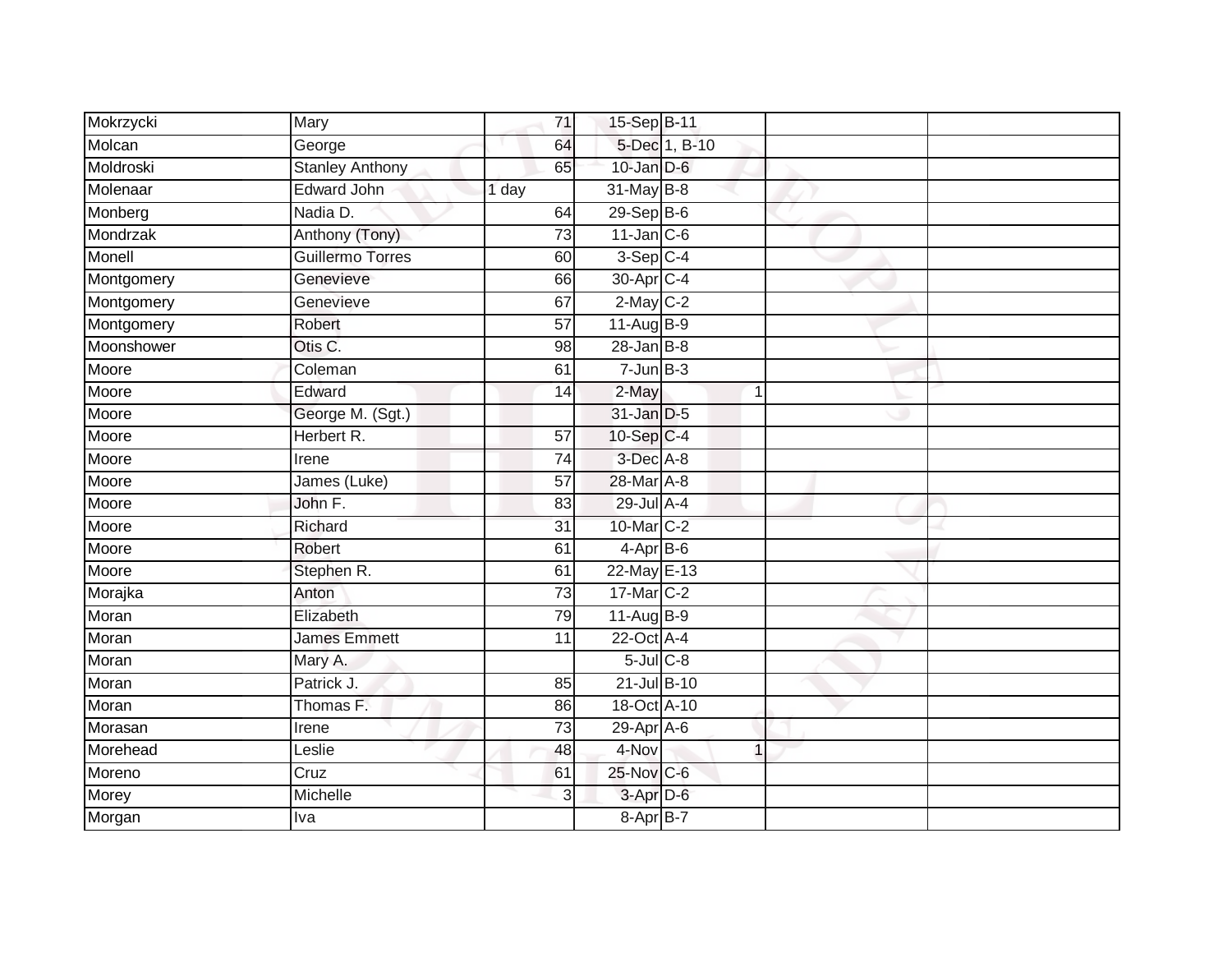| Morgan         | Lewis                | 61              | 13-Dec A-12      |             |          |                        |
|----------------|----------------------|-----------------|------------------|-------------|----------|------------------------|
| Moricz         | <b>Susie</b>         | 65              | 22-Aug D-8       |             |          |                        |
| <b>Moritz</b>  | Anastasia            | 76              | 22-May E-13      |             |          |                        |
| Morningstar    | Marie                | 61              | $1$ -Jul $B-8$   |             |          |                        |
| <b>Morrick</b> | Wally                | $\overline{39}$ | $29$ -Feb $C-6$  |             |          |                        |
| <b>Morris</b>  | <b>Carl Alex</b>     | 58              | 29-Nov A-12      |             |          |                        |
| <b>Morris</b>  | Harlie W.            | 66              | 21-Jul B-10      |             |          |                        |
| <b>Morris</b>  | Sylvester            | 18              | 18-Feb           | $\mathbf 1$ |          |                        |
| Morrison       | Wilbur (Red)         | 67              | 5-Nov A-6        |             |          |                        |
| Morrissey      | John W.              | 47              | 29-Dec B-6       |             |          |                        |
| Morse          | Russell C.           | 41              | 19-Feb A-4       |             |          |                        |
| Moser          | Andrew G.            | $\overline{71}$ | 22-Dec C-6       |             |          |                        |
| Moskola        | John                 | $\overline{77}$ | $29$ -Jan B-5    |             |          |                        |
| Moskovsky      | Richard J.           | 18              | 8-Aug B-5        |             |          |                        |
| Mosny          | John                 | 72              | 24-Nov C-4       |             |          |                        |
| Mosora         | John Sr.             | 71              | $15$ -Jan B-5    |             |          |                        |
| Mott           | <b>Walter Sibley</b> | $\overline{70}$ | $1-May$ D-14     |             |          |                        |
| Mott           | <b>Walter Sibley</b> | 70              | 30-Apr C-4       |             |          |                        |
| Mount          | Herschel             | 63              | 9-Feb C-5        |             |          |                        |
| <b>Mracek</b>  | Rose                 | 83              | $2$ -Dec $B-3$   |             |          |                        |
| <b>Mroz</b>    | Jacob                | 84              | 31-Mar D-14      |             |          |                        |
| Mrozinski      | Vivian E.            | $\overline{54}$ | 31-Dec C-4       |             |          |                        |
| Mucha          | Anthony J.           | 46              | $17 -$ Jul B-6   |             |          |                        |
| Mucial         | Alexander            | 75              | $9$ -Dec $A$ -8  |             |          | Also listed as Musial. |
| Mudd           | Cora Dee             | $\overline{71}$ | 26-Jun B-14      |             |          |                        |
| Muehlman       | Richard              | 32              | $25$ -Oct        |             |          |                        |
| Muharem        | Hussien (Sam)        | $\overline{77}$ | $15$ -Feb $C$ -6 |             |          |                        |
| Munroe         | <b>Ruth Mary</b>     | 71              | $23$ -Jul B-4    |             | Neighbor |                        |
| Munthiu        | John                 | 82              | 5-Sep A-6        |             |          |                        |
| Murad          | Josephine            | 50              | $12$ -Sep $B$ -6 |             |          |                        |
| <b>Murphy</b>  | James F.             | 64              | 3-Nov E-2        |             |          |                        |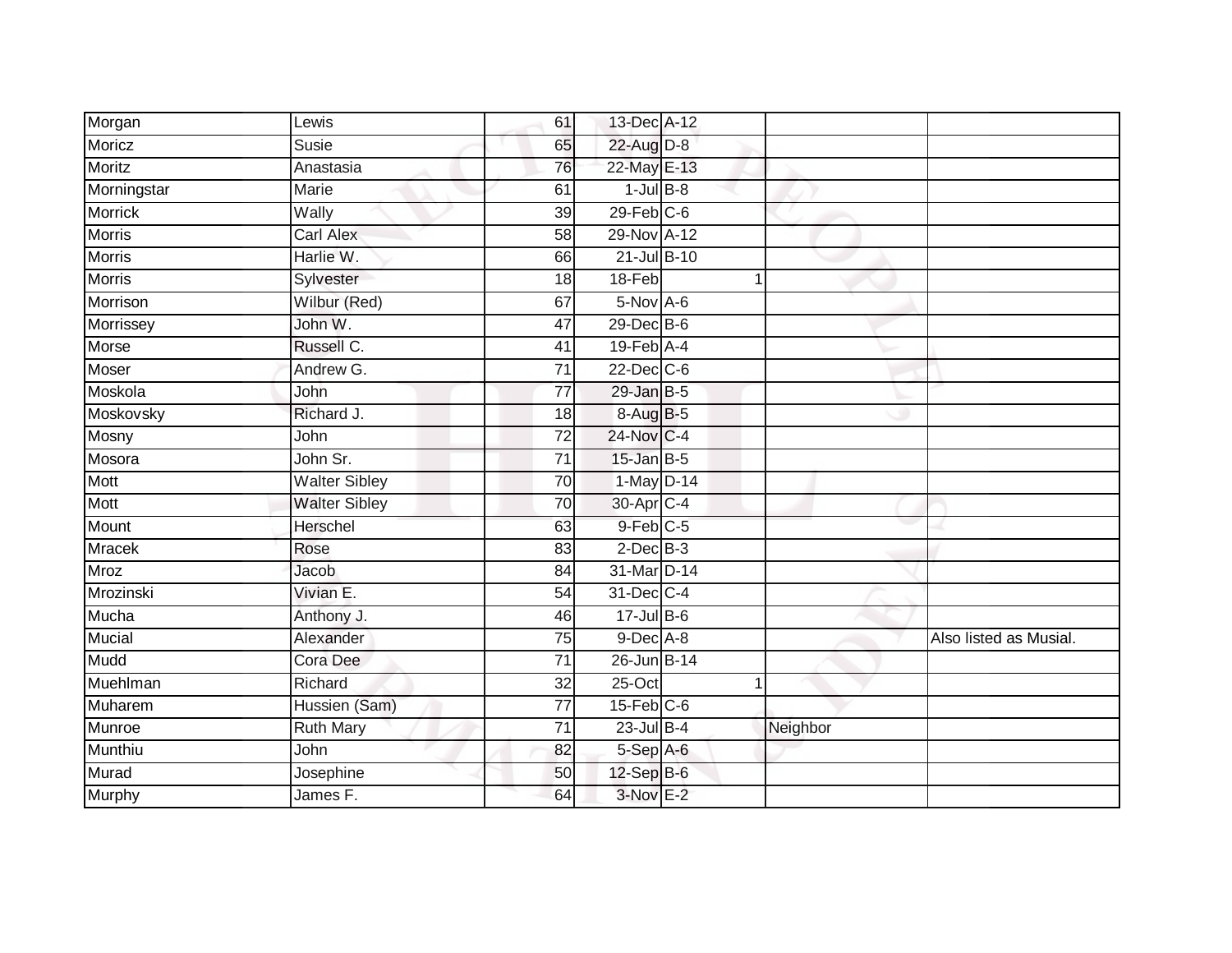| Murphy            | James R., Jr.          | 22              | $10 -$ Jul        | 1     | Full obituary listed July 11,<br>$B-3$ . |
|-------------------|------------------------|-----------------|-------------------|-------|------------------------------------------|
| Murphy            | Joseph                 | 49              | 12-Feb A-8        |       |                                          |
| <b>Murray</b>     | Edward F.              | 79              | $22-Apr$ A-6      |       |                                          |
| Murray            | Ona                    | $\overline{71}$ | 31-Jul B-4        |       |                                          |
| Murray            | Peter                  | 54              | $2$ -Jul $B-10$   |       |                                          |
| Murzyn            | Antoinette             | 75              | 12-Apr C-5        |       |                                          |
| Musgrove          | Laura Jean             | 6               | $1-May$ D-14      |       |                                          |
| Muvich            | Dennis R.              | $\overline{22}$ | 6-Jun D-11        |       |                                          |
| Myers             | Nela V.                | 62              | 16-May            | 1     |                                          |
| <b>Myers</b>      | <b>William Louis</b>   | 71              | 10-Mar C-2        |       |                                          |
| <b>Myles</b>      | Charlotte              | 52              | 24-Oct B-5        |       |                                          |
| <b>Myres</b>      | Dudley R.              | $\overline{77}$ | $2$ -Jan $C-4$    |       |                                          |
| Nagy              | Louis                  | 79              | 11-Oct B-9        |       |                                          |
| Nagy              | Magdalene              | 87              | 16-Apr C-4        | Wolfe |                                          |
| Namowicz          | Antonia                | 85              | 23-Apr C-4        |       | Also spelled Namovich                    |
| Nance             | Enoch                  | 35              | 11-Nov C-11       |       |                                          |
| Narusevich        | Mary                   | 85              | 17-Jul B-6        |       |                                          |
| Navarro           | Sotero, Sr.            | 62              | 20-May C-4        |       |                                          |
| Neal              | Albert                 | 60              | 16-Dec A-8        |       |                                          |
| Neal              | Donald R.              | 48              | $15$ -Feb $C$ -6  |       |                                          |
| $Nea\overline{I}$ | Katheryn               | 48              | 20-Feb C-5        |       |                                          |
| Nehemiah          | Wilbur                 | 82              | $21-Apr$ B-8      |       |                                          |
| Nelson            | Erwin L. (Rev.)        | 60              | $25$ -Jan B-6     |       |                                          |
| Nemeth            | Frank                  | 82              | 21-Mar C-8        |       |                                          |
| Nemeth            | <b>Judith</b>          | $\overline{82}$ | $10$ -Jun $C - 5$ |       |                                          |
| Nemeth            | <b>Steve</b>           | 82              | 9-Oct B-7         |       |                                          |
| Neri              | Daniel (Danny)         | 22              | 19-Sep A-10       |       |                                          |
| New               | Lamar Westley          |                 | 22-Jan            | 1     |                                          |
| <b>Newell</b>     | <b>Gilbert Leonard</b> | 59              | 29-Nov A-12       |       |                                          |
| Newermann         | Hazel                  | 67              | 10-Sep C-4        |       |                                          |
| Newman            | Dora                   | 54              | 24-Jul B-10       |       |                                          |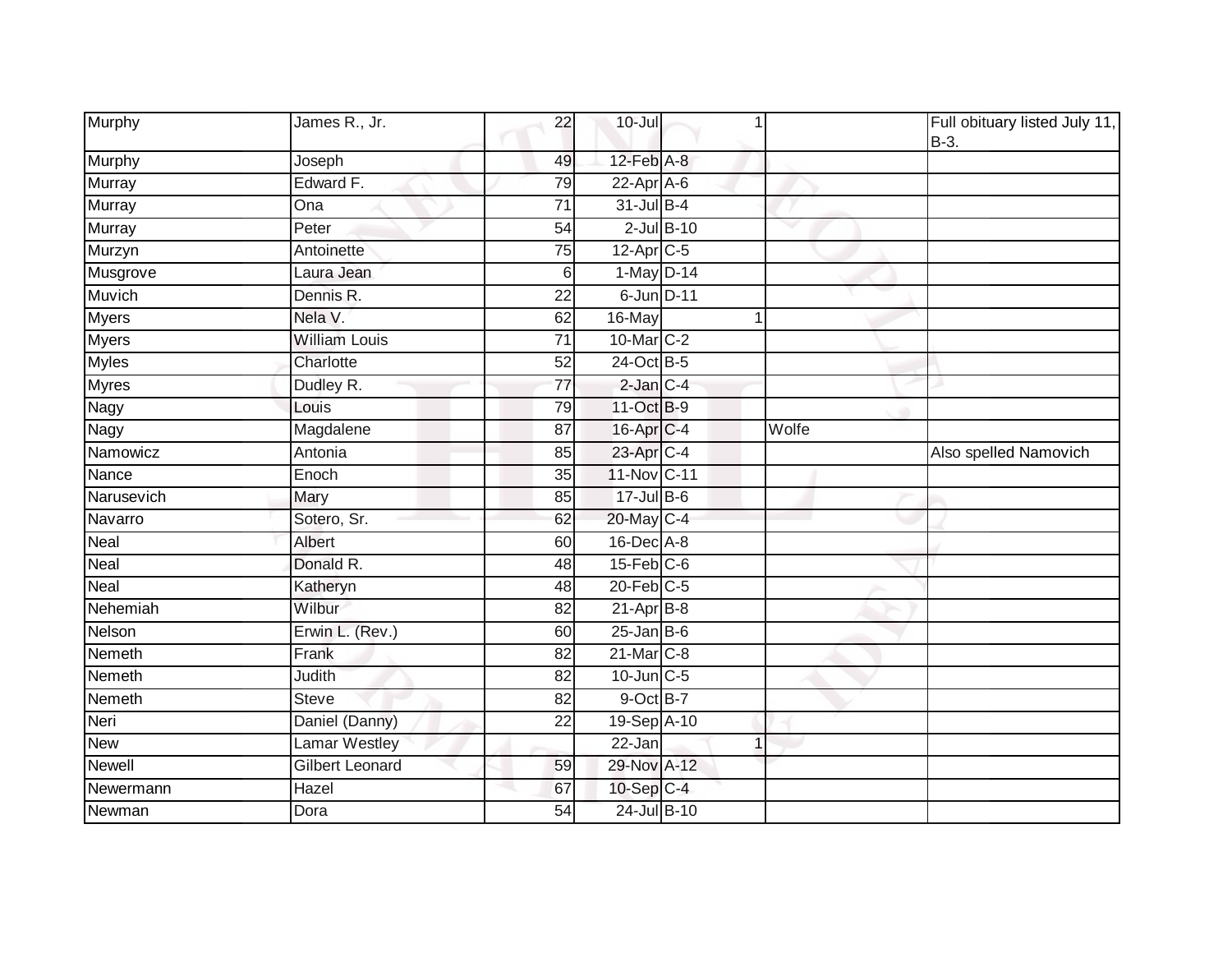| Newnum          | Jerry F.            |                 | 12-Dec           |       |  |
|-----------------|---------------------|-----------------|------------------|-------|--|
| Newton          | Cecil N.            | 63              | $2$ -Feb $B-9$   |       |  |
| Nichol          | Ida Mae             | 87              | 26-Jun B-14      |       |  |
| Nichols         | Jack                | 42              | 22-Jul           |       |  |
| <b>Nichols</b>  | John H.             | 41              | 18-Dec           |       |  |
| <b>Nichols</b>  | Shaw B.             | 13              | $8 -$ Jul        |       |  |
| <b>Nickias</b>  | Harry               | 83              | $10$ -Dec $B$ -6 |       |  |
| <b>Nickitas</b> | Gregg               | $\overline{31}$ | $15$ -May $D-8$  |       |  |
| Nicksich        | Annette B.          | 50              | 16-Oct C-10      |       |  |
| Niehaus         | Sandra              | $\overline{20}$ | 8-Jan            |       |  |
| Niemeyer        | <b>Bessie</b>       | 55              | 17-Nov C-7       |       |  |
| Niemiec         | <b>Bernice</b>      | 45              | $3$ -Jan $D-5$   |       |  |
| Nierengarten    | George J., Jr.      | 60              | 22-Mar C-7       |       |  |
| Ninkovic        | Ljubo               | $\overline{72}$ | 15-Dec D-15      |       |  |
| <b>Nobak</b>    | Walter M.           | 46              | $12$ -Jun $E-8$  |       |  |
| Noble           | George L.           | 64              | $4-AprB-6$       |       |  |
| Nocek           | Luke (Nick)         | 82              | $5$ -Feb $C$ -5  |       |  |
| Noe             | Fred                |                 | 22-Jan           |       |  |
| Nofziger        | Bradley A.          | $\overline{4}$  | 26-Feb           |       |  |
| Nolan           | <b>Charles</b>      | 64              | 23-Jun C-4       |       |  |
| <b>Norris</b>   | Jack K.             | 53              | 31-Mar D-14      |       |  |
| Northam         | Nina M.             |                 | $23$ -Jun $C-4$  |       |  |
| Norton          | Kenneth De Vearl    | 53              | $16$ -Apr $C$ -4 |       |  |
| <b>Nosik</b>    | <b>John</b>         | 56              | $9$ -Jan $C-4$   |       |  |
| Novak           | Anthony J.          | 80              | $2-Feb$ B-9      |       |  |
| Novak           | John, Sr.           | 74              | 30-Oct D-5       |       |  |
| Novak           | <b>Mary Frances</b> | 54              | 29-May A-14      | Yager |  |
| <b>Novak</b>    | Roman               | 72              | $2-FebB-9$       |       |  |
| Novalich        | Josephine           | 82              | 15-Nov D-6       |       |  |
| Nowack          | Harry E.            | 69              | 12-Nov A-6       |       |  |
| Nowacki         | Frances             | 57              | 20-Nov D-4       |       |  |
| <b>Nowak</b>    | John H.             | 52              | 19-May C-5       |       |  |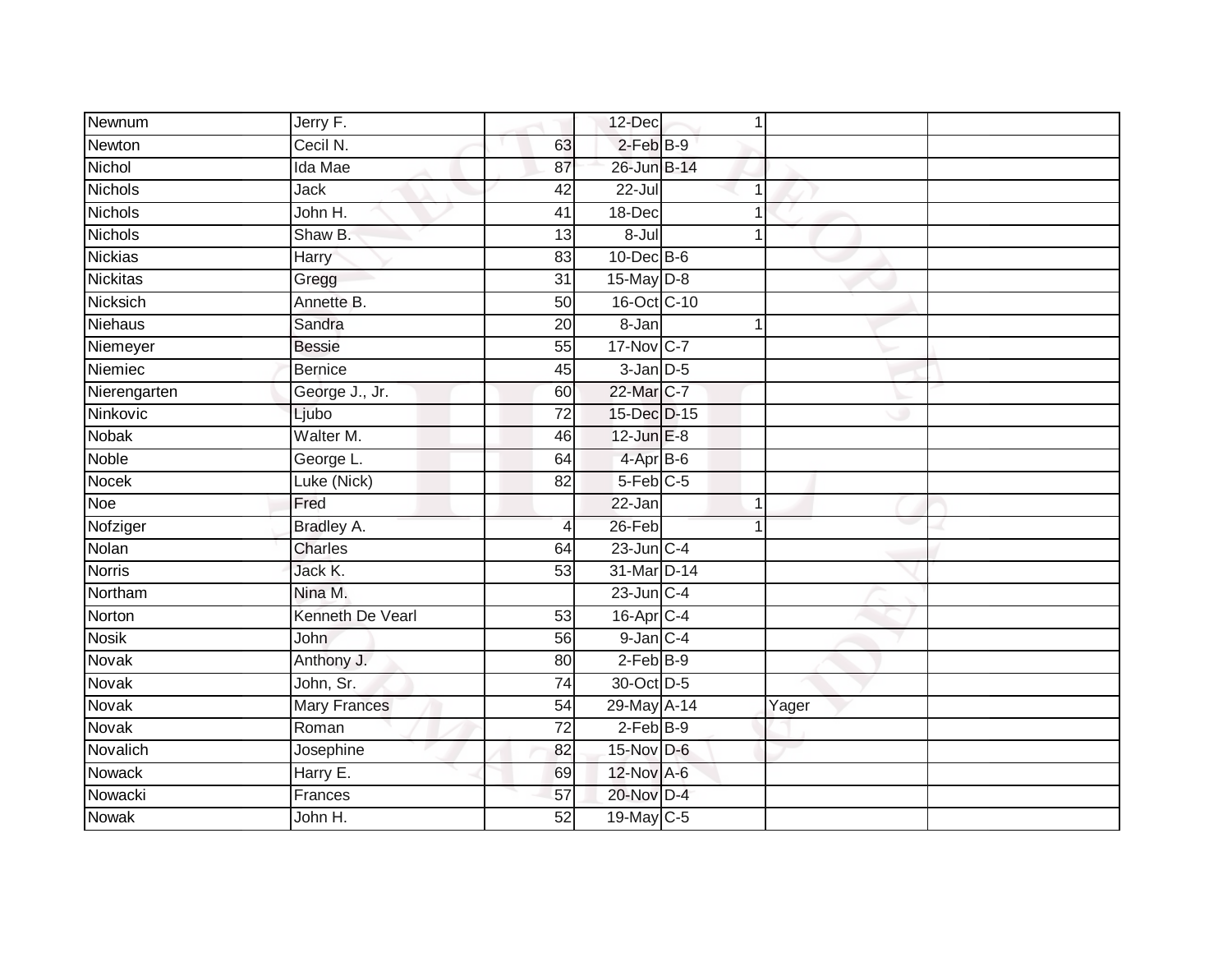| Nowinski     | Casimir              | 52              | 18-Mar B-3             |             |  |
|--------------|----------------------|-----------------|------------------------|-------------|--|
| <b>Noyes</b> | Frank A.             | 89              | 14-Mar D-6             |             |  |
| <b>Noyes</b> | <b>Grace Weld</b>    | 85              | 6-Oct B-11             |             |  |
| Nozka        | Joseph               | 79              | $3$ -Jul $B-4$         |             |  |
| <b>Nunn</b>  | Gussie               | $\overline{58}$ | $4$ -Dec $B$ -8        |             |  |
| O'Boyle      | Norman F.            | 53              | 20-May C-4             |             |  |
| O'Brien      | Lillian Isabelle     | $\overline{78}$ | 6-Nov D-9              | <b>Dike</b> |  |
| O'Connell    | Richard A.           | 71              | $19$ -Feb $A$ -4       |             |  |
| O'Connor     | Leo F.               | 62              | 27-Aug A-4             |             |  |
| O'Connor     | Maud                 | 64              | $9$ -Feb $C$ -5        |             |  |
| O'Connor     | Michael              | 54              | 15-Nov D-6             |             |  |
| Oglesby      | Kenneth              | 45              | $1-Oct$ B-6            |             |  |
| O'Hyrn       | John                 |                 | $7-May$ <sub>B-4</sub> |             |  |
| Okal         | Vera                 |                 | $5-Aug$ A-4            |             |  |
| Oldfield     | Lula                 | 63              | 7-Oct A-5              |             |  |
| Oldham       | Cecil C.             | 67              | $26$ -Jan B-6          |             |  |
| Olejniczak   | Anna D.              | 75              | 26-May C-11            | Dombrowski  |  |
| Oliver       | Wynema D.            | 57              | $7-Nov$ C-6            |             |  |
| Olson        | Carl A.              | 63              | $21$ -Aug $B$ -6       |             |  |
| Olson        | Esther J.            | $\overline{70}$ | $22$ -Aug D-8          |             |  |
| Olszanski    | Sylvester F. Sr.     | $\overline{73}$ | $10$ -Dec $B$ -6       |             |  |
| Oltmanns     | Elizabeth Ann        | 6 weeks         | 5-Jun C-11             |             |  |
| O'Malley     | Charles E.           | 53              | $18-Aug$ B-6           |             |  |
| <b>Onda</b>  | Andrew               | 66              | $11-Aug$ B-9           |             |  |
| Ondrejka     | Anna                 |                 | $6$ -Mar $D$ -6        |             |  |
| O'Neil       | George               | 86              | $1-MarB-3$             |             |  |
| O'Neil       | Hattie C. (Nicholas) | 79              | $9$ -Jun $B$ -6        |             |  |
| O'Neil       | Rebecca              | 79              | $4$ -Jan $B-3$         | Muenich     |  |
| O'Neill      | Joseph P.            | 43              | $5 - Jan$ $B - 6$      |             |  |
| Ooms         | Wallace              | 47              | 27-Nov B-5             |             |  |
| Opiola       | Walter               | 53              | 6-May A-11             |             |  |
| Opperman     | Clara Whilamena      | 84              | $3-Apr$ D-6            |             |  |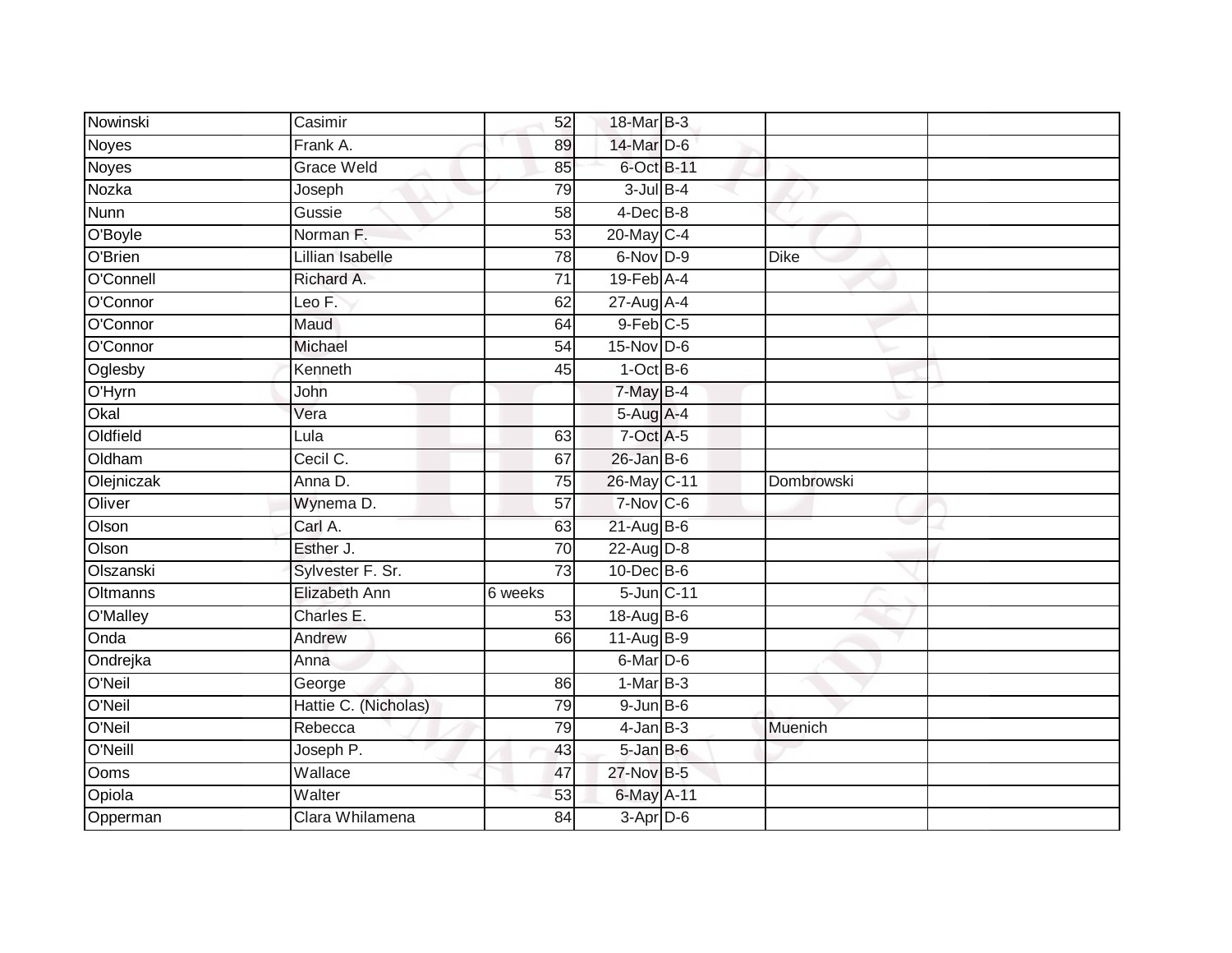| Orechowicz   | John           | 83              | 22-May E-13      |                 |        |  |
|--------------|----------------|-----------------|------------------|-----------------|--------|--|
| Oros         | Theodore (Ted) | 40              | 26-May C-11      |                 |        |  |
| Orosco       | Rebecca L.     |                 | 2-Jan C-4        |                 |        |  |
| Orovich      | Roman          | 63              | $25$ -Feb $C$ -6 |                 |        |  |
| Orr          | George L.      | 78              | $6-$ Sep $B-6$   |                 |        |  |
| Ortiz        | Ermelinda      | 60              | 16-Oct C-10      |                 |        |  |
| Ortiz        | Juan           | $\overline{73}$ | $16-SepB-8$      |                 |        |  |
| Ortiz        | Leonard, Jr.   | 20              | 24-May D-7       |                 |        |  |
| Ortiz        | Raquel         | $\overline{52}$ | 6-Jun D-11       |                 |        |  |
| Orvis        | <b>Daisy</b>   | 79              |                  | $2$ -Jul $B-10$ |        |  |
| Osborn       | John Earl, Jr. | 42              | 25-Oct B-14      |                 |        |  |
| Osterman     | Harry E., Jr.  | 61              | $3$ -Jun $C-4$   |                 |        |  |
| Ostroski     | Mathew J.      | 54              | 30-Oct D-5       |                 |        |  |
| Ottenheimer  | Lester A., Sr. | $\overline{74}$ | 7-Feb C-9        |                 |        |  |
| Owens        | Carl S.        | 76              | 8-Aug B-4        |                 |        |  |
| Owens        | Lee Allen      | 25              |                  | 26-Jul 1, A-12  |        |  |
| Ozretich     | Anna           | 89              | 21-Jan C-12      |                 |        |  |
| Pacholec     | Antoinette     | 73              | $11$ -Jan C-6    |                 |        |  |
| Page         | Paul, Sr.      | 75              | $1-AprC-4$       |                 |        |  |
| Pahl         | Edna R.        | 48              | $27-SepB-5$      |                 |        |  |
| Pajak        | Sabina         | 86              | 29-Aug B-3       |                 |        |  |
| Palasz       | John           | $\overline{57}$ | 16-Aug B-8       |                 |        |  |
| Palko        | Peter          | 64              | 24-Apr B-6       |                 |        |  |
| Pallack      | Michael J.     | 69              | $12$ -Jul $A-8$  |                 |        |  |
| Pallo        | Anna           | 46              | $7 - Jun$ B-3    |                 | Pumnea |  |
| Palmateer    | Henry D.       | $\overline{73}$ | 15-Jul B-5       |                 |        |  |
| Palmore      | Sibbie S.      | $\overline{92}$ | 3-Mar C-7        |                 |        |  |
| Paloney      | Nicholas       | 53              | $3$ -Jul $B-4$   |                 |        |  |
| Panassow     | George         | 76              | 28-Jul B-11      |                 |        |  |
| Panayotovich | Sam            | 73              | 25-Oct B-14      |                 |        |  |
| Panek        | Josephine      | 54              | 16-Dec A-8       |                 | Chmiel |  |
| Pangrac      | John           | 68              | $5-Nov$ A-6      |                 |        |  |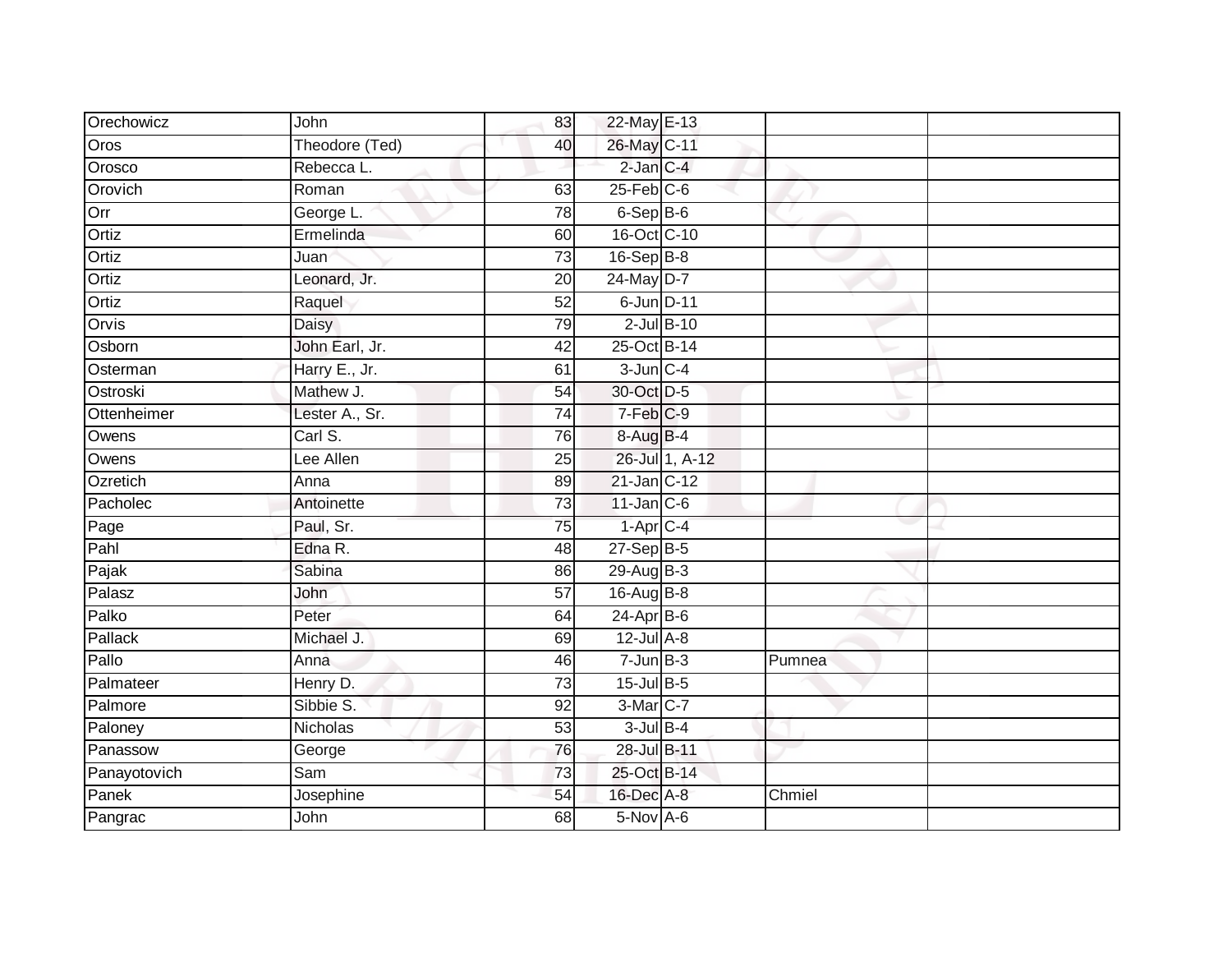| Panshyn            | William              | 43              | 4-Mar C-5        |   |     |  |
|--------------------|----------------------|-----------------|------------------|---|-----|--|
| Papazian           | Harold               |                 | 24-Nov           |   |     |  |
| Papke              | Walter C.            | 64              | 12-Aug A-9       |   |     |  |
| Parker             | Linda                | 21              | 13-Dec A-12      |   | Gay |  |
| Parker             | <b>Ralph Emerson</b> | 61              | $10$ -Apr $B$ -8 |   |     |  |
| Parkinson          | Thomas O.            | 33              | $12$ -Jul $A-8$  |   |     |  |
| Parks              | Frank                | 92              | $28 - Jan$ $B-8$ |   |     |  |
| Parris             | David Wayne          | 13              | $1-Dec$ $C-4$    |   |     |  |
| Parrott            | Marguerite           | 67              | $6-AugB-6$       |   |     |  |
| Parry              | Genevieve J.         | 75              | 22-Apr A-6       |   |     |  |
| Pasternak          | <b>Stanley</b>       | 46              | 16-May E-2       |   |     |  |
| Pastorcik          | Joseph M.            | 34              | $1$ -Jul B-8     |   |     |  |
| Pasztor            | <b>John Andrew</b>   | 54              | 29-Jul A-4       |   |     |  |
| Patchske           | J. C.                | 25              | 11-Mar           | 1 |     |  |
| Pate               | Iva B.               | 81              | 25-Sep E-8       |   |     |  |
| $\overline{P}$ ate | John Allen           | 26              | $29$ -Jan $B-5$  |   |     |  |
| Paul               | Carolyn              | $\overline{73}$ | $1$ -Jul $B-8$   |   |     |  |
| Paul               | Carrie               | 79              | $1-FebB-7$       |   |     |  |
| Paul               | Otto Henry           | 62              | 26-Feb B-5       |   |     |  |
| Paulton            | Mario R.             | 44              | 18-Jul A-6       |   |     |  |
| Pavel              | Edward               | 19              | $24$ -May        | 1 |     |  |
| Pavlakovic         | Maggie               | 73              | 15-Apr B-7       |   |     |  |
| Pavlik             | John                 | 72              | 31-Dec C-4       |   |     |  |
| Pavuk              | John H.              | 80              | $25$ -Aug $B$ -8 |   |     |  |
| Pawlak             | John                 | 75              | $4$ -Dec $B$ -8  |   |     |  |
| Pawlak             | Mable I.             | 43              | $1-AprC-4$       |   |     |  |
| Pawlak             | Mary                 | $\overline{74}$ | $2$ -Jun $B-14$  |   |     |  |
| Paxton             | Robert M.            | 55              | $8$ -Jul $A-9$   |   |     |  |
| Paylo              | John G.              | 75              | 20-May C-4       |   |     |  |
| Paymaster          | Paul G.              | 57              | 8-May D-8        |   |     |  |
| Payonk             | John J. (Tajak)      | $\overline{72}$ | $22$ -Feb $D-6$  |   |     |  |
| Pazanin            | Frank                | $\overline{50}$ | 30-Oct D-5       |   |     |  |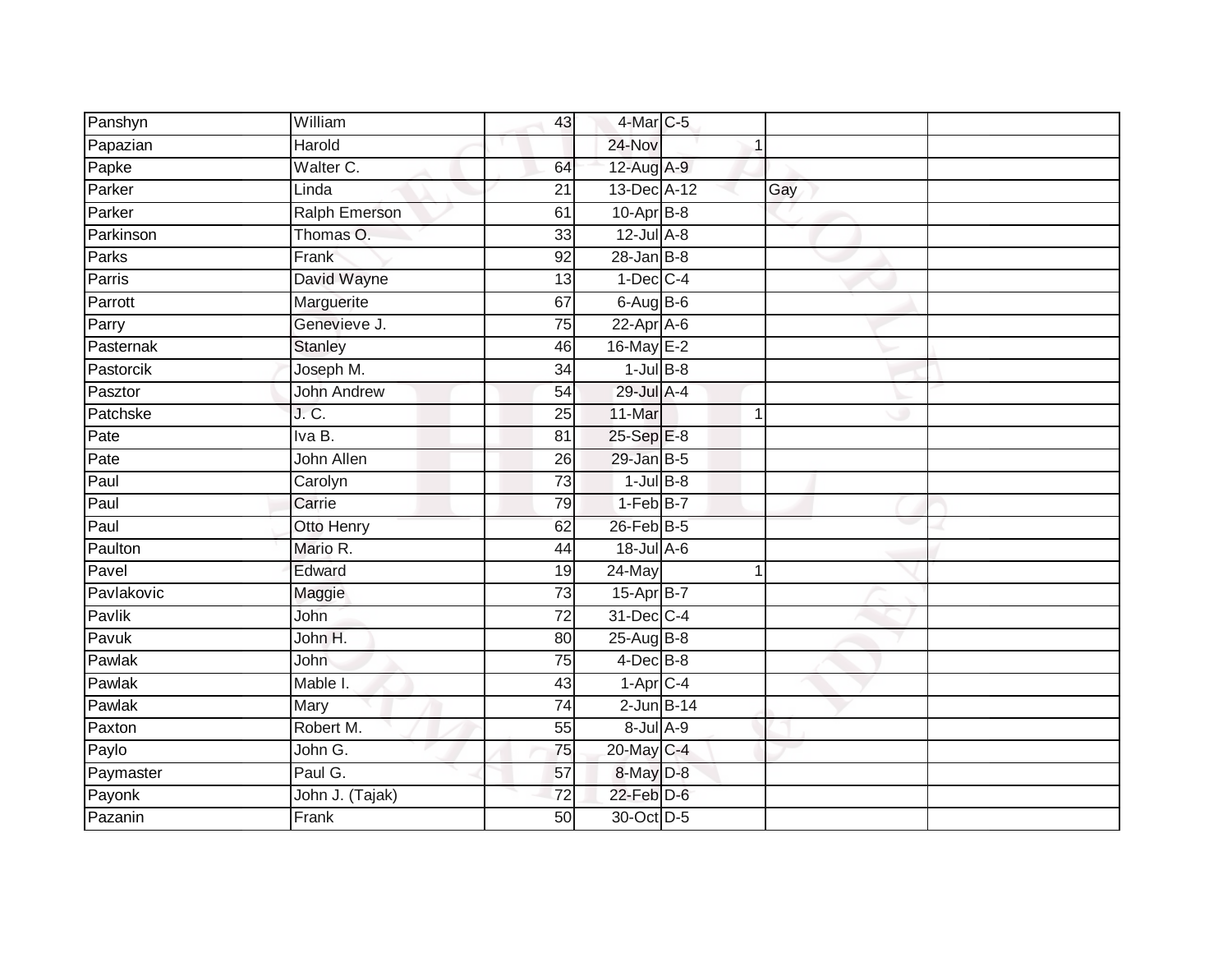| Pazik     | Louis         | 71              | 22-Aug D-8           |        |                                               |
|-----------|---------------|-----------------|----------------------|--------|-----------------------------------------------|
| Peaker    | Alice         | 65              | 26-Dec D-4           |        |                                               |
| Peaker    | Maude H.      | 67              | 28-Oct A-4           |        |                                               |
| Pearce    | Margaret A.   | 90              | 10-Mar C-2           |        |                                               |
| Pearson   | Clifford      | 69              | 28-Jul B-11          |        |                                               |
| Pearson   | John W.       |                 | 16-Oct               | 1      |                                               |
| Pedroza   | Jose          | 68              | $20$ -Nov $D-4$      |        |                                               |
| Pember    | Jack          | 47              | 24-Nov C-4           |        |                                               |
| Pemeroke  | Gayle         | $\overline{25}$ | 31-May B-8           | Froman |                                               |
| Pendoski  | Edward P.     | 43              | $7-Aug$ C-4          |        |                                               |
| Penk      | <b>Bruno</b>  | 56              | $10$ -Jan D-6        |        |                                               |
| Penkowski | Mary          |                 | $22$ -Dec $C-6$      |        |                                               |
| Penn      | Vincent F.    | 63              | 30-Dec B-3           |        | Also listed as Pienkowski                     |
| Penney    | Edwin         | 70              | 24-Mar C-6           |        |                                               |
| Pepkowski | Robert J.     | 30              | 17-Jun 1, B-5        |        |                                               |
| Pepper    | Harold        | 61              | $20 - Sep$ B-6       |        |                                               |
| Pepper    | Wilford E.    | 14              | $22$ -Aug $D-8$      |        |                                               |
| Perel     | Charles S.    | 79              | 30-Sep C-11          |        |                                               |
| Peres     | Louis         | $\overline{76}$ | $25$ -Jul $A-4$      |        |                                               |
| Perris    | Isadore       | 86              | $20$ -Feb $C-5$      |        |                                               |
| Persch    | Kathryn J.    |                 | 53 Decmeber D-5<br>6 |        |                                               |
| Person    | Dora          | 75              | $3-Sep$ $C-4$        |        |                                               |
| Persson   | Gustave B.    | 61              | 16-Dec A-8           |        |                                               |
| Pesta     | Frances       |                 | 8-Oct C-4            |        |                                               |
| Peter     | Mary          | 86              | $15$ -Jan B-5        |        |                                               |
| Peters    | Frank A., Sr. | $\overline{72}$ | 16-May E-2           |        |                                               |
| Peters    | John W.       | $\overline{71}$ | $27$ -Nov $B-5$      |        |                                               |
| Petersen  | Catharina J.  | 85              | 7-Feb C-9            |        |                                               |
| Petersen  | Peter A.      | 89              | $11$ -Feb $E$ -7     |        | Also spelled Peterson;<br>see February 9, C-5 |
| Petersen  | Silvia M.     | 78              | $22$ -Apr $A$ -6     |        |                                               |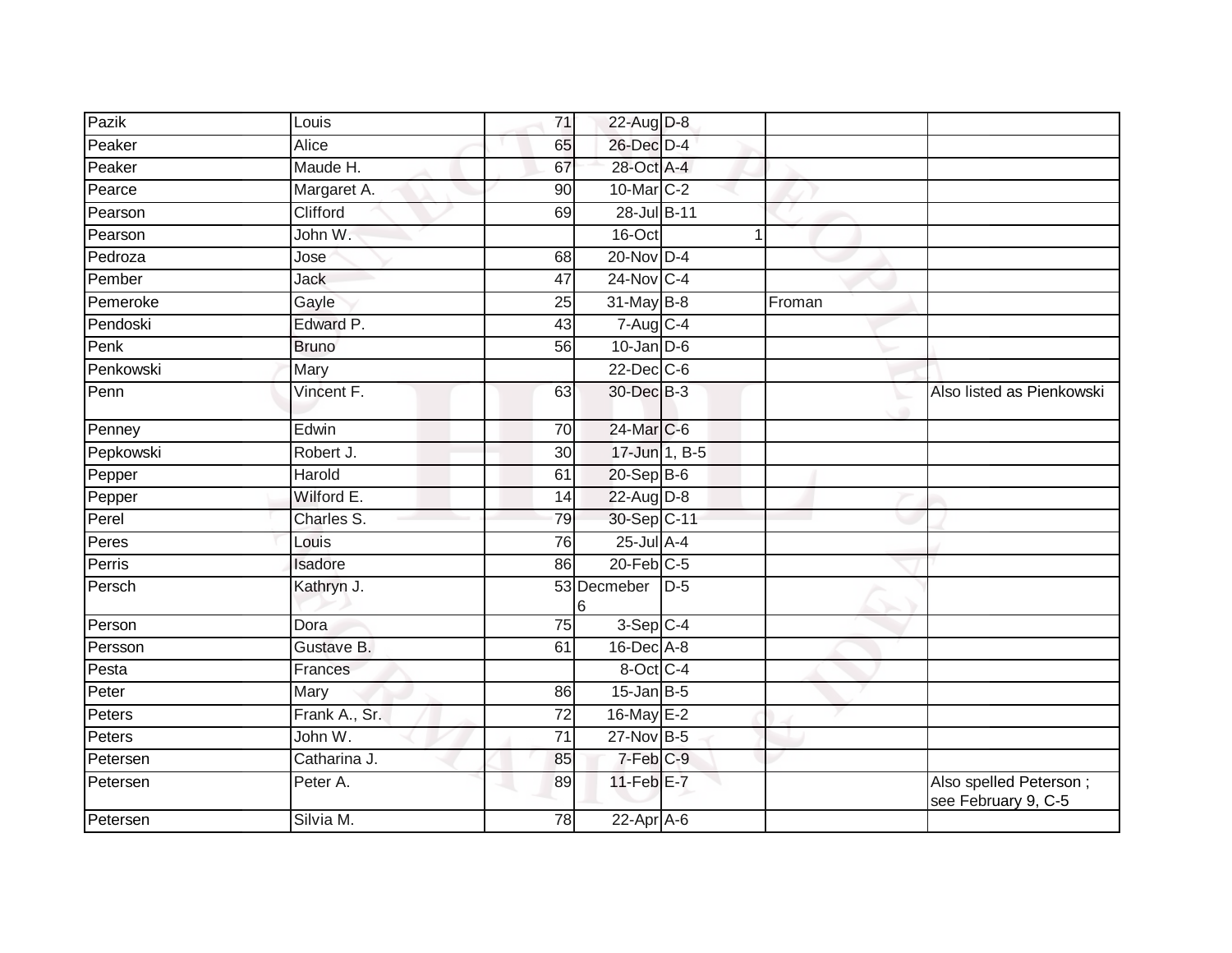| Peterson    | <b>Bernice Bond</b>   | 62              | $24$ -Jun $A-8$ |         |                                                |
|-------------|-----------------------|-----------------|-----------------|---------|------------------------------------------------|
| Peterson    | Helen                 | 84              | 10-Apr B-8      |         |                                                |
| Peterson    | Henry W.              | 77              | 15-Apr B-7      |         |                                                |
| Peterson    | John R.               | 40              | 9-Oct B-7       |         |                                                |
| Peterson    | Mabel M.              | $\overline{70}$ | $4$ -Oct $A$ -8 |         |                                                |
| Peterson    | Peter A.              | 89              | $9$ -Feb $C$ -5 |         | Also spelled Petersen;<br>see February 11, E-7 |
| Peterson    | Robert E.             | 50              | $4$ -Mar $C$ -5 |         |                                                |
| Peto        | Elizabeth             | 86              | 29-Dec B-6      |         |                                                |
| Petree      | Wilbur L.             | 65              | 18-Nov A-6      |         |                                                |
| Petrey      | Eugene O.             | 52              | $17-Sep$ B-6    |         |                                                |
| Petri       | Ezio                  | 59              | $28$ -Jun $B-3$ |         |                                                |
| Petrie      | Harold F.             | 61              | $23$ -Jan B-5   |         |                                                |
| Petritsch   | Geneva Mae            | 44              | $3$ -Jul $B$ -4 |         |                                                |
| Petrunich   | Joe L.                | 57              | 14-May B-3      |         |                                                |
| Petry       | <b>Gene Carpenter</b> |                 | 28-Apr B-8      |         |                                                |
| Pettit      | Donald E.             | 48              | $9$ -Jan $C-4$  |         |                                                |
| Peyanowitch | Anna                  | $\overline{71}$ | 5-May E-13      |         |                                                |
| Pfauser     | Christine             |                 | 4-Nov B-5       |         |                                                |
| Pfeifer     | Catherine             | 72              | $9-Sep$ B-4     |         |                                                |
| Pfister     | Dolie M.              | 72              | 20-Oct E-4      | Jamison |                                                |
| Pfister     | Lena (Leona)          | 72              | 27-Oct C-6      |         |                                                |
| Phillips    | Mary E.               | 49              | 21-Jul B-10     | York    |                                                |
| Pickel      | Othello T.            | 59              | $1-AprC-4$      |         |                                                |
| Pickrell    | Mabel                 | 80              | $15$ -Jan B-5   |         |                                                |
| Pienton     | Stanley               | 80              | 8-May D-8       |         |                                                |
| Pierazek    | Jean                  | 52              | 23-Aug A-10     |         |                                                |
| Pierce      | Cecil R.              | 58              | 5-May E-13      |         |                                                |
| Pietranczyk | Joseph A.             | 95              | 22-Jul A-8      |         |                                                |
| Pietruszka  | Stanley               | 57              | 29-Jul A-4      |         |                                                |
| Pigg        | Chalres E.            | 59              | 24-May D-7      |         |                                                |
| Pikul       | Emily                 |                 | $2$ -Feb $B-9$  |         |                                                |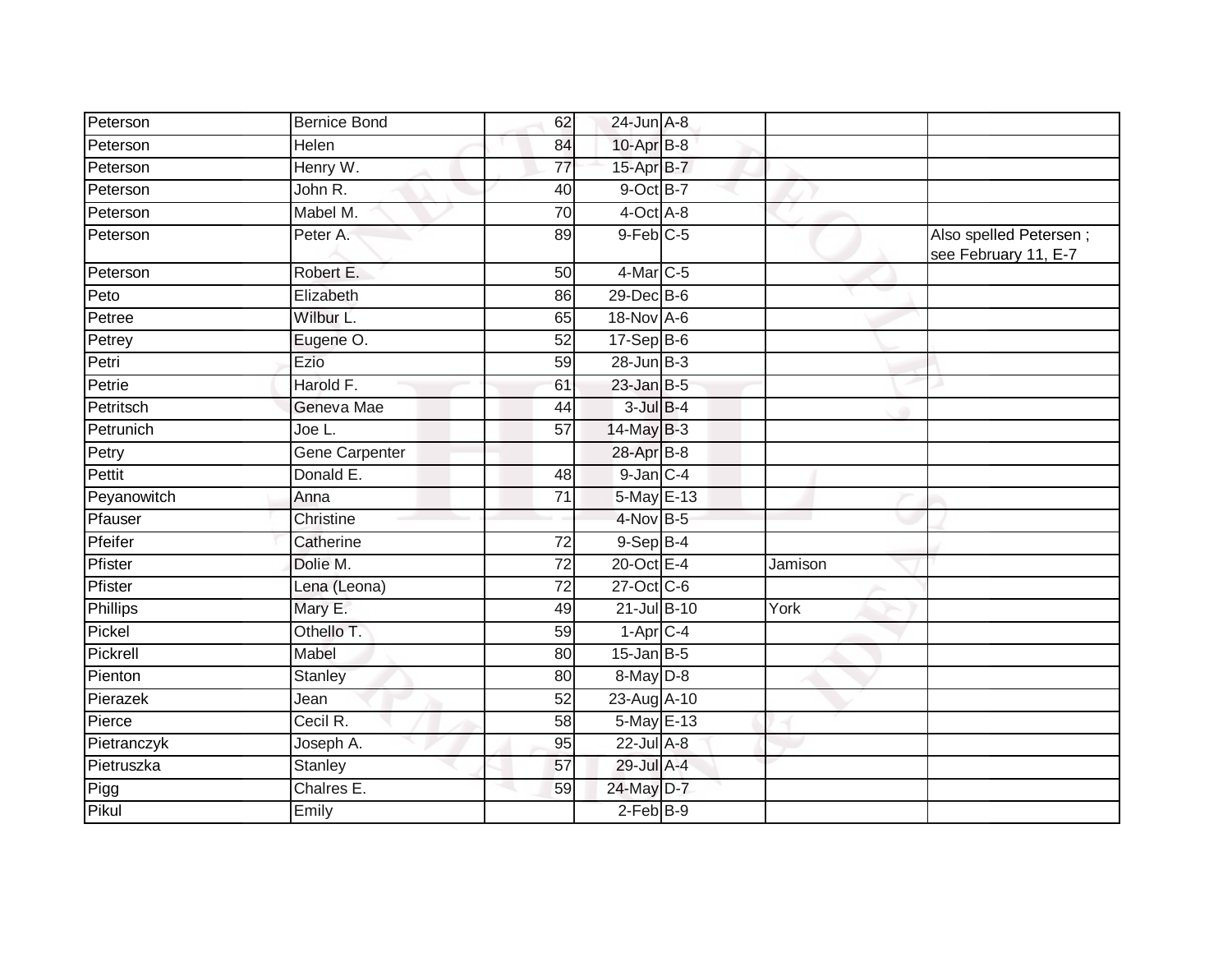| Pindok     | Michael             |                 | 25-Jul A-4     |   |                |                       |
|------------|---------------------|-----------------|----------------|---|----------------|-----------------------|
| Piniak     | Alex                | 77              | 29-Feb C-6     |   |                |                       |
| Piniak     | <b>Henry Andrew</b> | 56              | 12-Jul A-8     |   |                |                       |
| Piotrowski | Jeannette           | 45              | 17-May D-5     |   | <b>Szpilka</b> |                       |
| Piotrowski | John J.             | 69              | 17-Mar C-2     |   |                |                       |
| Piper      | Lorraine F.         | 49              | 29-Aug B-3     |   |                |                       |
| Pirowski   | Paul                | $\overline{75}$ | 5-Jun C-11     |   |                |                       |
| Pisano     | Albert              | 66              | 20-May C-4     |   |                |                       |
| Pisko      | Anna                |                 | 27-Mar B-10    |   |                |                       |
| Pisko      | George              | 91              | 15-Oct A-8     |   |                | Also listed as Pishko |
| Pitis      | John                | 81              | 25-Nov C-6     |   |                |                       |
| Piwkiewicz | Josephine           | 74              | $7 - Jun$ B-3  |   |                |                       |
| Planeto    | John                | 81              | 25-Feb C-6     |   |                |                       |
| Plisky     | Max Carl            | 63              | 29-Sep B-6     |   |                |                       |
| Pluymert   | Henry               | 61              | 24-Apr B-6     |   |                |                       |
| Plys       | Frances             | 68              | 19-Nov A-8     |   |                |                       |
| Pocock     | Agnes               | 68              | 27-Dec A-8     |   |                |                       |
| Podraza    | Julia V.            | 69              | 12-Feb A-8     |   |                |                       |
| Poetz      | Raymond H.          | 48              | 20-Dec B-6     |   |                |                       |
| Pokorski   | Edward F.           | 64              | 6-May A-11     |   |                |                       |
| Pokraka    | Regina              |                 | $9$ -Jan $C-4$ |   | Reska          |                       |
| Pollard    | Mary                | 89              | $3-Apr$ D-6    |   |                |                       |
| Polomcak   | Catherine           |                 | 17-Oct A-10    |   |                |                       |
| Ponton     | Maude               | 84              | 16-Aug B-8     |   |                |                       |
| Popa       | Gayle               | 9               | 18-Feb         |   |                |                       |
| Popa       | Victor              | 45              | 18-Feb         |   |                |                       |
| Pope       | Charles             | $\overline{21}$ | 8-Nov          | 1 |                |                       |
| Pope       | Mabel A.            | 30              | $7-Nov$ C-6    |   |                |                       |
| Popovich   | Eli                 | 65              | $9$ -May $B-4$ |   |                |                       |
| Poppen     | Thelma              | 58              | 27-Dec A-8     |   |                |                       |
| Popplewell | Nancy               | 85              | $21-Apr$ B-8   |   |                |                       |
| Poracky    | Josephine (Bertha)  | $\overline{73}$ | 27-Mar B-10    |   |                |                       |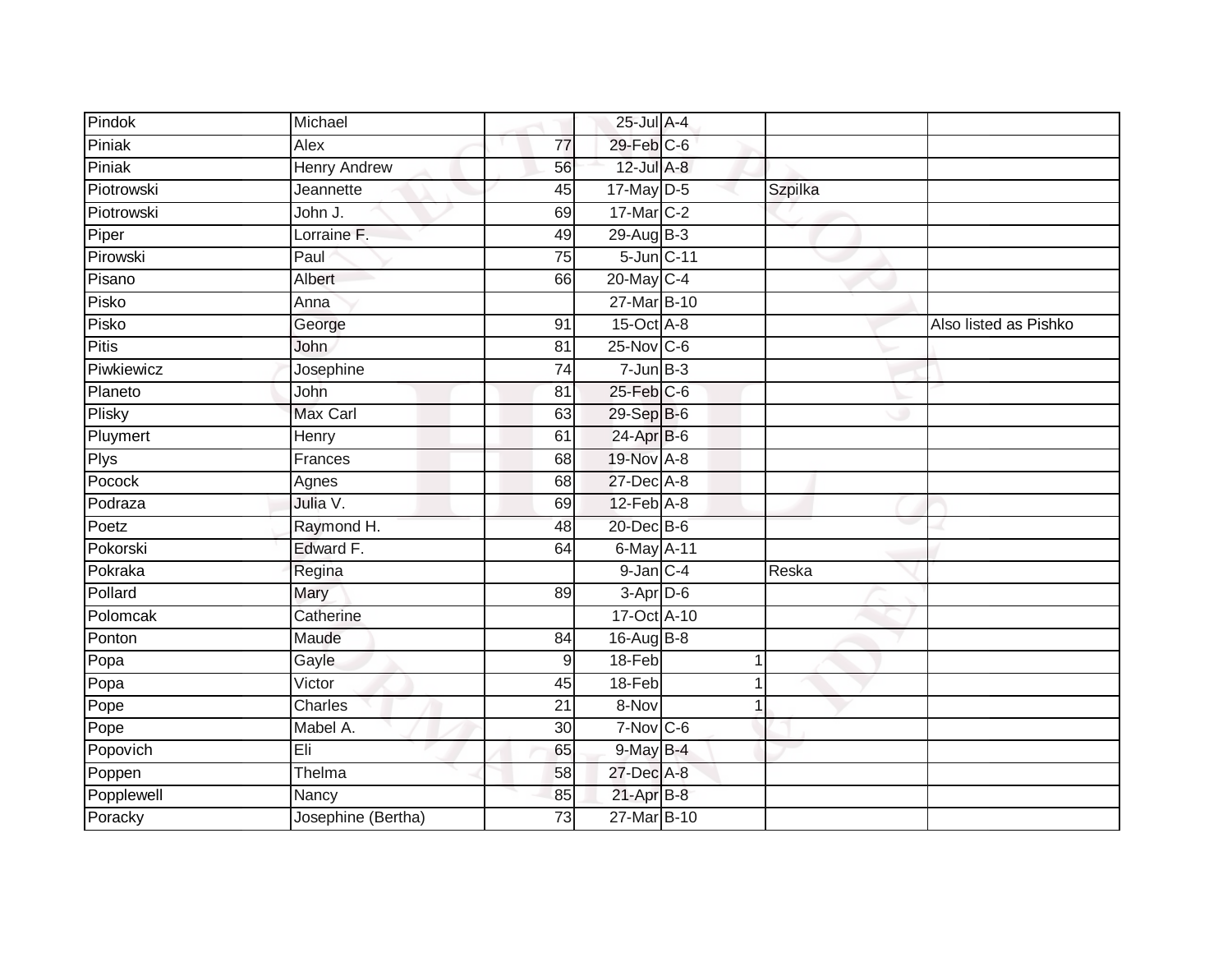| Porras       | Ezequiel R.            | 78              | 29-Apr A-6              |        |                                    |
|--------------|------------------------|-----------------|-------------------------|--------|------------------------------------|
| Porter       | Gertrude               | 42              | 20-Mar B-8              |        |                                    |
| Porter       | Sadie                  | 62              | 19-Feb A-4              |        |                                    |
| Postema      | Ettie                  | 81              | 25-Apr D-13             |        |                                    |
| Pouch        | Loretta E.             | 67              | 19-Sep A-10             |        |                                    |
| Poulos       | Andrew                 | 79              | 31-Mar D-14             |        |                                    |
| Powell       | Bruce H.               | 50              | 31-Mar D-14             |        |                                    |
| Powers       | Sue                    | 49              | $25$ -Nov $ C-6 $       |        |                                    |
| Praller      | Anthony                | 57              | $19$ -Jan C-4           |        |                                    |
| Prange       | Edwin L.               | 83              | $12-Apr$ <sub>C-5</sub> |        |                                    |
| Prater       | Harry                  | $\overline{17}$ | 15-Jul B-5              |        |                                    |
| Pratt        | Guy A.                 |                 | 17-Oct A-10             |        |                                    |
| Preiss       | Ferdinand              | 80              | 12-Dec F-2              |        |                                    |
| Premuda      | Vincent M.             | 63              | 26-Apr B-6              |        |                                    |
| Prendergast  | Ralph J.               | $\overline{76}$ | 24-Apr B-6              |        |                                    |
| Prevo        | Gilbert W.             | 84              | 9-Dec A-8               |        |                                    |
| Prevo        | Melvin H.              | 81              | $13$ -Jun B-6           |        |                                    |
| Pridala      | John                   | 58              | $9$ -Jun $B$ -6         |        |                                    |
| Prieto       | <b>Anthony Raymond</b> | 20              | 15-May D-8              |        | Picture included May 24,<br>$D-7.$ |
| Prigge       | Loretta                | 82              | $26$ -Apr $B$ -6        | Mauder |                                    |
| Pritt        | William R.             | 54              | $25-Sep$ $E-8$          |        |                                    |
| Proctor      | Velvet L.              | 63              | 28-Jul B-11             |        |                                    |
| Profilovich  | <b>Milka</b>           | 49              | 23-Dec C-5              |        |                                    |
| Prohl        | Frank W., Sr.          | 69              | $2$ -Jun $B-14$         |        |                                    |
| Prohl        | Lee C.                 | 61              | $4-AprB-6$              |        |                                    |
| Pruzin       | Paul S.                | 61              | 8-Dec F-4               |        |                                    |
| Pruzinsky    | Stephen                | 86              | 17-Oct A-10             |        |                                    |
| Przybylowski | Tekla                  | 80              | $10$ -Jul B-6           |        |                                    |
| Puckett      | <b>Burlen</b>          | 50              | 15-May D-8              |        |                                    |
| Pugh         | Elsie                  | 72              | 31-Mar D-14             |        |                                    |
| Pujdak       | Jerome                 | 20              | $1-AprC-4$              |        |                                    |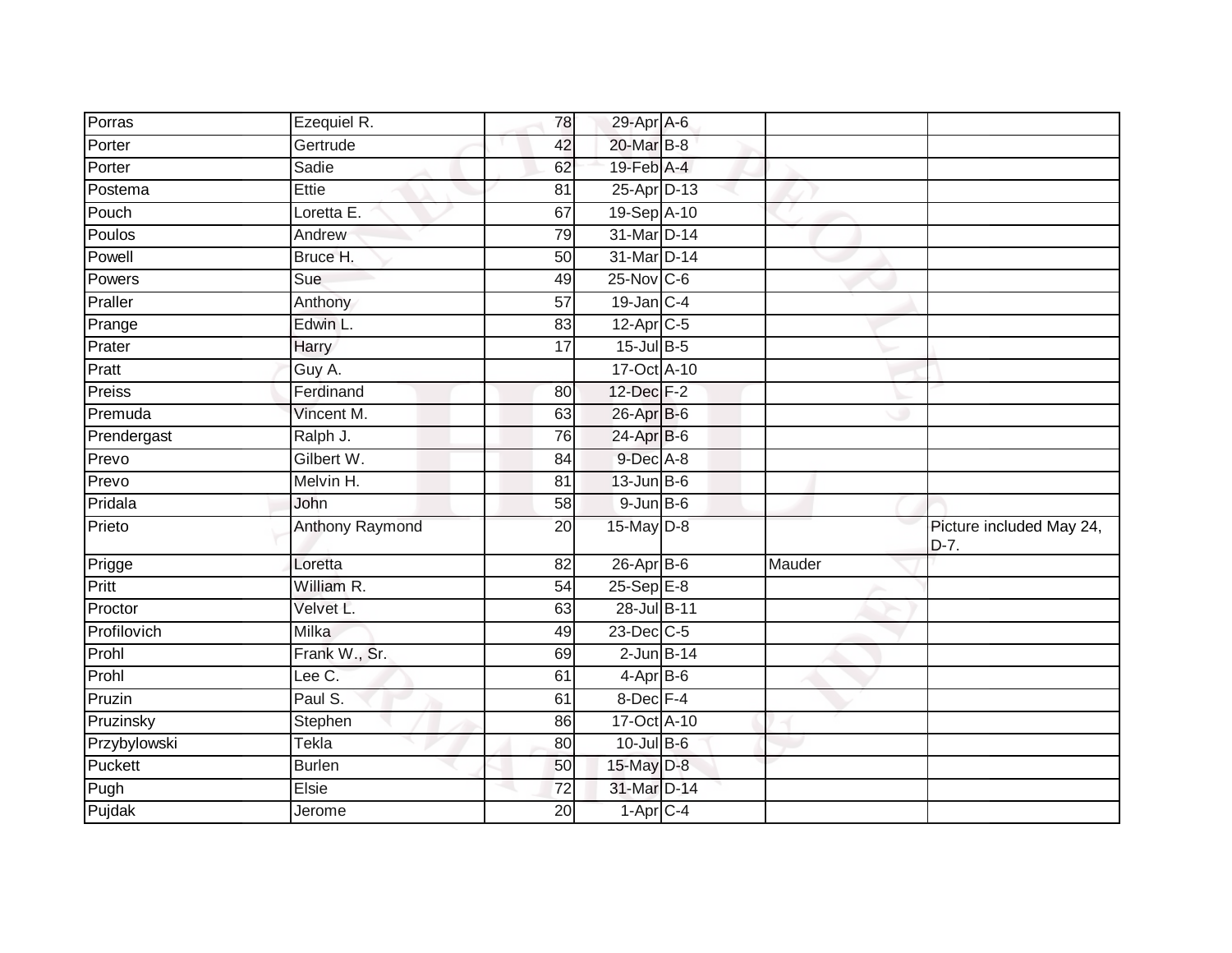| Pulliam     | James H.                  |                 | 24-Oct B-5       |  |                     |
|-------------|---------------------------|-----------------|------------------|--|---------------------|
| Puntillo    | Anna (Mama)               | $\overline{74}$ | 11-Nov C-11      |  |                     |
| Puntney     | William T.                | 55              | 27-Nov B-5       |  |                     |
| Puralewski  | Ignatius A.               | 76              | $15$ -Jan B-5    |  |                     |
| Purdy       | Cora B.                   | $\overline{83}$ | 13-May C-4       |  |                     |
| Pustelnik   | Edmund P.                 | 49              | 31-Dec C-4       |  |                     |
| Queen       | Nelven                    | 32              | $26$ -Feb $B$ -5 |  |                     |
| Quick       | <b>Elizabeth Dittrich</b> | 80              | $21-Aug$ B-6     |  |                     |
| Quinn       | Marie A.                  | 81              | 28-Apr B-8       |  |                     |
| Quintanilla | Josephine                 | $\overline{57}$ | $15$ -Jan B-5    |  |                     |
| Raczkowski  | Irene                     | 65              | 27-Oct C-6       |  |                     |
| Raczkowski  | Vincent E.                | 68              | 31-May B-8       |  |                     |
| Raczy       | Frances                   | 76              | 17-Mar C-2       |  | Also spelled Ronczy |
| Radecki     | Chester E.                | 46              | $22$ -Feb $D-6$  |  |                     |
| Rademacher  | Anna F.                   | $\overline{80}$ | 17-Dec A-8       |  |                     |
| Ragen       | <b>Stella Bernince</b>    | 83              | 19-Sep A-10      |  |                     |
| Ragen       | Wilhelmina                | $\overline{88}$ | 30-Aug B-11      |  |                     |
| Rainford    | <b>Rose Maisy</b>         | 51              | 25-Sep E-8       |  |                     |
| Rains       | Douglas, Jr.              | $\overline{3}$  | 7-Mar C-7        |  |                     |
| Rains       | Penny                     | $\overline{2}$  | 7-Mar C-7        |  |                     |
| Ramirez     | Juan                      |                 | 12-Dec           |  |                     |
| Ramsey      | Evelyn L.                 | 89              | $13$ -Feb $C-4$  |  |                     |
| Ramsey      | Joan                      | 54              | 14-Aug B-8       |  |                     |
| Ramstead    | Eva L.                    | 69              | 8-May D-8        |  |                     |
| Randle      | Verlan D.                 | 61              | 30-Oct D-5       |  |                     |
| Ranus       | Mary                      | $\overline{73}$ | $23 - Sep$ B-4   |  |                     |
| Rapp        | Eddie                     | 50              | $1-Dec$ $C-4$    |  |                     |
| Rastovski   | Barbara M.                |                 | 15-Apr B-7       |  |                     |
| Rathbun     | Edward A.                 | 92              | 21-Jul B-10      |  |                     |
| Rathman     | Antoinette                | 80              | 21-Oct C-6       |  |                     |
| Ray         | Alvin C.                  | 74              | 18-Sep C-7       |  |                     |
| Ray         | George E.                 | 69              | 19-Aug A-5       |  |                     |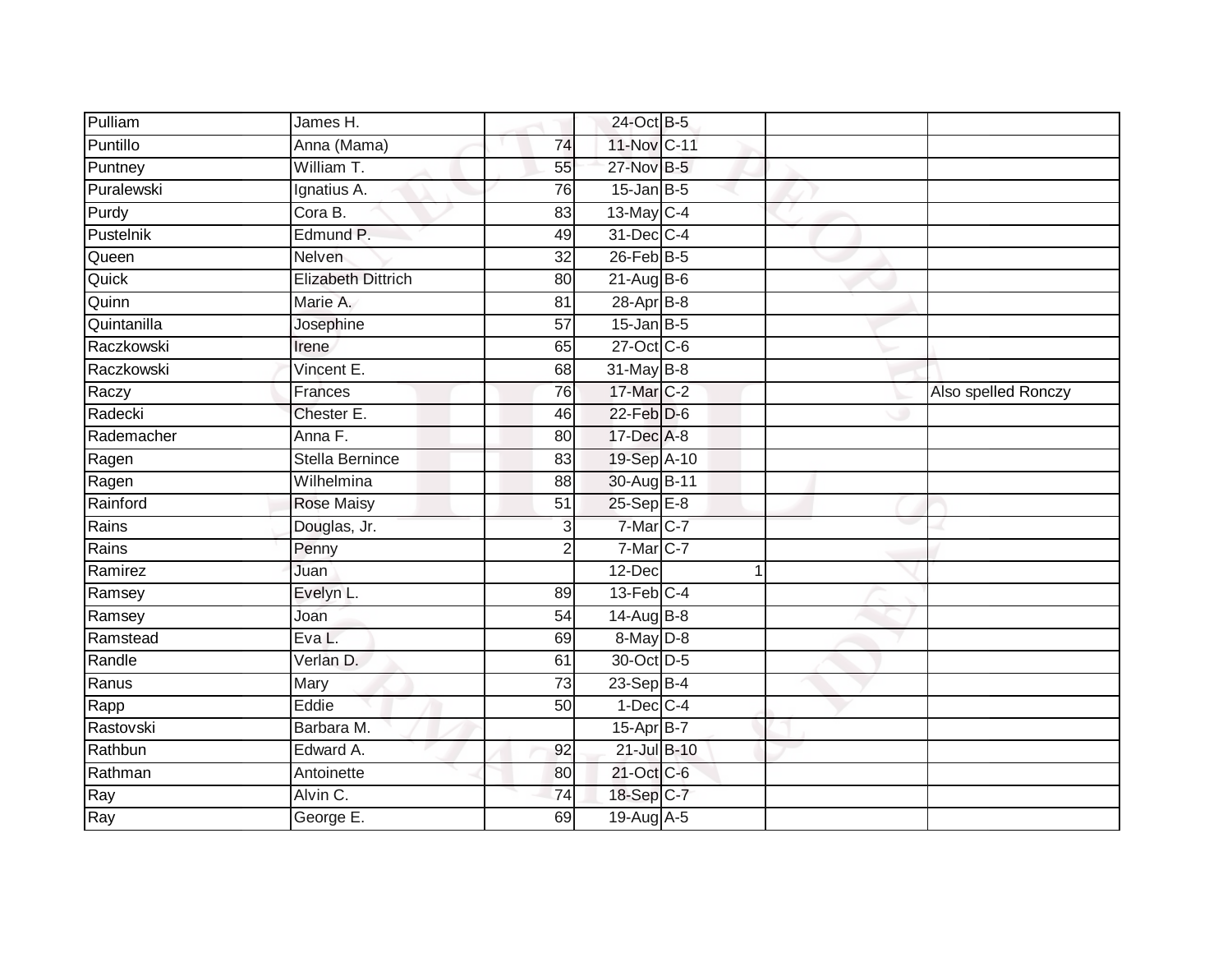| Ray       | Madeline M.                            | 76              | 29-Jul A-4        |         |                                      |
|-----------|----------------------------------------|-----------------|-------------------|---------|--------------------------------------|
| Ray       | Warren D.                              | 79              | $1$ -Dec $C$ -4   |         |                                      |
| Rayes     | Gloria                                 | 18              | 26-Aug B-6        |         |                                      |
| Razzo     | Sarah                                  | 61              | 8-Oct C-4         | Whiting |                                      |
| Ready     | Charles H.                             | $\overline{77}$ | 25-Oct B-14       |         |                                      |
| Reaman    | Alfred L.                              | 49              | $2$ -Jun $B-14$   |         |                                      |
| Reasor    | <b>Hurlie Dean</b>                     | 65              | 16-May E-2        |         |                                      |
| Reckas    | Demetrios (Takis)                      | 42              | $7-Nov$ C-6       |         |                                      |
| Redden    | Alva F.                                | 49              | $26$ -Dec $D-4$   |         |                                      |
| Reed      | Dessie L.                              | 41              | 28-Mar A-8        |         |                                      |
| Reed      | <b>Harvey Ross</b>                     | 73              | 31-Mar D-14       |         |                                      |
| Reed      | Richard Joseph                         | $\overline{73}$ | $27$ -Feb $C-4$   |         |                                      |
| Reed      | William                                | $\overline{74}$ | 18-Aug B-6        |         |                                      |
| Regnier   | Lawrence F.                            | 69              | 7-May B-4         |         |                                      |
| Regnier   | Oscar M.                               | $\overline{78}$ | 16-Oct C-10       |         |                                      |
| Reichert  | August                                 | 79              | 22-Nov B-15       |         |                                      |
| Reinert   | Lucille Reinert (Sister<br>Mary Peter) | 60              | $6$ -Aug $B$ -6   |         |                                      |
| Reisinger | Virgil C.                              | 64              | 20-Jun D-8        |         |                                      |
| Reisling  | Patricia                               | Infant          | $23$ -Feb $C-7$   |         |                                      |
| Reiter    | Virgil S., Jr.                         | 67              | $2$ -Jun $B-14$   |         |                                      |
| Rekau     | Harold E.                              | 18              | $12$ -Mar $ C-4 $ |         | Picture included March 13,<br>$F-2.$ |
| Remeikis  | Agatha                                 | 75              | $4$ -Oct $A$ -8   |         |                                      |
| Rendel    | Forrest (Doc)                          | 84              | $1$ -Jul B-8      |         |                                      |
| Rendel    | Juliet M.                              | 55              | 27-Nov B-5        |         |                                      |
| Rentas    | Anthony                                | 72              | $3-Nov$ E-2       |         |                                      |
| Rentas    | John                                   | 34              | 17-Mar C-2        |         |                                      |
| Rentner   | Alice                                  | 63              | 16-Jun B-12       |         |                                      |
| Reubold   | Arthur J.                              | 88              | 5-Feb C-5         |         |                                      |
| Reyes     | Victor                                 | 57              | 7-Feb C-9         |         |                                      |
| Reynolds  | Edward                                 | 67              | 19-Apr C-5        |         |                                      |
| Reynolds  | Ralph                                  | 58              | $17$ -May D-5     |         |                                      |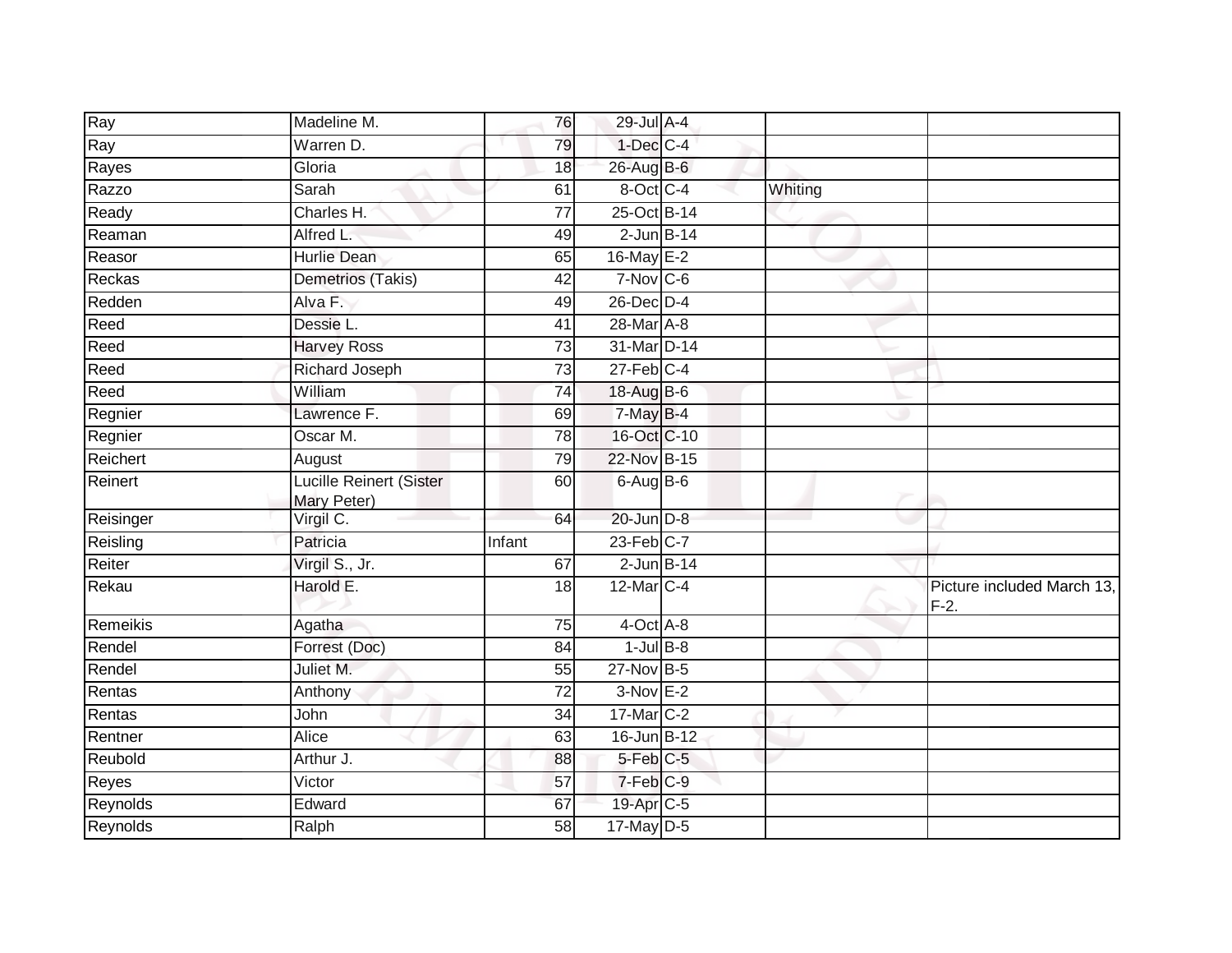| Rhyne           | Gleason                | 48              | 25-Jun C-5            |   |                   |
|-----------------|------------------------|-----------------|-----------------------|---|-------------------|
| Ribbentrop      | Katherine              | 75              | 19-May C-5            |   |                   |
| Riccardi        | Karen Ann              | 14              | 5-Dec B-10            |   |                   |
| Ricciardi       | Lea                    | 66              | $11-Aug$ B-9          |   |                   |
| Rice            | Gearld                 | $\overline{54}$ | 17-Nov C-7            |   |                   |
| Rice            | Mary (Jane)            | 46              | 13-May C-4            |   |                   |
| Rich            | John A.                | 82              | $16$ -Apr $C-4$       |   |                   |
| Richards        | Elizabeth              | 85              | 16-Aug B-8            |   |                   |
| <b>Richards</b> | <b>Harry Jefferson</b> | 84              | $1$ -Jul $B-8$        |   |                   |
| Richards        | Ray J.                 | 75              | $2$ -Jan $C-4$        |   |                   |
| Richards        | Rodney L.              | 8 <sup>1</sup>  | $11$ -Jun $B-3$       |   |                   |
| Richards        | Thomas E.              | 75              | 12-Dec F-2            |   |                   |
| Richardson      | Mae                    | 62              | 26-Aug B-6            |   |                   |
| Richardson      | Marcella               | 19              | 23-Feb                | 1 |                   |
| Richmond        | Luella                 | $\overline{72}$ | 22-Nov B-15           |   |                   |
| Richter         | Erna                   | 82              | $15$ -Jan $B-5$       |   |                   |
| Richwalski      | Paul J., Sr.           | 60              | 26-Feb B-5            |   |                   |
| Rieder          | Andrew                 | 66              | 30-Apr <sub>C-4</sub> |   |                   |
| Rietman         | John H.                | 66              | 14-Mar D-6            |   |                   |
| Rigotti         | Michael J.             | 20              | 19-Apr                | 1 |                   |
| <b>Riley</b>    | Hazel                  | 54              | $1-Dec$ $C-4$         |   |                   |
| Rinsema         | Henry                  | 80              | 19-Nov A-8            |   |                   |
| Riordan         | Nora Mary              | 82              | 28-Aug D-6            |   |                   |
| <b>Risch</b>    | Catherine C.           | 75              | $10$ -Jun $C - 5$     |   |                   |
| Ritchey         | Lawrence E.            | 30              | 7-May B-4             |   |                   |
| Rivard          | William                | 70              | 29-Aug B-3            |   |                   |
| Rivich          | Raymond                | 23              | 25-Nov 1, C-6         |   | Picture included. |
| Rizzuto         | Anthony V.             | 57              | 26-Nov B-7            |   |                   |
| Roach           | Maggie Lena            | 68              | 13-Aug A-4            |   |                   |
| Robbins         | Pearl                  | $\overline{71}$ | 23-Aug A-10           |   |                   |
| Robenhorst      | Fred                   | 72              | 10-Jun C-5            |   |                   |
| Roberts         | Edward H.              | 38              | $2$ -Oct $E - 5$      |   |                   |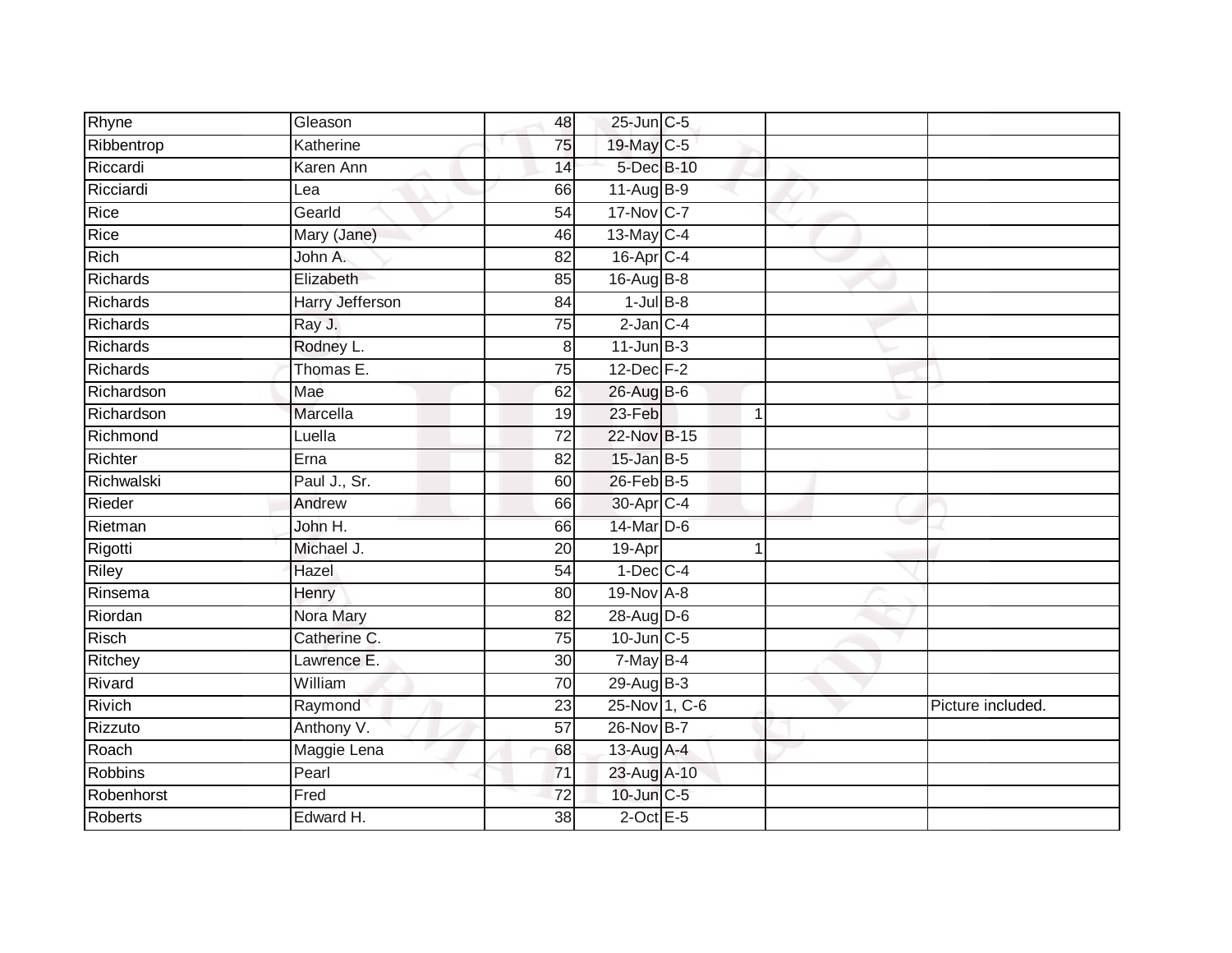| <b>Roberts</b>  | Maude A.             | 64             | 13-Nov D-5                  |   |  |
|-----------------|----------------------|----------------|-----------------------------|---|--|
| Robertson       | Andrew               | 66             | $3-Nov$ E-2                 |   |  |
| Robinson        | Lee M.               | 46             | 12-Dec                      | 1 |  |
| Robinson        | Nelly A.             | 79             | $22$ -Apr $A$ -6            |   |  |
| Robinson        | Viola                | 64             | 18-Mar B-3                  |   |  |
| <b>Roderick</b> | Ronald E.            | 16             | 21-Oct                      | 1 |  |
| Rodgers         | Agnes U.             | 83             | 22-May E-13                 |   |  |
| Rodkin          | Jacob I.             | 86             | 31-Jul B-4                  |   |  |
| Rogan           | <b>James Francis</b> | 61             | 19-May C-5                  |   |  |
| Rogan           | Robert               | 53             | $23$ -Apr $C-4$             |   |  |
| Rogers          | <b>Agnes Ursula</b>  | 82             | 26-May C-11                 |   |  |
| Rogers          | James Grady          | 45             | 8-Sep B-10                  |   |  |
| Rogers          | John P.              | 74             | $19$ -Feb $\overline{A}$ -4 |   |  |
| Rogers          | Thresea E.           | 74             | 10-Mar C-2                  |   |  |
| Rogiokos        | Demetrious A.        | 78             | 30-Jan B-5                  |   |  |
| Rohde           | Fred W.              | 83             | 14-Apr C-8                  |   |  |
| Rohl            | Mary A.              | 79             | 18-Dec D-4                  |   |  |
| Roknich         | Ljubica (Ma)         | 77             | $22$ -Apr $A$ -6            |   |  |
| Rokosz          | Frank                | 41             | 22-Sep D-14                 |   |  |
| Rolison         | Ruth M.              | 75             | 7-Aug C-4                   |   |  |
| Roll            | Aura Isaac           | 76             | 10-Oct B-6                  |   |  |
| Roman           | George T.            | 62             | $27$ -Dec $A-8$             |   |  |
| Roman           | Michael              |                | $9-Sep$ $B-4$               |   |  |
| Romero          | Eduardo Bienvenido   | 57             | 16-Jul C-4                  |   |  |
| Rose            | William A.           | 75             | $17-Apr$ B-6                |   |  |
| Roseberry       | W.W.                 | 43             | $15$ -Feb $ C$ -6           |   |  |
| Rosen           | Emma W.              | 60             | 12-Mar C-4                  |   |  |
| Rosenberger     | Ronald Lee           | 22             | $12$ -Nov $A-6$             |   |  |
| Rosenthal       | Henry, Sr.           | 78             | 5-Dec B-10                  |   |  |
| Rosenzweig      | Harvey               | 40             | 29-Sep B-6                  |   |  |
| Roseta          | Eli                  | 44             | 30-Aug B-11                 |   |  |
| Ross            | Brian K.             | 5 <sup>1</sup> | $11$ -Jun B-3               |   |  |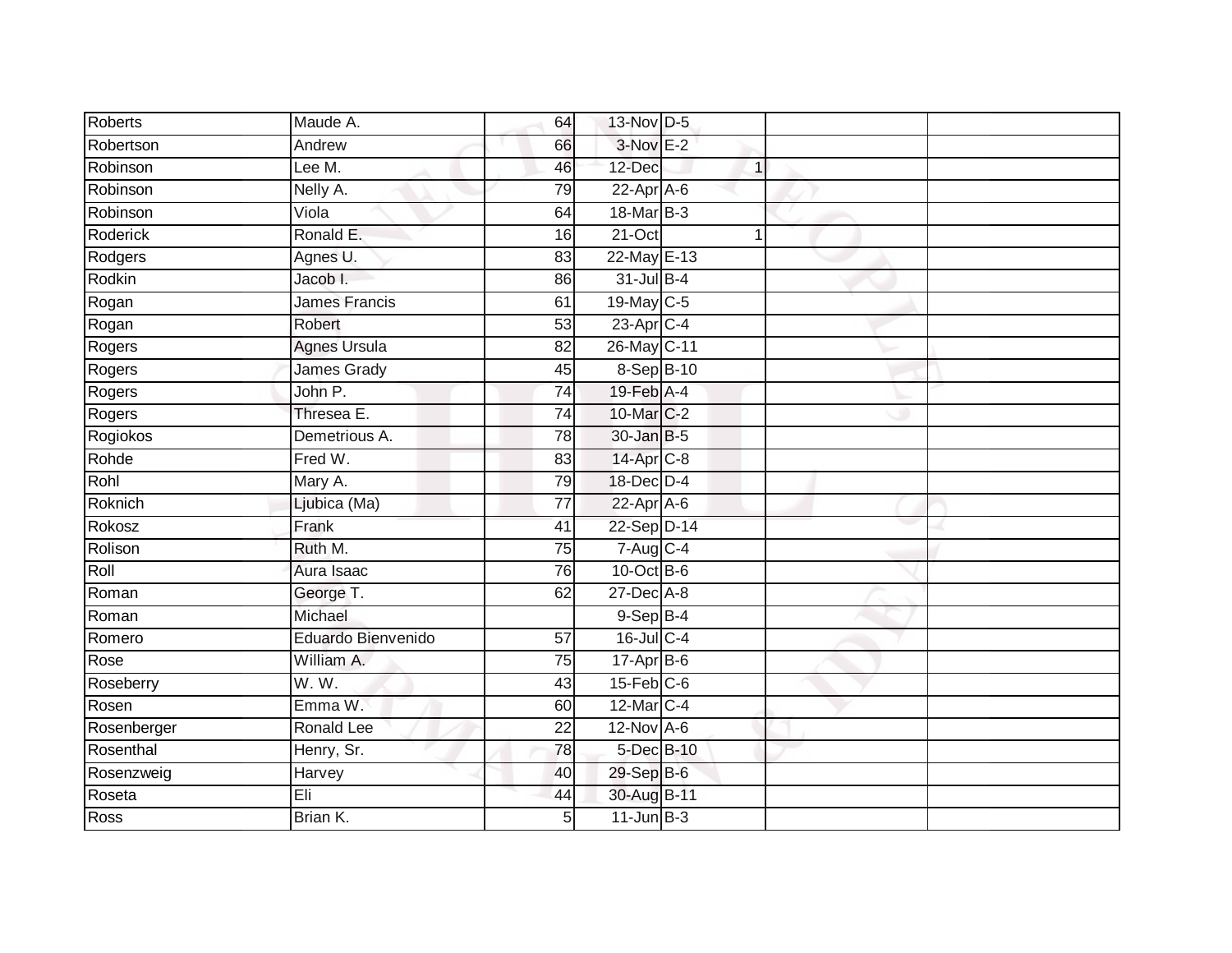| Ross        | <b>Chester Martin</b>   | 76              | 24-Jan C-10            |              |  |
|-------------|-------------------------|-----------------|------------------------|--------------|--|
| Ross        | Dora                    | 63              | 14-Apr <sub>C-8</sub>  |              |  |
| <b>Ross</b> | Mary                    | 68              | 22-Aug D-8             |              |  |
| Ross        | Nicholas P.             | $\overline{71}$ | 28-Feb C-12            |              |  |
| Roth        | Harry W.                | 62              | $12$ -Dec $F-2$        |              |  |
| Rouhselange | Joseph P.               | $\overline{74}$ | $5-Feb$ <sub>C-5</sub> |              |  |
| Routien     | Addlie E.               | 78              | 18-Nov A-6             |              |  |
| Rovai       | Fred J.                 | 45              | 6-Oct B-11             |              |  |
| Row         | Bonnie L.               | 59              | $15$ -Nov D-6          |              |  |
| Rowe        | Gerald                  | $\overline{52}$ | 29-Mar A-12            |              |  |
| Rowe        | Mona Myrtra             | 55              | 18-Oct A-10            |              |  |
| Rowland     | Paul T.                 | 75              | 10-Mar C-2             |              |  |
| Roy         | <b>Bernard (Beanie)</b> | 65              | $9$ -Jan $C-4$         |              |  |
| Royse       | Lily                    | $\overline{71}$ | $28$ -Jun $B-3$        |              |  |
| Royster     | Clarence B.             | $\overline{47}$ | 7-Mar C-7              |              |  |
| Rubright    | Roy                     | 68              | 15-Jul B-5             |              |  |
| Ruch        | Russell N.              | 64              | 27-Mar B-10            |              |  |
| Rudaitis    | Anne B.                 | $\overline{57}$ | 13-Nov D-5             |              |  |
| Rudd        | Marvin                  | 40              | 17-Nov C-7             |              |  |
| Rude        | <b>Rodney Richard</b>   | 1 day           | 17-Nov C-7             |              |  |
| Ruder       | Rozi                    | 84              | 1-May D-14             |              |  |
| Rudeski     | Grace F.                | 39              | 8-Aug B-4              |              |  |
| Rudolph     | Margaret B.             | 79              | 9-Aug C-5              |              |  |
| Rudzinski   | <b>Bruce</b>            | 16              |                        | 8-Jul 1, A-9 |  |
| Ruf         | Agnes                   | 91              | 27-Dec A-8             |              |  |
| Ruf         | John J.                 | $\overline{52}$ | $27$ -Dec $A-8$        |              |  |
| Ruhnow      | Arthur L.               |                 | 16-Jun B-12            |              |  |
| Rukavina    | Michael                 | 54              | 26-Aug                 | 1            |  |
| Rumbaugh    | Frances A.              | 78              | 5-May E-13             |              |  |
| Runge       | Bernhard H.             | 78              | 23-Apr C-4             |              |  |
| Rusinski    | Anna J.                 | 80              | 4-Aug E-11             |              |  |
| Russell     | <b>Harry</b>            | 76              | 31-Mar D-14            |              |  |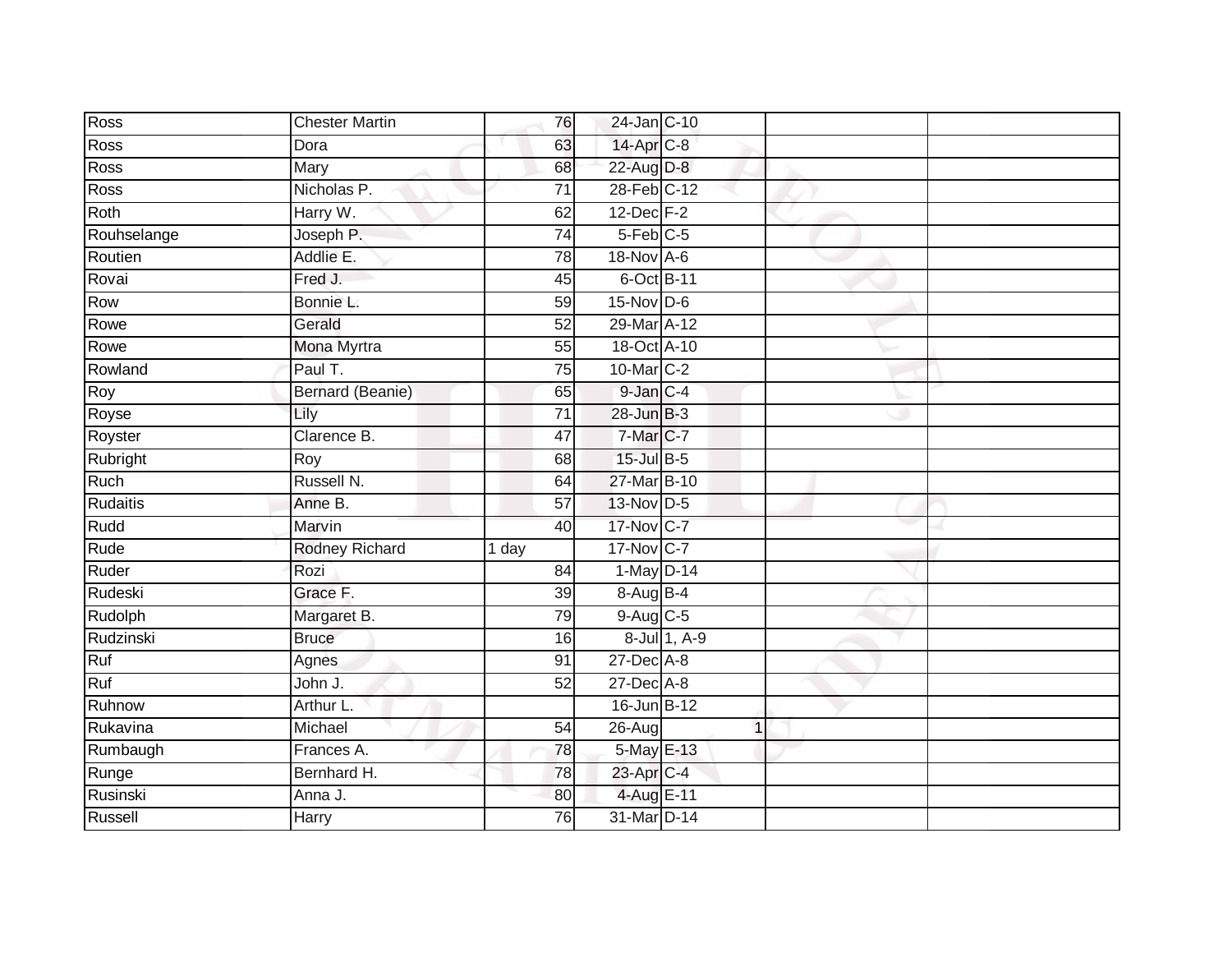| Ruszkowski | Anna                  | 72              | 4-Mar C-5            |                    |         |  |
|------------|-----------------------|-----------------|----------------------|--------------------|---------|--|
| Rutkowske  | Wanda                 | 32              | 21-Mar C-8           |                    |         |  |
| Rutt       | <b>Ralph William</b>  | 73              | 3-Oct A-10           |                    |         |  |
| Rutz       | Louise I.             | 76              | $11-Aug$ B-9         |                    |         |  |
| Ryan       | <b>Charles Edward</b> | 4 months        | $3-May$ B-8          |                    |         |  |
| Ryband     | Leonard W.            | 51              | 21-Jan C-12          |                    |         |  |
| Rybarczyk  | Joseph (Stryja)       | 81              | 13-Oct C-2           |                    |         |  |
| Rychwalski | Kazimir J.            | 86              |                      | $7 -$ Jul $B - 10$ |         |  |
| Ryckman    | Mabel M.              | 70              | 16-Oct C-10          |                    |         |  |
| Rydlewski  | Catherine             | 60              | 9-Aug C-5            |                    | Wolanin |  |
| Rydzewski  | Joseph (Roger)        | 52              | 29-Aug B-3           |                    |         |  |
| Rymarczyk  | Mary                  | 78              | 1-May D-14           |                    |         |  |
| Rymer      | Iva R.                | 82              | 9-Apr <sub>C-4</sub> |                    |         |  |
| <b>Rys</b> | Mary                  | 82              | 21-Mar C-8           |                    |         |  |
| Rysiewicz  | Mary                  | $\overline{72}$ | 12-Feb A-8           |                    |         |  |
| Rzepka     | Thomas                | 80              | $26$ -Jan B-6        |                    |         |  |
| Saberniak  | Albert, Sr.           | 67              | $7 - Jan$ $D-8$      |                    |         |  |
| Saberniak  | Frank                 | 74              | 29-May A-14          |                    |         |  |
| Sabo       | Susan                 | 91              | 19-Jan C-4           |                    |         |  |
| Sabol      | John                  | 55              | $25$ -Jul $A-5$      |                    |         |  |
| Sack       | Fred                  | 81              | 14-Mar D-6           |                    |         |  |
| Sadewasser | Walter C.             | 64              | $30 - Jan$ $B-5$     |                    |         |  |
| Sadowski   | Rose                  | 53              | $29$ -Apr $A$ -6     |                    |         |  |
| Sadowski   | <b>Stella</b>         | 71              | $25$ -Aug $B$ -8     |                    |         |  |
| Sako       | Mary J.               | 68              | $8$ -Dec $F-4$       |                    |         |  |
| Salata     | Susan M.              | 86              | 10-Jun C-5           |                    |         |  |
| Salcioni   | Charles               | 89              | 18-Aug B-6           |                    |         |  |
| Saliga     | Andrew B.             | 49              | $25$ -Feb $C$ -6     |                    |         |  |
| Salinas    | Daniel                | 28              | 18-Jul A-6           |                    |         |  |
| Salmon     | <b>Charles Kern</b>   | 74              | 5-Mar C-4            |                    |         |  |
| Salus      | Theresa               | $\overline{73}$ | 16-May E-2           |                    |         |  |
| Salvetti   | <b>Jack</b>           | 79              | $11$ -Jul $B-3$      |                    |         |  |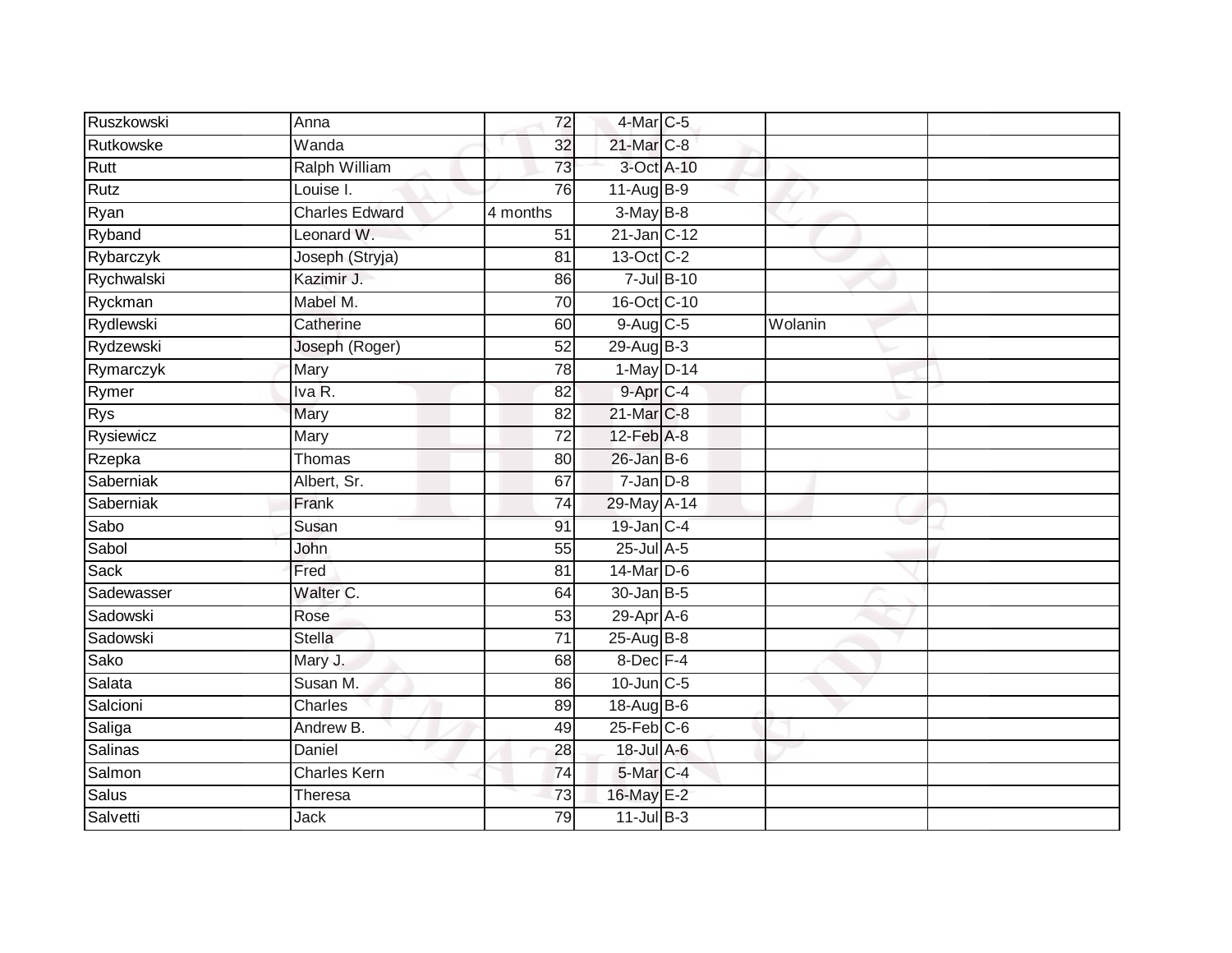| Samano       | Frank, Sr.                          | 67              | 8-Mar B-4        |             |  |
|--------------|-------------------------------------|-----------------|------------------|-------------|--|
| Samarzia     | Paul                                | 74              | 25-Apr D-13      |             |  |
| Sambor       | Andrew H., Jr.                      |                 | 47 Decmeber      | $\vert$ B-3 |  |
| <b>Samek</b> | Margaret                            | 65              | $12$ -Dec $F-2$  |             |  |
| Sampson      | Harold                              |                 | 17-Mar C-2       |             |  |
| Sampson      | Irene                               | 53              | $27$ -May B-7    |             |  |
| Sampson      | Ruth Ann                            | 12              | $23$ -Jan B-5    |             |  |
| Samuels      | Cheryl                              | 19              | $3-Sep$ $C-4$    |             |  |
| Sancillo     | <b>Charles</b>                      | 60              | 25-Nov C-6       |             |  |
| Sandler      | Louis R.                            | 63              | 23-Dec C-5       |             |  |
| Sands        | <b>Thomas Michael</b><br>(McClusky) | 20              | 25-Nov C-6       |             |  |
| Sanford      | Simon                               | 71              | 25-Mar B-3       |             |  |
| Santelli     | Michael R.                          | $\overline{39}$ | $2$ -Oct E-5     |             |  |
| Santiago     | Primitivo                           | 83              | 6-Feb B-3        |             |  |
| Santucci     | Augustus F.                         | 21              | 1-May D-14       |             |  |
| Sarchet      | Richard C., Sr.                     | 61              | $4$ -Jun $A$ -4  |             |  |
| Sargent      | Frank                               | 89              | 4-Mar C-5        |             |  |
| Sartori      | Robert                              | $\overline{54}$ | $9$ -Jan $C-4$   |             |  |
| <b>Sass</b>  | Carl J.                             | 71              | 29-Dec B-6       |             |  |
| Saunders     | Thomas W.                           | 86              | $22$ -Dec $C-6$  |             |  |
| Scalchas     | George Robert                       | 19              | 5-May E-13       |             |  |
| Scarborough  | Michael                             | 25              | 26-Jul A-12      |             |  |
| Scay         | <b>Ivory</b>                        | 64              | 29-Dec B-6       |             |  |
| Schaafsma    | Ida                                 | 79              | 14-Jun A-12      |             |  |
| Schaap       | Jennie                              | 79              | 10-Nov B-10      |             |  |
| Schaefer     | Evelyn M.                           | 54              | 27-Dec A-8       |             |  |
| Schahfer     | Rollin M.                           | 69              | 26-May C-11      |             |  |
| Schauer      | Ruby                                | 75              | 24-Jul B-10      |             |  |
| Scheiber     | George A.                           | 79              | 11-Aug B-9       |             |  |
| Schell       | $\overline{A. T.}$                  | 68              | $15$ -Feb $C$ -6 |             |  |
| Schenuit     | Elizabeth                           | 88              | 25-Sep E-8       |             |  |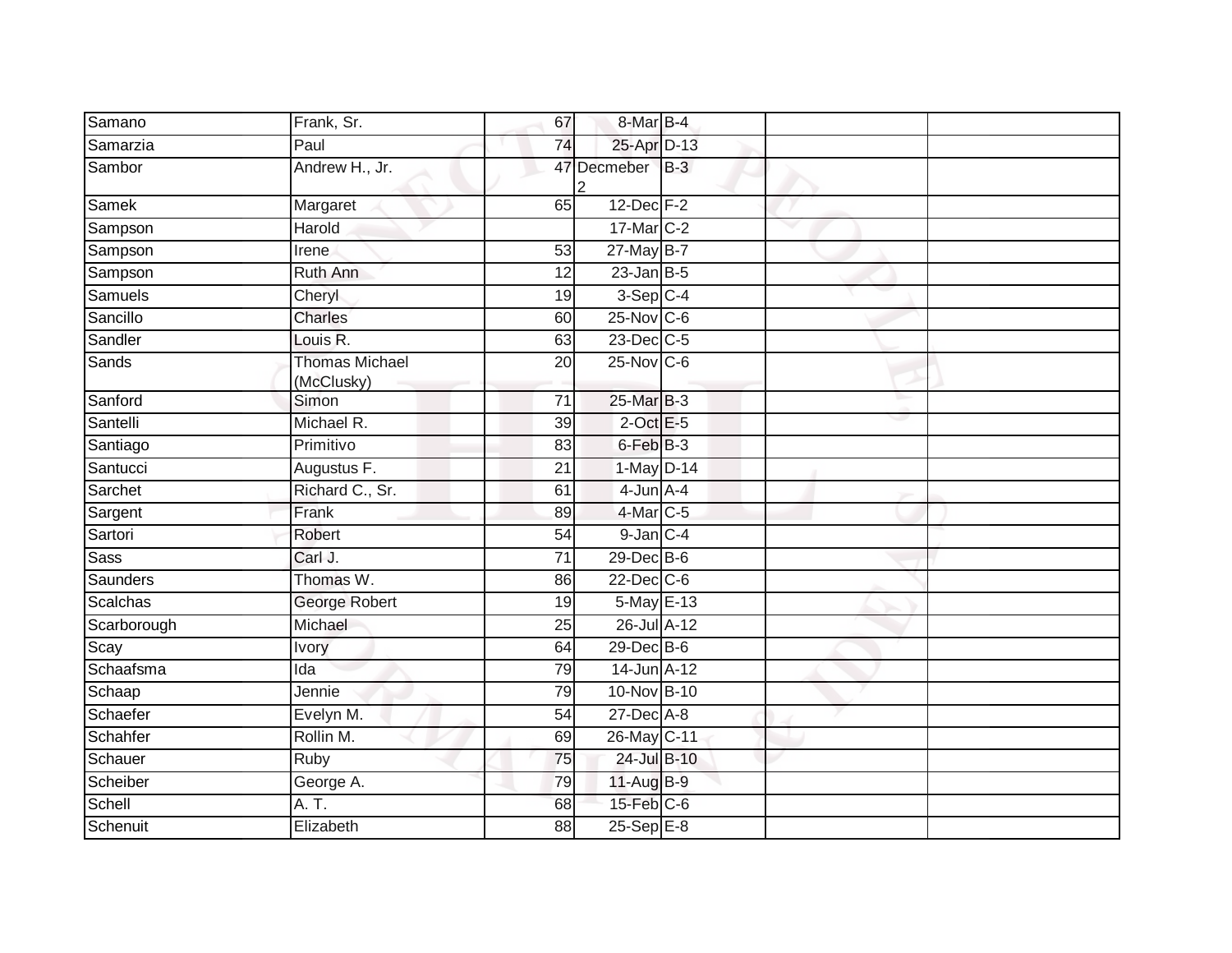| Scherer       | Minnie E.            | 78              | 12-Jul A-8        |              |                   |
|---------------|----------------------|-----------------|-------------------|--------------|-------------------|
| Schick        | Dallas M.            | 74              | $15$ -Jan B-5     |              |                   |
| Schischka     | Albert               | 64              | 4-Aug E-11        |              |                   |
| Schlink       | Mary A.              | 67              | 28-Nov G-2        |              |                   |
| Schlueter     | Henry                | $\overline{75}$ | $3$ -Jul $B-4$    |              |                   |
| Schmal        | Anthony J.           | 78              | $15$ -Feb $C$ -6  |              |                   |
| Schmidt       | Anthony W.           | 89              | 15-Sep B-11       |              |                   |
| Schmidt       | Louis                | 81              | $25$ -Nov $ C-6 $ |              |                   |
| Schmidt       | Teri Shasta          | 17              | 19-Nov A-8        |              |                   |
| Schmidt       | Wilbert G., Sr.      | $\overline{58}$ | $11-Feb$ $E-7$    |              |                   |
| Schmueser     | Henry J., Sr.        | 67              | 15-Dec D-15       |              |                   |
| Schnackenberg | Elmer J.             | 79              | $16-Sep$          | $\mathbf{1}$ |                   |
| Schneider     | Adam A.              | 76              | $17$ -Jan $C-2$   |              |                   |
| Schneider     | Hyman                | 82              | 22-Sep D-14       |              |                   |
| Schneider     | Thomas H.            |                 | $1-Dec$ $C-4$     |              |                   |
| Schneller     | Anthony J.           | 20              | 16-Feb A-11       |              | Picture included. |
| Schoon        | Dick J.              | $\overline{87}$ | $12$ -Apr $C$ -5  |              |                   |
| Schoon        | Nichoals             | 50              | 17-Mar C-2        |              |                   |
| Schoon        | <b>Timothy Wayne</b> | 18 months       | 31-May B-8        |              |                   |
| Schroeder     | Joseph E.            | 64              | 13-May C-4        |              |                   |
| Schroer       | Edmund H.            | 67              | 18-Jun B-5        |              |                   |
| Schrum        | Edward               | $\overline{74}$ | 29-Nov A-12       |              |                   |
| Schubert      | Victoria             | 80              | $9$ -Jun $B$ -6   |              |                   |
| Schuchman     | Andrew H.            | $\overline{73}$ | 21-Mar C-8        |              |                   |
| Schulak       | Andrew               | $\overline{52}$ | 27-Mar B-10       |              |                   |
| Schuljak      | George               | 68              | $16-Sep$ B-8      |              |                   |
| Schulp        | Cornelius G.         | 51              | $10-Apr$ B-8      |              |                   |
| Schultz       | Ella                 | 75              | $11-AprB-9$       |              |                   |
| Schultz       | Eugene L.            | 46              | $3$ -Jun $C-4$    |              |                   |
| Schultz       | Harry (Dutch)        | 69              | 30-Jun B-14       |              |                   |
| Schultz       | Mildred              | 62              | 10-Jul B-6        |              |                   |
| Schultz       | Olive F.             | 67              | 25-Apr D-13       |              |                   |
|               |                      |                 |                   |              |                   |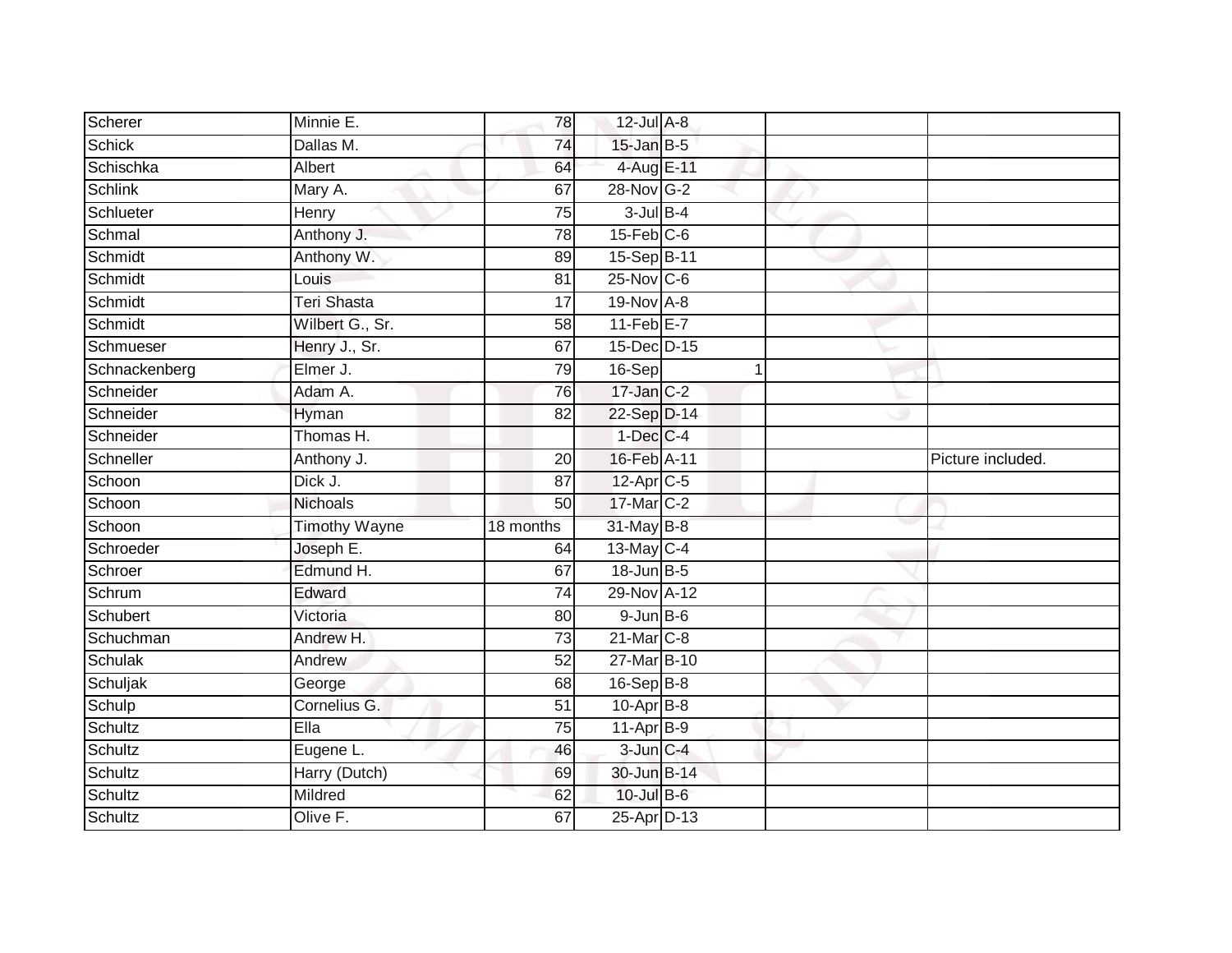| Schultz         | Sarah R.                | 63              | 21-Oct C-6              |            |                                       |
|-----------------|-------------------------|-----------------|-------------------------|------------|---------------------------------------|
| Schultz         | Vonda L.                | 52              | 5-Nov A-6               |            |                                       |
| Schumacher      | Dawn Marie              | 3 months        | 20-Dec B-6              |            |                                       |
| Schutt          | Karl                    | 68              | $10$ -Jul B-6           |            |                                       |
| Schwab          | <b>Helmuth</b>          | $\overline{77}$ | $1-Nov$ B-8             |            |                                       |
| Schwanke        | <b>Francis William</b>  | 85              | 14-Oct B-7              |            |                                       |
| Schwartz        | Conrad (Hank)           | 49              | $17$ -Jun $B-5$         |            |                                       |
| Schwartz        | Walter C.               | 58              | 18-Oct A-10             |            |                                       |
| Schwartzentrub  | Gennie                  | 81              | 4-Feb B-10              |            |                                       |
| Schwarzentruber | Anne E.                 | 84              | $3$ -Jun $C-4$          |            | Also listed as Schwartz.              |
| <b>Schwedes</b> | Nellie M.               | 87              | $15$ -Jan B-5           |            |                                       |
| Schweitzer      | John                    | 73              | $5-Apr$ B-3             |            |                                       |
| Schweitzer      | Sarah                   | 72              | 13-Oct C-2              |            |                                       |
| Schwenke        | William F.              | 65              | $10-Sep$ <sub>C-4</sub> |            |                                       |
| Schwind         | LeRoy                   | $\overline{73}$ | 3-Apr D-6               |            |                                       |
| Scott           | Charles N.              | 75              | 9-Apr                   | 1          | Full obituary listed April<br>10, B-8 |
| Scott           | Frank M., Sr.           | 64              | $21$ -Feb $D-8$         |            |                                       |
| Scoville        | Marie                   | 14              | 8-Dec                   |            |                                       |
| Scruggs         | <b>Hattie</b>           | 63              | $18$ -Jun $B - 5$       |            |                                       |
| <b>Scurlock</b> | Ralph S.                | 77              | 5-May E-13              |            |                                       |
| Seberger        | Jacob (Jake)            | 87              | 20-May C-4              |            |                                       |
| Sefcik          | Joseph                  | 50              | $19$ -Jun $B - 8$       |            |                                       |
| Segraves        | Richard S.              | 21              | $20$ -Oct $E-4$         |            |                                       |
| Sekmar          | Catherine               | 80              | 30-Dec B-3              | Rajchinetz |                                       |
| Seling          | Frank                   | 75              | 11-Nov C-11             |            |                                       |
| Seljan          | Josephine               | 84              | 19-Jul B-6              |            |                                       |
| Selking         | Henry                   | 76              | $12$ -Feb $A-8$         |            |                                       |
| <b>Semmes</b>   | <b>Shirley Williams</b> | 30              | 6-Feb B-3               |            |                                       |
| Senovic         | Helen                   | 74              | 24-Jun A-8              |            |                                       |
| Serdel          | Anton J.                | 79              | 18-Jul A-6              |            |                                       |
| Sereda          | Lawrence                | 81              | $21$ -Aug $B$ -6        |            |                                       |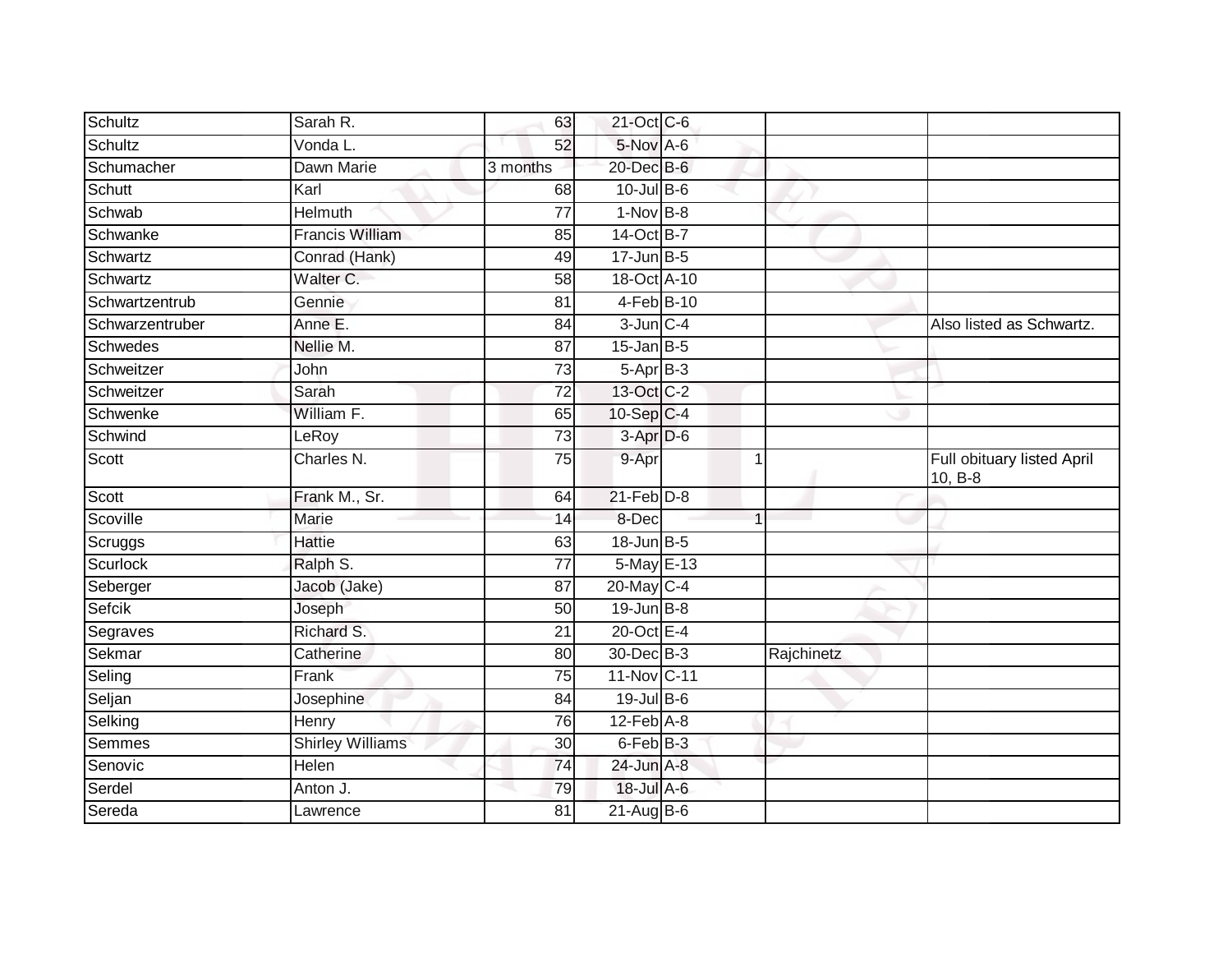| Seregely      | Daniel                | 82              | 7-May B-4                  |  |  |
|---------------|-----------------------|-----------------|----------------------------|--|--|
| Seroczynski   | Andrew B.             | 94              | 7-Nov C-6                  |  |  |
| Sertich       | Mary Lynn             | 3               | $12-Sep$ B-6               |  |  |
| Sevulka       | George                | 70              | 25-Mar B-3                 |  |  |
| Sexton        | Chester L. (Red)      | 67              | 17-Mar C-2                 |  |  |
| Shade         | Frances H.            | 85              | 17-Nov C-7                 |  |  |
| Shake         | Lillian Claudia       | 93              | $10$ -Jul B-6              |  |  |
| Shanda        | Lucille               | 74              | 18-Aug B-6                 |  |  |
| Sharber       | Ellis R.              | 79              | $30 - Jan$ $B-5$           |  |  |
| Sharkey       | <b>Patrick Oliver</b> |                 | $18$ -Jan B-6              |  |  |
| Sharp         | Carl J.               | 75              | $25-SepE-8$                |  |  |
| Sharp         | Donald R.             | 56              | $5-Feb$ <sub>C-5</sub>     |  |  |
| Shavey        | Mary M.               | 2 months        | $12$ -Jun $E-8$            |  |  |
| Shaw          | Irene M.              | 61              | 20-Oct E-4                 |  |  |
| Shelmadine    | Lyle Nicholas         | 1 day           | 17-Oct A-10                |  |  |
| Shideler      | George C., Sr.        | 72              | 19-Apr C-5                 |  |  |
| Shimala       | Charles Sr.           | 88              | $6$ -Aug $B$ -6            |  |  |
| Shipley       | Dorothy M.            | 65              | 28-Jul B-11                |  |  |
| Shisslak      | Mary M.               |                 | 13-Nov D-5                 |  |  |
| Short         | Elizabeth             | 71              | $5-Aug$ A-4                |  |  |
| Shotts        | Robert B.             | 79              | $19$ -Feb $\overline{A-4}$ |  |  |
| Shoulders     | Mary                  | 52              | $11-Feb$ E-7               |  |  |
| Shramek       | Anthony (Tony)        | 56              | $15$ -Jan B-5              |  |  |
| Shreve        | Richard H. Jr.        | 43              | $7 - Jun$ B-3              |  |  |
| Shryock       | Harry                 | 76              | 18-Jul A-6                 |  |  |
| Shuey         | Harold                | 61              | $3-Apr$ D-6                |  |  |
| <b>Shultz</b> | Robert                | 39              | $21$ -Feb $D-8$            |  |  |
| Shuprpt       | Joseph                |                 | $7$ -May B-4               |  |  |
| Shutters      | Charles               | 17              | 24-Jul B-10                |  |  |
| Shutters      | Patrick A.            | $\overline{21}$ | 18-Mar B-3                 |  |  |
| Sickles       | Gladys I.             | 55              | 23-May B-7                 |  |  |
| Siegal        | Asher M.              | 76              | $12-Sep$ B-6               |  |  |
|               |                       |                 |                            |  |  |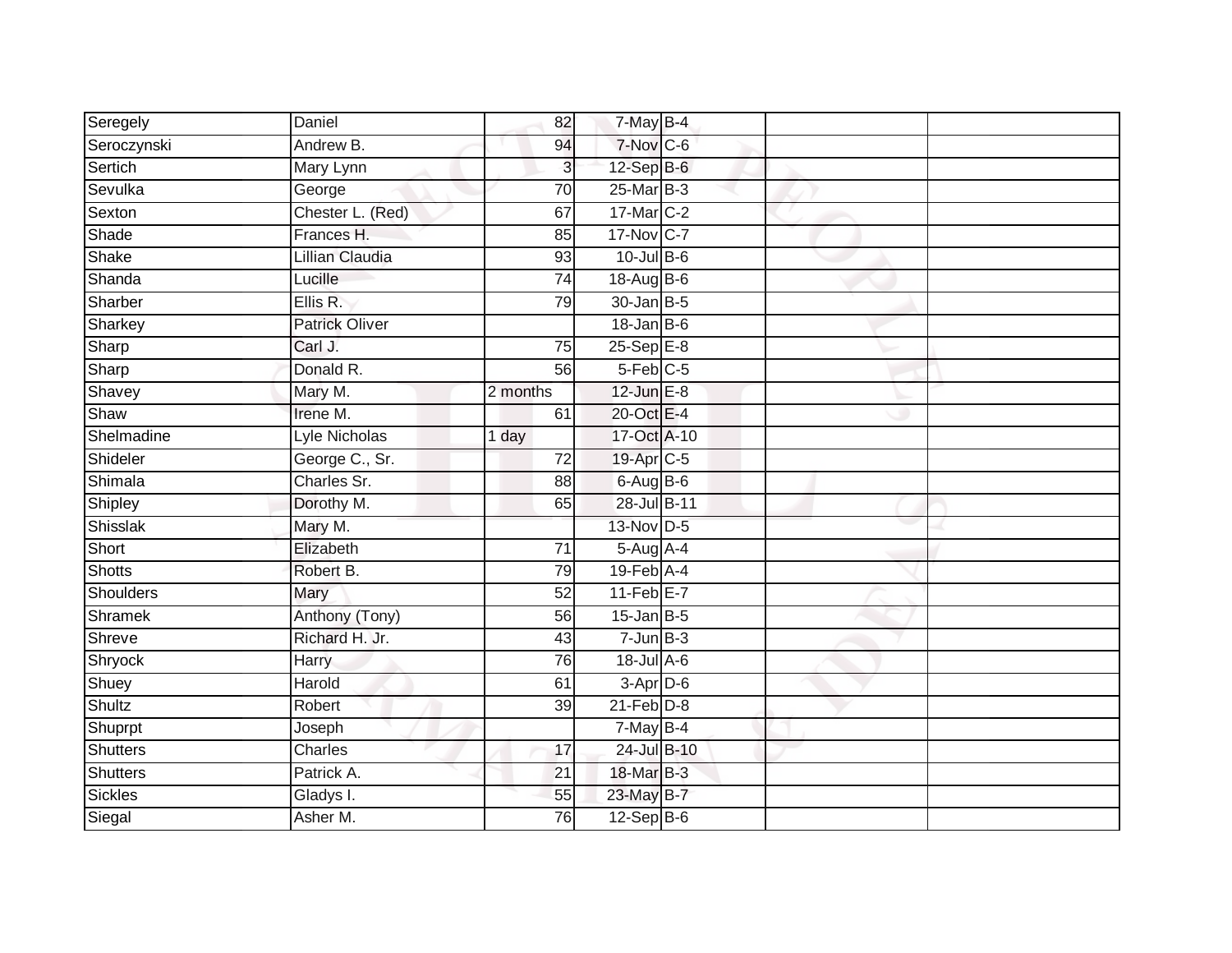| Siekkinen   | $\overline{Carl}$ J. | 55              | 11-Nov C-11      |        |  |
|-------------|----------------------|-----------------|------------------|--------|--|
| Sierakowski | Mary                 | 77              | 10-May B-8       |        |  |
| Sierra      | Benerando            | 65              | 30-Apr C-4       |        |  |
| Sierra      | Stephen              | 17              | 18-Nov A-6       |        |  |
| Silverman   | Abe                  | $\overline{56}$ | 9-Oct B-7        |        |  |
| Simcich     | Matthew A.           | 66              | 19-Aug A-5       |        |  |
| Simon       | Pauline              | 59              | $26$ -Dec $D-4$  | Sippil |  |
| Simpson     | Alonzo (Ray)         | 47              | 21-Jul B-10      |        |  |
| Sinclair    | John, Sr.            | 68              | 31-Mar D-14      |        |  |
| Singleton   | George J.            |                 | $14$ -May B-3    |        |  |
| Sisson      | <b>Bird</b>          | 94              | 5-Mar C-4        |        |  |
| Sitnicki    | Emilia               | 96              | $3$ -Jan $D-5$   |        |  |
| Sivik       | Michael              | 87              | 26-Feb B-5       |        |  |
| Sizemore    | Ida L.               | 86              | 13-Dec A-12      |        |  |
| Skalka      | Louis                |                 | 15-Oct A-8       |        |  |
| Skomac      | Alexander            | 54              | 16-May E-2       |        |  |
| Skurka      | Mary Kay             | $\overline{12}$ | 30-Jun B-14      |        |  |
| Slacanin    | Helen                | 78              | 15-Jul B-5       |        |  |
| Slack       | Donald F.            | 20              | 20-Aug A-6       |        |  |
| Slamcarski  | Alex F.              | 52              | $26$ -Apr $B$ -6 |        |  |
| Slamkowski  | <b>Stanley</b>       | 84              | $21-Apr$ B-8     |        |  |
| Slater      | George               | 56              | 28-Jul B-11      |        |  |
| Slayer      | Ramey                | 41              | $4$ -Mar $C$ -5  |        |  |
| Slichter    | Harry                | 69              | 4-Feb B-10       |        |  |
| Sloan       | Robert, Jr.          | 30              | $12$ -Feb $A-8$  |        |  |
| Slomkowski  | Kinga                | 65              | 15-Aug B-6       |        |  |
| Slomkowski  | Stanley              | 76              | 13-May C-4       |        |  |
| Sluyter     | Cloyd                | 89              | $3$ -Jun $C - 4$ |        |  |
| Smeed       | Charles W.           | 45              | $17$ -Jan $C-2$  |        |  |
| Smith       | Amanda Bell          | 62              | 21-Aug B-6       |        |  |
| Smith       | Anna K.              | 78              | 5-Nov A-6        |        |  |
| Smith       | Anthony (Tony)       | 79              | 7-Apr E-10       |        |  |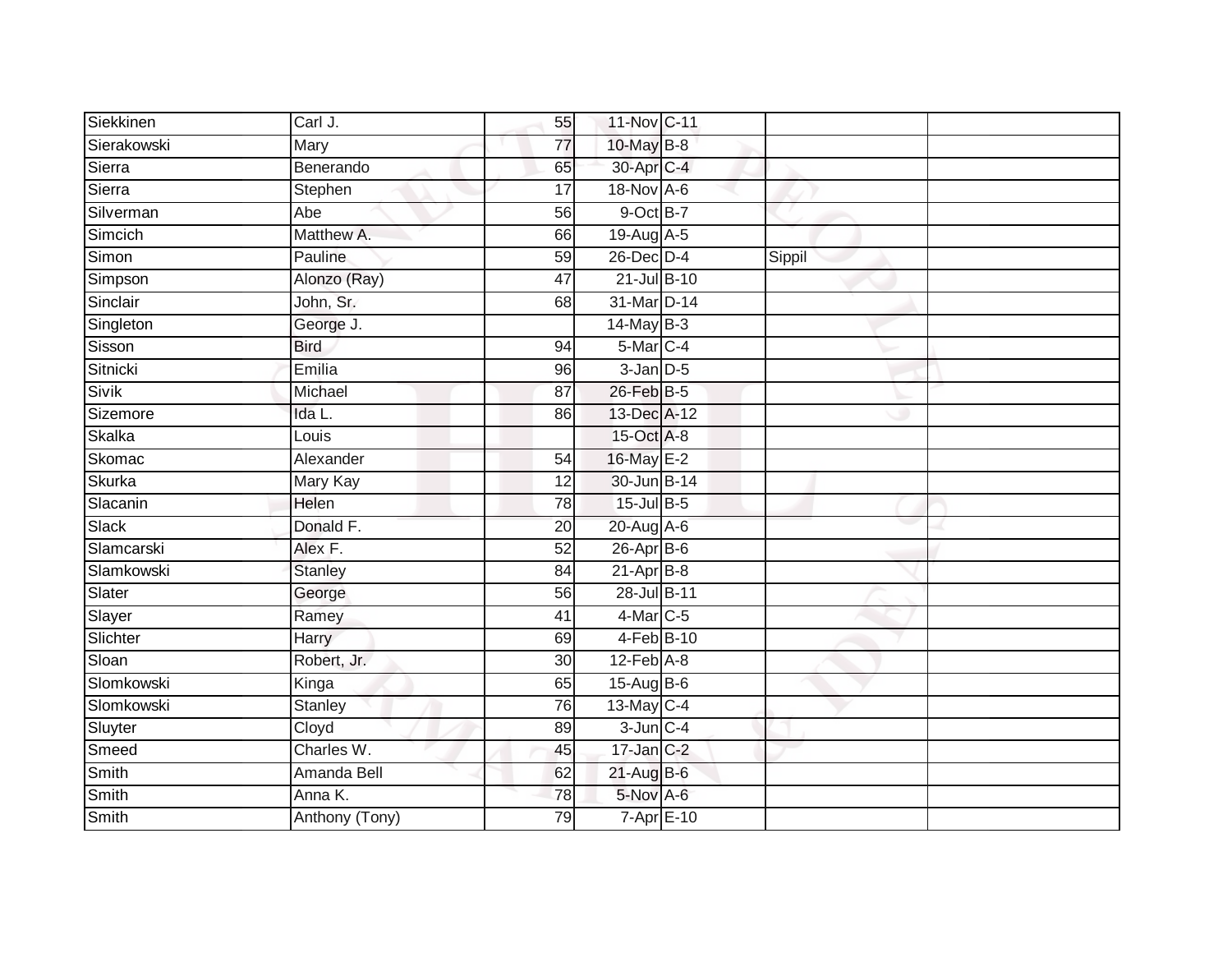| Smith        | Barbara Sue        | 25              | 19-Sep A-10       |       |                   |
|--------------|--------------------|-----------------|-------------------|-------|-------------------|
| Smith        | <b>Billy</b>       | $\overline{21}$ | 8-Sep B-10        |       |                   |
| Smith        | Bobbie Jo          | $\overline{2}$  | $11-Feb$ E-7      |       |                   |
| Smith        | Calvin (Dick)      | $\overline{51}$ | $9$ -Feb $C$ -5   |       |                   |
| Smith        | Carl J.            | $\overline{85}$ | $26$ -Jan B-6     |       |                   |
| Smith        | Clay V.            | $\overline{71}$ | $21-Aug$ B-6      |       |                   |
| Smith        | Clifton            | 49              | 26-Dec D-4        |       |                   |
| Smith        | <b>Dixie</b>       | 50              | 30-Jun B-14       |       |                   |
| Smith        | Donald E.          | 41              | 29-Apr A-6        |       |                   |
| Smith        | Edward             | 45              | $28 - Jan$ $B-8$  |       |                   |
| <b>Smith</b> | Florence           |                 | $7$ -Oct A-5      |       |                   |
| Smith        | Florence M.        | 46              | 13-Oct C-2        | Homan |                   |
| Smith        | Frieda             | 76              | $10$ -Jan $D-6$   |       |                   |
| Smith        | Gail               | 29              | $1$ -Oct $B$ -6   |       |                   |
| Smith        | Gloria J.          | $\overline{21}$ | $11-Feb$ $E-7$    |       |                   |
| Smith        | Joseph (Smitka)    | 57              | $27$ -Feb $C-4$   |       |                   |
| Smith        | Laxey A.           | $\overline{57}$ | 10-Apr B-8        |       |                   |
| Smith        | <b>Mark Allen</b>  | 6               | $15$ -Feb $C$ -6  |       |                   |
| Smith        | Martha R. S.       |                 | 24-Dec A-12       | Malon |                   |
| Smith        | Mary B.            | 76              | $29$ -Dec $B$ -6  |       |                   |
| Smith        | Natalie            | $\overline{2}$  | $10$ -Apr         |       |                   |
| Smith        | <b>Nina</b>        | $\overline{2}$  | 10-Apr            |       |                   |
| Smith        | Paul A.            | 36              | 30-Jun B-14       |       |                   |
| Smith        | Rolla E.           | 64              | $2$ -Jan $C-4$    |       |                   |
| Smith        | Stasia M.          | 56              | 12-Mar C-4        |       |                   |
| Smith        | <b>Stella</b>      | $\overline{71}$ | $5$ -Jul $C$ -8   |       |                   |
| Smith        | Terrence (Sgt.)    | 24              | $23$ -Jan B-5     |       | Picture included. |
| Smith        | Terrence G. (Sgt.) | 23              | 4-Feb B-10        |       |                   |
| <b>Smith</b> | Venessa Lynn       | $\mathbf{3}$    | $11$ -Feb $E$ -7  |       |                   |
| Smogoliecki  | Michael            | 73              | 29-Mar A-12       |       |                   |
| Smulevitz    | Goldie             | 79              | 24-May D-7        |       |                   |
| Smulski      | Theodore J.        | 82              | $13$ -Feb $ C-4 $ |       |                   |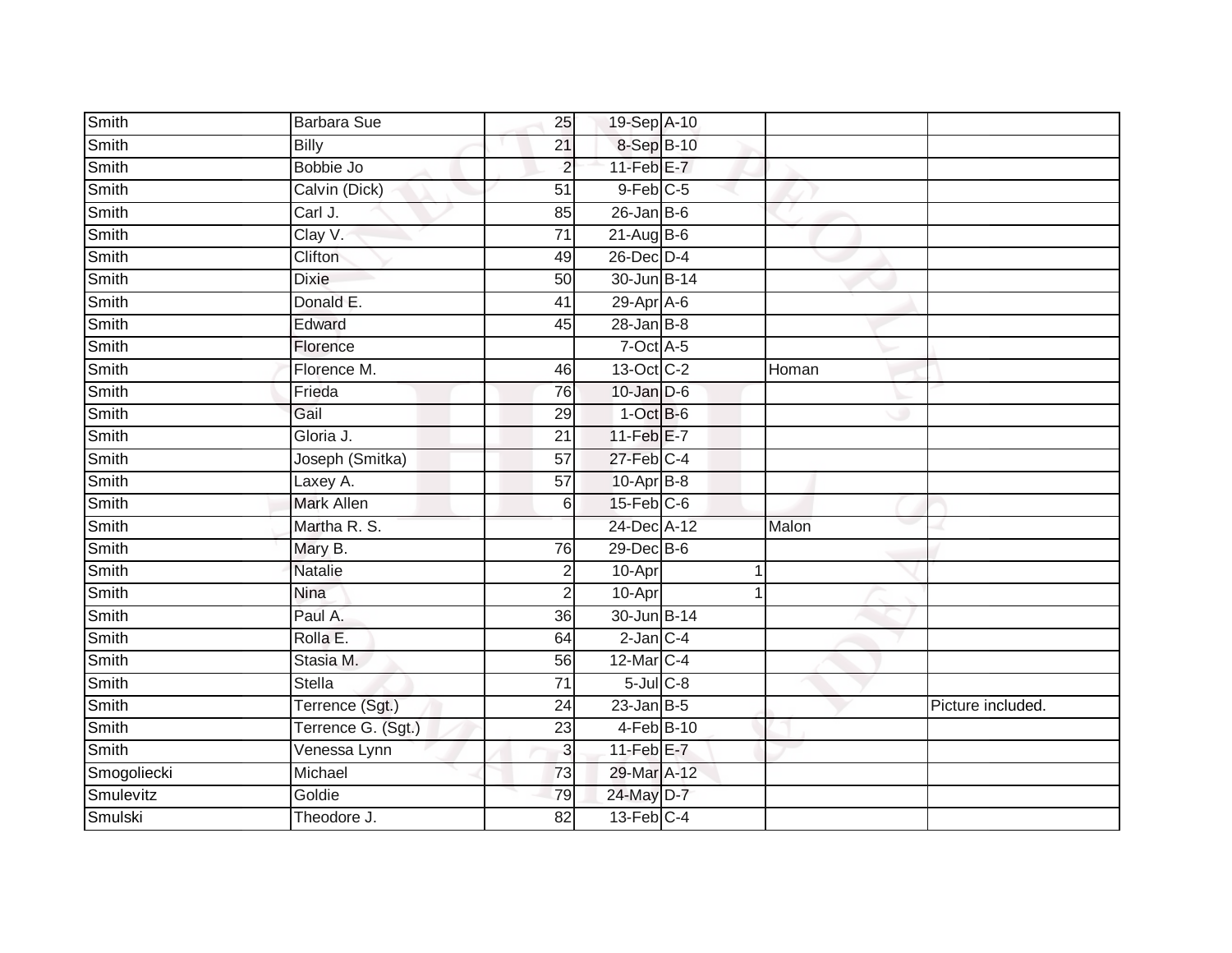| Smyers        | Harry G.       | 82              | 13-Nov D-5       |          |  |
|---------------|----------------|-----------------|------------------|----------|--|
| Snavly        | Alfred         | 61              | 16-Apr C-4       |          |  |
| Snyder        | Flora          | 85              | 22-Feb D-6       |          |  |
| Snyder        | John K.        | 44              | 4-Nov B-5        |          |  |
| Snyder        | Lucy A.        | 86              | $27$ -Dec $A-8$  |          |  |
| Snyder        | Mae E.         | 66              | 28-May A-5       |          |  |
| Sobczak       | Harry A.       | 21              | 6-Jun D-11       |          |  |
| Sobczak       | Henry F.       | 57              | 24-Nov C-4       |          |  |
| Sobczak       | Katherine      | 84              | 15-Aug B-6       |          |  |
| Sobczynski    | Casimer        | 66              | $10$ -Dec $B$ -6 |          |  |
| Sobkowicz     | Stanley J.     | 54              | $9$ -May B-4     |          |  |
| Soderstrom    | Earl C.        | 71              | 7-Mar C-7        |          |  |
| Solero        | Esteban        | 81              | 8-Jul A-9        |          |  |
| Solomon       | Marcu          | 86              | 15-Jul B-5       |          |  |
| Somenzi       | Ann            | 65              | 5-Jan B-6        |          |  |
| Sonnenberg    | Paul A.        | 48              | 19-Aug A-5       |          |  |
| Sonner        | Mike (Mihaila) | $\overline{75}$ | $24$ -Jun $A-8$  |          |  |
| Sons          | Henrietta      | 74              | 24-Nov C-4       |          |  |
| Soos          | Mary           | 83              | 31-Jan D-5       |          |  |
| Sopko         | Sidor          | $\overline{74}$ | 8-Aug B-4        |          |  |
| Sothman       | Edith M.       | 75              | $1-Dec$ $C-4$    |          |  |
| Southard      | Lynn (Tex)     | 61              | $2$ -Oct $E-5$   |          |  |
| Southworth    | Martha Nuppnau | 75              | 14-Nov B-6       |          |  |
| Sovinski      | Lottie         | 85              | 18-Jul A-6       |          |  |
| Sowinski      | Stanley        | 84              | 18-Nov A-6       |          |  |
| <b>Sparks</b> | Edith P.       | 86              | 16-Oct C-10      |          |  |
| Spector       | Sarah          | 82              | $16-Sep$ B-8     |          |  |
| Speed         | Richard        | 4               | 19-Mar B-5       |          |  |
| Speelmon      | Electa         | 89              | 21-Jul B-10      |          |  |
| Spencer       | Harriette      | 46              | 14-Mar D-6       | Cantrell |  |
| Spero         | Dora           | 51              | $2$ -Dec $B-3$   |          |  |
| Spicer        | Gordon H.      | 39              | 14-Apr C-8       |          |  |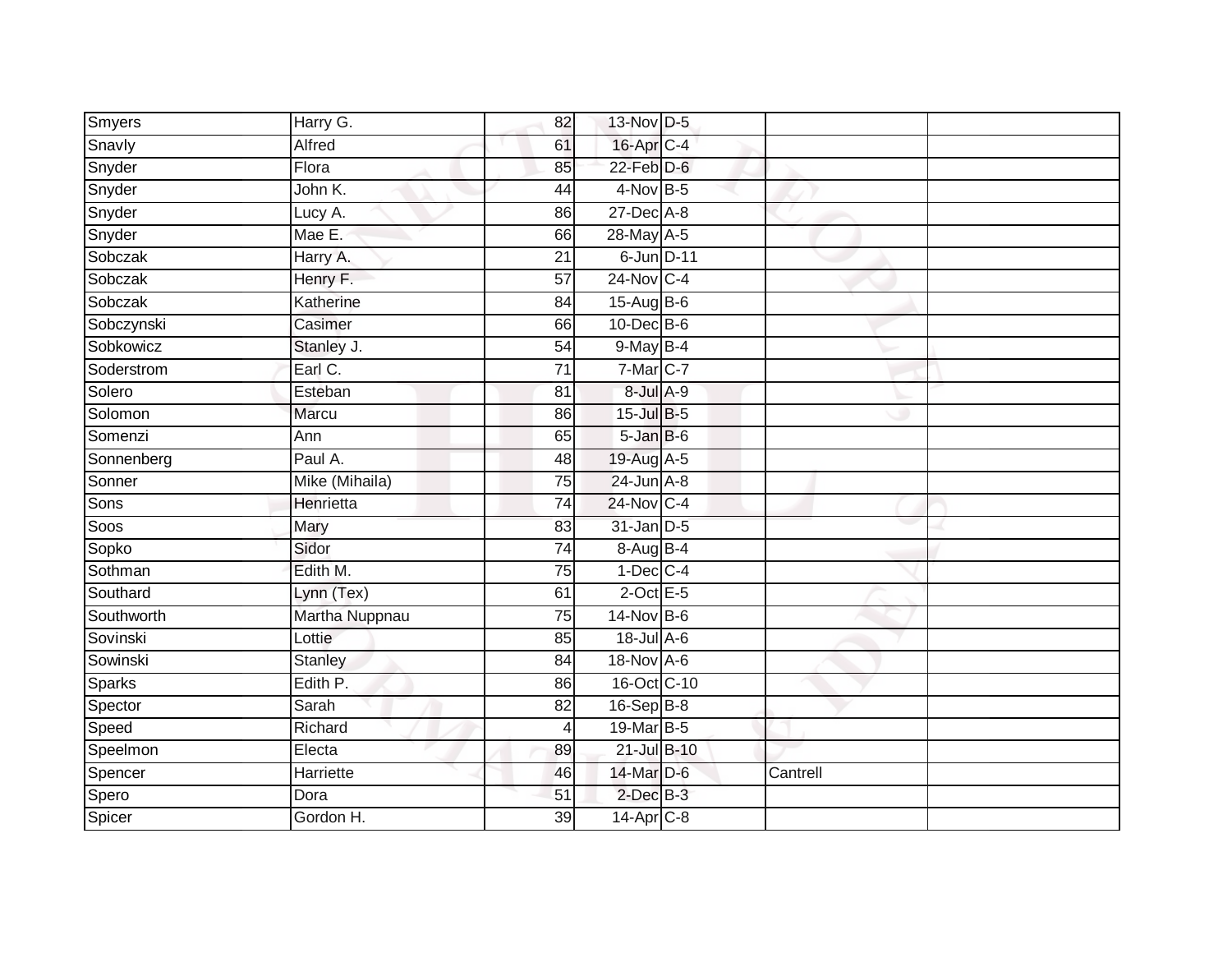| Spieler        | Joseph             | 86              | $1-Apr$ <sub>C-4</sub> |                |                                 |
|----------------|--------------------|-----------------|------------------------|----------------|---------------------------------|
| Spieler        | Joseph             | 86              | 31-Mar D-14            |                |                                 |
| Spilewski      | Catherine          | 72              | 27-Jun C-11            | Antoskiewicz   |                                 |
| Spilly         | Mary J.            | 50              | $17$ -May $D-5$        |                |                                 |
| <b>Spilos</b>  | <b>Helen</b>       | 79              | $20$ -Dec $B-6$        | Langowski      |                                 |
| Splant         | James D.           | 54              | 18-Dec D-4             |                |                                 |
| Spolarich      | George             |                 | 10-Nov B-10            |                |                                 |
| Spoljaric      | Eva                | 70              | $4$ -Dec $B$ -8        |                |                                 |
| Sprague        | Merritt P.         | 87              | 21-Jan C-12            |                |                                 |
| Spriggs        | James L.           | 43              | 14-Oct B-7             |                |                                 |
| Springer       | Charles W.         | 69              | $4$ -Jun $A$ -4        |                |                                 |
| Spudic         | John B.            | 53              | 12-Mar C-4             |                | Picture included.               |
| Spudic         | Lillian V.         | 60              | 26-Mar C-4             |                |                                 |
| Spudich        | Gladys M. (Jackie) | 62              | 17-Jun B-5             |                |                                 |
| Spudville      | Catherine          | $\overline{78}$ | 19-Sep A-10            |                |                                 |
| Spurlock       | Robert             | 78              | $3-Nov$ E-2            |                |                                 |
| Squibb         | Irene B.           | 68              | 26-Nov B-7             |                |                                 |
| St. Clair      | John               | 65              | 27-Mar B-10            |                |                                 |
| <b>Stack</b>   | James M. (Doctor)  | 38              | 17-Mar C-2             |                |                                 |
| <b>Staggs</b>  | Joseph T. (Joe)    | 37              | 11-Mar 1, A-8          |                | Picture of incident<br>included |
| Stahl          | Clara Belle        | 70              | $9$ -Dec $A$ -8        |                |                                 |
| Stahlhut       | Elmer F.           | 68              | 15-Dec D-15            |                |                                 |
| Staicar        | John               | 67              | 8-Apr B-7              |                |                                 |
| Staley         | Nellie Irene       | 67              | $15$ -May $D-8$        |                |                                 |
| Stalman        | <b>Myrtle</b>      | 81              | $14$ -May B-3          | <b>Bultema</b> |                                 |
| Stalony        | Catherine          | 72              | 13-Oct C-2             |                |                                 |
| Stanciu        | Dan                | 76              | $3$ -Jun $C-4$         |                |                                 |
| Stanclik       | George, Sr.        | 77              | $11$ -Jul B-3          |                |                                 |
| Stanislawski   | John               | 87              | 24-Mar C-6             |                |                                 |
| Stankevich     | William            | 83              | 25-Sep E-8             |                |                                 |
| <b>Stanley</b> | Lillie             | 68              | 16-May E-2             |                |                                 |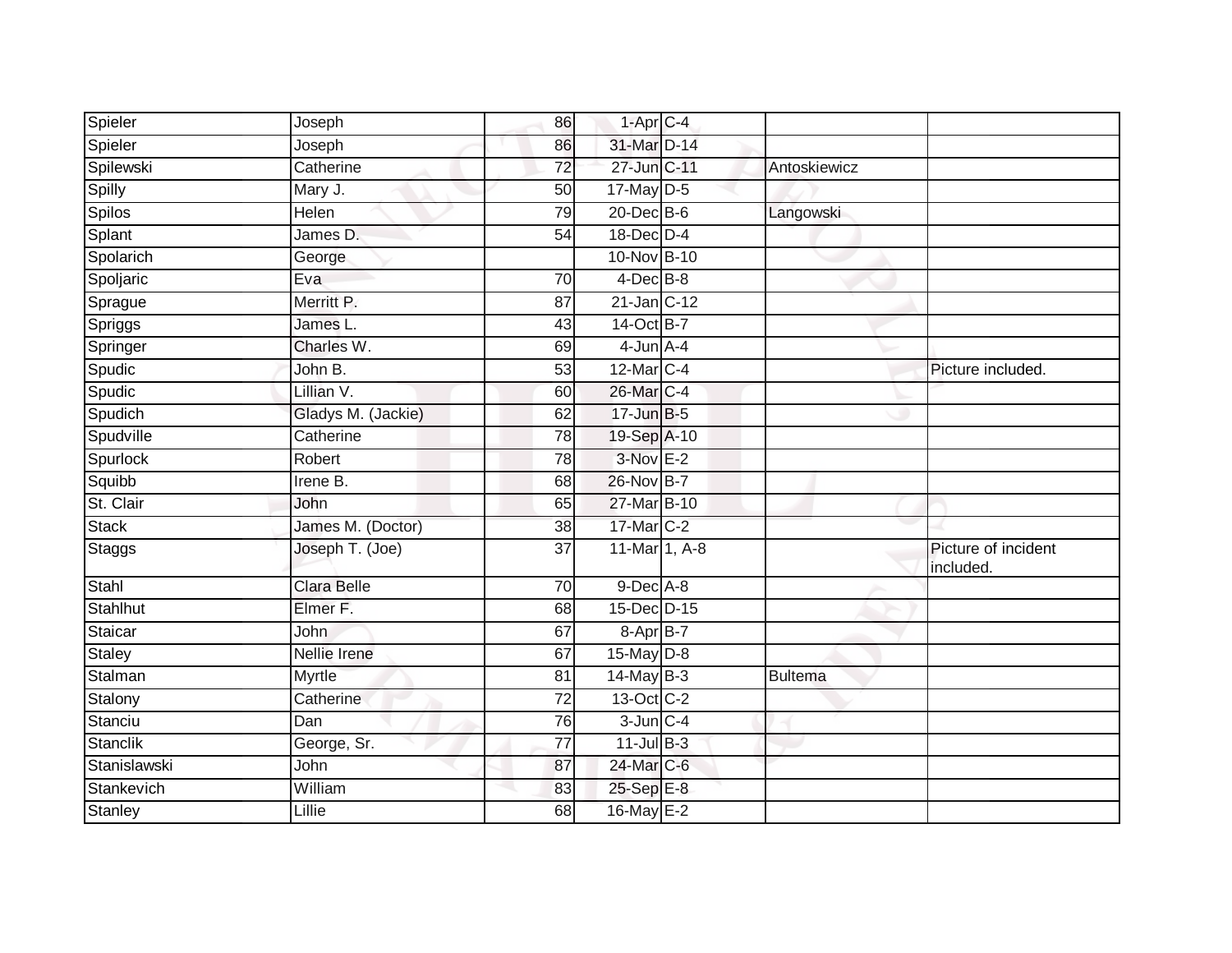| <b>Starek</b>  | Anna         | 78              | $24$ -Jun $A-8$        |        |                                                         |
|----------------|--------------|-----------------|------------------------|--------|---------------------------------------------------------|
| <b>Stark</b>   | Paul H.      | $\overline{72}$ | $2$ -Jan $C-4$         |        |                                                         |
| Stasiewicz     | Harriet      | 61              | 9-Oct B-7              |        |                                                         |
| Stasko         | Andrew J.    | 69              | $22$ -Dec $C$ -6       |        |                                                         |
| Stecy          | Charles      | 44              | $17-Sep$ B-6           |        |                                                         |
| Steele         | Edmund R.    | 52              | $20$ -Feb $C-5$        |        |                                                         |
| Steele         | Lisa Deann   | 18 months       | 15-Sep B-11            |        |                                                         |
| Steenberge     | Leonard A.   | 92              | 15-Sep B-11            |        |                                                         |
| Steffan        | George G.    | 65              | $27-Sep$ B-5           |        |                                                         |
| Stegall        | Lorenzo      | $\overline{18}$ | 6-May A-11             |        | Picture included.; Full<br>obituarly listed May 9, B-4. |
| Stein          | Max          |                 | 6-Nov D-9              |        |                                                         |
| Steinbrecher   | Lorenz L.    | 69              | 8-Apr B-7              |        |                                                         |
| Steinhauer     | Maire        | 58              | 30-Apr C-4             |        |                                                         |
| Stella         | Robert       | 71              | 12-Jun E-8             |        |                                                         |
| Steller        | Paul G.      | 68              | 5-Mar C-4              |        |                                                         |
| Stemp          | Stanley      | 62              | 14-Aug B-8             |        |                                                         |
| Stempkowski    | Marcella     |                 | 11-Aug B-9             |        |                                                         |
| Stenberg       | Samuel M.    | $\overline{70}$ | $17-Apr$ B-6           |        |                                                         |
| Stephen        | Carrie       | 86              | 7-Mar C-7              |        |                                                         |
| Stephenson     | <b>R.P.</b>  | 68              | 26-Dec D-4             |        |                                                         |
| Sterba         | Henry J.     | 69              | $3-Sep$ <sub>C-4</sub> |        |                                                         |
| Sterling       | Catherine E. | 86              | 10-Mar C-2             |        |                                                         |
| <b>Stevens</b> | Burt C.      | 76              | $17 - Jun$ B-5         |        |                                                         |
| Stevenson      | Maryann      | 38              | 30-Apr C-4             | Wojnar |                                                         |
| <b>Stewart</b> | Charles W.   | 59              | $20$ -Feb $C-5$        |        |                                                         |
| Stewart        | Dalton D.    | 50              | 14-Oct B-7             |        |                                                         |
| <b>Stewart</b> | Louise C.    | 63              | 19-Dec C-12            |        |                                                         |
| <b>Stewart</b> | Lucille M.   | 73              | $5$ -Jul $C$ -8        |        |                                                         |
| <b>Stice</b>   | Hal          | 63              | 15-Dec D-15            |        |                                                         |
| Stiefel        | Oscar G.     | 52              | $24$ -Jun $A-8$        |        |                                                         |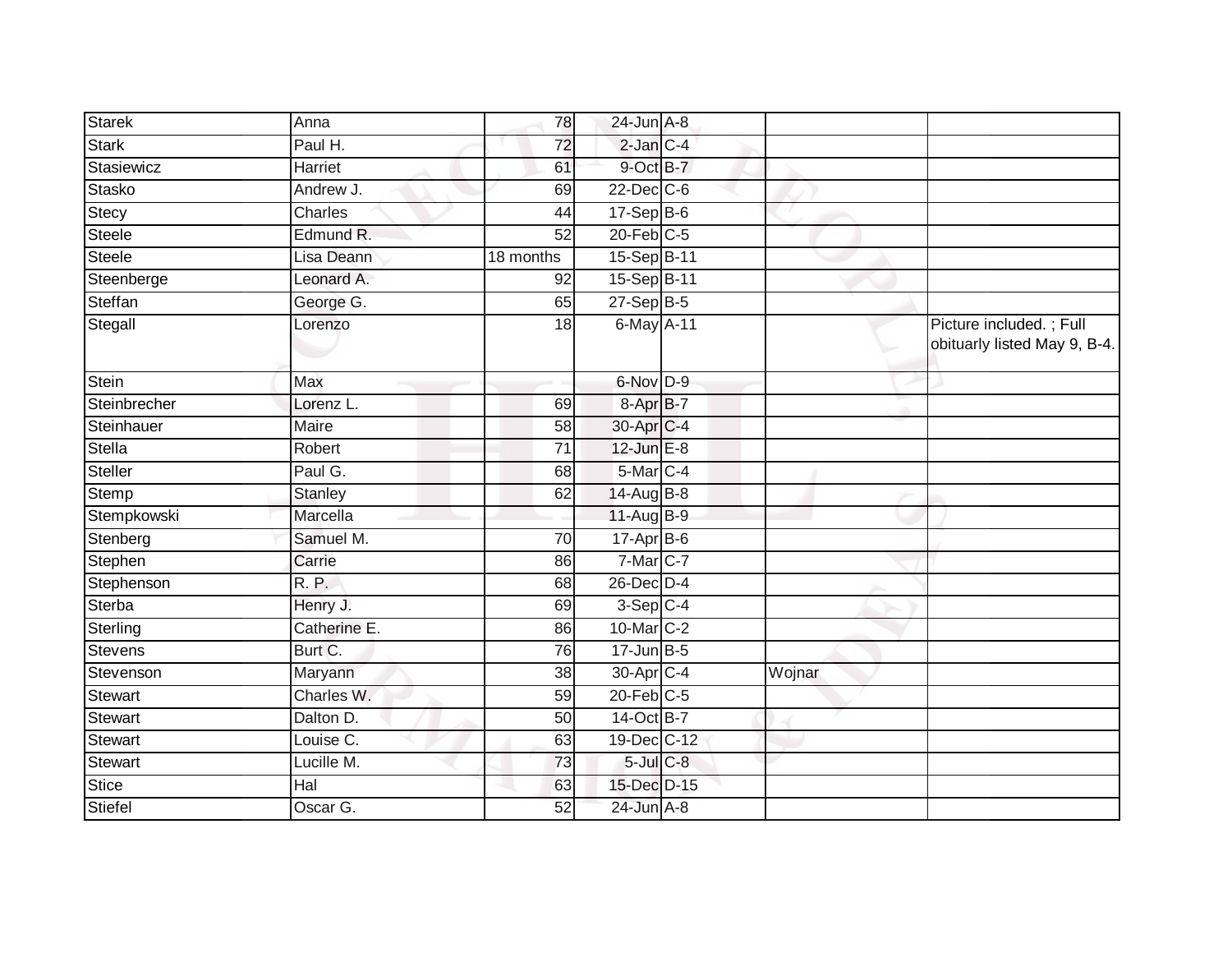| Stillwell        | Wayne E.          | $\overline{72}$ | 12-May B-11      |         |                                              |
|------------------|-------------------|-----------------|------------------|---------|----------------------------------------------|
| <b>Stofcik</b>   | George            | 66              | $21$ -Nov $B-6$  |         |                                              |
| <b>Stoich</b>    | Mary              | 82              | 25-Oct B-14      |         |                                              |
| Stojakovich      | <b>Steve</b>      | 73              | 14-Oct B-7       |         |                                              |
| Stojkovich       | Josephine         | 79              | $7$ -May B-4     | Lemrich |                                              |
| <b>Stokes</b>    | Harold Dean       | 22              | $15$ -Feb $C$ -6 |         | Picture included February<br>16, A-11        |
| Stonebraker      | George E.         | 54              | 13-Mar F-2       |         |                                              |
| Stoner           | Lorraine M.       | $\overline{42}$ | $1-MarB-3$       |         |                                              |
| Stookey          | Robert            | 84              | 16-Aug B-8       |         |                                              |
| Story            | Charlie W.        | 85              | $8$ -Jan $B$ -5  |         |                                              |
| Stoxen           | Ralph             |                 | 22-Mar C-7       |         |                                              |
| Stranczek        | Joseph            | 37              | 25-Jun           |         |                                              |
| Strange          | Mace              | $\overline{77}$ | 29-Nov A-12      |         |                                              |
| Stratton         | Gene A.           | 31              | 29-Jul A-4       |         |                                              |
| Straub           | Edward A.         | 47              | 22-Sep D-14      |         |                                              |
| <b>Strbiak</b>   | Johanna           | 77              | $14$ -Apr $C-8$  |         |                                              |
| Stretch          | <b>Mary Ellen</b> | 91              | 22-Dec C-6       | Mame    | Also listed as West; see<br>December 23, C-5 |
| <b>Streufert</b> | Edward M.         | 79              | 31-Dec C-4       |         |                                              |
| Strezo           | Frank, Sr.        |                 | $1-Dec$ $C-4$    |         |                                              |
| Strickland       | Bert R.           | 76              | $14$ -May B-3    |         |                                              |
| Strong           | Adele             | 52              | 26-Mar C-4       |         |                                              |
| Strysniewicz     | Edmund            | 55              | 24-Dec A-12      |         |                                              |
| <b>Stukiert</b>  | Stephenia         | 68              | 28-Feb C-12      |         |                                              |
| <b>Stultz</b>    | Maye H.           | 84              | $3$ -Jun $C - 4$ |         |                                              |
| Stump            | Eston N.          | 53              | $2$ -Jan $C-4$   |         |                                              |
| Stump            | Mary I.           | 66              | 13-Oct C-2       |         |                                              |
| Stuppy           | Lydia             | 84              | $9$ -May $B-4$   |         |                                              |
| Stutsman         | Clyde M.          | 71              | 23-May B-7       |         |                                              |
| Subotich         | Dorothy           | 62              | 17-Dec A-8       |         |                                              |
| Such             | Pauline           | $\overline{77}$ | 7-Mar C-7        |         |                                              |
| Suchar           | Charles           | 60              | $3-Nov$ E-2      |         |                                              |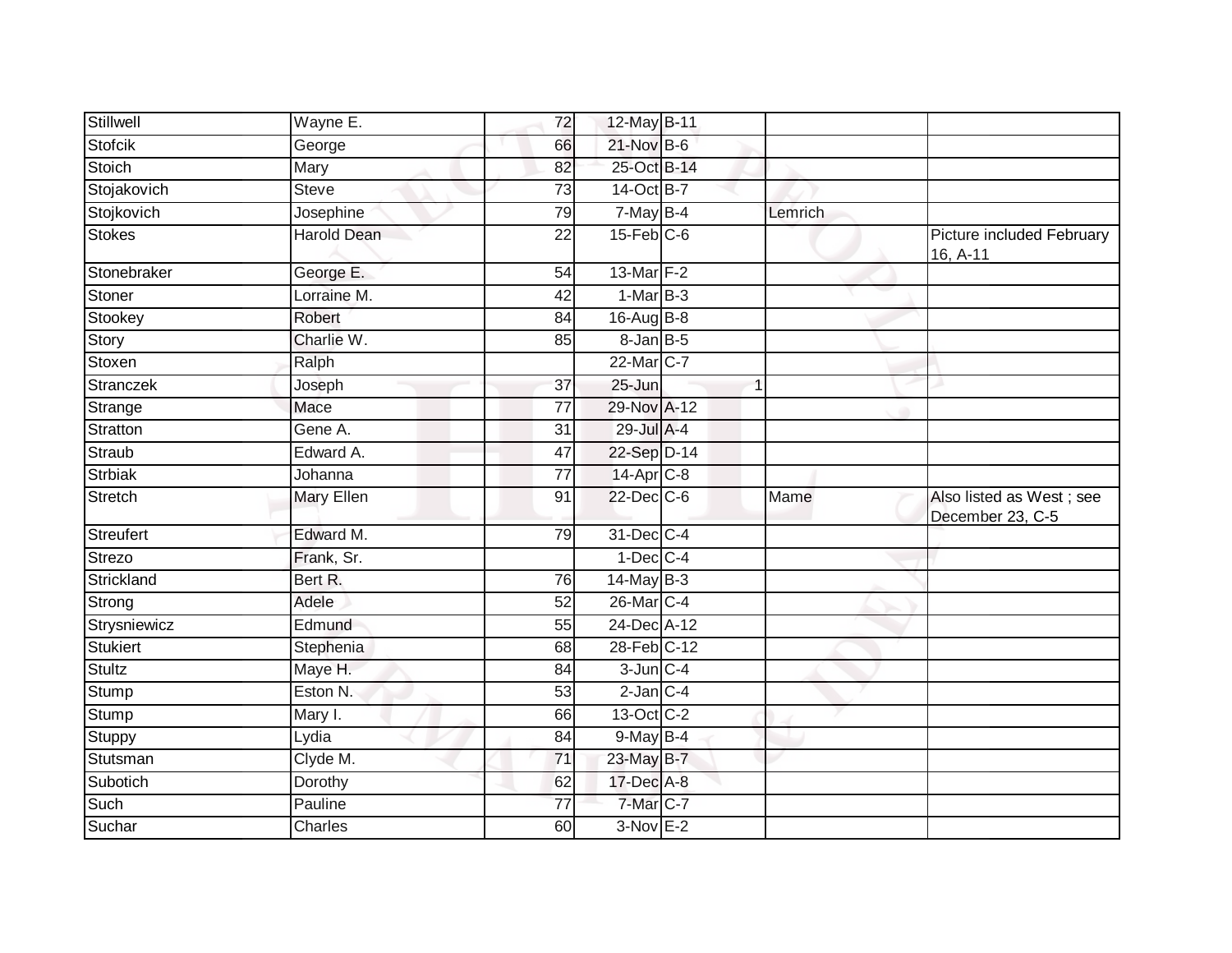| Suchecki       | Marie Agnes         | 34              | 4-Aug E-11       | Vicari         |                        |
|----------------|---------------------|-----------------|------------------|----------------|------------------------|
| Suchy          | Mike (Suhi)         | 71              | $12$ -Feb $A-8$  |                |                        |
| Sukupcak       | <b>Mary</b>         | $\overline{71}$ | $17$ -Jan $C-2$  |                |                        |
| Sulicz         | Sophie              | 75              | 31-Dec C-4       | <b>Breclaw</b> |                        |
| Sullivan       | <b>Daniel</b>       | 77              | 3-Oct A-10       |                |                        |
| Sullivan       | <b>Mayme Styles</b> | 70              | 6-Mar D-6        |                |                        |
| <b>Summers</b> | Emery               | 71              | $4$ -Mar $ C-5$  |                |                        |
| Sund           | Walter              | 58              | 15-Apr B-7       |                |                        |
| Suszek         | Adam                | 83              | 3-Mar C-7        |                |                        |
| Sutkowski      | Katherine           | $\overline{87}$ | $11$ -Jan C-6    |                |                        |
| Suttinger      | Elmer L.            | 62              | 18-Aug B-6       |                |                        |
| Swanson        | Carl A.             | 56              | $17 - Jun$ B-5   |                |                        |
| Swanson        | Dorthea J.          |                 | 6-Dec D-5        | Raddatz        |                        |
| Swartz         | John                | 87              | 29-Oct B-6       |                |                        |
| Sweeney        | Fred                | 79              | 25-Nov C-6       |                |                        |
| Swentko        | Anthony (Tony)      | 64              | 17-Nov C-7       |                |                        |
| Swerdon        | John Jr.            | 43              | $26$ -Feb $B-5$  |                |                        |
| Swiatkowski    | Salomea             | 77              | $31$ -Jul B-4    |                |                        |
| Swinford       | Harold L.           | 49              | 1-May D-14       |                |                        |
| Switzer        | Jeanette            | 63              | 28-Oct A-4       |                |                        |
| Swope          | Lloyd E.            | 67              | $2$ -Dec $B-3$   |                |                        |
| Szalawiga      | Nicholas            | $\overline{75}$ | $28$ -Apr $B$ -8 |                |                        |
| <b>Szarek</b>  | Katherine           | 76              | $4$ -Jan $B-3$   |                |                        |
| Szarkowicz     | Chester             | 41              | 5-Jun C-11       |                |                        |
| Szczepaniak    | Caroline            | 78              | $2$ -Jul $B-10$  |                |                        |
| Szczepanski    | John R. (Spencer)   | 80              | 29-Dec B-6       |                |                        |
| Szczepanski    | <b>Tonia Marie</b>  | 4 months        | $21-Aug$ B-6     |                |                        |
| Szczygiel      | Andrew              | 79              | $3$ -Jun $C - 4$ |                | Also listed as Siegle. |
| Szczygiel      | Stanley J., Jr.     | 44              | $25$ -Jan B-6    |                | Also listed as Segal   |
| Szewka         | Katarzyna           | 66              | 29-Dec B-6       | Scheffke       |                        |
| Szpejewski     | Alex                | 83              | 31-Oct B-6       |                |                        |
| Szumlanski     | Tadeusz             | 48              | 20-Oct E-4       |                |                        |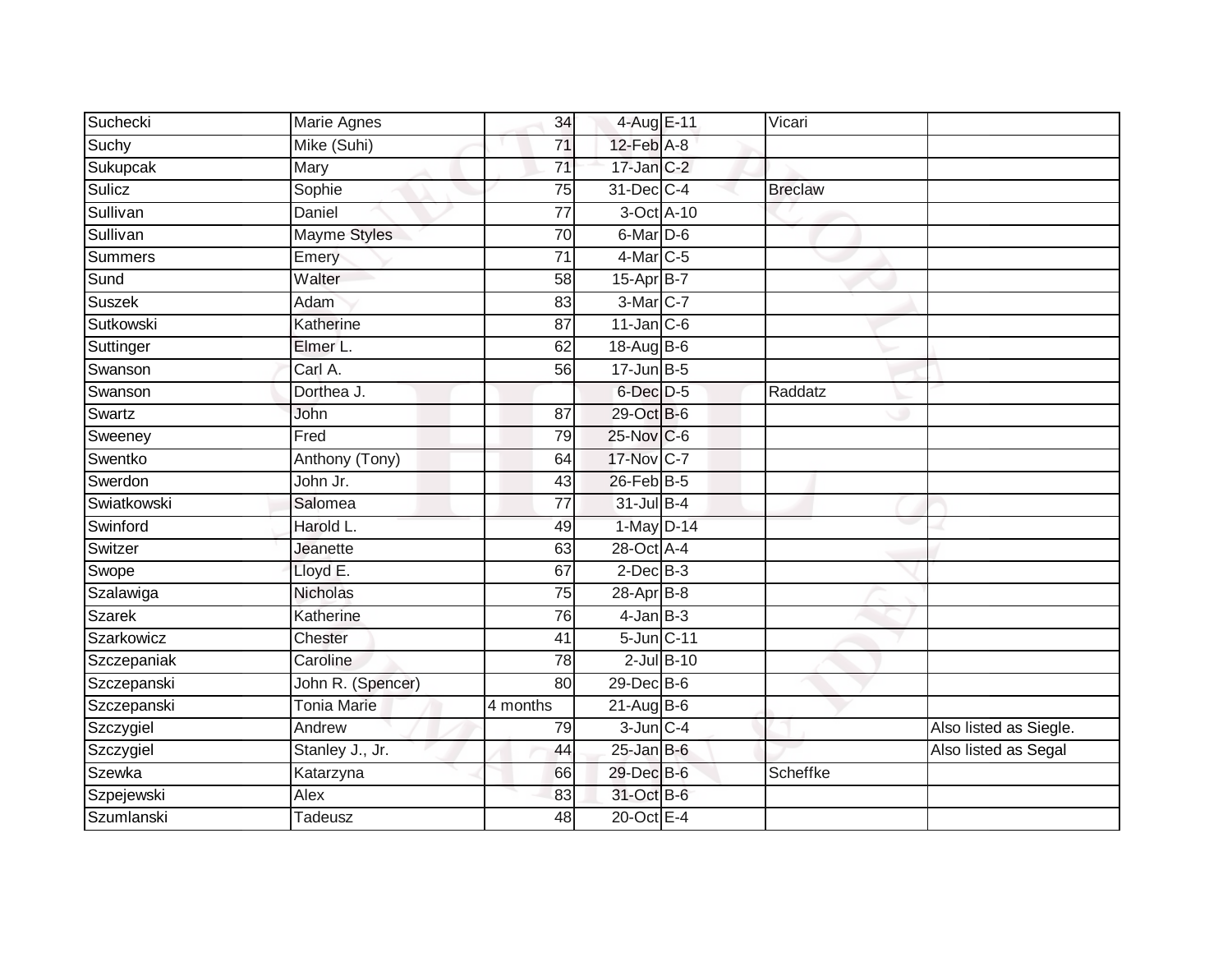| Szur           | Mary                 | 77              | $22$ -Jan C-5     |                |           |                   |
|----------------|----------------------|-----------------|-------------------|----------------|-----------|-------------------|
| Szymanski      | Antoinette           |                 | 14-Nov B-6        |                |           |                   |
| Szymoniak      | Andrew J.            | 50              | 13-Mar F-2        |                |           |                   |
| Szypulski      | Adolf                | 76              | $28$ -Mar A-8     |                |           |                   |
| Taborski       | Enrica Ann           | $\overline{18}$ | 3-Mar C-7         |                |           | Picture included. |
| Talabay        | Paul G.              | 59              |                   | 9-Apr 1, C-4   |           |                   |
| Tallman        | <b>Jessie Bakker</b> | 93              | $2$ -Apr $C$ -4   |                |           |                   |
| Tangerman      | Louise A.            | 70              | 24-Apr B-6        |                |           |                   |
| Tanis          | Carrie               | 88              | 29-Sep B-6        |                |           |                   |
| Tantaro        | lola                 | 85              | $12$ -Jul $A-8$   |                |           |                   |
| Tapley         | Lawrence F.          | 53              | $2$ -Dec $B-3$    |                |           |                   |
| <b>Tarbuck</b> | Rosellen D.          | 44              | $10$ -Oct B-6     |                |           |                   |
| Tari           | Paul                 | 76              | 23-Jun C-4        |                |           |                   |
| <b>Tarpoff</b> | Josephine            | 72              | 9-Oct B-7         |                | Nohorniak |                   |
| Tarpoff        | Sam                  | 74              | 9-Oct B-7         |                |           |                   |
| Tatara         | John                 | 80              | 28-Jun B-3        |                |           |                   |
| Tauscher       | <b>Marie</b>         | 65              | 24-Nov C-4        |                | Peyovich  |                   |
| Taylor         | Floyd Henry, Sr.     | 78              | 14-Oct B-7        |                |           |                   |
| Taylor         | Henry B.             | 65              | 5-May E-13        |                |           |                   |
| <b>Taylor</b>  | John E.              | 52              | $19$ -Jun $B - 8$ |                |           |                   |
| Taylor         | Katie D.             | 50              | 29-Apr A-6        |                |           |                   |
| Taylor         | Marjorie             | 24              | 28-Oct A-4        |                |           |                   |
| Taylor         | Mildred              |                 | 10-Mar C-2        |                |           |                   |
| Taylor         | Paul                 | $\overline{22}$ | $24$ -Oct         | $\overline{1}$ |           |                   |
| Taylor         | <b>Percival Guy</b>  | $\overline{74}$ | 10-Mar C-2        |                |           |                   |
| Taylor         | Sylvia L.            | 84              | 26-Jul A-12       |                |           |                   |
| Teeter         | Mabel E.             | 79              | $13$ -Feb $ C-4 $ |                |           |                   |
| Telechan       | Peter                | 74              | 17-May D-5        |                |           |                   |
| Teninga        | Henry B.             | 81              | $21-Apr$ B-8      |                |           |                   |
| Teodoro        | Virginia             | 43              | 14-Mar D-6        |                | Guess     |                   |
| Terket         | Mary                 | 57              | 29-Apr A-6        |                |           |                   |
| Teutemacher    | Frank H.             | 69              | $23$ -Jan 1, B-5  |                |           |                   |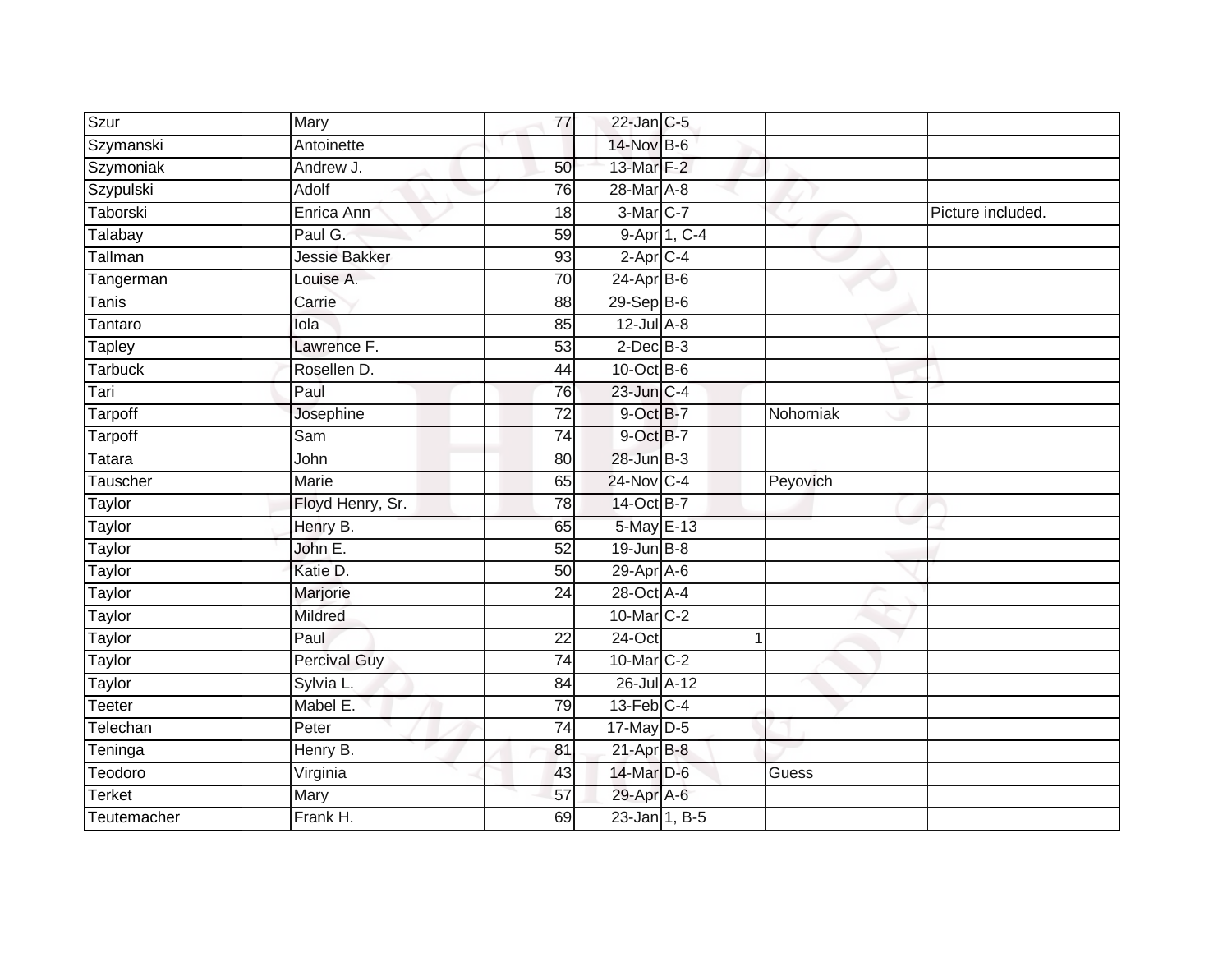| Thiel          | Belle L.            | 54              | $9-Sep$ $B-4$     |   |            |
|----------------|---------------------|-----------------|-------------------|---|------------|
| Thiel          | Caroline E.         | 55              | 30-Apr C-4        |   |            |
| Thiel          | Frank               | 63              | 30-Jun B-14       |   |            |
| Thiel          | James Robert        | 19              | $3-Apr$ D-6       |   |            |
| Thiel          | John                | $\overline{27}$ | 5-Mar C-4         |   |            |
| Thielmann      | John F.             | 82              | 26-Jul A-12       |   |            |
| Thomas         | James               | 48              | 4-Apr             | 1 |            |
| Thomas         | John J.             | 56              | $24$ -Mar $C-6$   |   |            |
| Thomas         | Lizzie Mae          | 75              | $3-Nov E-2$       |   |            |
| Thomas         | Louis, Jr.          | 49              | $7 - Jun$ $B-3$   |   |            |
| Thomas         | Lucinda             | 73              | $23$ -Jan B-5     |   |            |
| Thomas         | Oscar               | 63              | 23-Aug A-10       |   |            |
| Thompson       | Charles R.          | 71              | 3-Mar C-7         |   |            |
| Thompson       | <b>Delilah</b>      | 61              | 9-Jan C-4         |   |            |
| Thompson       | Fred                | $\overline{38}$ | 23-Apr C-4        |   |            |
| Thomson        | Donald              | 64              | 20-Dec B-6        |   |            |
| Thomson        | G. Reed             | 61              | 13-May C-4        |   |            |
| Thomson        | <b>Robert Louis</b> | 12              | 5-Dec B-10        |   |            |
| Thrailkill     | Irene               | $\overline{77}$ | $1-Dec$ $C-4$     |   |            |
| Thursby        | Chester A.          | 65              | $28-Apr$ B-8      |   |            |
| Thurston       | <b>Ovid Charles</b> | 63              | $18 - Jan$ $B-6$  |   |            |
| Tignor         | Lissie A.           | 66              | 6-Nov D-9         |   | Wildermuth |
| Tijusas        | Paulina             | 73              | 12-May B-11       |   |            |
| Tiltges        | John P.             | 67              | 22-Sep D-14       |   |            |
| Tilton         | Helen C.            | 64              | $25$ -Nov $ C-6 $ |   |            |
| Timm           | <b>Max</b>          | 79              | $20$ -Feb $C-5$   |   |            |
| Tinsley        | G. Prentice         | 53              | $11$ -Jul $B-3$   |   |            |
| Tinsley        | G. Prentice, Jr.    | 27              | $3$ -Jun $C - 4$  |   |            |
| <b>Tippett</b> | James               | 36              | 14-Oct B-7        |   |            |
| Toda           | John, Sr.           | 79              | $9$ -Oct $B-7$    |   |            |
| Toeset         | Christina           | 79              | 8-Jul A-9         |   |            |
| <b>Tokarz</b>  | <b>Stanley</b>      | 64              | $10-Apr$ B-8      |   |            |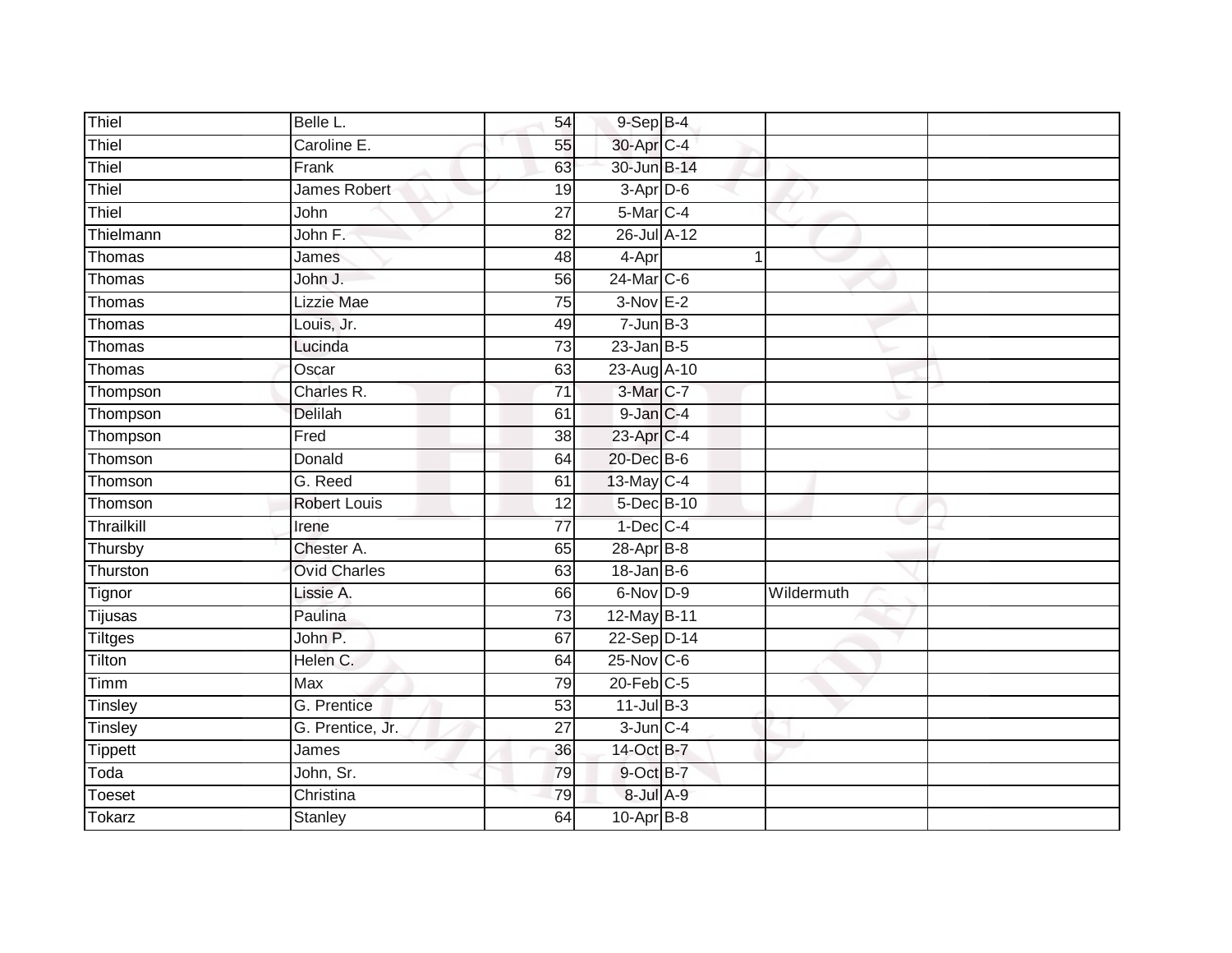| Tolen         | Agnes Macy                          |                 | $2$ -Jan $C-4$    |   |          |                   |
|---------------|-------------------------------------|-----------------|-------------------|---|----------|-------------------|
| Tomina        | Amelia M.                           | 64              | 19-Aug A-5        |   |          |                   |
| Tomko         | Andrew                              | 57              | 19-Jun B-8        |   |          |                   |
| Tonkovich     | Anne                                | 56              | $23$ -Feb $C-7$   |   |          |                   |
| Tony          | John                                | 16              | $20$ -Oct         | 1 |          |                   |
| Toosevich     | <b>Mike</b>                         | 54              | 24-Sep B-4        |   |          |                   |
| Torchio       | Mark                                | 16              | 29-Nov A-12       |   |          |                   |
| Torphy        | James R.                            | 42              | $28 - Jan$ $B-8$  |   |          |                   |
| Torres        | Agnes                               | 63              | $7$ -Oct $A$ -5   |   |          |                   |
| Toth          | James A.                            | 56              | $26$ -Jan B-6     |   |          |                   |
| Toth          | Joseph                              | $\overline{57}$ | $11-Feb$ E-7      |   |          |                   |
| Toth          | Raymond N.                          | 33              | 26-Nov B-7        |   |          |                   |
| <b>Totos</b>  | Albert T.                           | 84              | 5-May E-13        |   |          |                   |
| Totzke        | Veronica                            | 68              | 29-May A-14       |   |          |                   |
| Towarnicki    | Frank                               | 81              | 23-Jun C-4        |   |          |                   |
| Townley       | Judith                              | 30              | $12$ -Jun $E-8$   |   | Oram     |                   |
| <b>Toyias</b> | Angelo J.                           | 73              | 29-May A-14       |   |          |                   |
| Tramm         | Arnoldina                           | 79              | $1$ -Jul $B-8$    |   |          |                   |
| Tramm         | Clifford                            | 65              | $12$ -Jul A-8     |   |          |                   |
| <b>Travis</b> | Dallas R.                           | 20              | $23$ -Jul $B-4$   |   |          |                   |
| Trbovich      | Mileva                              | 67              | $11$ -Jun $B-3$   |   |          |                   |
| Trejo         | Estanislada                         | 68              | $2-FebB-9$        |   |          |                   |
| Trent         | William Darrell (Lance<br>Corporal) | 19              | $21$ -May C-4     |   |          |                   |
| Truman        | James J.                            | 79              | $25$ -Nov $ C-6 $ |   |          |                   |
| Tubich        | John                                |                 | 24-Dec A-12       |   |          |                   |
| Tuccillo      | Ralph                               | 49              | $27 - Nov$        | 1 |          |                   |
| Tumbas        | Draga                               | 80              | $17$ -Apr $B$ -6  |   | Popovich |                   |
| Turner        | Eula Fortner                        | 62              | 23-Aug A-10       |   |          |                   |
| Turnquist     | Fred G. (Fritz)                     | 73              | 5-Apr B-3         |   |          |                   |
| Tuttle        | Lea                                 | 61              | 14-Jan D-19       |   |          |                   |
| Tyler         | Eugene D.                           | 44              | 27-Sep B-5        |   |          | Picture included. |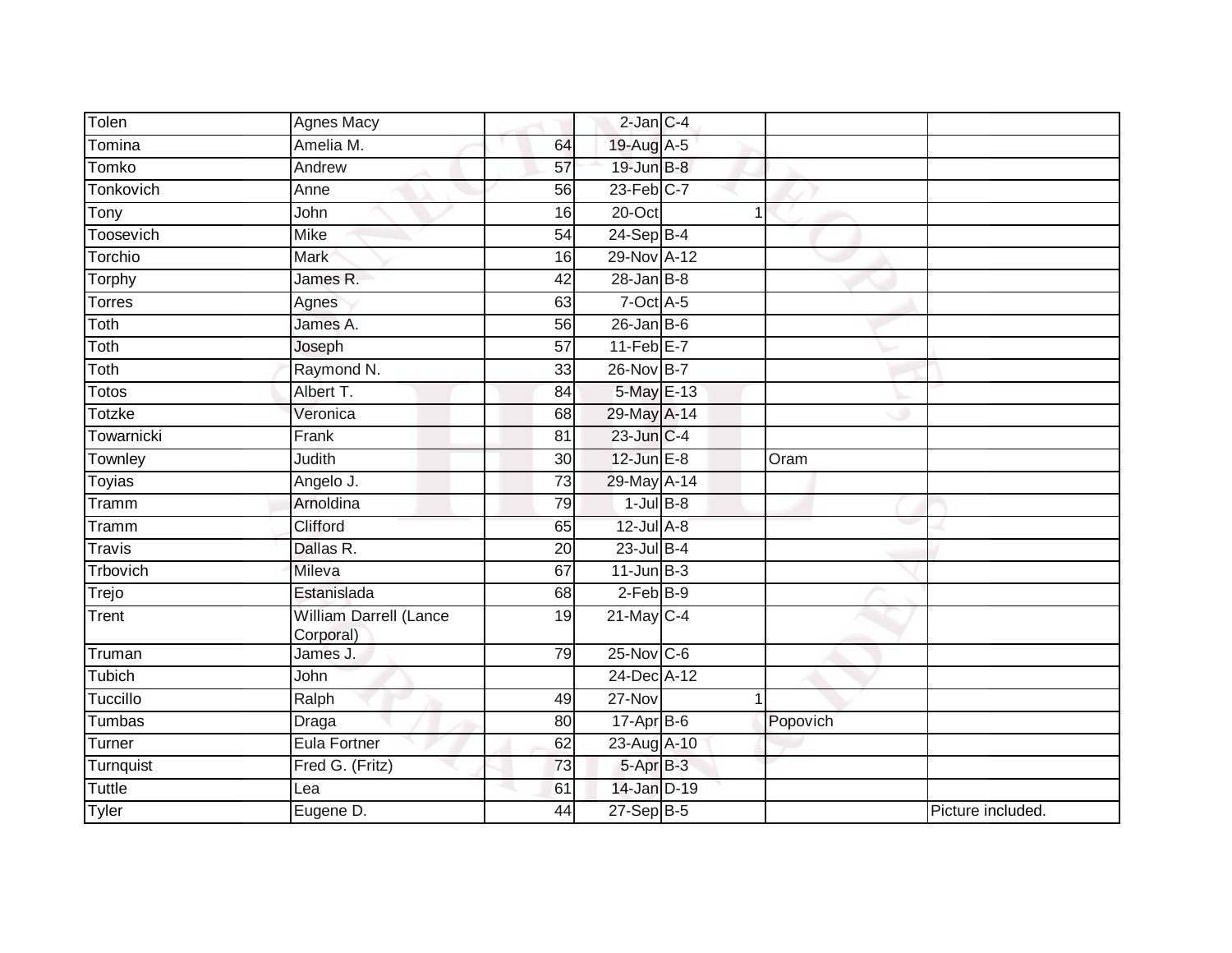| Tyler          | John F.              | 70              | $2$ -Oct E-5          |            |                                           |
|----------------|----------------------|-----------------|-----------------------|------------|-------------------------------------------|
| Tyler          | Raymond O.           | 76              | 27-Aug A-4            |            |                                           |
| Tymochko       | Katherine            | 75              | 3-Apr D-6             |            |                                           |
| Tyren          | Ellen Flynn          |                 | $1-Dec$ $C-4$         |            |                                           |
| <b>Uhercik</b> | John, Sr.            | 79              | $3-Sep$ C-4           |            |                                           |
| Ullrich        | Fred A.              | 67              | $7$ -Jan $D-8$        |            |                                           |
| Underwood      | Roger Glenn          | 20              | 9-Oct B-7             |            |                                           |
| Upchurch       | <b>Bernice</b>       | 41              | 19-Apr <sub>C-5</sub> | Schweer    |                                           |
| Upshaw         | Minnie               | 67              | $11-FebE-7$           |            |                                           |
| Urbanski       | Catherine            | 75              | $12$ -Nov $A-6$       |            |                                           |
| <b>Urbelis</b> | <b>John Edward</b>   | 20              | $6$ -Nov $D-9$        |            | Full obituary listed<br>November 10, B-10 |
| <b>Ursu</b>    | <b>Marie Tarnita</b> | 64              | $6$ -Mar $D$ -6       |            |                                           |
| Uzdanovich     | John T.              | 57              | $3$ -Jul $B-4$        |            |                                           |
| Vacendak       | Michael              | $\overline{52}$ | $21$ -Feb $D-8$       |            |                                           |
| Vadjina        | Frank                | 74              | 28-Apr B-8            |            |                                           |
| Vajda          | <b>Steven</b>        | 4               | $3-MayB-8$            |            |                                           |
| Valovcin       | Michael J.           | 46              | 10-May B-9            |            |                                           |
| Van Berg       | Anton A.             | 67              | 4-Apr B-6             |            |                                           |
| Van Der Woude  | Gertrude             | 95              | 8-Apr B-7             |            |                                           |
| Van Dyke       | Elsie                | $\overline{72}$ | 14-Jan D-19           | Crumpacker |                                           |
| Van Horn       | Robert               | 19              | $5-AugA-4$            |            |                                           |
| Van Hyfte      | Alfred               | 48              | $21$ -Jan $ C-12 $    |            |                                           |
| Van Milligen   | John M.              | 40              | 13-Oct C-2            |            |                                           |
| Van Schouwen   | <b>Nelllie</b>       | 68              | 24-May D-7            |            |                                           |
| Van Wieren     | Marie                | 69              | 24-Oct B-5            |            |                                           |
| Vancellette    | Henry                | 77              | $7 - Apr$ $E - 10$    |            |                                           |
| Vancellette    | Katherine            |                 | 27-Mar B-10           |            |                                           |
| Vander Aa      | Jennie               | 89              | 6-Jun D-11            |            |                                           |
| Vander Giessen | John                 | 80              | 18-Apr D-10           |            |                                           |
| Vander Schaaf  | Jeanelle             | 31/2<br>months  | 27-Nov B-5            |            |                                           |
| VanDerAa       | <b>Bastian</b>       | 76              | $7 - Apr$ $E - 10$    |            |                                           |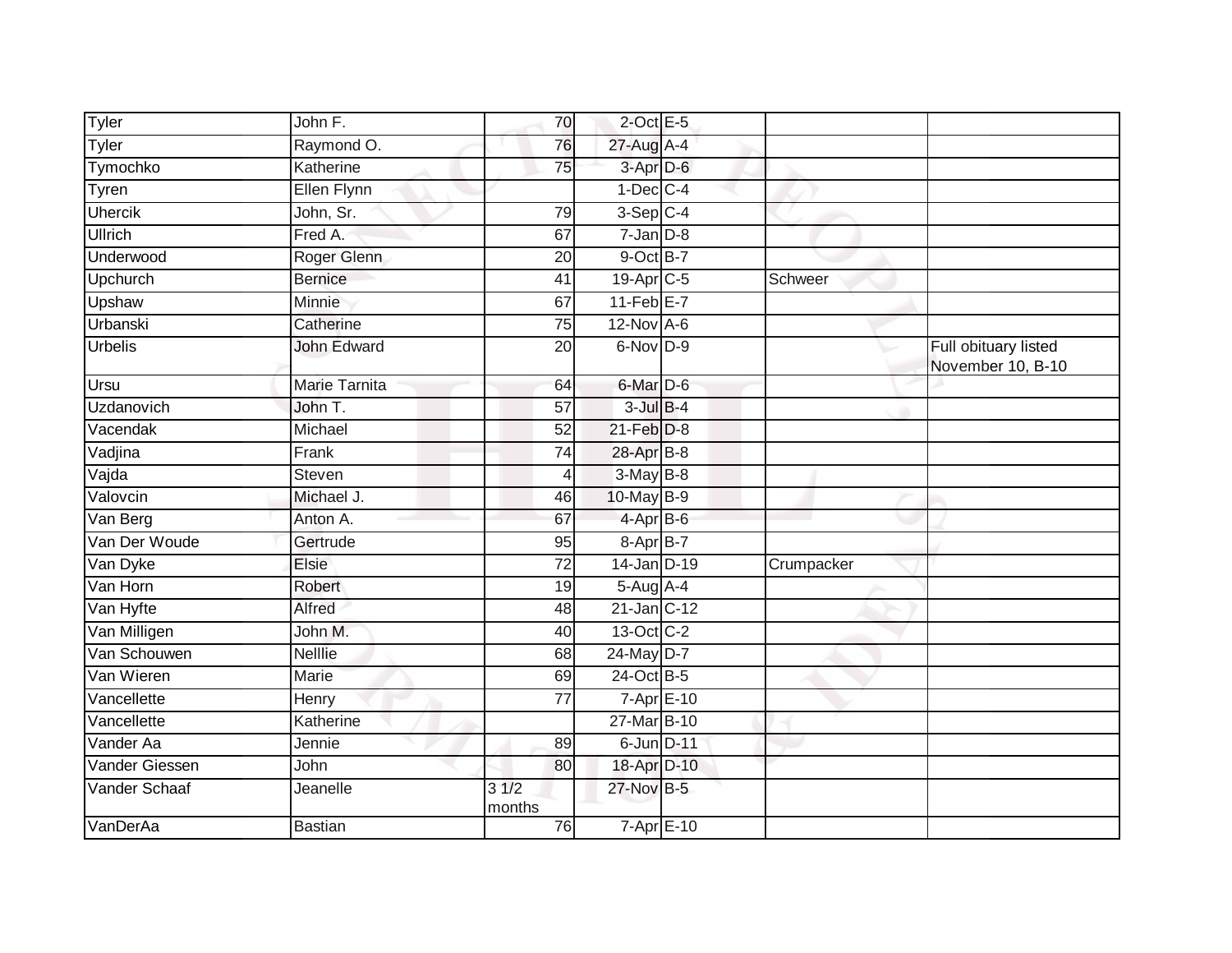| Vanderbilt                   | John L.              | 67              | 20-Aug A-6        |   |                         |                       |
|------------------------------|----------------------|-----------------|-------------------|---|-------------------------|-----------------------|
| Vanderniedle                 | Ben                  | 84              | 14-Oct B-7        |   |                         |                       |
| Vanes                        | Helen                | $\overline{72}$ | 5-Mar C-4         |   |                         |                       |
| Vangoff                      | Hildred              | 54              | 26-Jul A-12       |   |                         |                       |
| $\overline{\mathsf{V}}$ arga | John                 | $\overline{83}$ | 5-Dec B-10        |   |                         | Also listed as Wargo  |
| Varga                        | Julia                | $\overline{77}$ | $10$ -Jun $C-5$   |   |                         |                       |
| Vargo                        | Anna                 | 76              | 14-May B-3        |   |                         |                       |
| Vargo                        | Joseph B.            | 65              | $21-Aug$ B-6      |   |                         |                       |
| Varichak                     | Anna Marie           | 74              | 24-Dec            | 1 |                         |                       |
| Vasilko                      | Andrew               | 68              | $11$ -Dec $B - 5$ |   |                         |                       |
| Vaughn                       | Charles              | 19              | 7-Jun             | 1 |                         |                       |
| Vaughn                       | William              | 42              | 14-Mar D-6        |   |                         |                       |
| Vega                         | Jose                 | 75              | 10-Dec B-6        |   |                         |                       |
| Vega                         | Ralph                | 39              | 9-May B-4         |   |                         |                       |
| Vellegan                     | John A.              | $\overline{37}$ | 28-Jul B-11       |   |                         |                       |
| Venable                      | Rosel B.             | 58              | 10-Jun C-5        |   |                         |                       |
| Venema                       | John                 | 74              | $1-AugB-6$        |   |                         |                       |
| Verbik                       | Lucille M.           | 44              | 11-Mar A-8        |   |                         |                       |
| Verosik                      | Stephen              | 66              | 4-Feb B-10        |   |                         |                       |
| Vick                         | <b>Rickey Lee</b>    | 10              | $28 - Jan$ $B-8$  |   |                         |                       |
| Victor                       | Henry L.             | 57              | 6-Mar D-6         |   |                         |                       |
| Victor                       | Mary Ann             | 79              | 26-Nov B-7        |   |                         |                       |
| Vinyard                      | Clifford (Blacky)    | 64              | $9$ -Oct $B-7$    |   |                         |                       |
| Vlaisavich                   | <b>Nickolas Mark</b> | $6 \mid$        | 27-Dec A-8        |   |                         |                       |
| Vogel                        | Dick A.              | 86              | 16-May E-2        |   |                         |                       |
| Voight                       | Ida H.               | 83              | $10$ -Oct B-6     |   |                         |                       |
| Volk                         | Anita Clare (Sister) |                 | 19-Nov A-8        |   | <b>Clare Marie Volk</b> |                       |
| Volker                       | Albert W.            | 85              | 5-Aug A-4         |   |                         |                       |
| Volkmann                     | William A.           | 85              | 9-May B-4         |   |                         |                       |
| Voll                         | Anna W.              | 83              | 18-Mar B-3        |   |                         |                       |
| Volsko                       | John                 | 65              | 24-Dec A-12       |   |                         | Also listed as Walsko |
| Vrab                         | Mary                 | 64              | $2$ -Jan $C-4$    |   |                         |                       |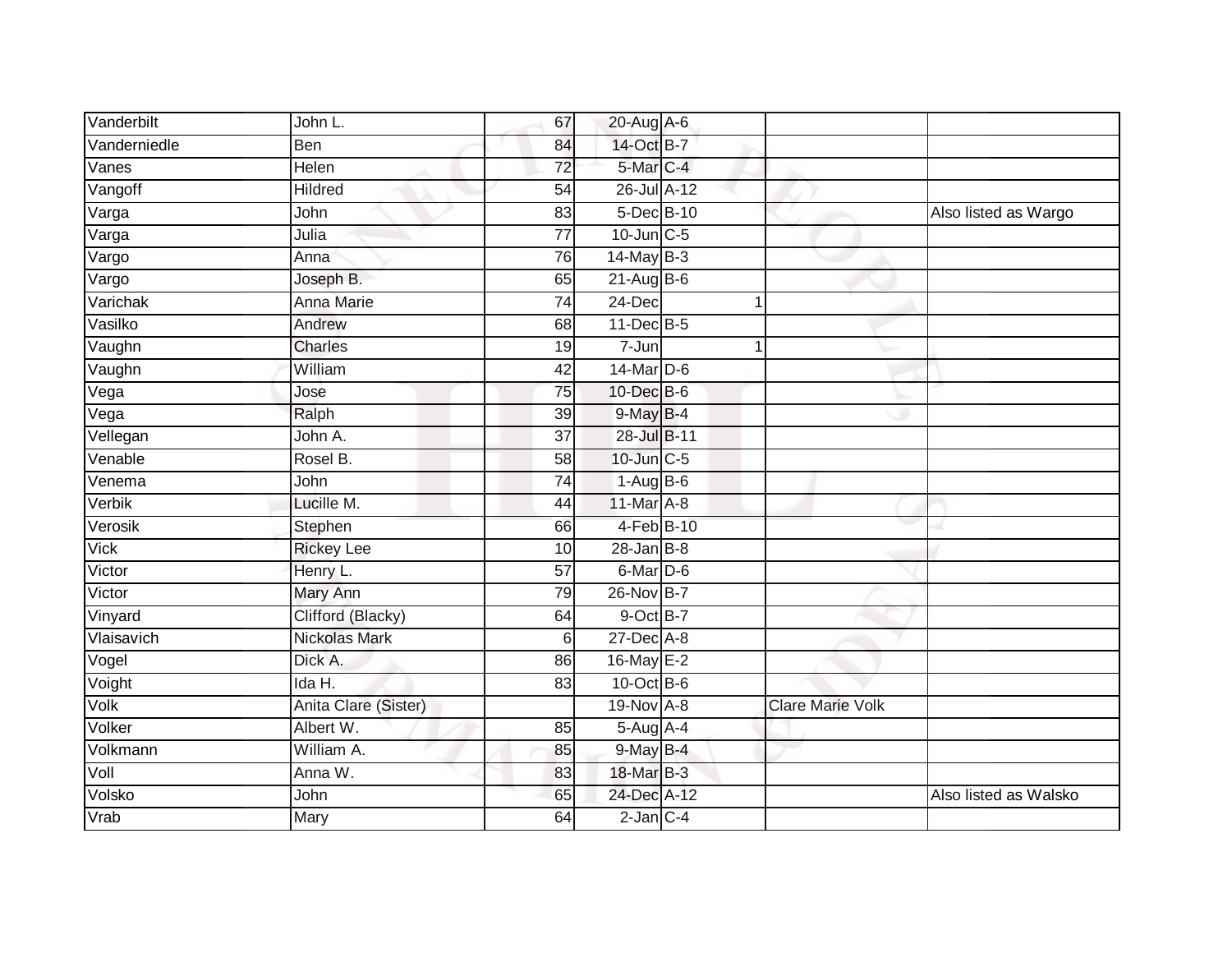| Vrabel        | Andrew, Sr.           | 83              | $10$ -Jun $C$ -5     |              |                                      |
|---------------|-----------------------|-----------------|----------------------|--------------|--------------------------------------|
| Vranesevich   | Ann                   | 52              | 2-Apr <sub>C-4</sub> |              |                                      |
| Vukobratovich | Rodamar               | 39              | 15-Oct               | $\mathbf{1}$ |                                      |
| Wachel        | Stanley               | 80              | $28$ -Jan $B$ -8     |              |                                      |
| Wachowski     | Jessie Percer         | 69              | 18-Feb B-10          |              |                                      |
| Wachowski     | Joseph                | 78              | $15-Apr$ B-7         |              |                                      |
| Wachter       | John                  | 84              | $3-Sep$ C-4          |              |                                      |
| Wachter       | Thomas                | 12              | $26$ -Feb            | 1            | Picture included.                    |
| Wadas         | Albert J.             | 60              | $29$ -Jan B-5        |              |                                      |
| Wadas         | twins                 | Infants         | $1-AprC-4$           |              |                                      |
| Wade          | Lorne J.              | 65              | 4-Feb B-10           |              |                                      |
| Waggle        | James                 | 25              | 6-Nov D-9            |              |                                      |
| Wagner        | Edna C.               | 62              | 6-Nov D-9            |              |                                      |
| Wagner        | Martin J.             | 78              | 30-Aug B-11          |              |                                      |
| Wagner        | <b>William Claude</b> | 80              | 17-Jan C-2           |              |                                      |
| Waide         | Frank E.              | 55              | 30-Aug B-11          |              |                                      |
| Waite         | Joseph                | $\overline{87}$ | 25-Jun C-5           |              |                                      |
| Waldon        | Tommy A. (Corporal)   | 20              | 25-Mar B-3           |              | Picture included March 31,<br>$D-14$ |
| Walko         | William               | 80              | $24$ -Jun $A-8$      |              |                                      |
| Wallace       | Arnold                | 29              | $26$ -Feb            | 1            |                                      |
| Wallace       | Daniel F.             | 80              | $9$ -Feb $C$ -5      |              |                                      |
| Wallace       | Ethel                 | $\overline{77}$ | 30-Dec B-3           |              |                                      |
| Waller        | <b>Ruth</b>           | $\overline{75}$ | 19-Sep A-10          |              |                                      |
| Waller        | <b>Ruth</b>           | 75              | 18-Sep C-7           |              |                                      |
| <b>Walls</b>  | <b>Anna Marie</b>     | 45              | $2$ -Jan $C-4$       |              |                                      |
| Walsh         | Norah                 | 73              | $11-Feb$ E-7         |              |                                      |
| Walsh         | William P.            | 77              | 18-Nov A-6           |              |                                      |
| Walski        | Jerome C. (Rev.)      |                 | 22-Sep D-14          |              | Picture included.                    |
| Walstra       | <b>Tillie</b>         | 51              | 14-Mar D-6           |              |                                      |
| Walters       | Irvin D.              | 78              | 20-Nov D-4           |              |                                      |
| Walton        | Sam E.                | 76              | 30-Dec B-3           |              |                                      |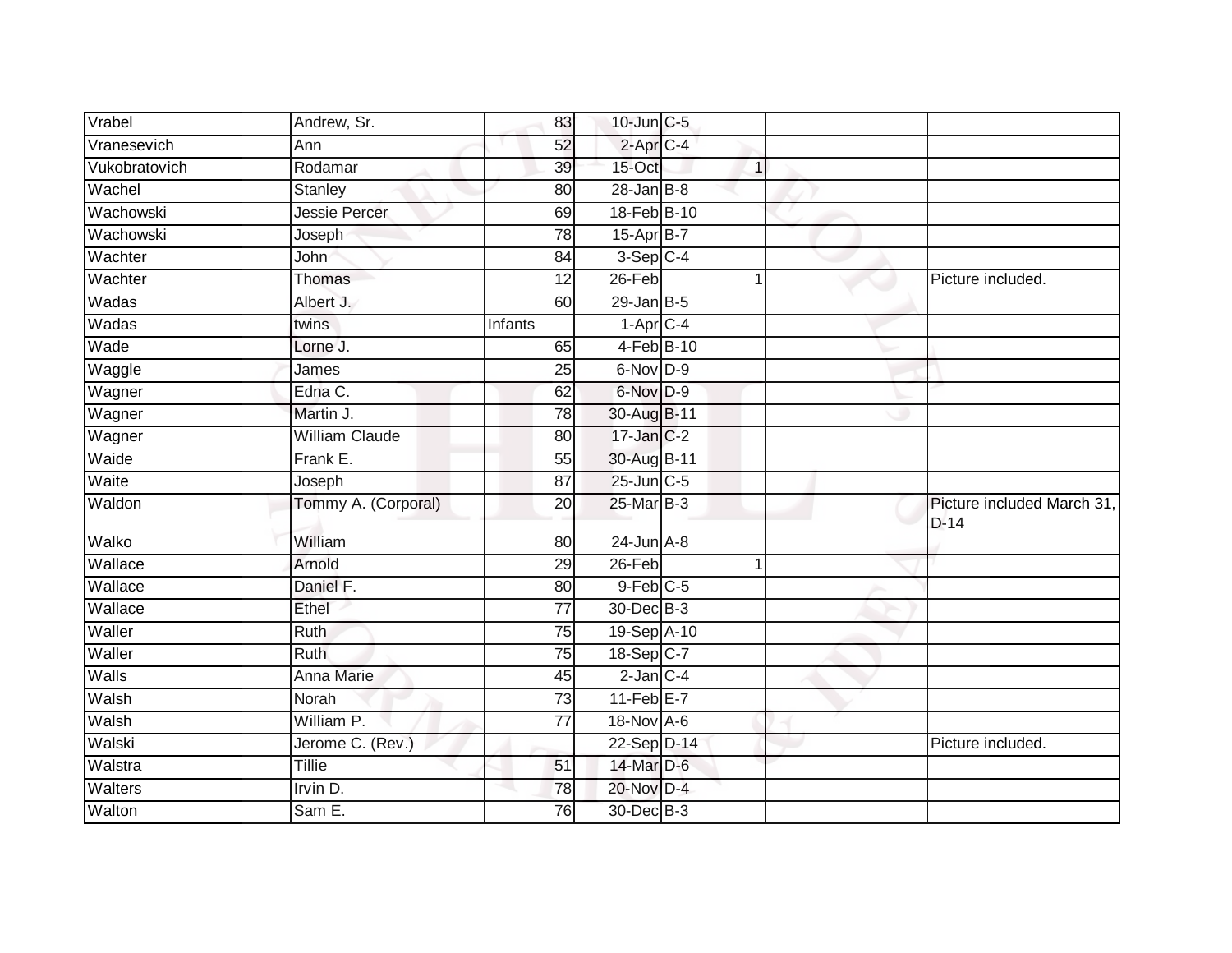| Walworth   | Woodrow W. (Woody)     | 52              | 13-Nov D-5        |       |           |  |
|------------|------------------------|-----------------|-------------------|-------|-----------|--|
| Wandel     | <b>Thomas James</b>    | 2 months        | $12$ -Sep B-6     |       |           |  |
| Wapiennik  | Stanley P.             | 55              | $11-Feb$ E-7      |       |           |  |
| Ward       | Edward N.              | 64              | 29-Aug B-3        |       |           |  |
| Ward       | Howard H.              | 62              | 31-Oct B-6        |       |           |  |
| Ward       | LeRoy E.               | 55              | 22-Nov B-15       |       |           |  |
| Ward       | Mary                   | 84              | $12$ -Jun $E-8$   |       |           |  |
| Ward       | Philip M.              |                 | 51 Novmeber<br>15 | $D-6$ |           |  |
| Ward       | Ronald Kenneth (Tuffy) | 52              | $19$ -Jan C-4     |       |           |  |
| Wargo      | John                   | 48              | 28-May A-5        |       |           |  |
| Warkentien | Edith                  | 74              | $11$ -Jun $B-3$   |       |           |  |
| Warmus     | Ann                    | 57              | 7-May B-4         |       | Fignar    |  |
| Washburn   | Walter E.              | 51              | 20-Aug A-6        |       |           |  |
| Wasserman  | Harold                 | 55              | 24-May D-7        |       |           |  |
| Waters     | Catherine              | 52              | 22-Jul A-8        |       | Ricciardi |  |
| Watson     | Agnes                  | 75              | $27$ -Feb $C-4$   |       |           |  |
| Watson     | Edgar T.               | 65              | $9$ -Jun $B$ -6   |       |           |  |
| Waupsh     | John                   | 55              | 29-Dec B-6        |       |           |  |
| Wawrzyniak | <b>Stella</b>          | 81              | 8-Jul A-9         |       |           |  |
| Way        | Paul C.                | $\overline{70}$ | 14-Feb A-15       |       |           |  |
| Weathers   | Aquilla                | 84              | $28-Apr$ B-8      |       |           |  |
| Weaver     | Harold C.              | 65              | 11-Nov C-11       |       |           |  |
| Webb       | <b>Rex Allen</b>       | 11              | 30-Jun B-14       |       |           |  |
| Webber     | A. A.                  | 65              | 21-Jul B-10       |       |           |  |
| Webber     | Annie                  | $\overline{72}$ | $14-Apr$ $C-8$    |       |           |  |
| Webber     | Dennis                 | 26              | $2$ -Jan $C-4$    |       |           |  |
| Weber      | Elene                  | 55              | $3-May$ B-8       |       | Cole      |  |
| Weigand    | Anthony                | $\overline{71}$ | 4-Mar C-5         |       |           |  |
| Weigand    | Elizabeth M.           | $\overline{71}$ | $13$ -Jun $B-6$   |       |           |  |
| Weiland    | Curtis E.              | 64              | 18-Sep C-7        |       |           |  |
| Weis       | Leona M                | 62              | 23-Oct B-10       |       |           |  |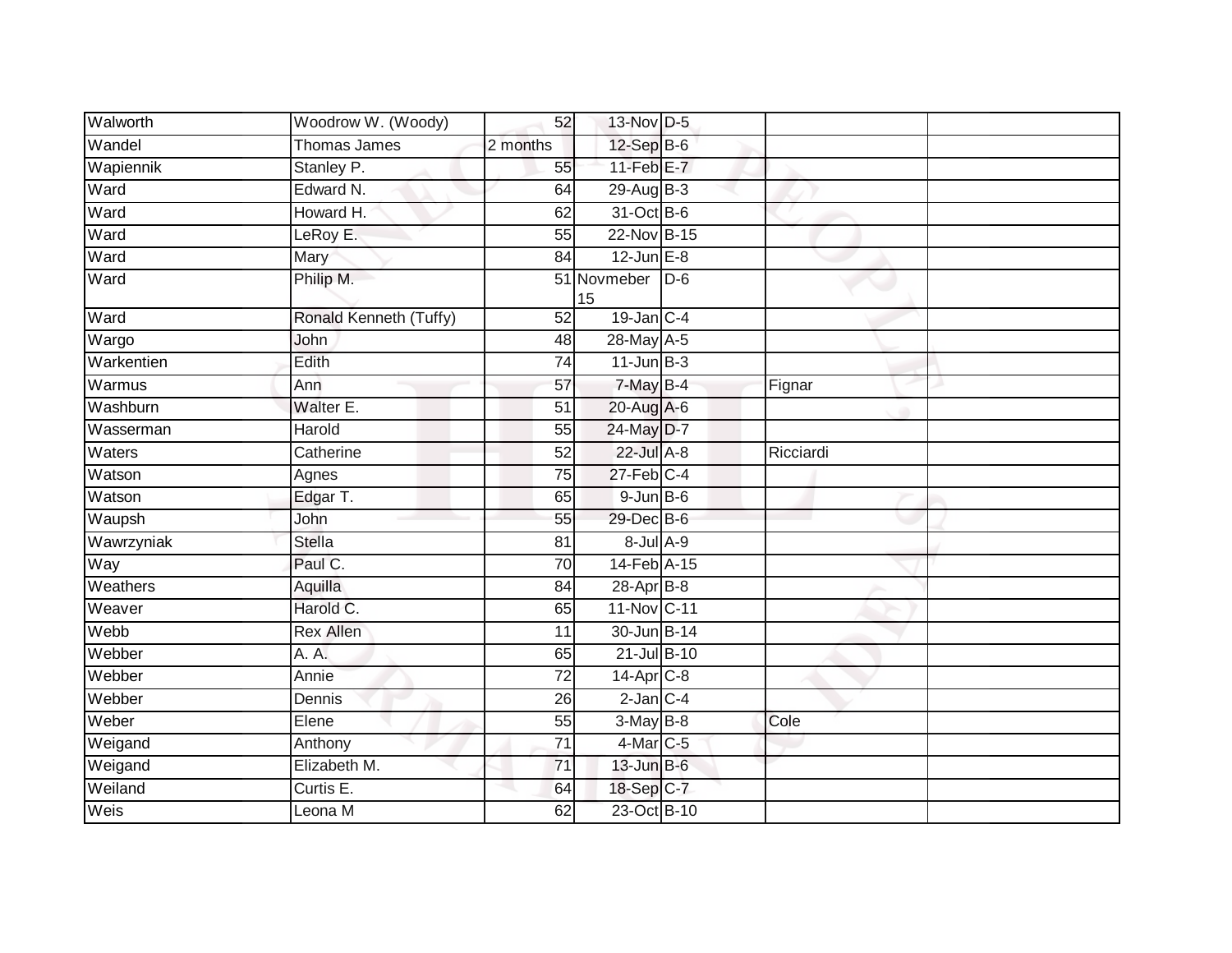| Welch        | Perry             | 35              | $25-Aug$         | $\mathbf 1$ |      |                                                 |
|--------------|-------------------|-----------------|------------------|-------------|------|-------------------------------------------------|
| Welkinton    | Cleo              | 50              | 12-Feb A-8       |             |      |                                                 |
| Welkinton    | Fred W.           | 51              | $12$ -Feb $A-8$  |             |      |                                                 |
| Welkinton    | Susan             | 15              | $12$ -Feb $A-8$  |             |      |                                                 |
| Wellman      | Robert A.         | 20              | $24-Sep$ B-4     |             |      |                                                 |
| Wells        | Eugene S.         | 40              | $10$ -Jan $D-6$  |             |      |                                                 |
| Wells        | Helene M.         | 60              | $3$ -Jun $C-4$   |             |      |                                                 |
| Wells        | Louis A.          | 58              | 9-Aug C-5        |             |      |                                                 |
| Wells        | William (Bill)    | 67              | $9$ -Jan $C$ -4  |             |      |                                                 |
| Welsh        | Jennie            | 74              | $3-May$ B-8      |             |      |                                                 |
| Welsh        | Robert J., Sr.    | 65              | 11-Oct B-9       |             |      |                                                 |
| Wenzel       | Linda Emma        | 76              | 16-Apr C-4       |             |      |                                                 |
| Wershay      | John              | 95              | 15-Aug B-6       |             |      |                                                 |
| Werth        | Clarence R.       | 61              | 10-Dec B-6       |             |      |                                                 |
| Wesolek      | Joseph            | 69              | 25-Mar B-3       |             |      |                                                 |
| Wesselhoft   | Clara M.          | 40              | 25-Nov           | $\mathbf 1$ |      | Full obituary listed<br>November 26, B-7.       |
| West         | Heath             | 9 months        | 30-Apr C-4       |             |      |                                                 |
| West         | Louis             | 88              | $7-May$ B-4      |             |      |                                                 |
| West         | <b>Mary Ellen</b> | 91              | $23$ -Dec $C$ -5 |             | Mame | Also listed as Stretch; see<br>December 22, C-6 |
| West         | Tabetha           | 2               | 30-Apr C-4       |             |      |                                                 |
| Westinghouse | George            | $\overline{37}$ | 7-May            | 1           |      |                                                 |
| Weyer        | Ralph F.          | 43              | 30-Jun B-14      |             |      |                                                 |
| Whaley       | George G.         | 71              | 8-Jan B-5        |             |      |                                                 |
| Wheeler      | Cynthia           | 84              | 20-Nov D-4       |             |      |                                                 |
| Whitaker     | Betty Jean        | 38              | 29-Dec B-6       |             |      |                                                 |
| Whitbeck     | Stephen M., Sr.   | 64              | 15-Apr B-7       |             |      |                                                 |
| White        | Anna              | $\overline{71}$ | 27-May B-7       |             |      |                                                 |
| White        | Annabelle         | 40              | 29-May A-14      |             |      |                                                 |
| White        | Charles O.        | 44              | 8-Aug B-4        |             |      |                                                 |
| White        | Cleo              | 31              | 5-Nov A-6        |             |      |                                                 |
| White        | Lillie            | 75              | $9$ -Jun $B$ -6  |             |      |                                                 |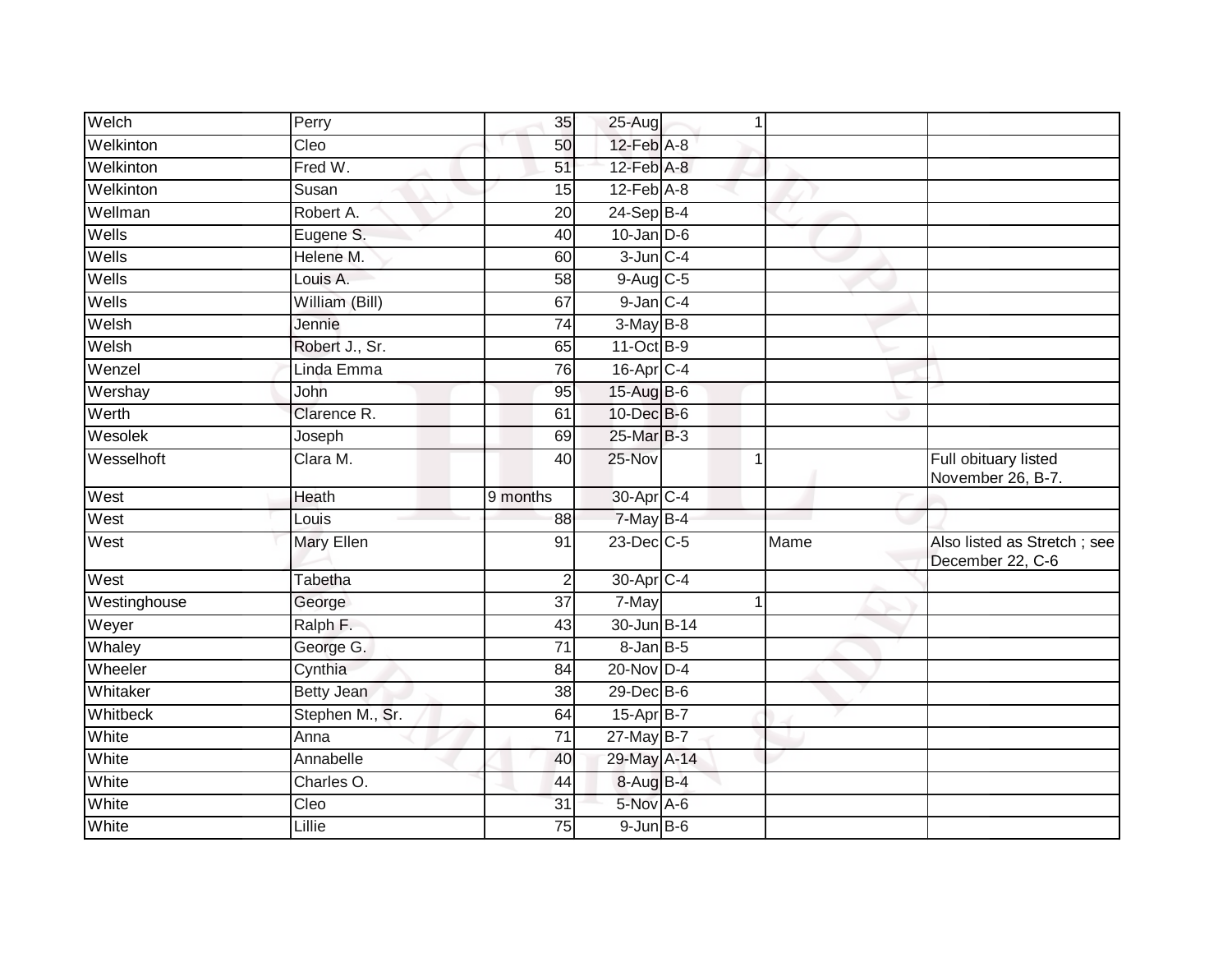| White           | Roy Sr.             | 74              | 26-Feb B-5             |  |                      |
|-----------------|---------------------|-----------------|------------------------|--|----------------------|
| Whitecotten     | Thomas L.           | $\overline{21}$ | 10-Mar C-2             |  |                      |
| Whitley         | Claire              | 42              | 12-Mar C-4             |  |                      |
| Whitmore        | Willard D.          | 76              | 30-Jun B-14            |  |                      |
| Whittler        | Robin Lynn          | Infant          | $26$ -Feb $B-5$        |  |                      |
| Wichlinski      | Wanda (Velenski)    | 60              | $10$ -Jun $C - 5$      |  |                      |
| Wickey          | Mabel               |                 | 6-Oct B-11             |  |                      |
| Wickham         | Minor T.            | 71              | $21$ -Jan C-12         |  |                      |
| Wickwire        | Harriet M.          | 82              | 13-Mar $F-2$           |  |                      |
| Widner          | James E.            | 62              | 14-Apr C-8             |  |                      |
| Wieland         | William R. Sr.      | 75              | $12-Sep$ B-6           |  |                      |
| Wierzbicki      | Regina              | 70              | 9-Dec A-8              |  |                      |
| Wierzbinski     | Frank               | 76              | 3-Oct A-10             |  | Also listed as Weber |
| Wieser          | Louis               | 75              | 24-Oct B-5             |  |                      |
| Wiest           | Arline              |                 | 9-Dec A-8              |  |                      |
| Wiggins         | Ronnie J.           | 19              | 10-Mar C-2             |  |                      |
| Wilber          | Emory               | 56              | 26-Jun B-14            |  |                      |
| Wilcox          | Myrtle G.           | 80              | 27-Mar B-10            |  |                      |
| Wild            | Richard A.          | 24              | 12-Dec F-2             |  |                      |
| Wildman         | <b>Bobby Dean</b>   | 33              | 19-Aug A-5             |  |                      |
| Wilhelm         | Anna                | 83              | $26-Sep$ B-6           |  |                      |
| Wilhelm         | Virginia            | 52              | 28-Feb C-12            |  |                      |
| Wilkei          | Ramon               | 36              | 28-Apr B-8             |  |                      |
| Wilkinson       | Louis               | 66              | $1-Apr$ <sub>C-4</sub> |  |                      |
| Wilkison        | Rose                | 77              | $15$ -Jan B-5          |  |                      |
| Will            | John A.             | 82              | 19-Sep A-10            |  |                      |
| Will            | Mayor Donald E.     | 60              | $10-Sep$ C-4           |  |                      |
| <b>Williams</b> | Alexander W., Sr.   | 69              | $14$ -Jan D-19         |  |                      |
| Williams        | Anthony (Tony) J.   | 76              | 10-Nov B-10            |  |                      |
| Williams        | <b>Brook Benton</b> | 6               | 19-Apr C-5             |  |                      |
| Williams        | Bruce, Jr. (Bud)    | 58              | 25-Apr D-13            |  |                      |
| Williams        | Dorothy E.          | 44              | 29-Apr A-6             |  |                      |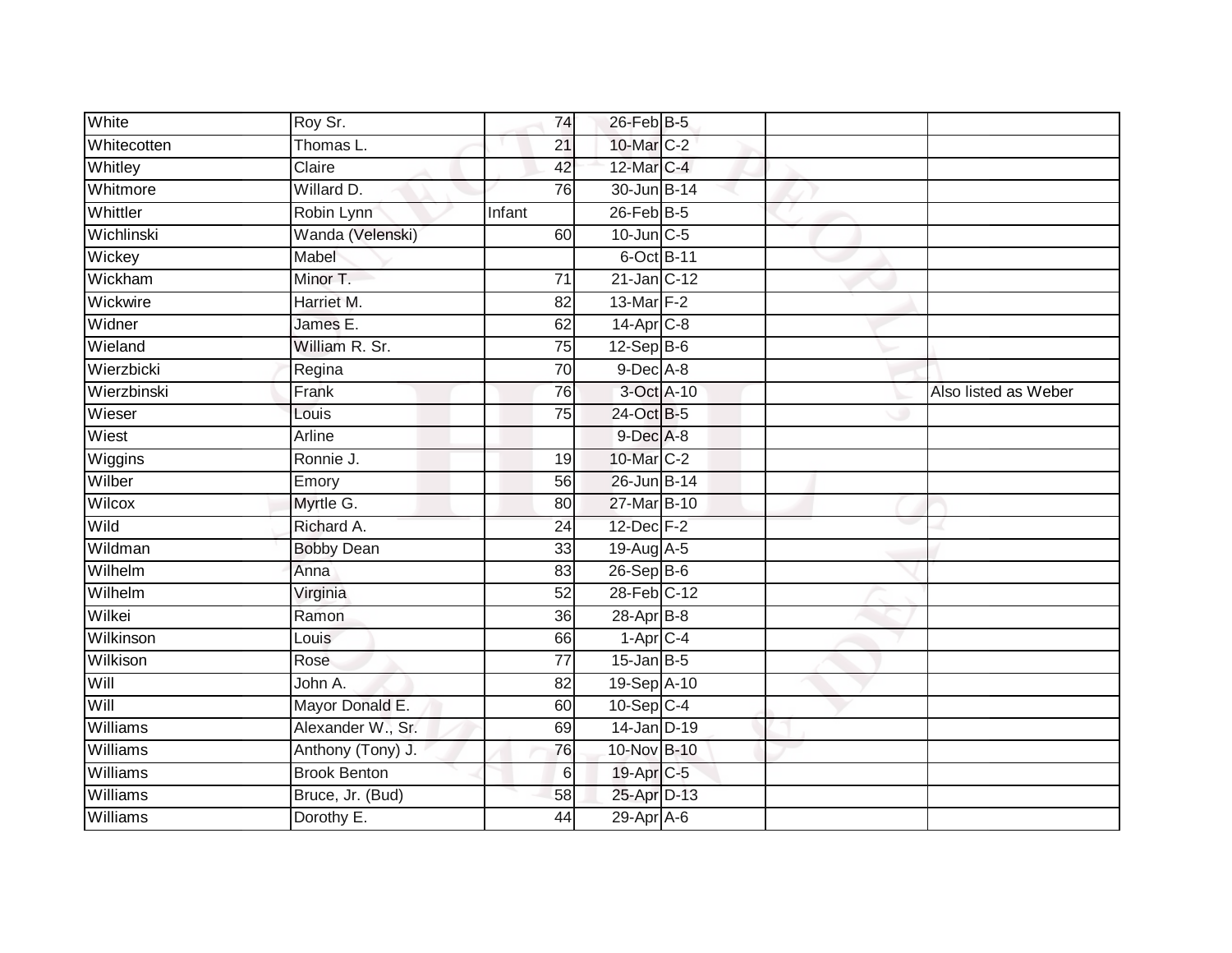| <b>Williams</b> | Georgia                 | 47              | 20-Aug                |                 |           |  |
|-----------------|-------------------------|-----------------|-----------------------|-----------------|-----------|--|
| Williams        | Georgia Lou             | 48              | 23-Aug A-10           |                 |           |  |
| Williams        | Gerald A.               | 19              | $2$ -Jan $C-4$        |                 |           |  |
| Williams        | Gertrude                | 64              | 30-Jul C-4            |                 |           |  |
| Williams        | Ira L.                  | $\overline{71}$ | 26-May C-11           |                 |           |  |
| Williams        | Lee                     | $\overline{77}$ |                       | $2$ -Jul $B-10$ |           |  |
| Williams        | Lemuel D.               | 33              | 26-Feb                |                 |           |  |
| Williams        | Madaline                | 60              | 5-Mar <sub>C-4</sub>  |                 |           |  |
| Williams        | O. D.                   | 31              | $22$ -Feb $D-6$       |                 |           |  |
| Williams        | Roger T.                | $\overline{23}$ | $17-Apr$ B-6          |                 |           |  |
| Williams        | Samuel H.               | $\overline{71}$ | 13-May C-4            |                 |           |  |
| Williams        | <b>Tommy Dean</b>       | 10              | $7$ -Oct A-5          |                 |           |  |
| <b>Williams</b> | William O.              | 88              | 22-Jul A-8            |                 |           |  |
| Willis          | <b>Frieda Catherine</b> | 84              | $11-FebE-7$           |                 |           |  |
| Willis          | Mary Ann                | $\overline{52}$ | 28-Feb C-12           |                 |           |  |
| Willis          | William A.              | 64              | 18-Feb B-10           |                 |           |  |
| Wills           | Florence P.             | $\overline{72}$ | 19-Jan C-4            |                 |           |  |
| Wilmot          | Russell F.              | 58              | $16$ -Jan B-5         |                 |           |  |
| Wilowski        | Mary A.                 | $\overline{77}$ | 18-Sep C-7            |                 |           |  |
| Wilson          | Clifford R.             | 56              | $26$ -Aug B-6         |                 |           |  |
| Wilson          | Danny                   | 25              | 3-Dec A-8             |                 |           |  |
| Wilson          | <b>John Andrew</b>      | 18              |                       | 11-Jun 1, E-8   |           |  |
| Wilson          | Lester                  | 63              | $12-Sep$ B-6          |                 |           |  |
| Wilson          | <b>Michael Paul</b>     | 3 weeks         | $7$ -May B-4          |                 |           |  |
| Wilson          | Thelma                  | 47              | 24-Mar C-6            |                 |           |  |
| Windbigler      | Richard E.              | 20              | 15-Mar B-3            |                 |           |  |
| Winiarczyk      | Katherine               |                 | 24-Jan C-10           |                 |           |  |
| Wisemiller      | Allan                   | 53              | 19-Apr <sub>C-5</sub> |                 |           |  |
| Wisniewski      | Casey (Casimir)         | 52              | 21-Aug B-6            |                 |           |  |
| Wisniewski      | Lola (Lutkus)           | 83              | 18-Nov A-6            |                 |           |  |
| Wisniewski      | Margaret (Maggie)       |                 | $3-Mar$ C-7           |                 | Wiechecki |  |
| Witter          | Edson R.                | 81              | 21-Oct C-6            |                 |           |  |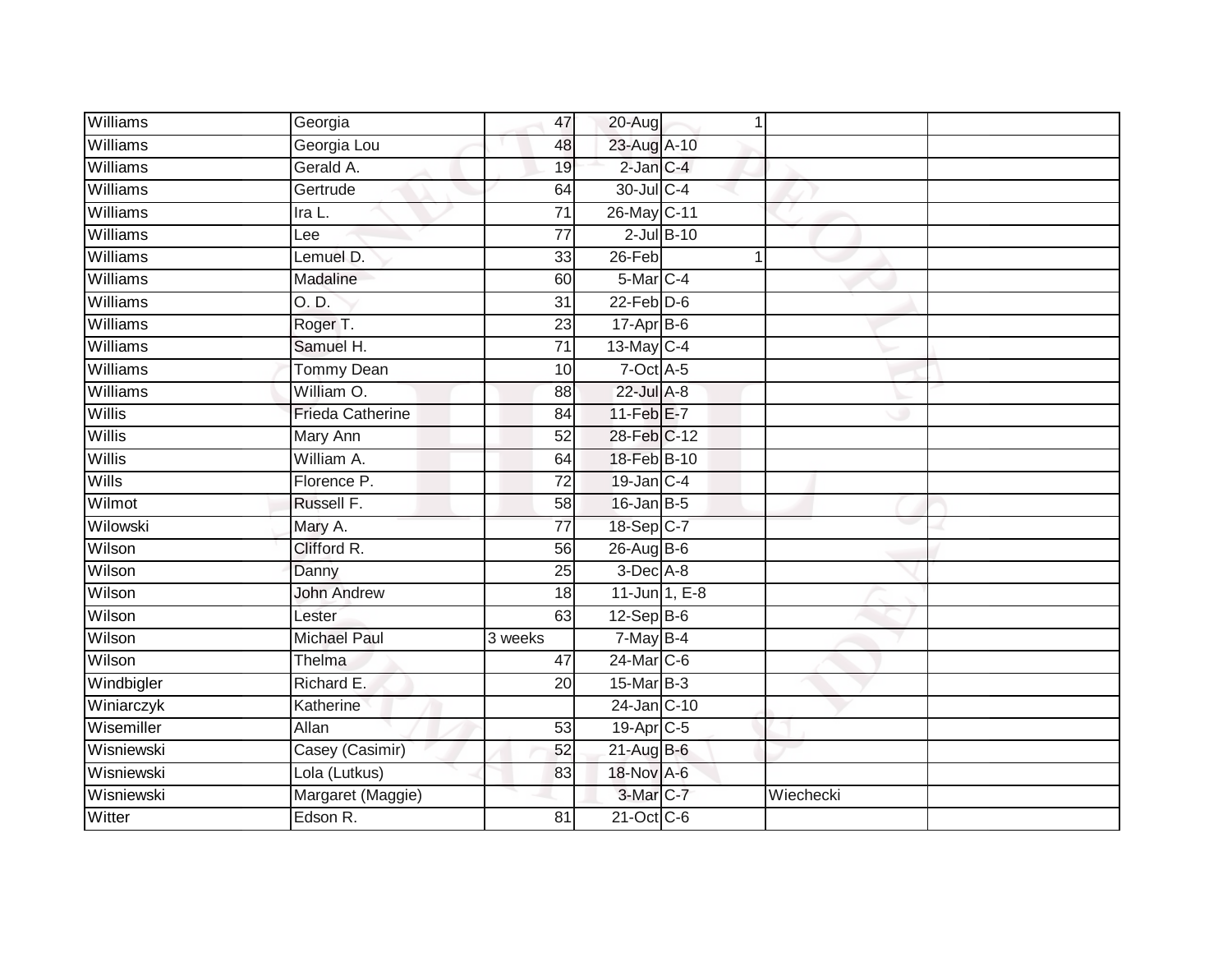| Wleklinski   | Josephine        | 93              | 16-Jun B-12     |   |                       |
|--------------|------------------|-----------------|-----------------|---|-----------------------|
| Wleklinski   | Ted              | 47              | $7$ -Oct $A$ -5 |   |                       |
| Wohlgemuth   | Walter G.        | $\overline{71}$ | 4-Oct A-8       |   |                       |
| Wojciehowski | Lewis S.         | 70              | 5-May E-13      |   |                       |
| Wojcik       | Peter            | $\overline{82}$ | 28-Jul B-11     |   |                       |
| Wojewoda     | Frank J.         | 55              | 27-Nov B-5      |   |                       |
| Wojnarowicz  | Josephine B.     | $\overline{51}$ | $10$ -Jul B-6   |   |                       |
| Wolan        | Agnes            | 73              | 13-Dec A-12     |   |                       |
| Wolan        | Richard          | 14              | $12$ -Feb $A-8$ |   |                       |
| Wolanin      | Agatha           | 83              | 20-Sep B-6      |   |                       |
| Wolf         | Cindy            | $\overline{c}$  | $3-Nov$ E-2     |   |                       |
| Wolfe        | Etta F.          | 81              | 24-Oct B-5      |   |                       |
| Wolff        | Emma A.          | 81              | $21-AugB-6$     |   |                       |
| Wolford      | Edwin            | 22              | 5-Sep A-6       |   |                       |
| Wood         | Kenneth L., Sr   | 60              | 5-Jan B-6       |   |                       |
| Woodin       | Carl L.          | 65              | 28-Oct A-4      |   |                       |
| Woods        | Valencia LaDonna | 4               | 7-Mar C-7       |   |                       |
| Worley       | Thomas E.        | 76              | $12$ -Jan B-3   |   |                       |
| Worthington  | John H.          | 71              | 26-Nov B-7      |   |                       |
| Wosczynski   | <b>Matthew</b>   | 11              | $11$ -Jul B-3   |   |                       |
| Wozniak      | Joseph           | 75              | 15-Mar B-3      |   |                       |
| Wright       | Arthur W.        | 49              | 14-Mar D-6      |   |                       |
| Wright       | Charles H.       | 60              | $4-Sep$ D-6     |   |                       |
| Wright       | Donald           | $\overline{22}$ | 19-Aug A-5      |   |                       |
| Wright       | <b>Jack</b>      | 65              | $14$ -Mar $D-6$ |   |                       |
| Wright       | Marvin D.        | 60              | $2$ -Oct E-5    |   |                       |
| Wrubel       | Aniela           | $\overline{75}$ | 11-Mar A-8      |   | Also listed as Wrobel |
| Wynn         | Carla            | 8 months        | $5-Sep$ A-6     |   |                       |
| Wynn         | Mary Jane        | 28              | 5-Sep A-6       |   |                       |
| Wysmierski   | Harry            | 50              | 25-Sep          | 1 |                       |
| Yaczko       | Steve R.         | 55              | 5-Jan B-6       |   |                       |
| Yaffe        | Anna             |                 | 27-Oct C-6      |   |                       |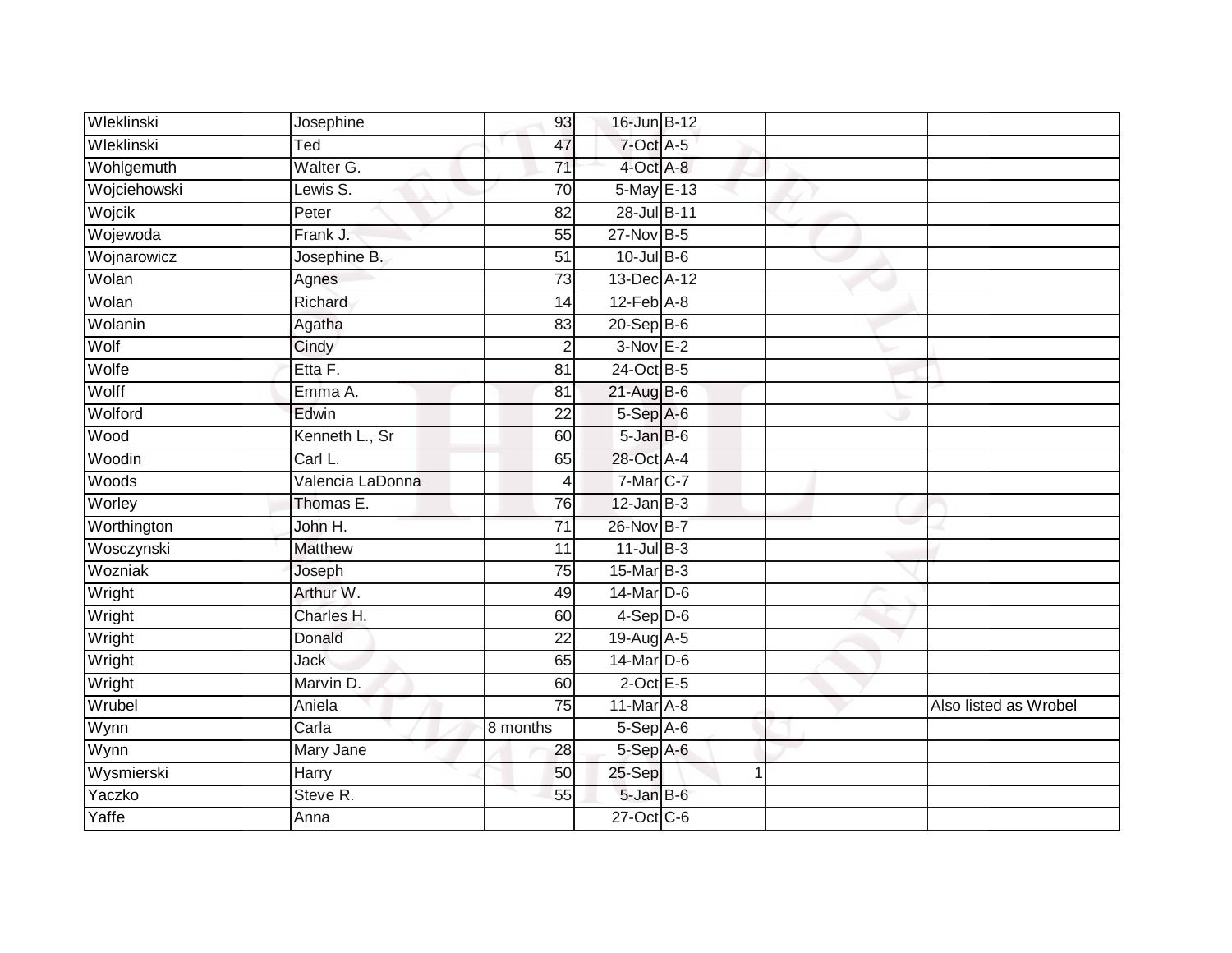| Yager               | Antonia                 | 89              | 20-Dec B-6                 |             |                   |
|---------------------|-------------------------|-----------------|----------------------------|-------------|-------------------|
| Yanek               | John A.                 | 52              | 20-May C-4                 |             |                   |
| Yanke               | Frank F.                | 80              | 4-Mar C-5                  |             |                   |
| Yannuzzi            | <b>Bruna</b>            | 47              | $26$ -Apr $B$ -6           |             |                   |
| Yates               | <b>Charles Leonard</b>  | $\overline{21}$ | $29$ -Apr $A$ -6           |             | Picture included. |
| Ybarra              | Sebastiana              | 68              | $8$ -Jul $A$ -9            |             |                   |
| Yeager              | Mable                   | 55              | $22-Apr$ A-6               |             |                   |
| Yednock             | Jeanette J.             | 68              | 23-Apr C-4                 | Maciejewski |                   |
| Yocis               | Domicella               | 77              | 11-Nov C-11                |             |                   |
| Yocum               | Leona Mae               | 48              | 26-Jun B-14                |             |                   |
| Yonker              | Henry                   | 57              | 26-May C-11                |             |                   |
| Yorkow              | Domicella (Jorkon)      | 76              | 15-Sep B-11                |             |                   |
| Youkey              | W. Vincent              | 80              | 10-Mar                     | 1           |                   |
| Young               | Everett J.              | 66              | 28-Mar A-8                 |             |                   |
| $\overline{Y}$ oung | Helen I.                | 65              | 9-Oct B-7                  |             |                   |
| Young               | Matthew A.              | 77              | 18-Aug B-6                 |             |                   |
| $\overline{Y}$ oung | Vicki Ann               | 22              | 17-Nov C-7                 |             |                   |
| Yurkanin            | Mary                    | 69              | 29-Mar A-12                |             |                   |
| Zabek               | Josephine               | 69              | 19-Feb A-4                 |             |                   |
| Zaborsky            | Hazel                   | 71              | $5-$ Sep $A-6$             |             |                   |
| Zacharias           | Henry                   | 45              | $19$ -Jan C-4              |             |                   |
| Zagorac             | Sarah                   | 67              | $19$ -Feb $\overline{A-4}$ |             |                   |
| Zagrocki            | Cecelia                 |                 | 6-Nov D-9                  |             |                   |
| Zagrovich           | Frank                   | 82              | 11-Oct B-9                 |             |                   |
| Zakutansky          | Donald                  | 26              | 9-Apr                      |             |                   |
| Zalewski            | Stanley, Sr. (Corporal) | 22              | $14-Apr$ $C-8$             |             | Picture included. |
| Zalewski            | <b>Stella</b>           | 40              | 14-Jul C-7                 | Kubasiak    |                   |
| Zander              | Lillian L.              | 79              | $17$ -Dec $A-8$            |             |                   |
| Zandstra            | Elizabeth               | 75              | 9-Dec A-8                  |             |                   |
| Zatkulak            | Mary                    | 86              | 6-Jun D-11                 |             |                   |
| Zatlokowicz         | John S.                 | $\overline{58}$ | 16-Jun B-12                |             |                   |
| Zdankiewicz         | Eugene J.               | $\overline{36}$ | 26-Mar C-4                 |             |                   |